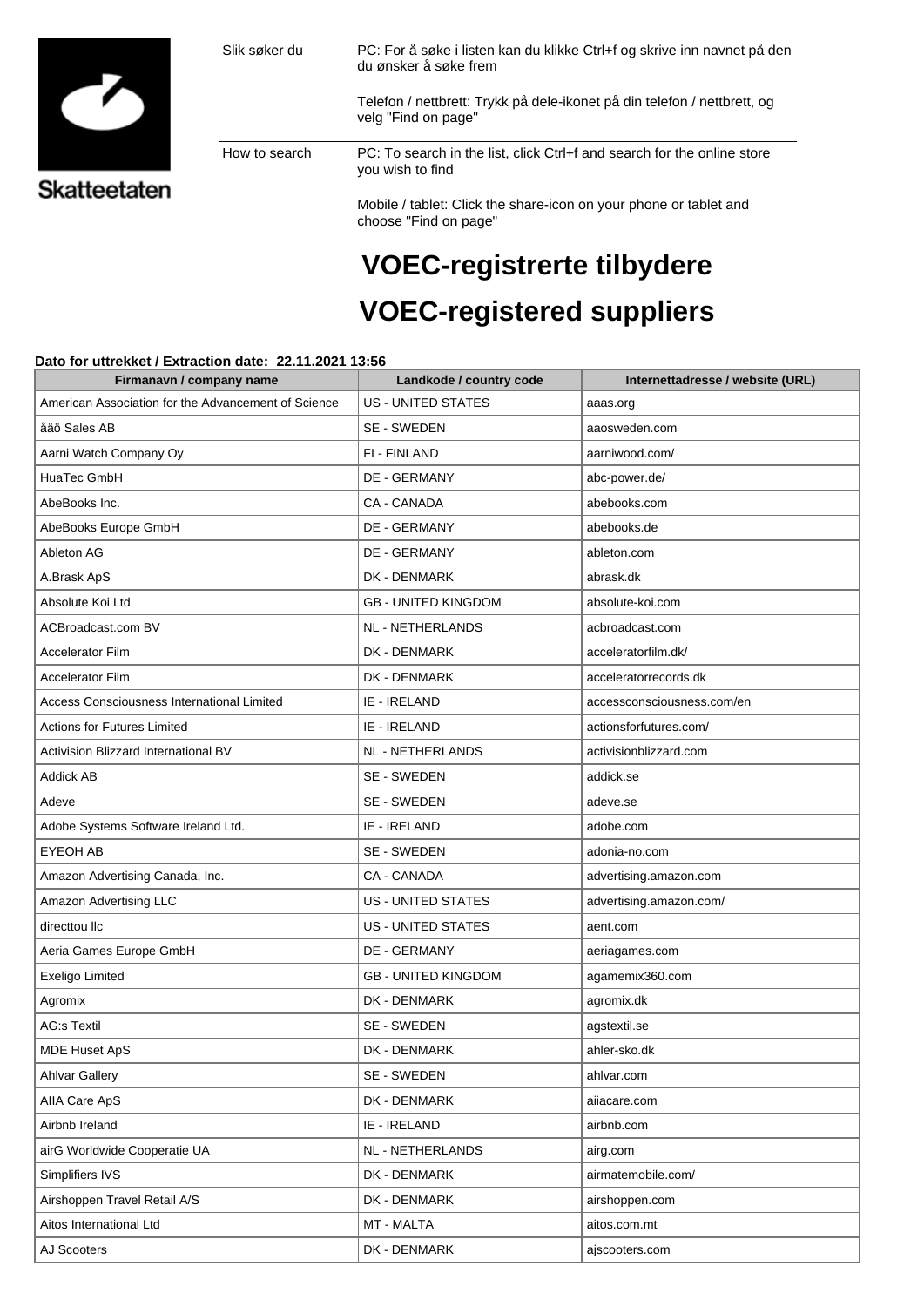| Firmanavn / company name                            | Landkode / country code    | Internettadresse / website (URL) |
|-----------------------------------------------------|----------------------------|----------------------------------|
| AJ Scooters                                         | DK - DENMARK               | ajscooters.dk                    |
| <b>UN Group</b>                                     | DK - DENMARK               | aknittersworld.dk                |
| Fruit MH Grzybowski sp.j.                           | PL - POLAND                | akubike.com                      |
| Akvarieimporten i Skåne AB                          | SE - SWEDEN                | akvarieimporten.se               |
| Åland Post Ab                                       | AX - ÅLAND ISLANDS         | alandpost.ax/                    |
| Åland Post Ab                                       | AX - ÅLAND ISLANDS         | alandstamps.com/                 |
| Albelli BV                                          | <b>NL - NETHERLANDS</b>    | albelli.com                      |
| Albelli BV                                          | NL - NETHERLANDS           | albelli.nl                       |
| Sandbox Interactive GmbH                            | DE - GERMANY               | albiononline.com                 |
| Alexander Heigold Versandhandel                     | DE - GERMANY               | alejanda.de                      |
| Alfaholics Limited                                  | <b>GB - UNITED KINGDOM</b> | alfaholics.com                   |
| <b>Hedlund Holding AB</b>                           | SE - SWEDEN                | aliceandwhite.com                |
| ALIBABA.COM SINGAPORE E-COMMERCE PRIVATE<br>LIMITED | <b>SG - SINGAPORE</b>      | aliexpress.com/                  |
| Allabeslag Sverige AB                               | SE - SWEDEN                | allabeslag.se                    |
| Allabeslag Sverige AB                               | SE - SWEDEN                | allebeslag.no                    |
| Allgots Organic AB                                  | SE - SWEDEN                | allgots.com                      |
| Allmogens Norden AB                                 | SE - SWEDEN                | allmogens.se                     |
| Stable Retail Group Int AB                          | SE - SWEDEN                | allthatwestern.com               |
| Fanomedia                                           | SE - SWEDEN                | alltingkatt.se                   |
| Alma och Olmo HB                                    | SE - SWEDEN                | almaocholmo.com                  |
| Alo LLC                                             | <b>US - UNITED STATES</b>  | aloyoga.com                      |
| Hobbyisterna AB                                     | SE - SWEDEN                | alphaspel.se                     |
| ALTpoipoi I/S                                       | DK - DENMARK               | altpoipoi.dk                     |
| Digger Streetwear Ltd t/a FLATSPOT                  | <b>GB - UNITED KINGDOM</b> | alwaysincolour.com               |
| Amazon.com.ca, Inc.                                 | <b>US - UNITED STATES</b>  | amazon.ca                        |
| Amazon Japan G.K.                                   | JP - JAPAN                 | amazon.co.jp                     |
| Amazon.com Services                                 | <b>US - UNITED STATES</b>  | amazon.com                       |
| Amazon Digital UK Limited                           | <b>GB - UNITED KINGDOM</b> | amazon.co.uk                     |
| Amazon Media EU S.A r.l.                            | LU - LUXEMBOURG            | amazon.co.uk                     |
| Amazon Online UK Limited                            | <b>GB - UNITED KINGDOM</b> | amazon.co.uk                     |
| Amazon EU Sarl                                      | LU - LUXEMBOURG            | amazon.de                        |
| Amazon Services Europe Sarl                         | LU - LUXEMBOURG            | amazon.de                        |
| Amazon EU Sarl                                      | LU - LUXEMBOURG            | amazon.es                        |
| Amazon Services Europe Sarl                         | LU - LUXEMBOURG            | amazon.es                        |
| Amazon EU Sarl                                      | LU - LUXEMBOURG            | amazon.fr                        |
| Amazon Services Europe Sarl                         | LU - LUXEMBOURG            | amazon.fr                        |
| Amazon EU Sarl                                      | LU - LUXEMBOURG            | amazon.it                        |
| Amazon Services Europe Sarl                         | LU - LUXEMBOURG            | amazon.it                        |
| Amazon EU Sarl                                      | LU - LUXEMBOURG            | amazon.nl                        |
| Amazon Services Europe Sarl                         | LU - LUXEMBOURG            | amazon.nl                        |
| Amazon Online Sweden AB                             | SE - SWEDEN                | amazon.se/                       |
| AmericanJeans.com, Inc.                             | US - UNITED STATES         | americanjeans.com                |
| Ami by Amalia SRL                                   | <b>RO - ROMANIA</b>        | amiamalia.com                    |
| Exeligo Limited                                     | <b>GB - UNITED KINGDOM</b> | amusicheaven24.com               |
| Ancestry.com Operations Inc.                        | US - UNITED STATES         | ancestry.com                     |
| Ancestry Information Operations Unlimited Company   | IE - IRELAND               | ancestry.ie                      |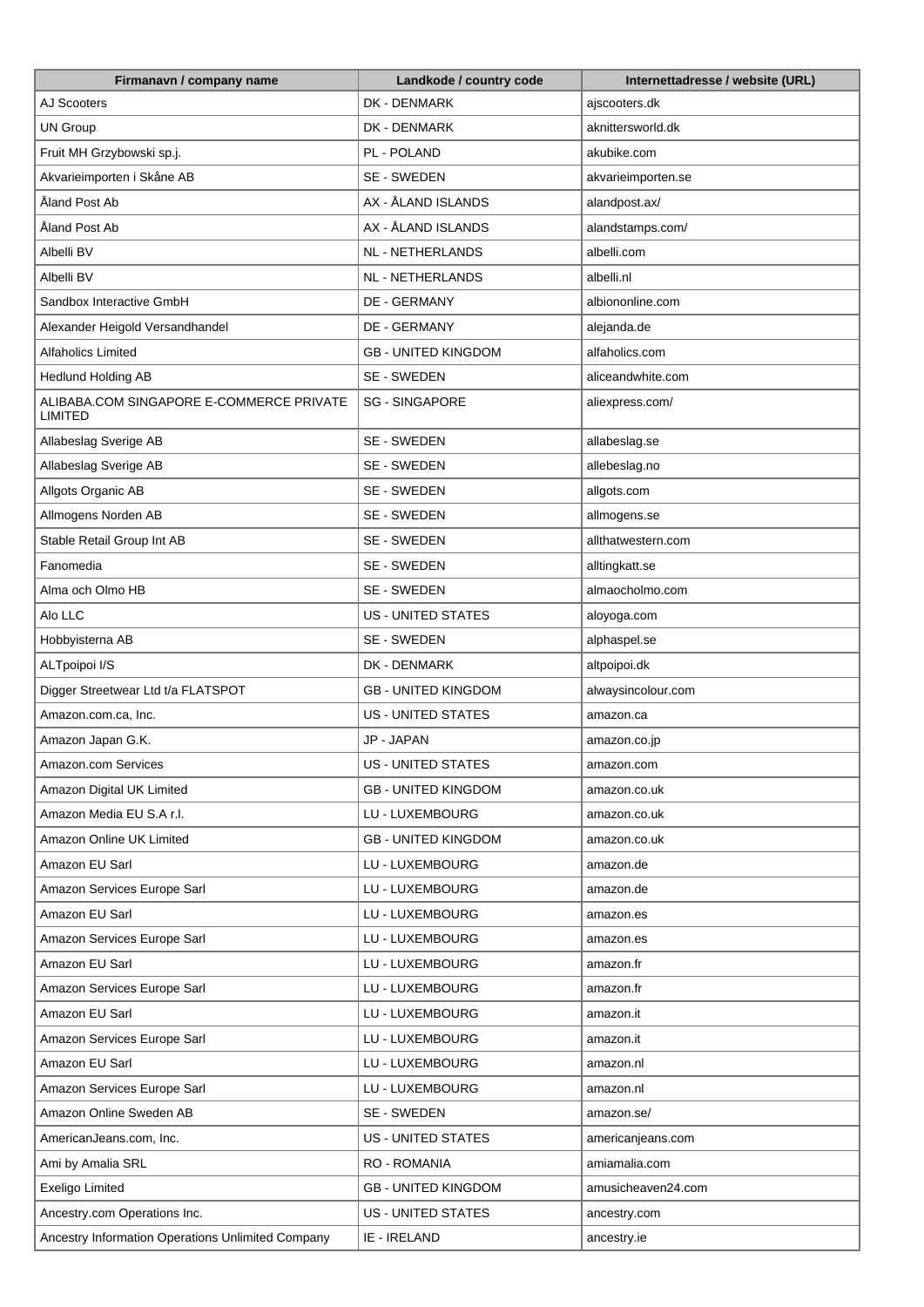| Firmanavn / company name                | Landkode / country code     | Internettadresse / website (URL) |
|-----------------------------------------|-----------------------------|----------------------------------|
| Anderida Books                          | <b>GB - UNITED KINGDOM</b>  | anderidabooks.co.uk              |
| Andersen-Andersen ApS.                  | DK - DENMARK                | andersen-andersen.com            |
| ANDREWS AND FORD LIMITED                | <b>GB - UNITED KINGDOM</b>  | andrewsandford.com               |
| Min Vara La Ba AB                       | SE - SWEDEN                 | angelbaby.se                     |
| ANGELOPOULOS HAIR COMPANY OE            | <b>GR-GREECE</b>            | angelopouloshair.gr/             |
| AngoraGarnet Silfverberg AB             | SE - SWEDEN                 | angoragarnet.com                 |
| JM Hem & Inredning AB                   | SE - SWEDEN                 | angsheminrederi.se               |
| Anideko A/S                             | DK - DENMARK                | anideko.com                      |
| Anine Bing Corporation                  | <b>US - UNITED STATES</b>   | aninebing.com/                   |
| Annas Bali Batik                        | SE - SWEDEN                 | annasbatik.com                   |
| Annex Products Pty Ltd                  | <b>AU - AUSTRALIA</b>       | annexproducts.com/               |
| Speer Laboratories LLC                  | <b>US - UNITED STATES</b>   | annexproducts.com/               |
| Limatus AB                              | SE - SWEDEN                 | anniefrost.se                    |
| Nordic Apparel ApS                      | DK - DENMARK                | anoncph.com                      |
| SK syokai                               | JP - JAPAN                  | antelope-nippon.ocnk.net/        |
| Antheia Services Limited                | CY-CYPRUS                   | antheialtd.com                   |
| Anthropics Technology Limited           | <b>GB - UNITED KINGDOM</b>  | anthropics.com                   |
| <b>URBN US Retail LLC</b>               | <b>US - UNITED STATES</b>   | anthropologie.com/               |
| A & N TRIMMINGS LTD                     | <b>GB - UNITED KINGDOM</b>  | antrimm.co.uk                    |
| ANTECO SYSTEMS, S.L.                    | ES - SPAIN                  | anytech365.com                   |
| Apidura Ltd                             | <b>GB - UNITED KINGDOM</b>  | apidura.com                      |
| APOF ApS                                | DK - DENMARK                | apof.dk/                         |
| Apofemme Scandinavia AB                 | SE - SWEDEN                 | apofemme.no                      |
| Apofemme Scandinavia AB                 | SE - SWEDEN                 | apofemme.se                      |
| AppCreators B.V.                        | NL - NETHERLANDS            | appcreators.com/                 |
| Appogee B.V.                            | <b>NL - NETHERLANDS</b>     | appogee.nl                       |
| Appspartner B.V                         | NL - NETHERLANDS            | appspartner.com/                 |
| Happy Diskus - e.Kfr.                   | DE - GERMANY                | aquaristikshop.com               |
| ARMexia AB                              | SE - SWEDEN                 | araratbutik.com                  |
| Arcadeshoppen ApS                       | DK - DENMARK                | arcadeshoppen.dk                 |
| Perfect World Publishing BV             | NL - NETHERLANDS            | arcgames.com                     |
| Archinisis GmbH                         | CH - SWITZERLAND            | archinisis.ch                    |
| Arctic Edge AS                          | SJ - SVALBARD AND JAN MAYEN | arcticedge.no                    |
| Arctosoft AB                            | SE - SWEDEN                 | arctosoft.com                    |
| Arctosoft AB                            | SE - SWEDEN                 | arcto3d.se                       |
| Arena Net LLC                           | US - UNITED STATES          | arena.net/en                     |
| Argentum Antiques And Collectables Ltd  | <b>GB - UNITED KINGDOM</b>  | argentum-uk.com                  |
| Ariat Europe Limited                    | <b>GB - UNITED KINGDOM</b>  | ariat.com/                       |
| Arm Speed                               | SE - SWEDEN                 | armspeed.se                      |
| Basiswear                               | DK - DENMARK                | army-star.dk                     |
| Aros Sport Media AB                     | SE - SWEDEN                 | arossportmedia.se                |
| DANIELA DALLAVALLE SPA                  | IT - ITALY                  | artepura.it                      |
| Artos                                   | DK - DENMARK                | artos.dk                         |
| Hantverk och keramikcenter i Sverige AB | SE - SWEDEN                 | art4fun.se                       |
| Ask & Embla Galactic Pte Ltd            | <b>SG - SINGAPORE</b>       | askandembla.net                  |
| ASKET AB                                | SE - SWEDEN                 | asket.com                        |
| A Small Orange, LLC                     | US - UNITED STATES          | asmallorange.com                 |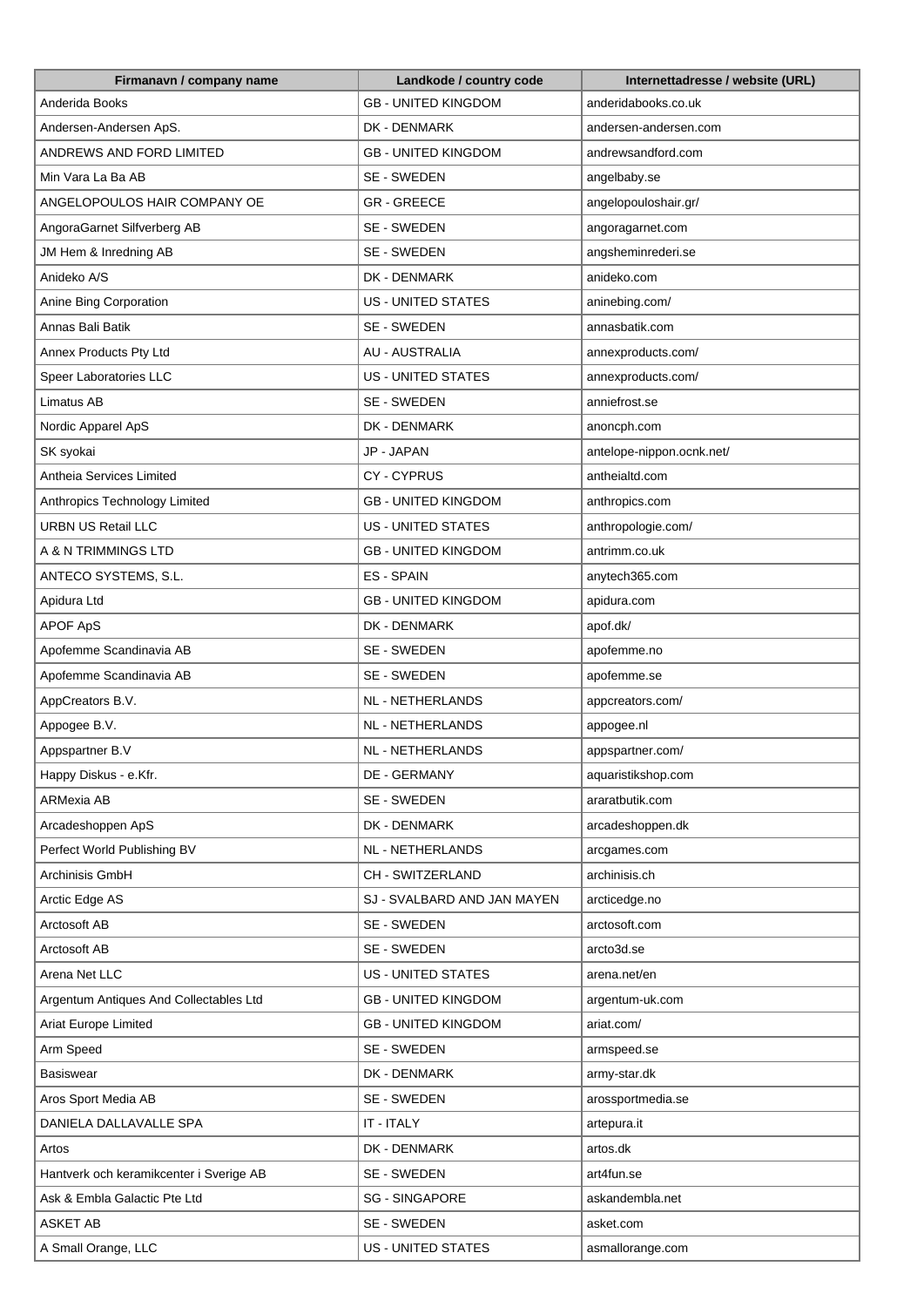| Firmanavn / company name            | Landkode / country code    | Internettadresse / website (URL) |
|-------------------------------------|----------------------------|----------------------------------|
| ASOS.COM Limited                    | <b>GB - UNITED KINGDOM</b> | asos.com/women/                  |
| Astrid the Wild AB                  | SE - SWEDEN                | astridwild.com/                  |
| Atelier Aarhus                      | DK - DENMARK               | atelieraarhus.com                |
| Atlassian Pty Ltd                   | <b>AU - AUSTRALIA</b>      | atlassian.com/                   |
| <b>ATP Media Operations Limited</b> | <b>GB - UNITED KINGDOM</b> | atpmedia.tv/                     |
| A2Z Travel Technology IVS           | DK - DENMARK               | atshoppy.com                     |
| <b>JKZ Trading ApS</b>              | DK - DENMARK               | atvimport.dk/shop/frontpage.html |
| Audible, Inc                        | <b>US - UNITED STATES</b>  | audible.com                      |
| Audible Australia Pty Ltd           | <b>AU - AUSTRALIA</b>      | audible.com.au                   |
| Audible Ltd                         | <b>GB - UNITED KINGDOM</b> | audible.co.uk                    |
| Audible GmbH                        | DE - GERMANY               | audible.de                       |
| Asimakopoulos Nikolaos              | <b>GR-GREECE</b>           | audiocables.eu                   |
| August Sandgren                     | DK - DENMARK               | augustsandgren.com               |
| <b>INTERSECTIONS INC</b>            | <b>US - UNITED STATES</b>  | aura.com                         |
| AUR.M AB                            | SE - SWEDEN                | aurm.com                         |
| Autodesk Direct Ltd                 | <b>GB - UNITED KINGDOM</b> | autodesk.co.uk/store             |
| Aut O'mattic A8C Ireland Limited    | IE - IRELAND               | automattic.com                   |
| <b>AVANGATE BV</b>                  | NL - NETHERLANDS           | avangate.com                     |
| Avelure Jewelry ApS                 | DK - DENMARK               | avelurejewelry.com               |
| Avenysko i Skellefteå AB            | SE - SWEDEN                | avenysko.se                      |
| AVILASA SANCHO SL                   | <b>ES-SPAIN</b>            | avilasasancho.com                |
| DerkeTek ApS                        | DK - DENMARK               | avxperten.dk/                    |
| Amazon Web Services, Inc            | <b>US - UNITED STATES</b>  | aws.amazon.com/                  |
| Axel Arigato AB                     | SE - SWEDEN                | axelarigato.no                   |
| Hüniche Baby Express GmbH & Co KG   | DE - GERMANY               | baby-express.net                 |
| BabyNord AB                         | SE - SWEDEN                | babynord.se                      |
| Backblaze, Inc.                     | <b>US - UNITED STATES</b>  | backblaze.com                    |
| backfit aps                         | DK - DENMARK               | backcare.dk                      |
| back on track ab                    | SE - SWEDEN                | backontrack.com/                 |
| Bakkegårdens-foder                  | DK - DENMARK               | bakkegaarden.eu                  |
| Bali Body Pty Ltd                   | AU - AUSTRALIA             | balibody.com                     |
| House of Ball International Aps     | DK - DENMARK               | balloriginal.com                 |
| Banana Fingers Limited              | <b>GB - UNITED KINGDOM</b> | bananafingers.co.uk/             |
| Sonesta Technologies, s.r.o.        | CZ - CZECH REPUBLIC        | bangbros.com                     |
| <b>BANTIK</b>                       | FR - FRANCE                | bantik.co                        |
| Barato ApS                          | DK - DENMARK               | barato.dk                        |
| Maskerado AB                        | SE - SWEDEN                | barntatueringar.se               |
| <b>Baron Collection AB</b>          | SE - SWEDEN                | baron.se                         |
| Baythornfeldt                       | DK - DENMARK               | baythornfeldt.design@gmail.com   |
| Parklife Innovations Ltd.           | <b>GB - UNITED KINGDOM</b> | bazookagoal.com                  |
| Beadhouse ApS                       | DK - DENMARK               | beadhouse.dk                     |
| Beady System ApS                    | DK - DENMARK               | beady.fun                        |
| <b>Beatport LLC</b>                 | US - UNITED STATES         | beatport.com                     |
| Numiv Limited                       | <b>GB - UNITED KINGDOM</b> | beatsdropclub.com                |
| Beauty and the Boutique Ltd         | <b>GB - UNITED KINGDOM</b> | beautyandtheboutique.tv          |
| Bee Green ApS                       | DK - DENMARK               | beegreen.dk/                     |
| Bellabeat, Inc.                     | US - UNITED STATES         | bellabeat.com                    |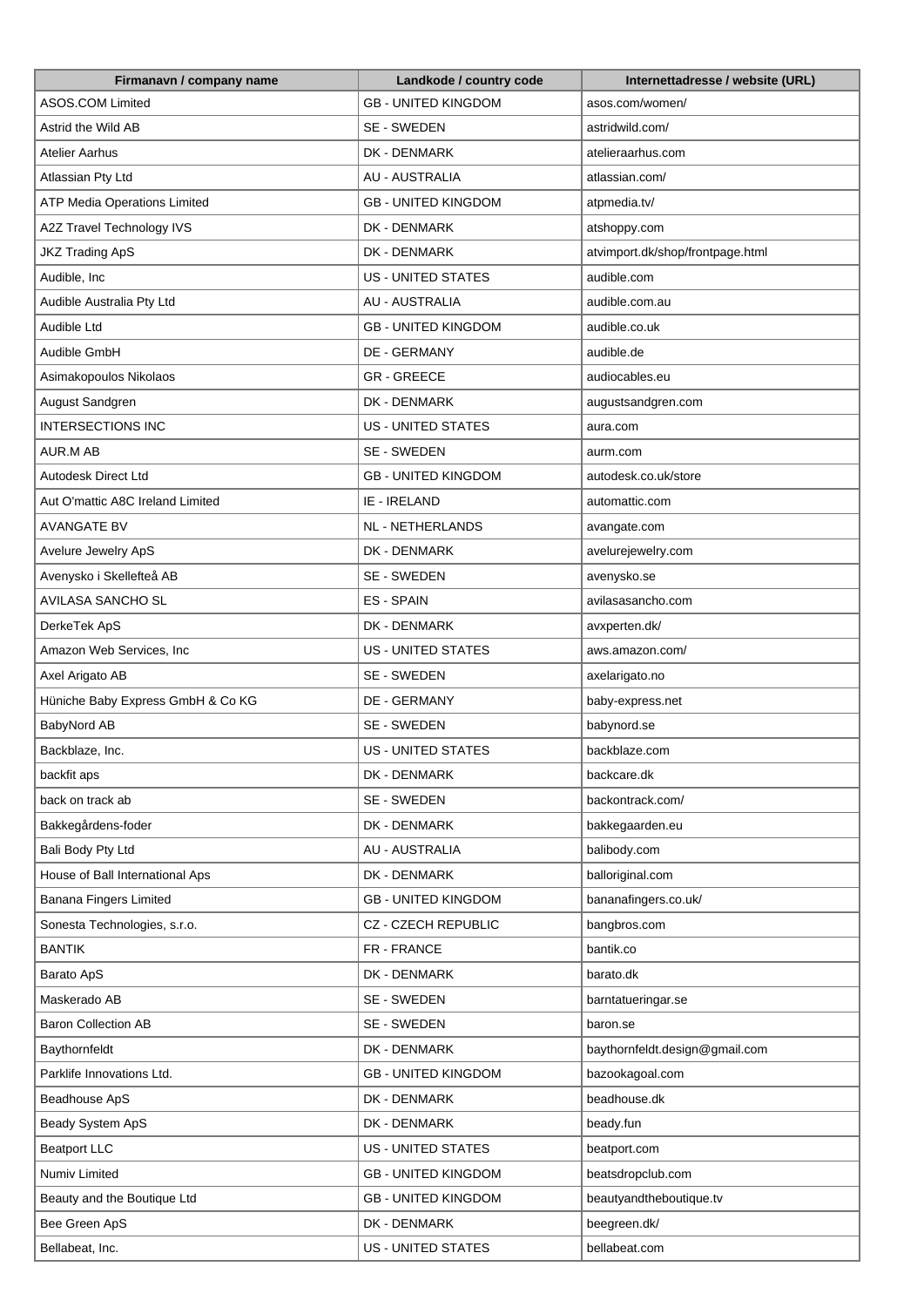| Firmanavn / company name      | Landkode / country code    | Internettadresse / website (URL)                                              |
|-------------------------------|----------------------------|-------------------------------------------------------------------------------|
| <b>Belle Lingerie Limited</b> | <b>GB - UNITED KINGDOM</b> | belle-lingerie.co.uk                                                          |
| Bellroy Trading pty Itd       | <b>AU - AUSTRALIA</b>      | bellroy.com/                                                                  |
| Bellylabs Ltd                 | FI - FINLAND               | belly-labs.com                                                                |
| Bemy                          | DK - DENMARK               | bemy.dk                                                                       |
| Berg&Berg Retail AB           | SE - SWEDEN                | bergbergstore.com                                                             |
| <b>Stranten Limited</b>       | <b>GB - UNITED KINGDOM</b> | bestestore365.com                                                             |
| <b>Best Forever</b>           | DK - DENMARK               | bestforever.dk                                                                |
| Kirribilli AB                 | SE - SWEDEN                | bestofbasic.se                                                                |
| Svartzonker Sweden AB         | SE - SWEDEN                | betesbyggarkiosken.se/sv/                                                     |
| BeTogetherMedia B.V.          | NL - NETHERLANDS           | betogethermedia.info                                                          |
| Qumpus, Inc                   | <b>US - UNITED STATES</b>  | betterworldbooks.com                                                          |
| BeyoNord AB                   | SE - SWEDEN                | beyondnordic.com                                                              |
| be2 Sarl                      | LU - LUXEMBOURG            | be2.no/                                                                       |
| <b>Bibs Danmark ApS</b>       | DK - DENMARK               | bibsworld.com                                                                 |
| <b>GHS RETAIL LTD</b>         | <b>GB - UNITED KINGDOM</b> | bigberthaoriginal.com                                                         |
| <b>GHS RETAIL LTD</b>         | <b>GB - UNITED KINGDOM</b> | bigberthaoriginal.no                                                          |
| <b>Big Fish Games</b>         | <b>US - UNITED STATES</b>  | bigfishgames.com                                                              |
| <b>Bigpoint GmbH</b>          | DE - GERMANY               | bigpoint.net                                                                  |
| Svedala Bildemontering AB     | SE - SWEDEN                | bildelsbasen.se                                                               |
| Norrköpings Bilskrot AB       | SE - SWEDEN                | bildelsbasen.se/?<br>index=default&link=search&searchmode=1&co<br>mpany_id=88 |
| Superprice                    | DK - DENMARK               | billigwallsticker.dk                                                          |
| Svedala Bildemontering AB     | SE - SWEDEN                | bilskroten.nu                                                                 |
| <b>BioMed Central Limited</b> | <b>GB - UNITED KINGDOM</b> | biomedcentral.com                                                             |
| Leedsøe / BIRKMOND            | DK - DENMARK               | birkmond.com                                                                  |
| <b>BWA Invest AB</b>          | SE - SWEDEN                | bistos.se                                                                     |
| <b>BITI</b>                   | DK - DENMARK               | biti.dk                                                                       |
| Bitrix, Inc.                  | US - UNITED STATES         | bitrix24.com                                                                  |
| Itseco AB                     | SE - SWEDEN                | bivaxfabriken.com                                                             |
| Björn Borg Retail AB          | SE - SWEDEN                | bjornborg.com/no                                                              |
| BlaBlaBling                   | SE - SWEDEN                | blablablingshop.com/                                                          |
| <b>Blackbird Silver</b>       | DK - DENMARK               | blackbirdsilver.com                                                           |
| <b>Blackbird Silver</b>       | DK - DENMARK               | blackbirdsilver.dk                                                            |
| Kakao Games Europe B.V.       | NO - NORWAY                | blackdesertonline.com                                                         |
| Black Smoke Oy Ltd            | FI - FINLAND               | blacksmokeracing.com/                                                         |
| Soaked Through AB             | SE - SWEDEN                | blancstockholm.com                                                            |
| Nuuday A/S                    | DK - DENMARK               | blockbuster.no                                                                |
| <b>High Stripe Limited</b>    | <b>GB - UNITED KINGDOM</b> | blogsleigh.com/                                                               |
| Blomsten & Krukken            | DK - DENMARK               | blomstenogkrukken.dk                                                          |
| <b>BLS Advertising GmbH</b>   | DE - GERMANY               | blsadvertising.com                                                            |
| Bluehost Inc.                 | US - UNITED STATES         | bluehost.com                                                                  |
| BlueSnap Inc.                 | <b>US - UNITED STATES</b>  | bluesnap.com                                                                  |
| Hit Performance B.V.          | NL - NETHERLANDS           | bl.whatsflirt.com/                                                            |
| Bo Bendixen Graphics          | DK - DENMARK               | bobendixen.dk/shop/frontpage.html                                             |
| JP BODEN & CO LTD             | <b>GB - UNITED KINGDOM</b> | boden.co.uk/en-gb                                                             |
| BLUE MONKEYS IN SPACE LTD     | MT - MALTA                 | bodymod.eu                                                                    |
| Børn i balance                | DK - DENMARK               | boernibalance.dk                                                              |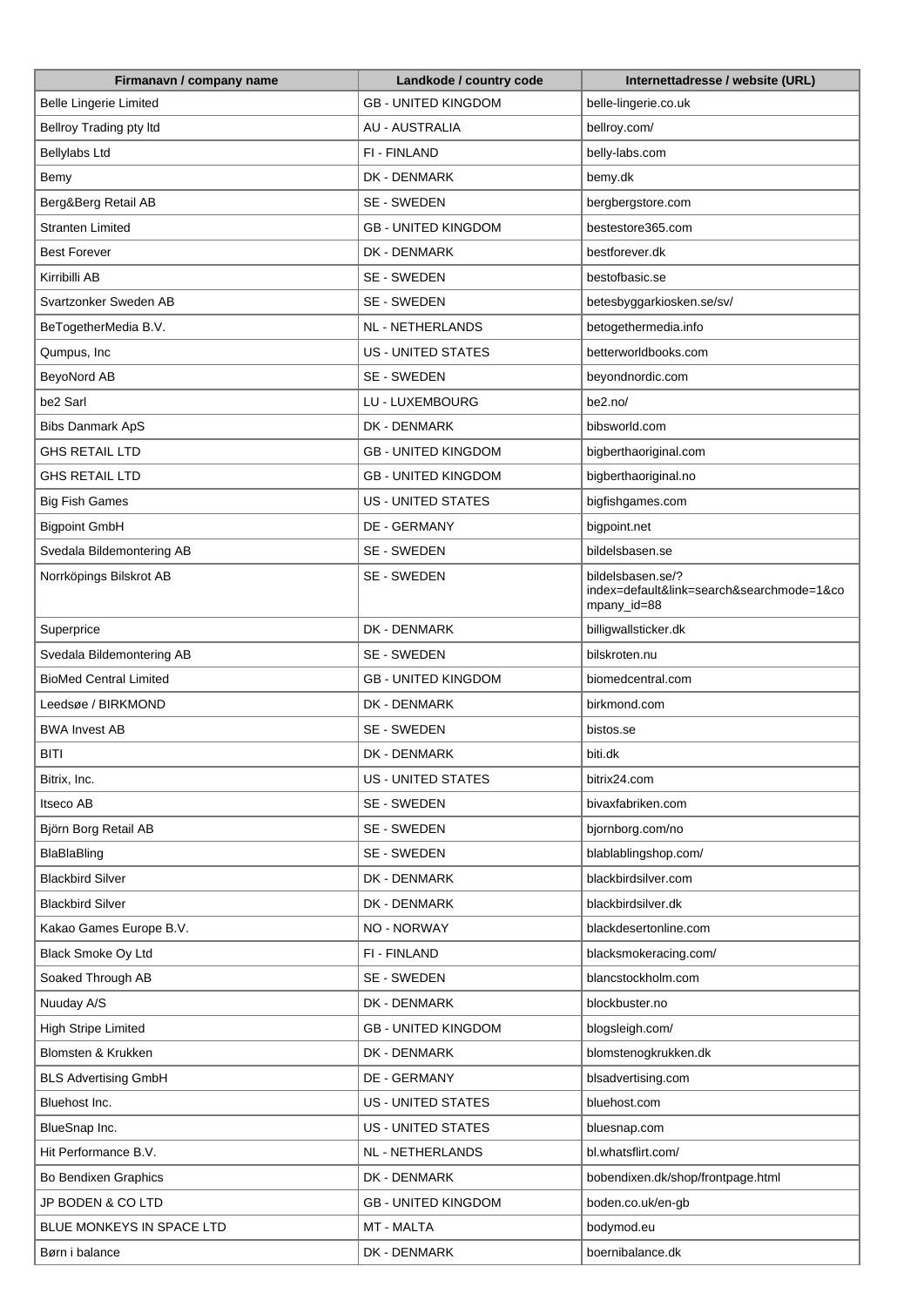| Firmanavn / company name                 | Landkode / country code    | Internettadresse / website (URL) |
|------------------------------------------|----------------------------|----------------------------------|
| Artos                                    | DK - DENMARK               | bogigen.dk                       |
| <b>Bokus AB</b>                          | SE - SWEDEN                | bokus.com                        |
| Boldmaskine.dk ApS                       | DK - DENMARK               | boldmaskine.dk                   |
| Bomo Art Budapest Kft.                   | <b>HU - HUNGARY</b>        | bomoart.com/                     |
| FinFud Oy                                | FI - FINLAND               | bonaclothing.com                 |
| boohoo.com UK Limited                    | <b>GB - UNITED KINGDOM</b> | boohoo.com                       |
| Bookbinders Design Scandianvia AB        | SE - SWEDEN                | bookbindersdesign.com            |
| <b>Tools for Schools Limited</b>         | <b>GB - UNITED KINGDOM</b> | bookcreator.com                  |
| The Book Depository Limited              | <b>GB - UNITED KINGDOM</b> | bookdepository.com               |
| Nuvanti Limited                          | <b>GB - UNITED KINGDOM</b> | boombundle.com                   |
| Boranu Online BV                         | NL - NETHERLANDS           | boranupay.com                    |
| <b>Bordados Trading Post SL</b>          | ES - SPAIN                 | bordadostradingpost.com          |
| Borderfree Inc                           | <b>US - UNITED STATES</b>  | borderfree.com                   |
| Trendis                                  | DK - DENMARK               | bordkort.eu                      |
| Dyrevilla                                | DK - DENMARK               | borkavifood.com                  |
| Born in Sweden                           | SE - SWEDEN                | borninsweden.se                  |
|                                          | DK - DENMARK               | bornnordic.com                   |
| <b>BORN Nordic ApS</b>                   | SE - SWEDEN                |                                  |
| BörsData Sverige AB<br><b>BRACCAS AB</b> |                            | borsdata.se/                     |
|                                          | SE - SWEDEN                | boyant-trousers.com              |
| Boyhood ApS                              | DK - DENMARK               | boyhood.dk                       |
| Bragan Truck, Van & 4x4 Accessories      | IE - IRELAND               | bragan.net/                      |
| <b>Brainchild ApS</b>                    | DK - DENMARK               | brainchild.dk                    |
| <b>Brandt Georgi Aps</b>                 | DK - DENMARK               | brandtgeorgi.dk/                 |
| Zoc Stock d.o.o.                         | SI - SLOVENIA              | brandymelville.eu/               |
| <b>BrewGoat AB</b>                       | SE - SWEDEN                | brewgoat.se                      |
| <b>Brick Owl Ltd</b>                     | <b>GB - UNITED KINGDOM</b> | brickowl.com                     |
| Brisa ab oy                              | FI - FINLAND               | brisa.fi                         |
| <b>Browserstack Inc</b>                  | US - UNITED STATES         | browserstack.com                 |
| <b>BRUNELLO CUCINELLI SPA</b>            | IT - ITALY                 | brunellocucinelli.it             |
| <b>Brushery AB</b>                       | SE - SWEDEN                | brushery.se                      |
| Bluetone Media Artur Chojnacki           | PL - POLAND                | btacoustics.com                  |
| bubliq ApS                               | DK - DENMARK               | bubliq.com                       |
| <b>Bucken Sweden AB</b>                  | SE - SWEDEN                | bucken.se                        |
| <b>Buddies</b>                           | DK - DENMARK               | buddies-headshop.dk/             |
| <b>Buddly Crafts</b>                     | <b>GB - UNITED KINGDOM</b> | buddlycrafts.com                 |
| Chapari Limited                          | <b>GB - UNITED KINGDOM</b> | budgetbigger22.com               |
| <b>BullerBox ApS</b>                     | DK - DENMARK               | bullerbox.dk                     |
| <b>BullerBox ApS</b>                     | DK - DENMARK               | bullerbox.no                     |
| <b>Bum Society AB</b>                    | SE - SWEDEN                | bumsociety.com                   |
| <b>Burpee AB</b>                         | SE - SWEDEN                | burpeeshop.se                    |
| Louisiana Fonden                         | DK - DENMARK               | butik.louisiana.dk               |
| <b>BLR ApS</b>                           | DK - DENMARK               | butler-loftet.dk/                |
| Buttercups Uniforms Ireland Ltd          | IE - IRELAND               | buttercupsuniforms.com/          |
| Lombia Limited                           | <b>GB - UNITED KINGDOM</b> | buyprimes4us.com                 |
| A.Benson AB                              | SE - SWEDEN                | bybenson.com                     |
| By Emra                                  | DK - DENMARK               | byemra.dk                        |
| <b>ACM GROUP APS</b>                     | DK - DENMARK               | byhappyme.com                    |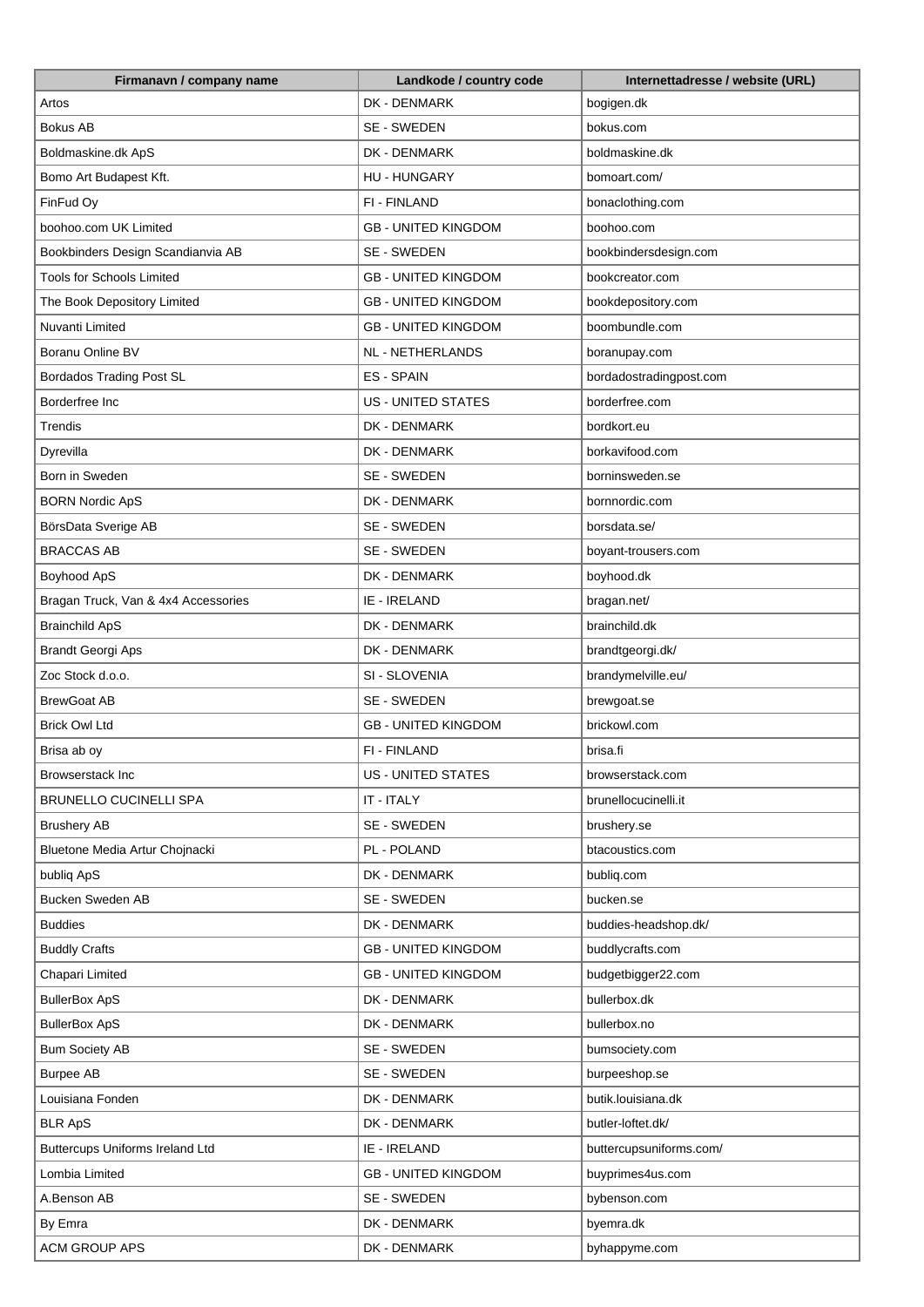| Firmanavn / company name                    | Landkode / country code    | Internettadresse / website (URL)       |
|---------------------------------------------|----------------------------|----------------------------------------|
| Jema AS                                     | DK - DENMARK               | byjema.dk                              |
| by Kiilerich                                | DK - DENMARK               | bykiilerich.com                        |
| Reen Reenbergs Magneqi-etic ApS             | DK - DENMARK               | bymagnet.com                           |
| byTrampenau                                 | DK - DENMARK               | bytrampenau.dk                         |
| Bytro Labs GmbH                             | <b>DE - GERMANY</b>        | bytro.com                              |
| <b>BV International AB</b>                  | SE - SWEDEN                | byvalerie.com                          |
| Interyard GmbH                              | DE - GERMANY               | caffair.com                            |
| Cake Craft World Ltd                        | <b>GB - UNITED KINGDOM</b> | cakecraftworld.co.uk                   |
| Jelon e-trade AB                            | SE - SWEDEN                | calzessa.com                           |
| Canem                                       | DK - DENMARK               | canem.dk                               |
| Canniz                                      | DK - DENMARK               | canniz.dk/                             |
| Carapax Marine Group AB                     | SE - SWEDEN                | carapax.se                             |
| Sammelkartenmarkt GmbH & Co.KG              | DE - GERMANY               | cardmarket.com/                        |
| Care.com Europe GmbH                        | DE - GERMANY               | care.com                               |
| Nature Cosmetic Group of Swedish Lapland AB | SE - SWEDEN                | careofgerd.se                          |
| CARFAX Europe GmbH                          | DE - GERMANY               | carfax.eu/about-carfax                 |
| Carolina Bucci                              | <b>GB - UNITED KINGDOM</b> | carolinabucci.com                      |
| CAROLINE SVEDBOM AB                         | SE - SWEDEN                | carolinesvedbom.com                    |
|                                             |                            |                                        |
| Caromalla                                   | CH - SWITZERLAND           | caromalla.com                          |
| CaseOnline Sweden AB                        | SE - SWEDEN                | caseonline.se                          |
| Casual Networks B.V.                        | NL - NETHERLANDS           | casualnetworksbv.com                   |
| <b>Brandt Georgi Aps</b>                    | DK - DENMARK               | cathrinebrandtbutik.dk/                |
| Peace, Love & profit AB                     | SE - SWEDEN                | cattensrevir.se                        |
| CCP HF                                      | <b>IS-ICELAND</b>          | ccpgames.com                           |
| Interdate SA                                | LU - LUXEMBOURG            | c-date.no                              |
| Neowing Corporation (CDJapan)               | JP - JAPAN                 | cdjapan.co.jp/                         |
| MHB Group AB                                | SE - SWEDEN                | cdon.no                                |
| Healthy Head I/S                            | DK - DENMARK               | cdon.no/                               |
| Cefaly Technology                           | <b>BE - BELGIUM</b>        | cefaly.com                             |
| <b>CELLA SIA</b>                            | LV - LATVIA                | cella.lv                               |
| CELLECT MOBILE ENTERTAINMENT LTD            | IL - ISRAEL                | cellect.mobi                           |
| Cessabit ApS                                | DK - DENMARK               | cessabit.dk/                           |
| C'est Normal Production GmbH                | DE - GERMANY               | cestnormal.co                          |
| CGTrader UAB                                | LT - LITHUANIA             | cgtrader.com/                          |
| CA Detail and Trade AB                      | SE - SWEDEN                | chamois.se                             |
| <b>CHARLES &amp; KEITH UK LTD</b>           | <b>GB - UNITED KINGDOM</b> | charleskeith.co.uk/en                  |
| Charlotte Tilbury Beauty LTD                | <b>GB - UNITED KINGDOM</b> | charlottetilbury.com                   |
| Chelsea FC Plc                              | <b>GB - UNITED KINGDOM</b> | chelseafc.com                          |
| Chelsea FC Merchandising Limited            | <b>GB - UNITED KINGDOM</b> | chelseafc.com/                         |
| Chelsea FC Merchandising Limited            | <b>GB - UNITED KINGDOM</b> | chelseamegastore.com/stores/chelsea/en |
| Chessable Ltd                               | <b>GB - UNITED KINGDOM</b> | chessable.com                          |
| Chess Com LLC                               | <b>US - UNITED STATES</b>  | chess.com                              |
| iStore ApS                                  | DK - DENMARK               | chihiros.dk                            |
| Childrensalon Limited                       | <b>GB - UNITED KINGDOM</b> | childrensalon.com                      |
| Chill Innovation ApS                        | DK - DENMARK               | chill-innovation.com                   |
| Chimi AB                                    | SE - SWEDEN                | chimi.com                              |
| <b>Beauty World Denmark</b>                 | DK - DENMARK               | chiodoprodanmark.dk                    |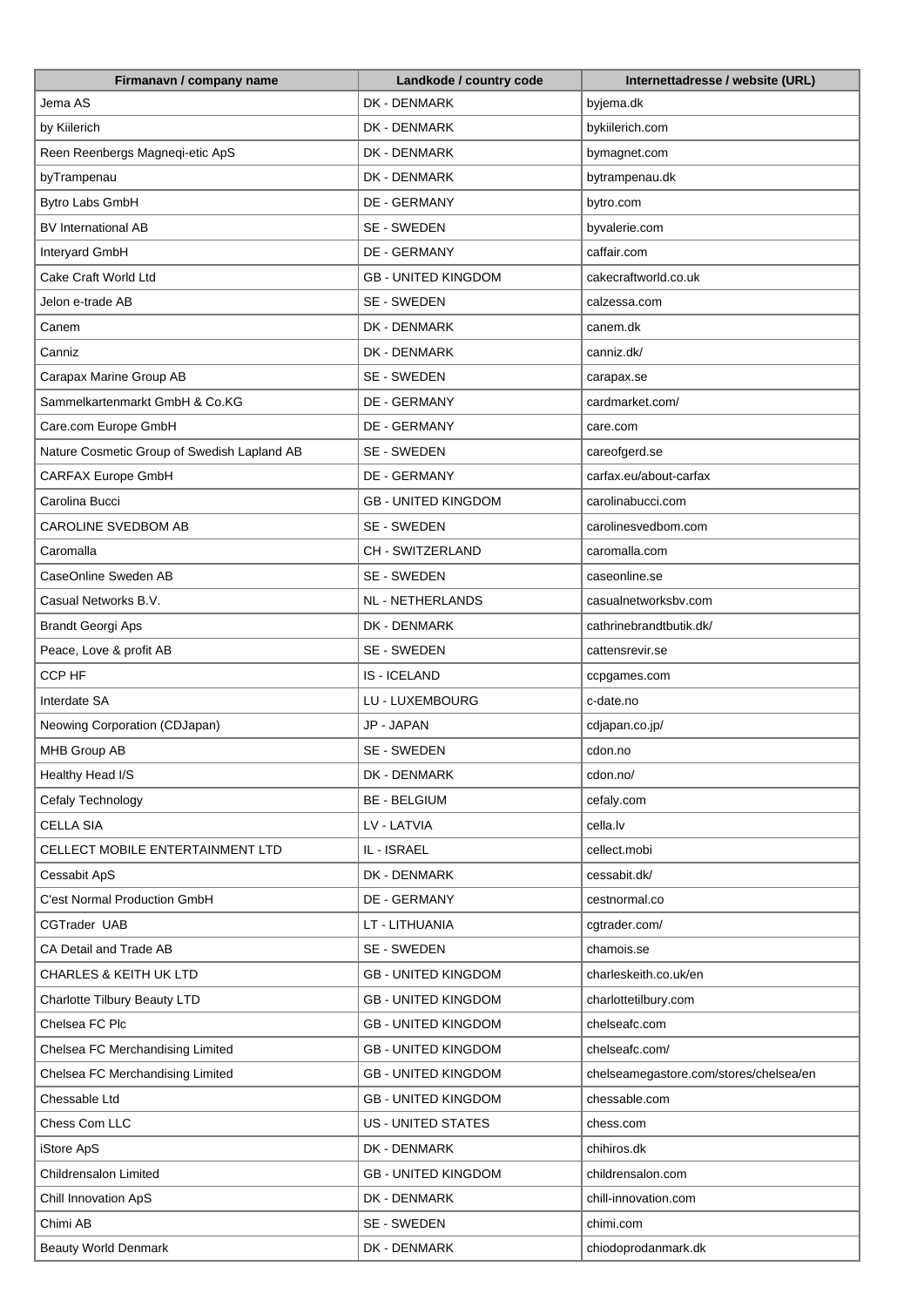| Firmanavn / company name                        | Landkode / country code    | Internettadresse / website (URL) |
|-------------------------------------------------|----------------------------|----------------------------------|
| <b>Beauty World Denmark</b>                     | DK - DENMARK               | chiodoproscandinavia.com         |
| Swedish eShop AB                                | SE - SWEDEN                | choketuber.se                    |
| Christema LTD                                   | CY-CYPRUS                  | christema.com/                   |
| The Church of Jesus Christ of Latter-day Saints | <b>US - UNITED STATES</b>  | churchofjesuschrist.org          |
| Eurobrands Distribution AB                      | SE - SWEDEN                | cigge.com                        |
| Ciha IVS                                        | DK - DENMARK               | ciha.dk/                         |
| Ciha IVS                                        | DK - DENMARK               | ciha.no/                         |
| CipSoft GmbH                                    | DE - GERMANY               | cipsoft.com                      |
| Cissi och Selma AB                              | SE - SWEDEN                | cissiochselma.se                 |
| Ciszere AB                                      | SE - SWEDEN                | ciszere.com                      |
| CJ Hvidevareservice Aalborg Aps                 | DK - DENMARK               | cjdele.dk                        |
| CJ Pony Parts                                   | <b>US - UNITED STATES</b>  | cjponyparts.com                  |
| Classic Alfa Ltd                                | <b>GB - UNITED KINGDOM</b> | classicalfa.com                  |
| Classic Bildelar Sweden AB                      | SE - SWEDEN                | classicbildelar.com              |
| Klimtera UAB                                    | LT - LITHUANIA             | cleanfilter.eu                   |
| Cleanyourcar Limited                            | <b>GB - UNITED KINGDOM</b> | cleanyourcar.co.uk               |
| Clemente I/S                                    | DK - DENMARK               | clemente.dk                      |
| Clemente I/S                                    | DK - DENMARK               | clemente.store                   |
| ApplyMe Norden AB                               | SE - SWEDEN                | cleoeyewear.com                  |
| Cleo Garn                                       | DK - DENMARK               | cleo-garn.dk                     |
| Click Sales Inc.                                | US - UNITED STATES         | clickbank.com                    |
| Click'n Tile                                    | DK - DENMARK               | clickntile.com                   |
| <b>Tropical Sun Ltd</b>                         | <b>CY-CYPRUS</b>           | clips4sale.com/                  |
| Google Cloud EMEA Limited                       | IE - IRELAND               | cloud.google.com                 |
| <b>Cloverhurst Partners LLC</b>                 | <b>US - UNITED STATES</b>  | cloverhurst.co                   |
| <b>Great Products Production Sverige AB</b>     | SE - SWEDEN                | clubcreo.com/                    |
| CoastLondon.com Limited                         | <b>GB - UNITED KINGDOM</b> | coastfashion.com                 |
| CPHagen ApS                                     | DK - DENMARK               | coaxcopenhagen.com               |
| CPHagen ApS                                     | DK - DENMARK               | coaxcopenhagen.dk                |
| Coéme ApS                                       | DK - DENMARK               | coeme-official.com               |
| Collectif.co.uk                                 | <b>GB - UNITED KINGDOM</b> | collectif.co.uk/                 |
| Colorful Living ApS                             | DK - DENMARK               | colorfulliving.dk                |
| colourmart Itd                                  | <b>GB - UNITED KINGDOM</b> | colourmart.com                   |
| Comunicacio Esport, SA                          | AD - ANDORRA               | commencal-store.com              |
| Wizard of the Coast LLC                         | <b>US - UNITED STATES</b>  | company.wizards.com/             |
| Constant Contact, Inc.                          | <b>US - UNITED STATES</b>  | constantcontact.com              |
| Consum-Ex ApS                                   | DK - DENMARK               | consum-ex.dk                     |
| Cook'n Bloom AB                                 | SE - SWEDEN                | cooknbloom.se                    |
| www.coolpriser.dk ApS                           | DK - DENMARK               | coolpriser.dk                    |
| www.coolpriser.dk ApS                           | DK - DENMARK               | coolpriser.no                    |
| Leroc Madeira Lda                               | PT - PORTUGAL              | corel.com/corel/                 |
| PUTIAN CITY SUYINAN TRADING CO.,LTD             | <b>CN-CHINA</b>            | cosplaymade.com                  |
| Courlux International SA                        | CH - SWITZERLAND           | courlux.ch                       |
| Coursera Inc.                                   | <b>US - UNITED STATES</b>  | coursera.org/                    |
| CPHBIOBAGS ApS                                  | DK - DENMARK               | cphbags.com                      |
| CPH-CASHMERE                                    | DK - DENMARK               | cph-cashmere.com                 |
| CPH Fashion People ApS                          | DK - DENMARK               | cphfashionpeople.com             |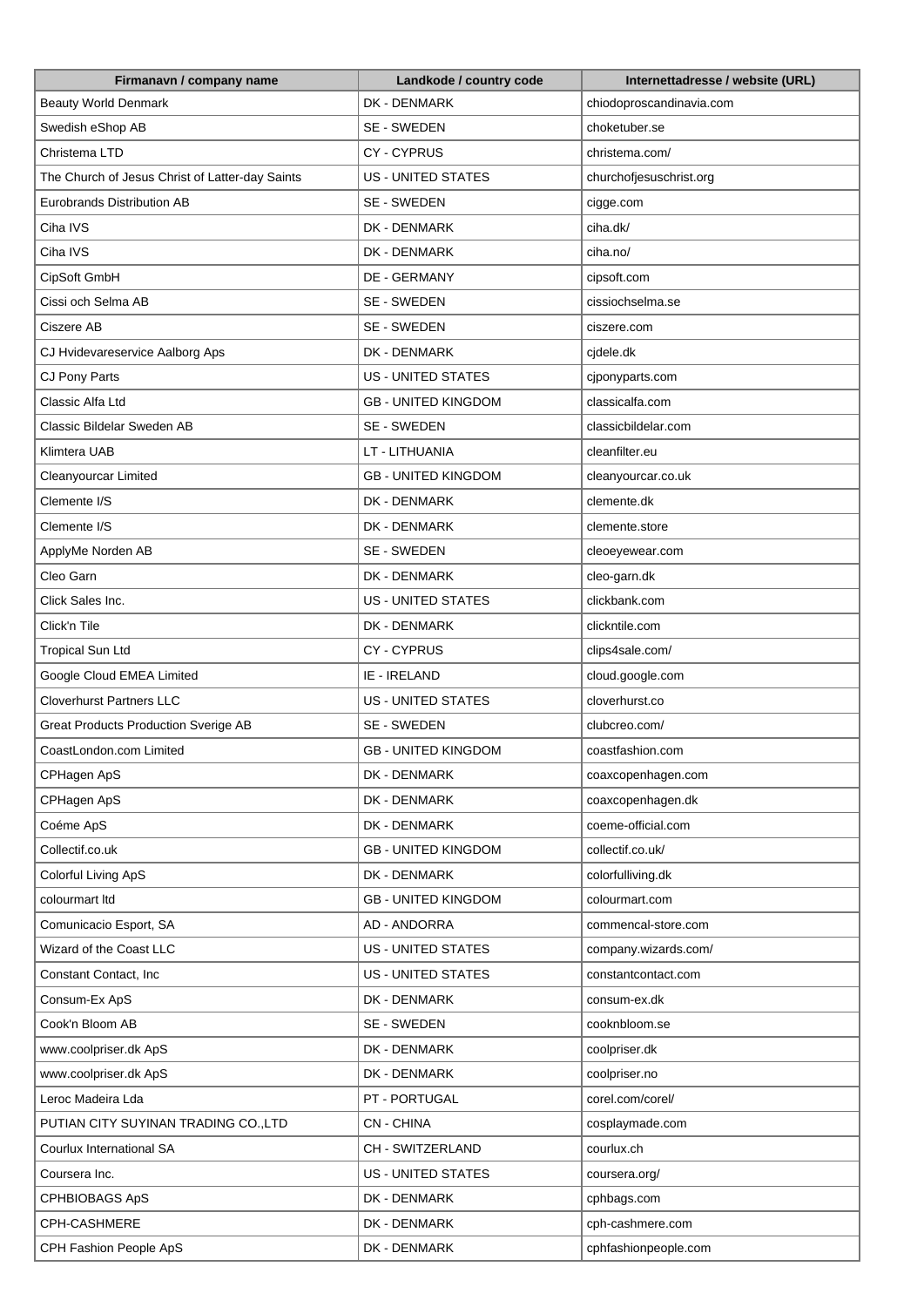| Firmanavn / company name           | Landkode / country code    | Internettadresse / website (URL) |
|------------------------------------|----------------------------|----------------------------------|
| <b>CPHLIVING</b>                   | DK - DENMARK               | cphliving.dk/no                  |
| Copenhagen Trackers ApS            | DK - DENMARK               | cphtrackers.com                  |
| Copenhagen Trackers ApS            | DK - DENMARK               | cphtrackers.dk                   |
| <b>Rizdale Limited</b>             | <b>GB - UNITED KINGDOM</b> | crazyhotdealz.com                |
| SmartBaby AB                       | SE - SWEDEN                | crazyking.se                     |
| CreativeLive                       | US - UNITED STATES         | creativelive.com                 |
| Criss Bellini AB                   | SE - SWEDEN                | crissbellini.com                 |
| UAB Silver Dream                   | LT - LITHUANIA             | crystals.co.uk                   |
| Spefer Handelsbolag                | SE - SWEDEN                | cuboss.com/                      |
| Spefer Handelsbolag                | SE - SWEDEN                | cuboss.se/                       |
| Hali Design AB                     | SE - SWEDEN                | culinafina.com                   |
| Hali Design AB                     | SE - SWEDEN                | culinafina.se                    |
| <b>Cult Beauty Limited</b>         | <b>GB - UNITED KINGDOM</b> | cultbeauty.co.uk/                |
| <b>SQL WORKSHOP LIMITED</b>        | <b>GB - UNITED KINGDOM</b> | cultpens.com                     |
| Cuore of Switzerland GmbH          | DE - GERMANY               | cuore.ch                         |
| Cupid Media Pty Ltd                | <b>AU - AUSTRALIA</b>      | cupidmedia.com                   |
| CuriosityStream Inc.               | <b>US - UNITED STATES</b>  | curiositystream.com              |
| CurlsForYou Aps                    | DK - DENMARK               | curlsforyou.dk/                  |
| Weblogistik ApS                    | DK - DENMARK               | curlygirlapproved.dk             |
| Currentbody.com LTD                | <b>GB - UNITED KINGDOM</b> | currentbody.com                  |
| CVmaker B.V                        | NL - NETHERLANDS           | cvmaker.no                       |
| Dacapo Audio ApS                   | DK - DENMARK               | dacapoaudio.com                  |
| Dacapo Silver AB                   | SE - SWEDEN                | dacaposilver.se                  |
| Frydendahl Fiskenet A/S            | DK - DENMARK               | daconet.dk                       |
| <b>UAB Dampjuice</b>               | LT - LITHUANIA             | dampjuice.com                    |
| <b>IRL Digital Ltd</b>             | <b>GB - UNITED KINGDOM</b> | danandphilshop.com/              |
| Dangerous9straps.com               | <b>DE - GERMANY</b>        | dangerous9straps.com             |
| DANIELA DALLAVALLE SPA             | IT - ITALY                 | danieladallavalle.com            |
| silver huset i grebbestad ab       | SE - SWEDEN                | danielklein.se                   |
| Daniel's Game Store                | <b>US - UNITED STATES</b>  | danielsgamestore.com             |
| The Danish Pipe Shop Aps           | DK - DENMARK               | danishpipeshop.com               |
| Electronic Cigarettes Europe GmbH  | CH - SWITZERLAND           | dansmoke.com                     |
| SASu Darantasia - Technostok       | FR - FRANCE                | darantasia.com                   |
| dateyard AG                        | CH - SWITZERLAND           | dateyard.com                     |
| date4friend AG                     | CH - SWITZERLAND           | date4friend.com                  |
| <b>SOL Networks Limited</b>        | MT - MALTA                 | dating.com                       |
| Daybreak Game Company LLC          | US - UNITED STATES         | daybreakgames.com                |
| <b>DAZN Limited</b>                | <b>GB - UNITED KINGDOM</b> | dazn.com                         |
| DBRAMANTE 1928 ApS                 | DK - DENMARK               | dbramante1928.com                |
| Media Marketing Scandinavia AB     | SE - SWEDEN                | dcplus.se                        |
| North Trade Group AB               | SE - SWEDEN                | dcplus.se                        |
| EV Store Sweden AB                 | SE - SWEDEN                | dechrome.se                      |
| Dedicated Sweden AB                | SE - SWEDEN                | dedicatedbrand.com               |
| Deenuna                            | DK - DENMARK               | deenuna.com                      |
| Define Me Scandinavia AB           | SE - SWEDEN                | defineme.se/                     |
|                                    | FI - FINLAND               | delenordic.com                   |
| DELE Technology Oy                 |                            |                                  |
| BooksforCooks v/Bent C. Forlag ApS | DK - DENMARK               | dendanskespiseguide.dk           |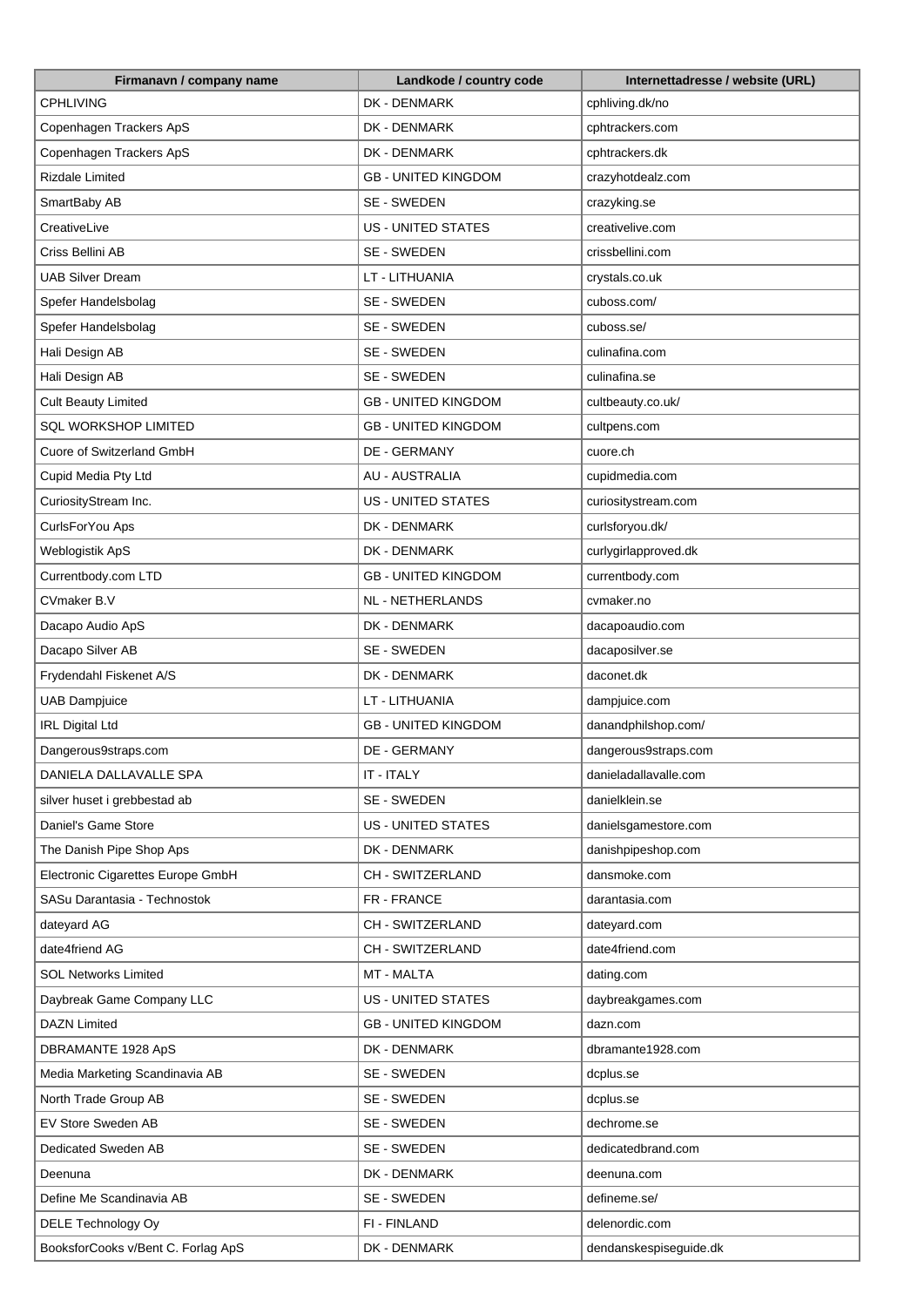| Firmanavn / company name               | Landkode / country code    | Internettadresse / website (URL) |
|----------------------------------------|----------------------------|----------------------------------|
| Denjo Dogs AB                          | SE - SWEDEN                | denjodogs.com                    |
| <b>Rockers Guitars Ltd</b>             | <b>GB - UNITED KINGDOM</b> | denmarkstreetonline.co.uk/       |
| Dentalbolaget Sverige AB               | SE - SWEDEN                | dentway.no                       |
| DePalma Workwear Europe AB             | SE - SWEDEN                | depalmaworkwear.com              |
| Depar Dizayn                           | TR - TURKEY                | deparhome.com/en                 |
| Depop                                  | US - UNITED STATES         | depop.com                        |
| DerkeTek ApS                           | DK - DENMARK               | derketek.dk                      |
| Design Letters ApS                     | DK - DENMARK               | designletters.com                |
| DesignRocket.dk ApS                    | DK - DENMARK               | designrocket.dk                  |
| Modernhome Scandinavia ApS             | DK - DENMARK               | design4home.dk                   |
| Modernhome Scandinavia ApS             | DK - DENMARK               | design4home.no                   |
| <b>Dessus Dessous</b>                  | FR - FRANCE                | dessus-dessous.fr/               |
| Det Halve Kongerige                    | DK - DENMARK               | dethalvekongerige.dk/            |
| Upjers GmbH                            | DE - GERMANY               | de.upjers.com/                   |
| Digitrading Hongkong Limited           | <b>CN-CHINA</b>            | dhgate.com/                      |
| <b>Diafin</b>                          | SE - SWEDEN                | diafinstore.com                  |
| Didgeridoo Breath                      | <b>AU - AUSTRALIA</b>      | didgeridoobreath.com             |
| DIEMME FASHION GROUP SRL               | IT - ITALY                 | diemme.com                       |
|                                        | <b>NL - NETHERLANDS</b>    |                                  |
| DigiGamma B.V.                         |                            | digigamma.com                    |
| Digi-Key Corporation                   | US - UNITED STATES         | digikey.com/                     |
| Digisec Media Ltd                      | MT - MALTA                 | digisecmedia.com                 |
| DigitalOcean LLC                       | <b>US - UNITED STATES</b>  | digitalocean.com/                |
| Din Badedragt                          | DK - DENMARK               | dinbadedragt.dk                  |
| Din eCigaret ApS                       | DK - DENMARK               | din-ecigaret.dk                  |
| <b>DinText</b>                         | DK - DENMARK               | dintekst.dk                      |
| Diodhuset Sverige AB                   | SE - SWEDEN                | diodhuset.se                     |
| Disc Connection I/S                    | DK - DENMARK               | discconnection.dk                |
| Fagersta Discexpress AB                | SE - SWEDEN                | discexpress.se                   |
| Discgolfprint                          | SE - SWEDEN                | discgolfprint.se/                |
| discimport.dk                          | DK - DENMARK               | discimport.dk                    |
| Discord Inc                            | <b>US - UNITED STATES</b>  | discord.com                      |
| <b>AB Svensk Discsport</b>             | SE - SWEDEN                | discsport.se                     |
| The Walt Disney Company (Benelux) B.V. | NL - NETHERLANDS           | disneyplus.com/                  |
| <b>DitKoncept</b>                      | DK - DENMARK               | ditkoncept.dk                    |
| By Ditte Julie ApS                     | DK - DENMARK               | dittejulieshop.dk/               |
| Divine Line KB                         | SE - SWEDEN                | divinedog.se                     |
| MatildaDjerf Design AB                 | SE - SWEDEN                | djerfavenue.com                  |
| MatildaDjerf Design AB                 | SE - SWEDEN                | djerfavenue.com/no/              |
| Djurs Møbler ApS                       | DK - DENMARK               | djursmoebler.dk                  |
| H. H. S. & Co. ApS                     | DK - DENMARK               | dk.sns-herning.com/              |
| Elektriciteit Paul De Meutter CV       | <b>BE - BELGIUM</b>        | dmlights.com                     |
| Star Srl                               | IT - ITALY                 | doctorlens.com/                  |
| NOUROM&DOENVANG                        | SE - SWEDEN                | doenvang.com                     |
| <b>Fasting Solutions UAB</b>           | LT - LITHUANIA             | dofasting.com/                   |
| DogCoach ApS                           | DK - DENMARK               | dogcoach.com                     |
| DogCoach ApS                           | DK - DENMARK               | dogcoach.dk                      |
| Dogmania AB                            | SE - SWEDEN                | dogmania.se                      |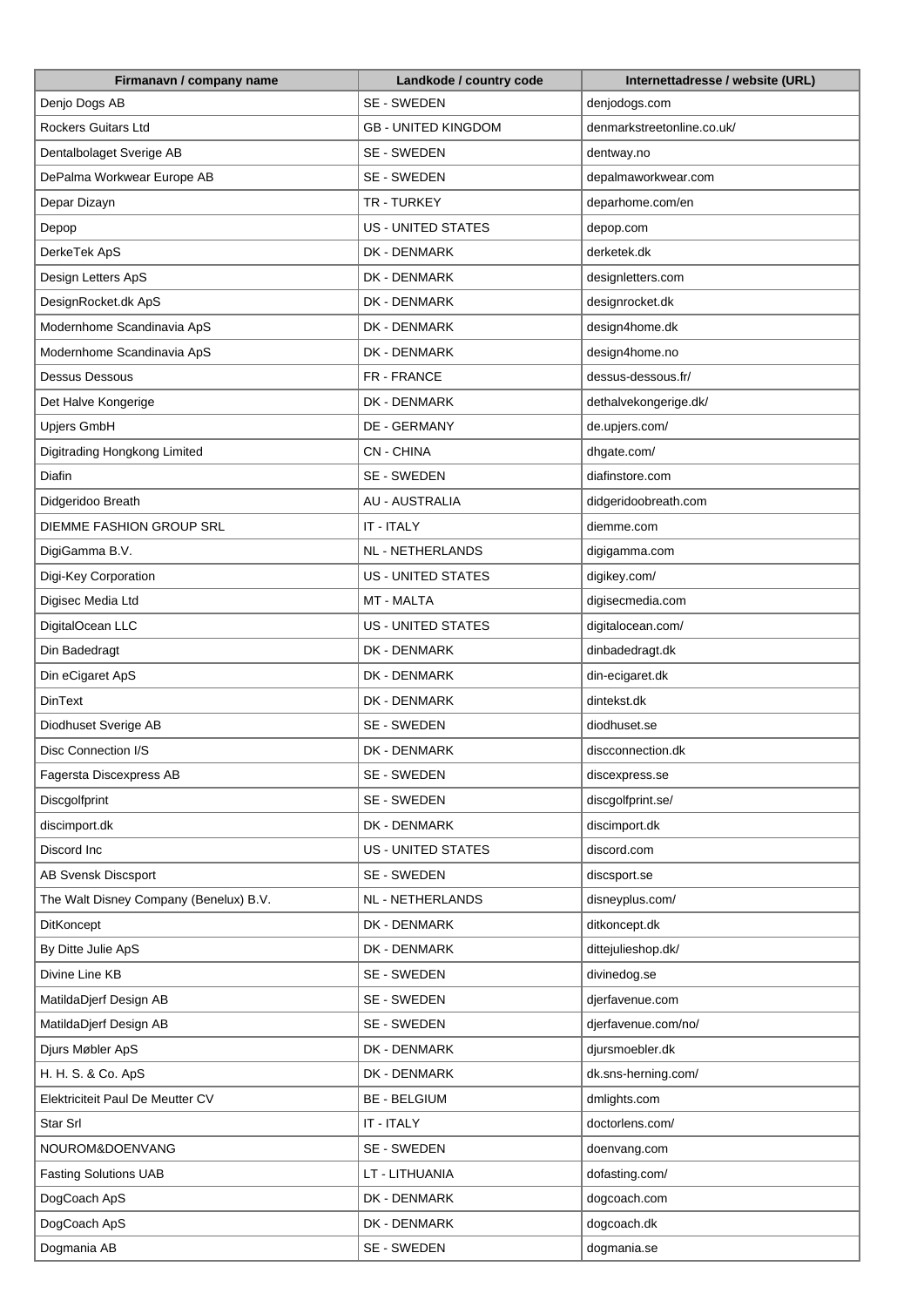| Firmanavn / company name                   | Landkode / country code    | Internettadresse / website (URL) |
|--------------------------------------------|----------------------------|----------------------------------|
| Dorado Online Games Limited                | <b>MT - MALTA</b>          | doradogames.com                  |
| Ravened Limited                            | <b>GB - UNITED KINGDOM</b> | dorkblast.com                    |
| Endurance International Group - West, Inc. | US - UNITED STATES         | dotster.com                      |
| <b>DPlay Entertainment Ltd</b>             | <b>GB - UNITED KINGDOM</b> | dplay.no/                        |
| Dragonheart Art                            | CA - CANADA                | dragonheartart.com               |
| Raw Roots & Dreadheadshop                  | DK - DENMARK               | dreadheadshop.dk                 |
| By Falkenberg IvS                          | DK - DENMARK               | dreambag.dk                      |
| Dress the bird ApS                         | DK - DENMARK               | dressthebird.dk                  |
| Droenit Europe AB                          | SE - SWEDEN                | droneit.se/sv/                   |
| Dropbox International Unlimited Company    | IE - IRELAND               | dropbox.com                      |
| <b>DROP SRL</b>                            | IT - ITALY                 | drop.it                          |
| Peter Raneryd                              | SE - SWEDEN                | dummies.se                       |
| Duolingo, Inc.                             | <b>US - UNITED STATES</b>  | duolingo.com/                    |
| Dyrenes No.1                               | DK - DENMARK               | dyrenesno1.dk                    |
| Dyreverdenen                               | DK - DENMARK               | dyreverdenen.dk/                 |
| <b>EA Swiss Sarl</b>                       | CH - SWITZERLAND           |                                  |
|                                            |                            | ea.com                           |
| Bop LLC                                    | <b>US - UNITED STATES</b>  | eastdane.com                     |
| <b>EASY SURF Bartosz Grzesiek</b>          | PL - POLAND                | easy-surfshop.com                |
| Eaubottle AB                               | SE - SWEDEN                | eaubottle.com                    |
| eBay Marketplaces GmbH                     | CH - SWITZERLAND           | ebay.com/                        |
| Niesan Trading & Import                    | DK - DENMARK               | ebikescooter.com                 |
| <b>ECHOVOX SA</b>                          | CH - SWITZERLAND           | echovox.com                      |
| JM Investment Group AB / eCiggs.se         | SE - SWEDEN                | eciggs.se                        |
| Ecoharmony Ltd                             | <b>GB - UNITED KINGDOM</b> | ecoharmony.co.uk                 |
| <b>Economist Digital Services Limted</b>   | <b>GB - UNITED KINGDOM</b> | economist.com                    |
| Edblad & Co AB                             | SE - SWEDEN                | edblad.com                       |
| EDDA GIMNES LTD                            | <b>GB - UNITED KINGDOM</b> | edda-gimnes.com                  |
| <b>EERO LLC</b>                            | CA - CANADA                | eero.com/eero-secure             |
| Effektlageret                              | DK - DENMARK               | effektlageret.dk                 |
| Efuma ApS                                  | DK - DENMARK               | efuma.com                        |
| Souq.com for E-Commerce LLC                | EG - EGYPT                 | egypt.souq.com/                  |
| Eko Devices, Inc.                          | <b>US - UNITED STATES</b>  | ekohealth.com                    |
| Electrokit Sweden AB                       | SE - SWEDEN                | electrokit.com                   |
| Eurobrands Distribution AB                 | SE - SWEDEN                | elekcig.com                      |
| Envato Pty Ltd                             | <b>AU - AUSTRALIA</b>      | elements.envato.com              |
| Envato Elements Pty Ltd                    | AU - AUSTRALIA             | elements.envato.com/             |
| <b>Elisenberg Engineering</b>              | FR - FRANCE                | elisenbergengineering.com        |
| Ellation, Inc.                             | <b>US - UNITED STATES</b>  | ellation.com/                    |
| Elliotti AB                                | SE - SWEDEN                | elliotti.se                      |
| Elministeren.dk ApS                        | DK - DENMARK               | elministeren.dk                  |
| E-STAR CIGARETTE UK LIMITED                | <b>GB - UNITED KINGDOM</b> | el-smoking.co.uk/                |
| Elvang Danmark A/S                         | DK - DENMARK               | elvang-denmark.dk                |
| <b>EM MOTO SRL</b>                         | IT - ITALY                 | emlineamoto.com                  |
| Designzoo Sp. z o. o. EMPTY WALL           | PL - POLAND                | emptywall.store                  |
| <b>EMPTY WALL ApS</b>                      | DK - DENMARK               | emptywall.store                  |
| Emte Handelsbolag                          | SE - SWEDEN                | emte.se                          |
| Encoded ApS                                | DK - DENMARK               | encoded.dk                       |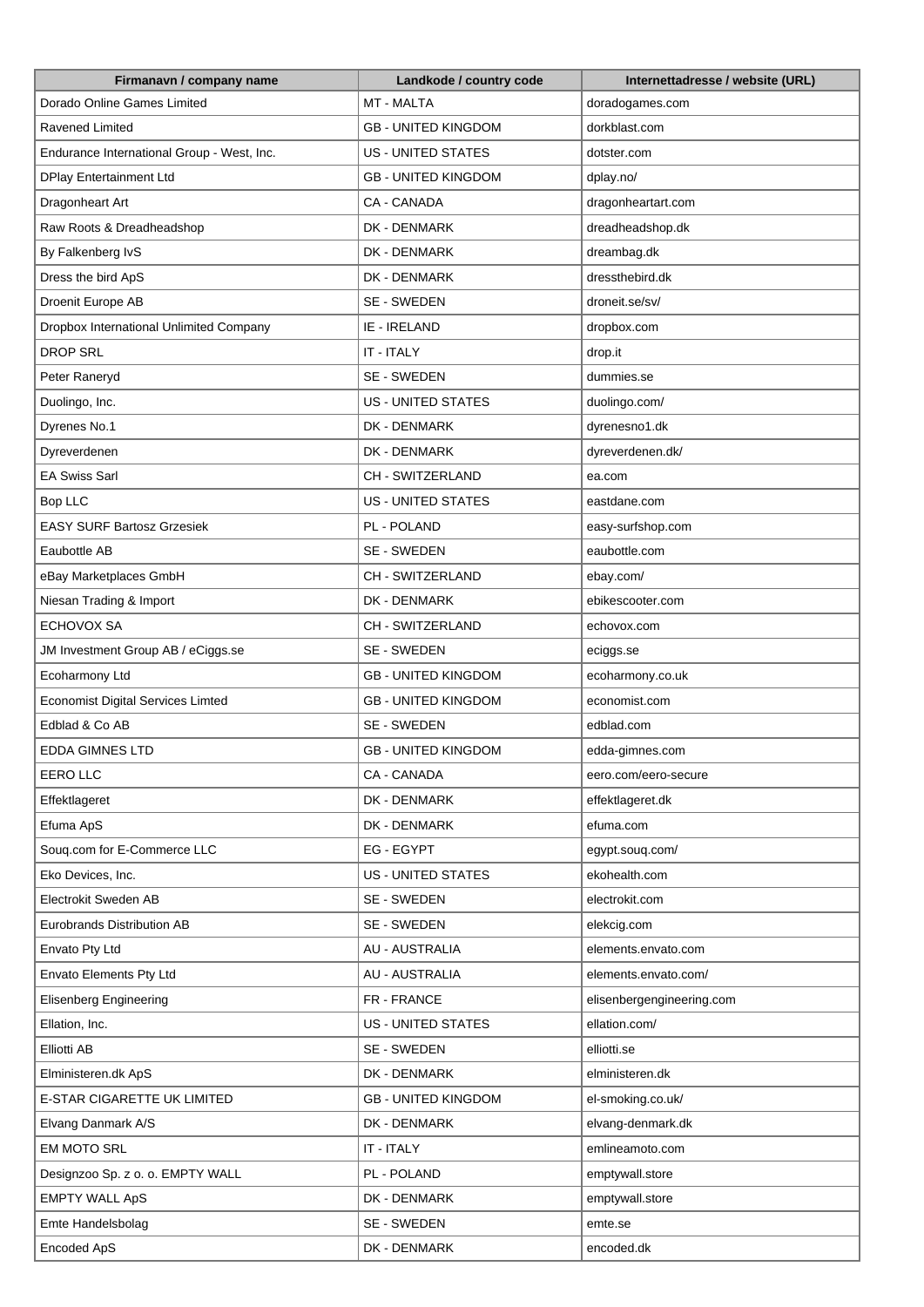| Firmanavn / company name                | Landkode / country code    | Internettadresse / website (URL) |
|-----------------------------------------|----------------------------|----------------------------------|
| Ashworth and Parker Limited             | <b>GB - UNITED KINGDOM</b> | endclothing.com/gb/              |
| Endnu En Bog                            | DK - DENMARK               | endnuenbog.dk                    |
| P.D.R Solutions (U.S) LLC               | <b>US - UNITED STATES</b>  | endurance.com                    |
| The Endurance International Group, Inc. | <b>US - UNITED STATES</b>  | endurance.com                    |
| Envato Pty Ltd                          | <b>AU - AUSTRALIA</b>      | envato.com                       |
| ANDREWS AND FORD LIMITED                | <b>GB - UNITED KINGDOM</b> | enviroli.co.uk                   |
| Epic Games International S.A r.l.       | <b>GB - UNITED KINGDOM</b> | epicgames.com                    |
| Banana Fingers Limited                  | <b>GB - UNITED KINGDOM</b> | epictv.com/                      |
| EQ Gruppen Aktiebolag                   | SE - SWEDEN                | eqcigs.com                       |
| EQ Gruppen Aktiebolag                   | SE - SWEDEN                | eqcigs.se                        |
| EquiGroomer                             | <b>US - UNITED STATES</b>  | equigroomer.com                  |
| SKY Network, s.r.o.                     | <b>CZ - CZECH REPUBLIC</b> | erogames.com                     |
| <b>ESPN SPORTS MEDIA LIMITED</b>        | <b>GB - UNITED KINGDOM</b> | espnplayer.com/                  |
| E-Stim Systems Ltd                      | <b>GB - UNITED KINGDOM</b> | e-stim.co.uk                     |
| <b>Estrid Sweden AB</b>                 | SE - SWEDEN                | estrid.com/                      |
| esug.dk af 2018 ApS                     | DK - DENMARK               | esug.dk                          |
| US Direct E-Commerce Limited            | IE - IRELAND               | esw.com                          |
| Stranten Limited                        | <b>GB - UNITED KINGDOM</b> | etechdealz.com                   |
| Antonios Ntinoudis                      | <b>GR-GREECE</b>           | ethnasia.com                     |
| <b>Educational Testing Service</b>      | <b>US - UNITED STATES</b>  | ets.org/                         |
| Etsy Ireland UC                         | IE - IRELAND               | etsy.com                         |
| Click & Grow OÜ                         | EE - ESTONIA               | eu.clickandgrow.com/             |
| Kiroco Limited                          | <b>GB - UNITED KINGDOM</b> | eu.k-pay.com/                    |
| Manduka B.V.                            | <b>NL - NETHERLANDS</b>    | eu.manduka.com                   |
| <b>Riot Games Limited</b>               | IE - IRELAND               | eune.leagueoflegends.com         |
| Great Lion AB                           | SE - SWEDEN                | eurekashop.se                    |
| EuroFrance s.c. M.Bednarczyk K.Kruczek  | PL - POLAND                | eurofrance24.com                 |
| Spin18 OY                               | FI - FINLAND               | europe.discmania.net             |
| Scandinavian Security Service AB        | SE - SWEDEN                | eurosecure.com                   |
| Eurotax Payback AB                      | SE - SWEDEN                | euroshop.shop                    |
| EUROSTEP COMMERCE SRL                   | IT - ITALY                 | eurostep.it                      |
| Piffe legetoj en gros ApS               | DK - DENMARK               | eurotoys.dk                      |
| EURO 4X4 PARTS                          | FR - FRANCE                | euro4x4parts.com                 |
| Gauss Labs Company Limited              | TH - THAILAND              | eu.vrcover.com                   |
| Evernote GmbH                           | CH - SWITZERLAND           | evernote.com                     |
| e-ville.com distribution Oy             | FI - FINLAND               | e-ville.com                      |
| NOLINGO Ehandel AB                      | SE - SWEDEN                | evofilm.no                       |
| E-voke                                  | DK - DENMARK               | e-voke.dk                        |
| Experiencepartner A/S                   | DK - DENMARK               | experiencepartner.dk             |
| Ultimate Sports Engineering Ltd         | <b>GB - UNITED KINGDOM</b> | exposurelights.com               |
| ExSeed Health ApS                       | DK - DENMARK               | exseedhealth.com                 |
| Extra Special Touch                     | <b>GB - UNITED KINGDOM</b> | extraspecialtouch.co.uk          |
| Eyeonid Group AB                        | SE - SWEDEN                | eyeonid.com                      |
| Eytys AB                                | SE - SWEDEN                | eytys.com                        |
| Ezee Trading ApS                        | DK - DENMARK               | ezee-e.dk                        |
| Ezen Network Inc                        | <b>US - UNITED STATES</b>  | ezennetwork.com                  |
| Ezviz Inc.                              | US - UNITED STATES         | ezvizlife.com                    |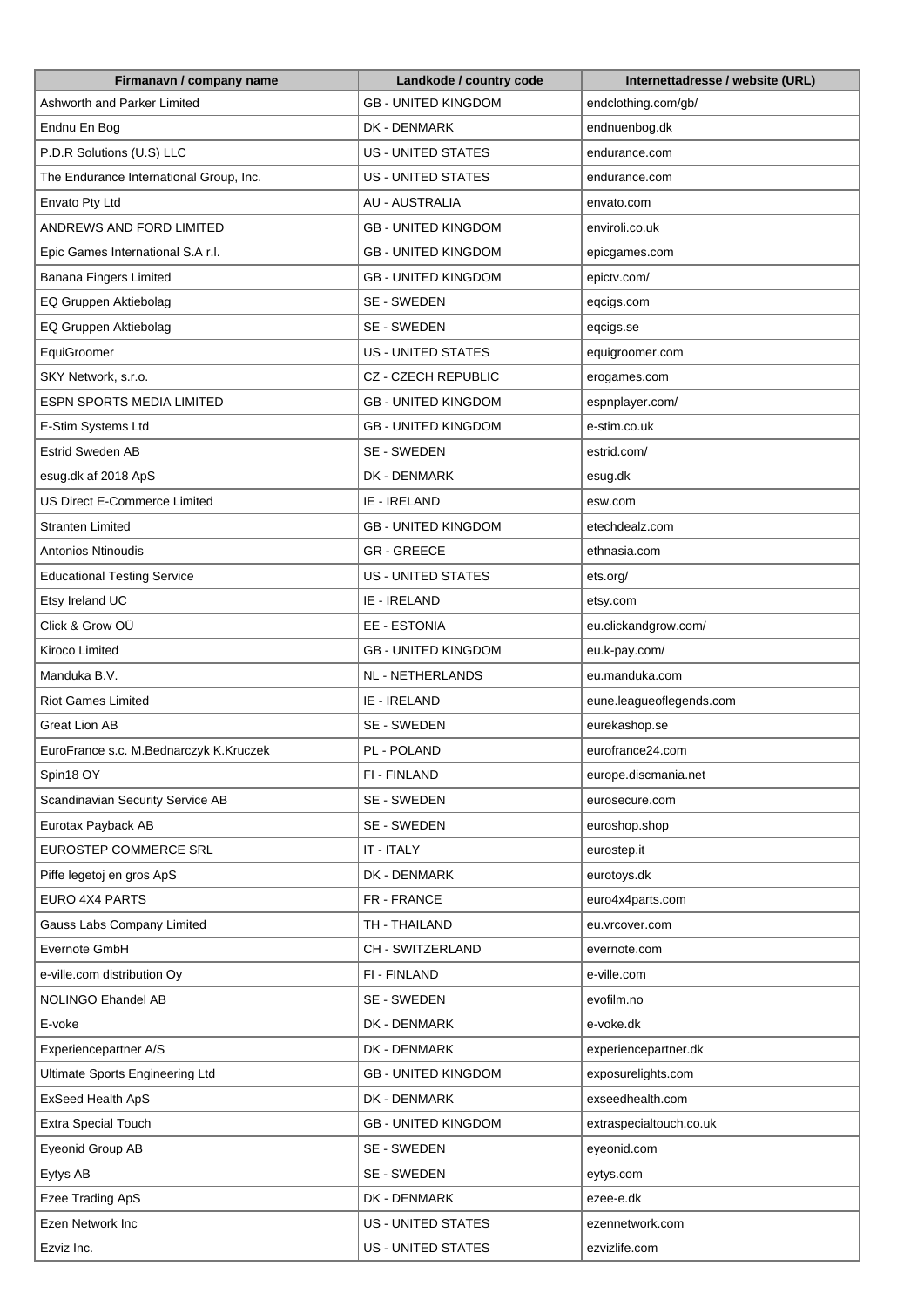| Firmanavn / company name                 | Landkode / country code    | Internettadresse / website (URL)  |
|------------------------------------------|----------------------------|-----------------------------------|
| <b>Ezviz International Limited</b>       | <b>HK - HONG KONG</b>      | ezvizlife.com                     |
| FabricMinds                              | DK - DENMARK               | fabricminds.com                   |
| FACEBOOK PAYMENTS INTERNATIONAL LTD      | IE - IRELAND               | facebook.com                      |
| <b>Bubblesstore</b>                      | SE - SWEDEN                | facebook.com/bubbblesstore/       |
| <b>FACE IT Limited</b>                   | <b>GB - UNITED KINGDOM</b> | faceit.com                        |
| Falconclaw OÜ                            | EE - ESTONIA               | falconclaw.eu                     |
| <b>FAMOUS FOUR PRODUCTS LIMITED</b>      | <b>GB - UNITED KINGDOM</b> | famousfour.co.uk                  |
| Fanatics (International) Limited         | <b>GB - UNITED KINGDOM</b> | fanatics.co.uk/stores/fanatics/en |
| Fantasia                                 | SE - SWEDEN                | fantasianorth.com                 |
| Svenska Regnkläds Aktiebolaget           | SE - SWEDEN                | farmerrain.com                    |
| Holmegruppen ApS                         | DK - DENMARK               | fashiongirl.no                    |
| Holmegruppen ApS                         | DK - DENMARK               | fashiongirl.no/                   |
| Fashion Nova Inc                         | <b>US - UNITED STATES</b>  | fashionnova.com/                  |
| Fashion Society A/S                      | DK - DENMARK               | fashionsociety.dk/                |
| FastSpring                               | US - UNITED STATES         | fastspring.com                    |
| FC Bayern Munchen AG                     | DE - GERMANY               | fcbayern.com/shop/de              |
|                                          |                            |                                   |
| Alba Sport ApS                           | DK - DENMARK               | fcbshop.dk                        |
| FC Spinner ApS                           | DK - DENMARK               | fcspinner.dk                      |
| <b>JKZ Trading ApS</b>                   | DK - DENMARK               | fedepriser.dk/shop/frontpage.html |
| sitre                                    | DK - DENMARK               | feelsitre.com                     |
| FEELUNIQUE INTERNATIONAL LIMITED         | <b>GB - UNITED KINGDOM</b> | feelunique.com/                   |
| Freigeist Products GmbH                  | DE - GERMANY               | feetup.eu                         |
| FelineBox                                | DK - DENMARK               | felinebox.dk                      |
| Festbyen Aps                             | DK - DENMARK               | festbyen.dk                       |
| Streamray Inc.                           | <b>US - UNITED STATES</b>  | ffn.com                           |
| FILATI eCommerce GmbH                    | DE - GERMANY               | filati.cc                         |
| FILATI eCommerce GmbH                    | DE - GERMANY               | filati.no                         |
| FileMaker International                  | <b>GB - UNITED KINGDOM</b> | filemaker.co.uk/                  |
| Filmhyllan                               | SE - SWEDEN                | filmhyllan.nu                     |
| Globalstar Europe Satelitte Services Ltd | IE - IRELAND               | findmespot.com/en-qb              |
| Findroommate.dk ApS                      | DK - DENMARK               | findroommate.dk/                  |
| Lalrik handelsbolag                      | SE - SWEDEN                | finerthings.se                    |
| Firstgrade ApS                           | DK - DENMARK               | firstgrade.dk                     |
| Fish Street Aquarium Store               | <b>CN-CHINA</b>            | fish-goods.com                    |
| Fiskars Denmark A/S                      | DK - DENMARK               | fiskarsgroup.com/                 |
| Fiskars Online Oy Ab                     | FI - FINLAND               | fiskarsgroup.com/                 |
| Kasbane Limited                          | <b>GB - UNITED KINGDOM</b> | fitnestimeweb.com                 |
| Five Seasons Försäljnings AB             | SE - SWEDEN                | fiveseasons.se                    |
| Fixa Bildelar Europa AB                  | SE - SWEDEN                | fixabildelar.se                   |
| Sodemann Industrifjedre A/S              | DK - DENMARK               | fjedre.dk                         |
| Fjelltopp AB                             | SE - SWEDEN                | fjelltopp.se                      |
| FJØLNER                                  | DK - DENMARK               | fjoelner.com                      |
| FJØLNER                                  | DK - DENMARK               | fjoelner.dk                       |
| Digger Streetwear Ltd t/a FLATSPOT       | <b>GB - UNITED KINGDOM</b> | flatspot.com                      |
| Flawless Lashes Ltd                      | <b>GB - UNITED KINGDOM</b> | flawlesslashesbyloreta.com/       |
| Fler Bollar i Luften AB                  | SE - SWEDEN                | flerbollar.se                     |
| Flight Club New York LLC                 | US - UNITED STATES         | flightclub.com                    |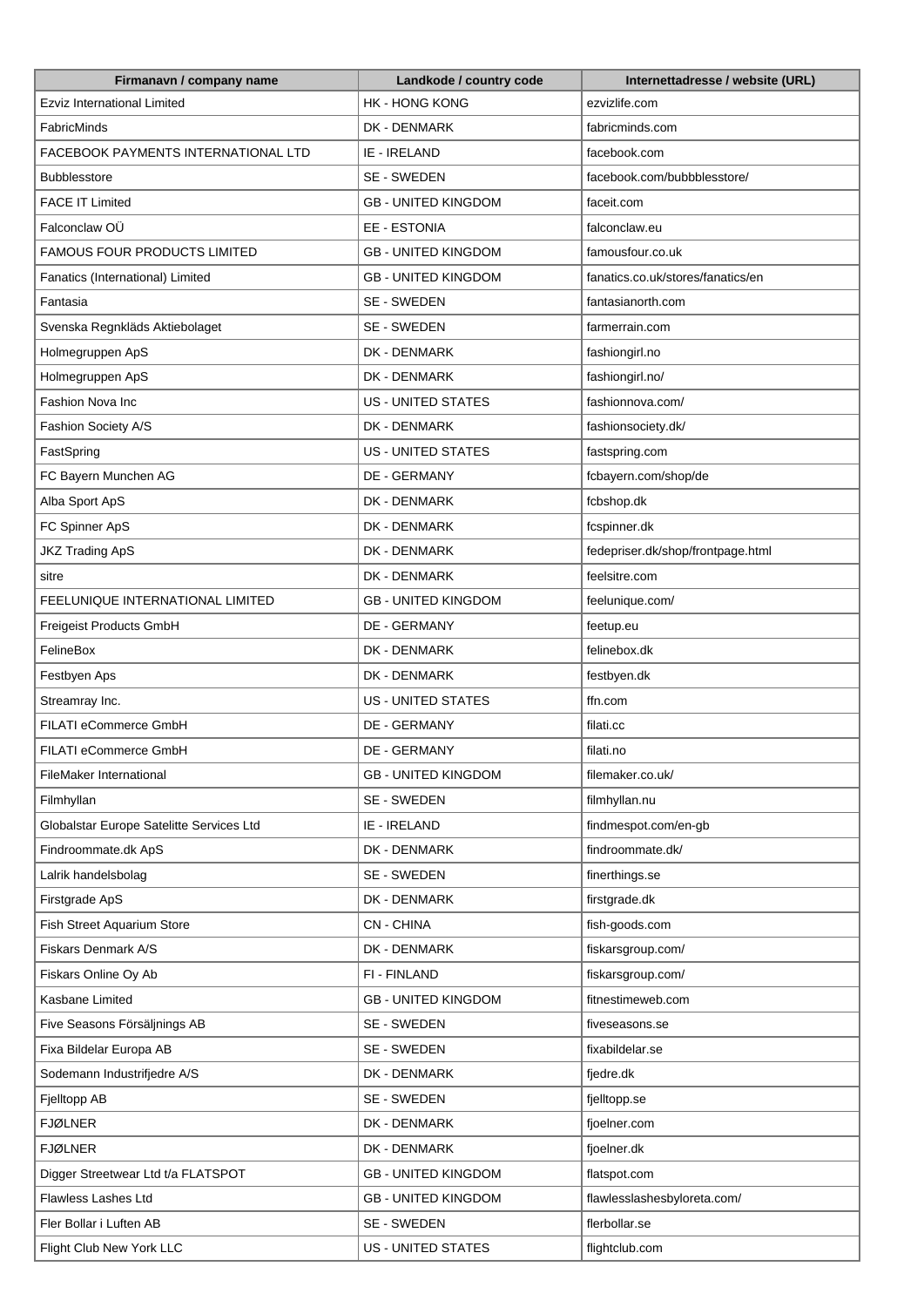| Firmanavn / company name          | Landkode / country code    | Internettadresse / website (URL) |
|-----------------------------------|----------------------------|----------------------------------|
| Flirtano GmbH                     | <b>DE - GERMANY</b>        | flirtano.de                      |
| Snösjö Production AB              | SE - SWEDEN                | floramanufaktur.se               |
| Kjetil Hagen                      | SE - SWEDEN                | florence-hundeutstyr.no/         |
| Flow Commerce Canada Inc          | CA - CANADA                | flow.io                          |
| <b>Flow Commerce Inc</b>          | <b>US - UNITED STATES</b>  | flow.io                          |
| <b>Flow Commerce Limited</b>      | IE - IRELAND               | flow.io                          |
| Sameo Sweden AB                   | SE - SWEDEN                | flugor.se                        |
| Flugspecialisten Norden AB        | SE - SWEDEN                | flugspecialisten.se              |
| <b>Flying Spares Limited</b>      | <b>GB - UNITED KINGDOM</b> | flyingspares.com                 |
| Flyte SIA                         | LV - LATVIA                | flytestore.com/                  |
| FootActive Norden                 | SE - SWEDEN                | footactive.no                    |
| Footasylum                        | <b>GB - UNITED KINGDOM</b> | footasylum.com/                  |
| Bianca Locatelli                  | SE - SWEDEN                | forbli.com                       |
| Forever life AB                   | SE - SWEDEN                | forevermybrand.com/              |
| FORGO AB                          | SE - SWEDEN                | forgo.se                         |
| Formula One Digital Media Limited | <b>GB - UNITED KINGDOM</b> | formula1.com/                    |
| Fortumo OÜ                        | EE - ESTONIA               | fortumo.com/                     |
| <b>FORWARD2ME LTD</b>             | <b>GB - UNITED KINGDOM</b> | forward2me.com                   |
| Fotografit                        | DK - DENMARK               | fotografit.eu                    |
| Foundry Gaming LLC                | <b>US - UNITED STATES</b>  | foundryvtt.com                   |
| Fox & Owl AB                      | SE - SWEDEN                | foxandowl.se                     |
| Foxy Locks Limited                | <b>GB - UNITED KINGDOM</b> | foxylocks.com                    |
| Frederik Bagger ApS               | DK - DENMARK               | frederikbagger.com               |
| <b>Freeletics GmbH</b>            | <b>DE - GERMANY</b>        | freeletics.com                   |
| Free Play AB                      | SE - SWEDEN                | free-play.se                     |
| <b>Reset Media Limited</b>        | <b>GB - UNITED KINGDOM</b> | freshlish365.com                 |
| FriTrolderi ApS                   | DK - DENMARK               | fritrolderi.dk                   |
| FR motor & Entreprenad            | SE - SWEDEN                | frmotor.com                      |
| FR motor & Entreprenad            | SE - SWEDEN                | frmotor.se                       |
| Fruugo.com Limited                | <b>GB - UNITED KINGDOM</b> | fruugo.com                       |
| Fruugo.com Limited                | <b>GB - UNITED KINGDOM</b> | fruugo.no                        |
| Frydendahl Fiskenet A/S           | DK - DENMARK               | frydendahl.com                   |
| FryxGames AB                      | SE - SWEDEN                | fryxgames.se                     |
| The Financial Times Limited       | <b>GB - UNITED KINGDOM</b> | ft.com/                          |
| Fugleland                         | DK - DENMARK               | fugleland.dk                     |
| NatureShop                        | DK - DENMARK               | fuglelyder.net                   |
| Full Blast Inc                    | DK - DENMARK               | fullblast.dk                     |
| Fun and Company AB                | SE - SWEDEN                | funandco.net                     |
| Function Inc                      | US - UNITED STATES         | functionofbeauty.com/            |
| Centiven Limited                  | <b>GB - UNITED KINGDOM</b> | funguava.com                     |
| Skreenback Limited                | <b>GB - UNITED KINGDOM</b> | funtonik365.com                  |
| FutureLearn Limited               | <b>GB - UNITED KINGDOM</b> | futurelearn.com                  |
| Forward by Elyse Walker LLC       | US - UNITED STATES         | fwrd.com/                        |
| BayOne OU                         | EE - ESTONIA               | gadgetbay.com/                   |
| Hoof and Holler Galoppshopen AB   | SE - SWEDEN                | galoppshopen.se                  |
| Instantkeys Limited               | HK - HONG KONG             | game-deals.com/                  |
| Gameforge 4D GmbH                 | DE - GERMANY               | gameforge.com                    |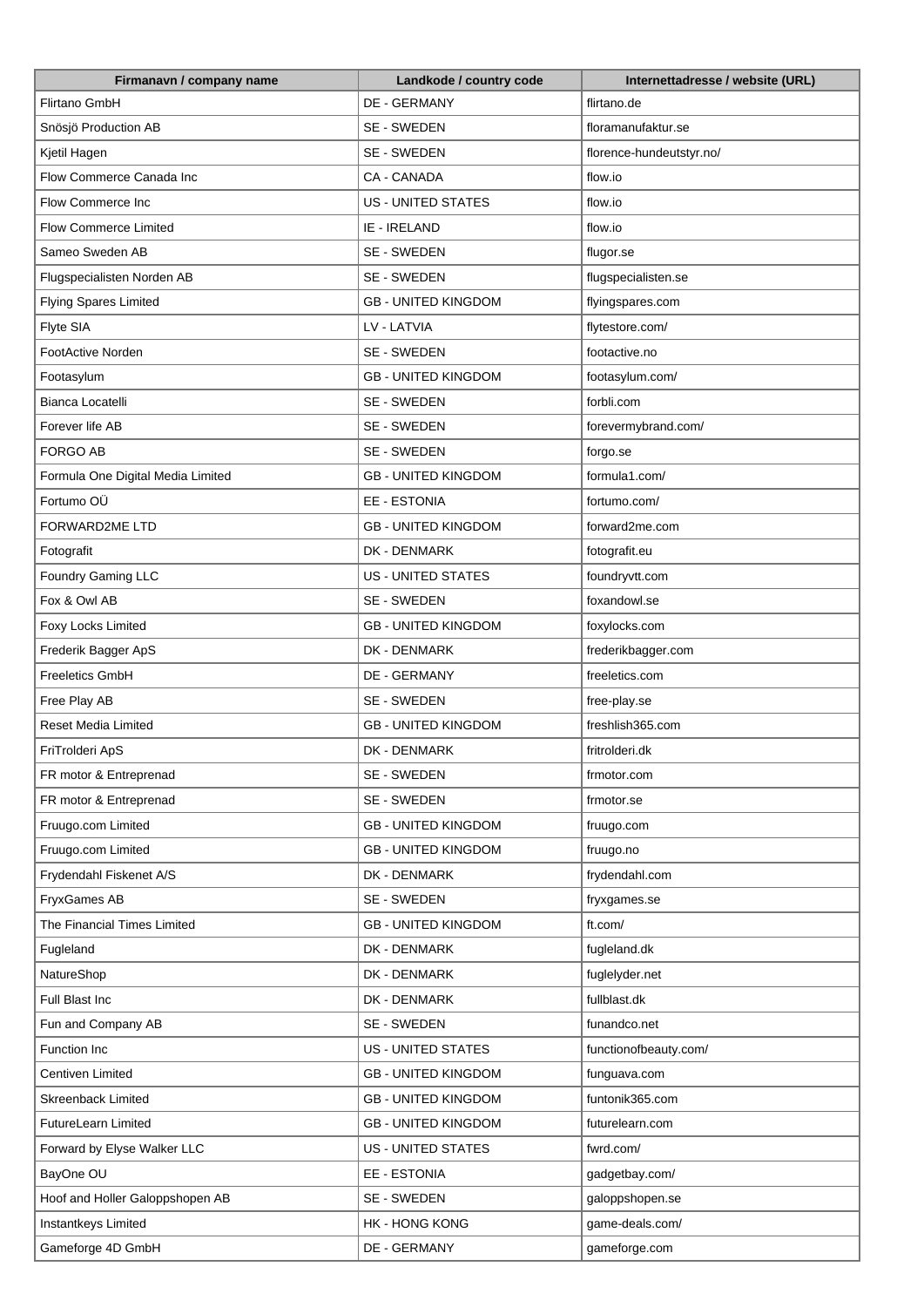| Firmanavn / company name                 | Landkode / country code    | Internettadresse / website (URL) |
|------------------------------------------|----------------------------|----------------------------------|
| The Constant Company, LLC                | <b>US - UNITED STATES</b>  | gameservers.com                  |
| Gamma Entertainment Inc                  | CA - CANADA                | gammae.com                       |
| Garden Glory AB                          | SE - SWEDEN                | gardenglory.com                  |
| Garden and Hire Spares Ltd               | <b>GB - UNITED KINGDOM</b> | gardenhirespares.co.uk           |
| Garmin (Europe) Ltd                      | <b>GB - UNITED KINGDOM</b> | garmin.com                       |
| Garmin Würzburg GmbH                     | <b>DE - GERMANY</b>        | garmin.de                        |
| <b>GARNCAFE MADSINE</b>                  | DK - DENMARK               | garncafe.dk/                     |
| Garnista IVS                             | DK - DENMARK               | garnista.dk                      |
| Garnkisten                               | DK - DENMARK               | garnkisten.dk                    |
| garn-universet                           | DK - DENMARK               | garn-universet.dk                |
| Interteko AB Surahammar                  | SE - SWEDEN                | garphyttan.com/                  |
| Garphyttan Original AB                   | SE - SWEDEN                | garphyttan.no/                   |
| Gavlhuset                                | DK - DENMARK               | gavlhuset.dk/                    |
| Galleri Brænderigården ApS               | DK - DENMARK               | gb-h.dk                          |
| <b>GEARBEST HONG KONG LIMITED</b>        | <b>HK - HONG KONG</b>      | gearbest.com                     |
| Gellak.dk                                | DK - DENMARK               | gellak.dk                        |
| <b>GENEVIEVE SWEENEY</b>                 | <b>GB - UNITED KINGDOM</b> | genevievesweeney.com             |
| Gentle And Rose LTD                      | <b>BG - BULGARIA</b>       | gentleandrose.com/               |
|                                          | <b>US - UNITED STATES</b>  |                                  |
| Groundspeak, Inc.<br>Getaround SAS       |                            | geocaching.com                   |
|                                          | FR - FRANCE                | getaround.com/                   |
| GrowWell Solutions DBA OverHead Pro      | CA - CANADA                | getoverheadpro.com               |
| SketchBox LLC                            | <b>US - UNITED STATES</b>  | getsketchbox.com                 |
| Getty Images International               | IE - IRELAND               | gettyimages.com                  |
| Prairie IT LLC                           | US - UNITED STATES         | getxtra-pc.io                    |
| <b>GIANNINI SRL</b>                      | IT - ITALY                 | gianninishoponline.com/it/       |
| The GiddyUp Group, Inc.                  | <b>US - UNITED STATES</b>  | giddyup.io/                      |
| <b>Virtetic Limited</b>                  | <b>GB - UNITED KINGDOM</b> | gimmickspree.com                 |
| Girls In Logos                           | <b>GB - UNITED KINGDOM</b> | girlsinlogos.com                 |
| NM Beauty Industries B.V.                | NL - NETHERLANDS           | gisou.com/                       |
| GitHub Inc                               | <b>US - UNITED STATES</b>  | github.com                       |
| GLOBAL-E CANADA E-COMMERCE LTD           | CA - CANADA                | global-e.com                     |
| <b>GLOBAL-E CH AG</b>                    | CH - SWITZERLAND           | global-e.com                     |
| Global-e France SAS                      | FR - FRANCE                | global-e.com                     |
| Global-e NL B.V.                         | NL - NETHERLANDS           | global-e.com                     |
| Globale Spain SL                         | ES - SPAIN                 | global-e.com                     |
| Globale U.K. Ltd                         | <b>GB - UNITED KINGDOM</b> | global-e.com                     |
| GLOBAL-E US INC.                         | US - UNITED STATES         | global-e.com                     |
| Global Items AB                          | SE - SWEDEN                | globalitems.se/                  |
| JD Sports Fashion Ltd                    | <b>GB - UNITED KINGDOM</b> | global.jdsports.com              |
| <b>Catulus Company Limited</b>           | HK - HONG KONG             | globalpilotshop.com              |
| Globalstar Europe Satelitte Services Ltd | IE - IRELAND               | globalstar.com/en-gb             |
| Glorious Games Group AB                  | SE - SWEDEN                | gloriousgamesgroup.com           |
| ÖMER FARUK ERDO¿AN                       | TR - TURKEY                | glorvia.com                      |
| Glossybox Sweden AB                      | SE - SWEDEN                | glossybox.no                     |
| Glossybox Sweden AB                      | SE - SWEDEN                | glossybox.se                     |
| Glow of Sweden AB                        | SE - SWEDEN                | glowofsweden.com                 |
| Dyreverdenen                             | DK - DENMARK               | gnaververdenen.dk/               |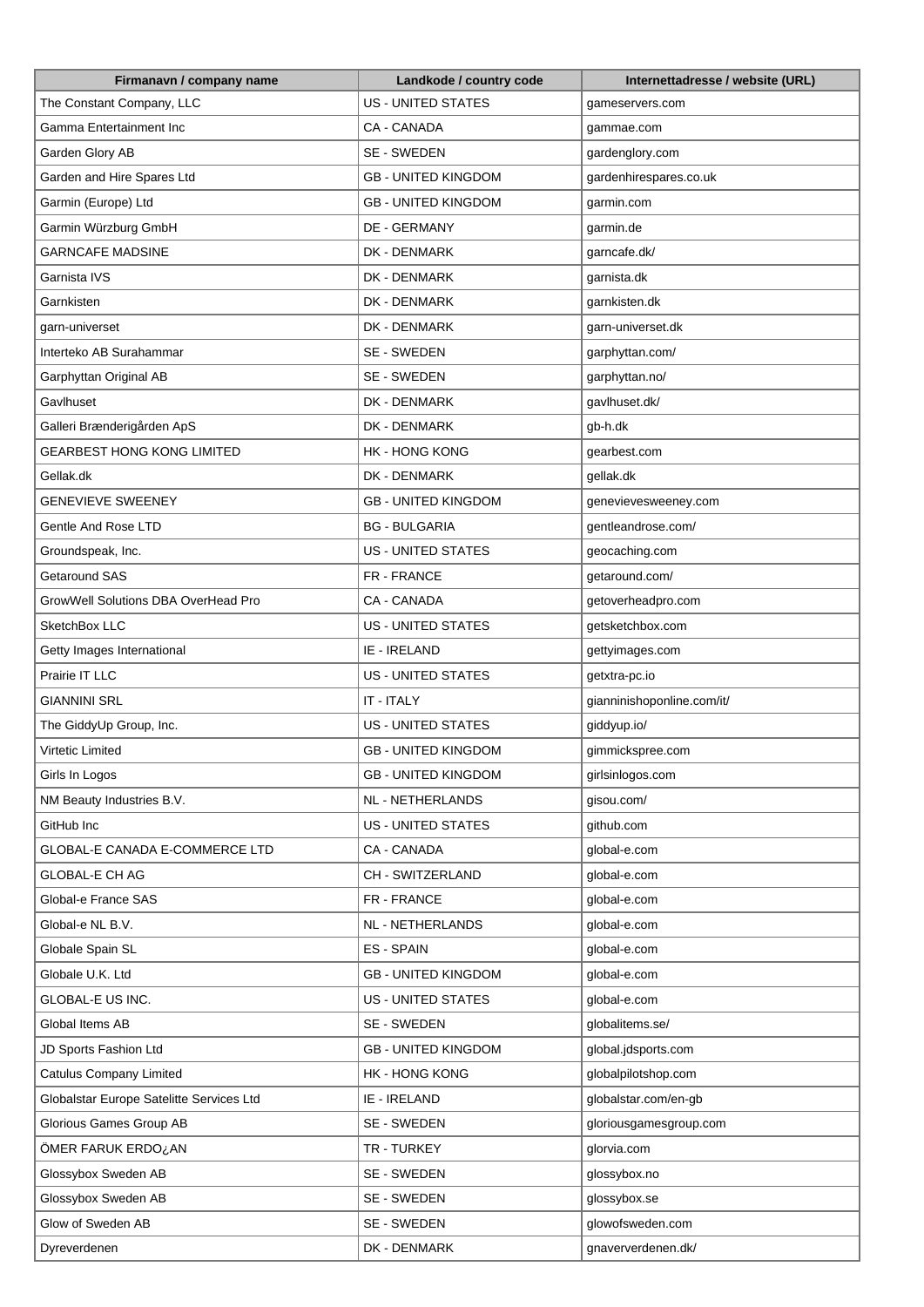| Firmanavn / company name               | Landkode / country code    | Internettadresse / website (URL) |
|----------------------------------------|----------------------------|----------------------------------|
| 1661, Inc.                             | <b>US - UNITED STATES</b>  | goat.com                         |
| GoDaddy Europe Domains Ltd             | <b>GB - UNITED KINGDOM</b> | godaddy.com                      |
| GoDaddy.com, LLC                       | US - UNITED STATES         | godaddy.com                      |
| Media Temple, Inc.                     | <b>GB - UNITED KINGDOM</b> | godaddy.com                      |
| Wild West Domains, LLC                 | <b>US - UNITED STATES</b>  | godaddy.com                      |
| GoFundMe Ireland Ltd.                  | IE - IRELAND               | gofundme.com/                    |
| GOG Sp. z.o.o.                         | PL - POLAND                | gog.com/                         |
| Golfgarb                               | <b>GB - UNITED KINGDOM</b> | golfgarb.co.uk                   |
| Altigi GmbH                            | DE - GERMANY               | goodgamestudios.com/de/          |
| Google Voice Inc                       | <b>US - UNITED STATES</b>  | google.com                       |
| Isabell Mayenknecht Strickanleitungen  | DE - GERMANY               | google.com                       |
| <b>AVILASA SANCHO SL</b>               | <b>ES-SPAIN</b>            | gorrosquirofano.com              |
| <b>TAPSTER AB</b>                      | SE - SWEDEN                | gotapster.com                    |
| GPA-danmark                            | DK - DENMARK               | gpa-danmark.dk                   |
| Dacapo Silver AB                       | SE - SWEDEN                | gravyrshop.se                    |
| Greencats.dk                           | DK - DENMARK               | greencats.dk/                    |
| <b>Greenlight Battery Aps</b>          | DK - DENMARK               | greenlight.dk                    |
| Green Man Gaming Limited               | <b>GB - UNITED KINGDOM</b> | greenmangaming.com               |
| Media Marketing Scandinavia AB         | SE - SWEDEN                | greentex.se                      |
| North Trade Group AB                   | SE - SWEDEN                | greentex.se                      |
| Datemig ApS                            | DK - DENMARK               | greitdate.no/                    |
| GrejXperten.dk                         | DK - DENMARK               | grejxperten.dk/da/               |
| Griffle                                | DK - DENMARK               | griffle.dk                       |
| Fox & Owl AB                           | SE - SWEDEN                | grippygripz.com                  |
| G-Star Raw eStore B.V.                 | <b>NL - NETHERLANDS</b>    | g-star.com                       |
| YOUZU GAMES HONGKONG LIMITED           | <b>HK - HONG KONG</b>      | gtarcade.com                     |
| Gunpit.dk                              | DK - DENMARK               | gunpit.dk                        |
| <b>G2A.COM LIMITED</b>                 | <b>HK - HONG KONG</b>      | g2a.com                          |
| Habitree ApS                           | DK - DENMARK               | habitree.dk                      |
| Hairskin I/S                           | DK - DENMARK               | hairskin.dk                      |
| Hairstory Products UK Ltd              | <b>GB - UNITED KINGDOM</b> | hairstory.com                    |
| Hajk Clothing Sverige AB               | SE - SWEDEN                | hajkclothing.com                 |
| Ingvar Strandhs Blomsterskola AB       | SE - SWEDEN                | hanataba.se                      |
| Handdyed.dk                            | DK - DENMARK               | handdyed.dk/                     |
| Sidney Food AB                         | SE - SWEDEN                | handlaonlin.se                   |
| A S Handover Ltd                       | <b>GB - UNITED KINGDOM</b> | handover.co.uk                   |
| Handsome Group AB                      | SE - SWEDEN                | handsomestockholm.com/           |
| Woodteam Group AB                      | SE - SWEDEN                | handymantools.se                 |
| Norhult Sweden AB                      | SE - SWEDEN                | hangmatta.com                    |
| H.G.Hannant                            | <b>GB - UNITED KINGDOM</b> | hannants.co.uk                   |
| Happyhoola ApS                         | DK - DENMARK               | happyhoola.com                   |
| Happy Socks AB                         | SE - SWEDEN                | happysocks.com                   |
| Hårklinikken ApS                       | DK - DENMARK               | harklinikken.dk                  |
| Hårklinikken ApS                       | DK - DENMARK               | harklinikken.eu                  |
| <b>Tritium Growth Partners Limited</b> | <b>GB - UNITED KINGDOM</b> | harmonidesk.com                  |
| <b>HATCH Collection</b>                | US - UNITED STATES         | hatchcollection.com/             |
| HAVE A LOOK ApS                        | DK - DENMARK               | havealook.dk/                    |
|                                        |                            |                                  |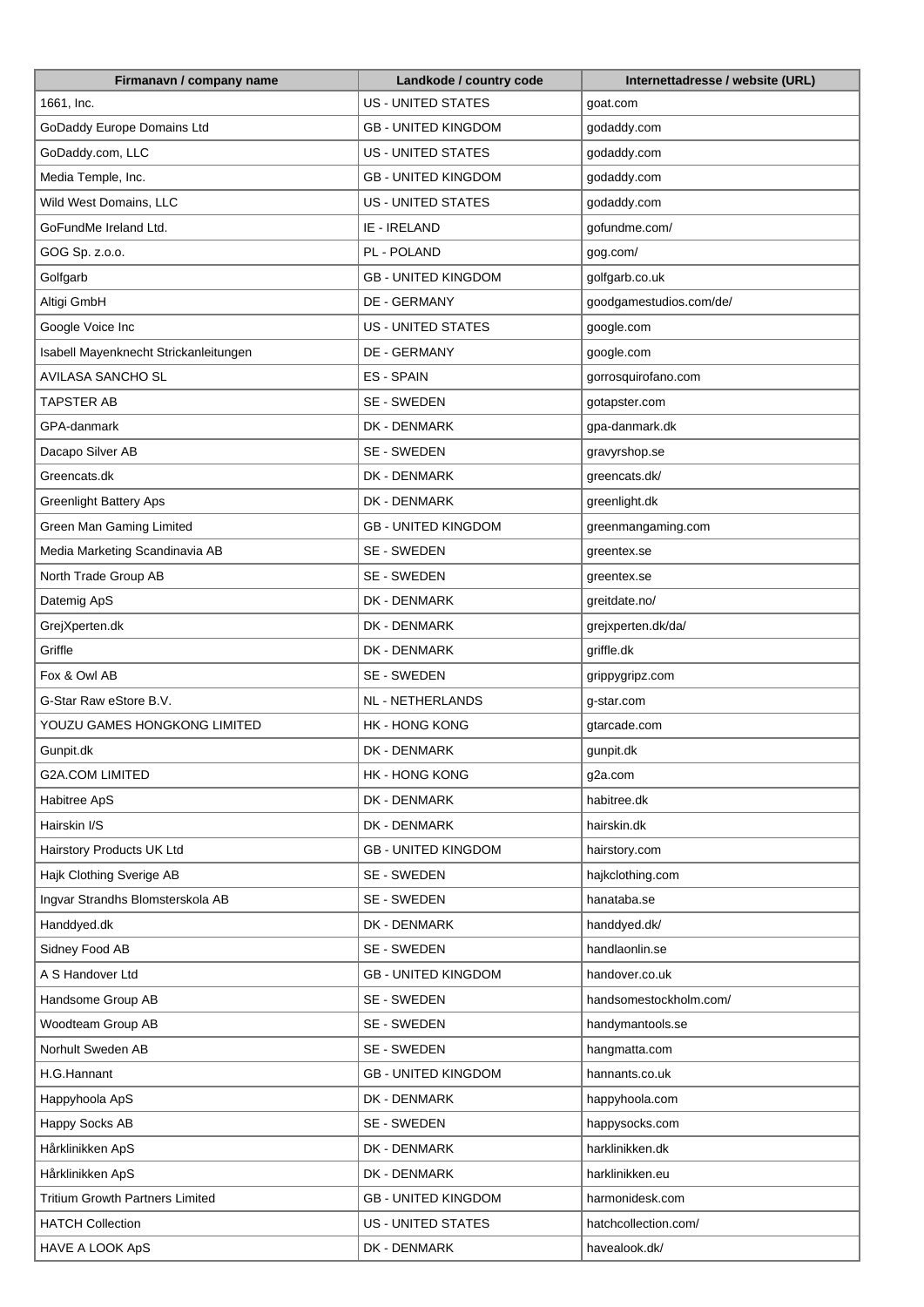| Firmanavn / company name                           | Landkode / country code    | Internettadresse / website (URL) |
|----------------------------------------------------|----------------------------|----------------------------------|
| HAVE A LOOK ApS                                    | DK - DENMARK               | havealook.no/                    |
| Askovgaard                                         | DK - DENMARK               | havemoebelovertraek.dk           |
| Hawes & Curtis Limited                             | <b>GB - UNITED KINGDOM</b> | hawesandcurtis.co.uk             |
| Hawes & Curtis Limited                             | <b>GB - UNITED KINGDOM</b> | hawesandcurtis.de                |
| Universal Pictures Subscription Television Limited | <b>GB - UNITED KINGDOM</b> | hayu.com                         |
| <b>HBO Nordic AB</b>                               | SE - SWEDEN                | hbonordic.com                    |
| Healthy Head I/S                                   | DK - DENMARK               | healthyhead.dk/                  |
| HebeHome                                           | DK - DENMARK               | hebehome.dk                      |
| Hedens Hørgarn & Moravia                           | DK - DENMARK               | hedenshørgarn.dk/                |
| eEducation Albert AB                               | SE - SWEDEN                | heialbert.no                     |
| Dalum blæk og hobby                                | DK - DENMARK               | heidishobby.dk                   |
| eEducation Albert AB                               | SE - SWEDEN                | hejalbert.se                     |
| Helinox Europe BV                                  | <b>NL - NETHERLANDS</b>    | helinox.eu                       |
| Helios Homoeopathy Ltd                             | <b>GB - UNITED KINGDOM</b> | helios.co.uk                     |
| Popsoda Ltd                                        | <b>GB - UNITED KINGDOM</b> | hellbunny.com                    |
| Hello Baby Ltd                                     | <b>GB - UNITED KINGDOM</b> | hellobabydirect.com              |
| Andri Group AB                                     | SE - SWEDEN                | hemhotell.se                     |
| Henmark Apparel & Consulting AB                    | SE - SWEDEN                | henmark.com                      |
| Galleri Brænderigården ApS                         | DK - DENMARK               | hennetec.dk                      |
| Hestehuset Husted ApS                              | DK - DENMARK               | hestehusethusted.dk              |
| <b>Husted Horse</b>                                | DK - DENMARK               | hestehusethusted.dk/             |
| HETZNER ONLINE GMBH                                | DE - GERMANY               | hetzner.com                      |
| Hexter & Baines AB                                 | SE - SWEDEN                | hexterandbaines.com/             |
| Hi-Fi Collective Limited                           | <b>GB - UNITED KINGDOM</b> | hificollective.co.uk             |
| K&S Technology Ltd                                 | <b>GB - UNITED KINGDOM</b> | hifiheadphones.co.uk             |
| Dot Com Limited                                    | <b>GG - GUERNSEY</b>       | highlandtitles.com               |
| Hihopia                                            | SE - SWEDEN                | hihopia.com                      |
| Ayisah Sweden AB                                   | SE - SWEDEN                | hijabfactory.no                  |
| Ayisah Sweden AB                                   | SE - SWEDEN                | hijabfactory.se                  |
| Hirmer Grosse Grössen Online GmbH                  | DE - GERMANY               | hirmer-grosse-groessen.de        |
| <b>HISTORLY AB</b>                                 | SE - SWEDEN                | historly.se                      |
| Hit Performance B.V.                               | <b>NL - NETHERLANDS</b>    | hit-performance.com/             |
| Dansk Hjemmeproduktion ApS                         | DK - DENMARK               | hjemmeproduktion.no/             |
| Medisol BV                                         | NL - NETHERLANDS           | hjertestarter-norske.com/        |
| HobbyLink Japan                                    | JP - JAPAN                 | hlj.com                          |
| Stefan Henry Hagenstål                             | SE - SWEDEN                | hobby365.se                      |
| Hoffknit ApS                                       | DK - DENMARK               | hoffknit.dk                      |
| <b>HOJSTYLING SWEDEN</b>                           | SE - SWEDEN                | hojstyling.se                    |
| Holm Denmark IVS                                   | DK - DENMARK               | holmdenmark.dk                   |
| Taisho ApS                                         | DK - DENMARK               | holmtaiki.com                    |
| <b>Holst Garn</b>                                  | DK - DENMARK               | holstgarn.dk                     |
| EG VACATION RENTALS IRELAND LIMITED                | IE - IRELAND               | homeaway.co.uk                   |
| <b>HOMEHAGEN APS</b>                               | DK - DENMARK               | homehagen.com                    |
| Home of Hygge ApS                                  | DK - DENMARK               | homeofhygge.dk                   |
| Kouli Bros AB                                      | SE - SWEDEN                | hoodielab.com                    |
|                                                    |                            |                                  |
| Hootsuite Media Inc.                               | CA - CANADA                | hootsuite.com                    |
| Hörnan i Strömstad AB                              | SE - SWEDEN                | hornan.com                       |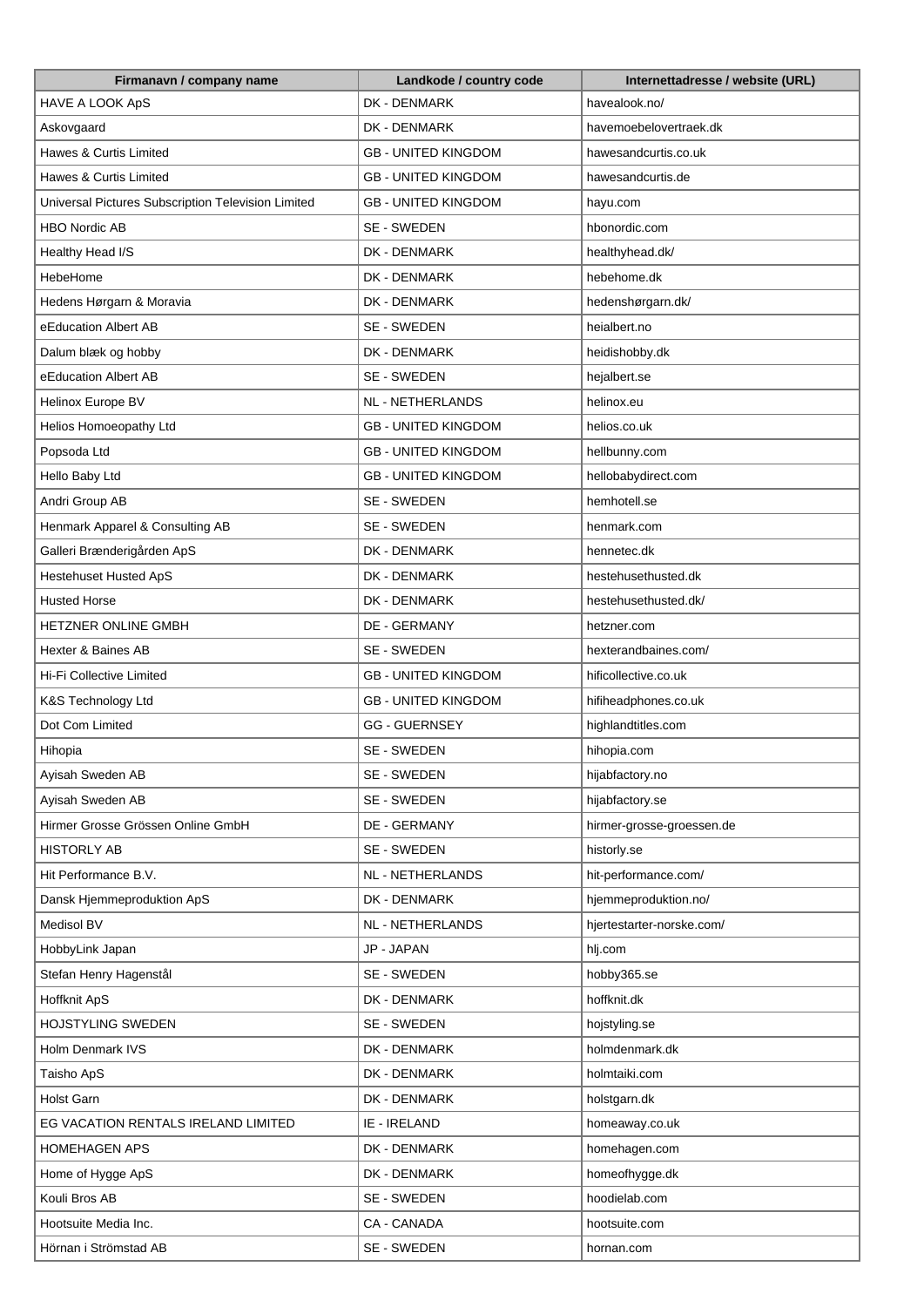| Firmanavn / company name                                    | Landkode / country code    | Internettadresse / website (URL)                  |
|-------------------------------------------------------------|----------------------------|---------------------------------------------------|
| Hornby Hobbies Limited                                      | <b>GB - UNITED KINGDOM</b> | hornby.com                                        |
| HostGator.com LLC                                           | <b>US - UNITED STATES</b>  | hostgator.com                                     |
| Hostinger International Limited                             | <b>CY-CYPRUS</b>           | hostinger.com                                     |
| Prentash Limited                                            | <b>GB - UNITED KINGDOM</b> | hotdealz247.com                                   |
| Housecar sharing Nordic AB                                  | SE - SWEDEN                | housecar.no                                       |
| Housecar sharing Nordic AB                                  | SE - SWEDEN                | housecar.se                                       |
| Issik Ltd                                                   | <b>GB - UNITED KINGDOM</b> | houseofprints.uk                                  |
| HQ Entertainment Network GmbH & Co. KG                      | <b>AT - AUSTRIA</b>        | hqbill.net                                        |
| Steffen Boehm                                               | DE - GERMANY               | hrrecords.de                                      |
| Social Online Payments Limited                              | CY-CYPRUS                  | http:/badoo.com                                   |
| Wood If (part of Schreibers Packaging A/S)                  | DK - DENMARK               | https//woodif.dk                                  |
| HuaTec GmbH                                                 | DE - GERMANY               | huatec.de/                                        |
| Aspiegel Limited                                            | IE - IRELAND               | huaweimobileservices.com/                         |
| Humble Bundle, Inc                                          | <b>US - UNITED STATES</b>  | humblebundle.com                                  |
| Hundstaff Sweden AB                                         | SE - SWEDEN                | hundstaff.se                                      |
| Huskiwear AB                                                | SE - SWEDEN                | huskiwear.world/                                  |
| <b>VCRacing AB</b>                                          | SE - SWEDEN                | husskylten.se                                     |
| Hvalsøe                                                     | DK - DENMARK               | hvalsoe-design.dk                                 |
| Hyrenbostad internetgruppen 2013 AB                         | SE - SWEDEN                | hyrenbostad.se/                                   |
| Hækleboksen I/S                                             | DK - DENMARK               | hækleboksen.dk                                    |
|                                                             |                            |                                                   |
| Accessory Line International Sweden AB                      | SE - SWEDEN                | høreapparatbatteributikken.no                     |
| Active Trend Sverige AB                                     | SE - SWEDEN                | iamrunbox.com                                     |
| ICF Tech EU B.V.                                            | NL - NETHERLANDS           | icftech.nl                                        |
| individual Computers Jens Schönfeld GmbH                    | <b>DE - GERMANY</b>        | icomp.de                                          |
| A New Period AB                                             | SE - SWEDEN                | iconicawear.com                                   |
| The Institute Of Electrical and Electronics Engineers       | <b>US - UNITED STATES</b>  | ieee.org/index.html?wt.mc_id=hpf_logo             |
| <b>iGlobal Stores</b>                                       | <b>US - UNITED STATES</b>  | iglobal.io                                        |
| iHerb, LLC                                                  | US - UNITED STATES         | iherb.com                                         |
| IJH A/S                                                     | DK - DENMARK               | ilsejacobsen.com                                  |
| IMDb.com, Inc.                                              | <b>US - UNITED STATES</b>  | imdb.com                                          |
| Imkey B.V.                                                  | <b>NL - NETHERLANDS</b>    | imkey.nl                                          |
| Impala Mollan KB                                            | SE - SWEDEN                | impalastreetwear.se                               |
| iMusic A/S                                                  | DK - DENMARK               | imusic.dk                                         |
| AstorSafaei AB                                              | SE - SWEDEN                | indigoshair.se                                    |
| The Danish Pipe Shop Aps                                    | DK - DENMARK               | info@danishpipeshop.com                           |
| Informa UK Limited                                          | <b>GB - UNITED KINGDOM</b> | informa.com                                       |
| Inkbox Ink Incorporated                                     | CA - CANADA                | inkbox.com                                        |
| InnoGames GmbH                                              | DE - GERMANY               | innogames.com                                     |
| INSIDEOUT                                                   | FR - FRANCE                | insideout.fr                                      |
| Inspo ApS                                                   | DK - DENMARK               | inspio.no                                         |
| Hanna Hjort AB                                              | SE - SWEDEN                | instagram.com/_hr_design?<br>igshid=1rcsxyzubqcxf |
| Raga Studios AB                                             | SE - SWEDEN                | instagram.com/ragaandmuffin/?hl=en                |
| Hojka                                                       | DK - DENMARK               | instagram.com/unikoyarns/                         |
| Guarana Logistic Ltd                                        | IE - IRELAND               | interiorna.com/ie/                                |
| <b>InterNations GmbH</b>                                    | DE - GERMANY               | internations.org                                  |
| Internet Q Telecommunication and Internet Services S.<br>А. | <b>GR-GREECE</b>           | internetq.com                                     |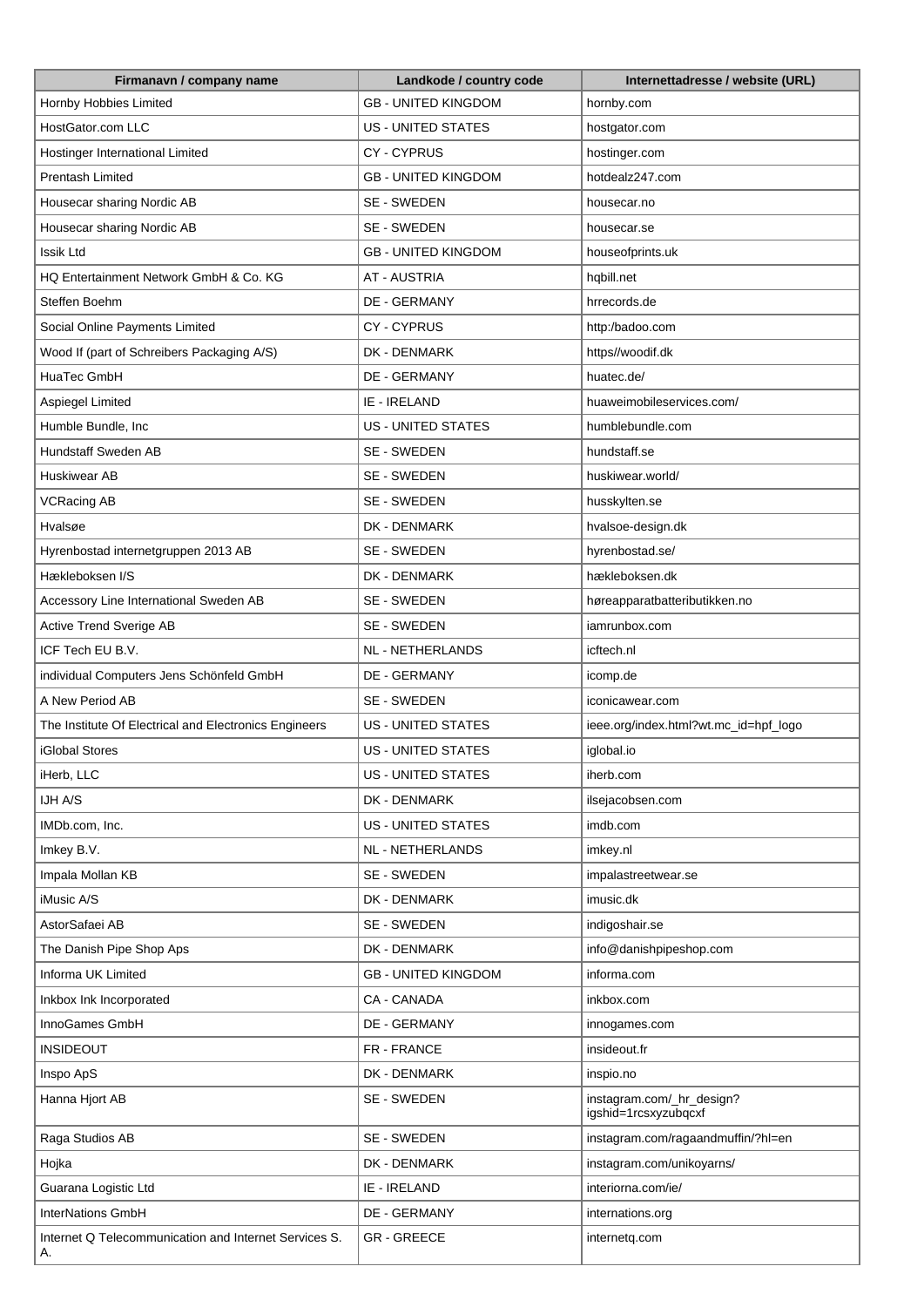| DE - GERMANY<br>Interyard GmbH<br>interyard.de<br>In the Style Fashion Limited<br>inthestyle.com<br><b>GB - UNITED KINGDOM</b><br>SE - SWEDEN<br>intinor AB<br>intinor.com<br>SE - SWEDEN<br>intinor AB<br>intinor.se<br>io - et japansk tehus<br>DK - DENMARK<br>io-te.dk<br>iRacing.com Motorsport Simulations, LL C<br>US - UNITED STATES<br>iracing.com<br><b>IRL Digital Ltd</b><br><b>GB - UNITED KINGDOM</b><br>irlmerch.com/<br><b>Isenkram Online</b><br>DK - DENMARK<br>isenkram-online.dk<br>DK - DENMARK<br>Isenkram Online<br>isenkramonline.dk<br>SE - SWEDEN<br>Uddevalla Damputstyr AB<br>ismokeking.se<br>Lösull i Väst AB<br>SE - SWEDEN<br>isoleringsbutiken.se<br><b>GB - UNITED KINGDOM</b><br>ison-distribution.com<br>Ison Distribution Ltd<br><b>Issik Ltd</b><br><b>GB - UNITED KINGDOM</b><br>issikhof.com<br>It's a Stitch Up<br><b>GB - UNITED KINGDOM</b><br>itsastitchup.co.uk<br>DK - DENMARK<br>itsmay.dk<br>itsmay.dk<br>i1 Adrioli AB<br>SE - SWEDEN<br>i1shopy.no<br>i1 Adrioli AB<br>SE - SWEDEN<br>i1shopy.se<br><b>GB - UNITED KINGDOM</b><br>Jackson's Art Supplies Ltd<br>jacksonsart.com<br>Jagex Limited<br><b>GB - UNITED KINGDOM</b><br>jagex.com<br><b>DAVID MANNERS LTD</b><br><b>GB - UNITED KINGDOM</b><br>jagspares.co.uk<br>DK - DENMARK<br>jajalive.com<br>jajalive<br>Japanese Paper Company<br>SE - SWEDEN<br>japanesepapercompany.com<br>Ib Trading IVS<br>DK - DENMARK<br>japebo.dk<br>JDI Backup Limited<br><b>GB - UNITED KINGDOM</b><br>jdibackup.com<br>JD Sports Fashion Ltd<br><b>GB - UNITED KINGDOM</b><br>jdplc.com<br>Jellycat Limited<br><b>GB - UNITED KINGDOM</b><br>jellycat.com<br>SE - SWEDEN<br>Jelon e-trade AB<br>jelon.se<br>Jernhest Sweden AB<br>SE - SWEDEN<br>jernhest.se/sv/<br>DK - DENMARK<br>Coni1 ApS<br>jespernielsen.com<br>Jetcarrier INC<br>US - UNITED STATES<br>jetcarrier.com<br>SE - SWEDEN<br>JH Beauty AB<br>jhbeautyshop.com<br>Jernhest Sweden AB<br>SE - SWEDEN<br>jhstore.se/sv/<br>IE - IRELAND<br>Jiminy<br>jiminy.ie/<br>US - UNITED STATES<br>Jinx, Inc.<br>jinx.com<br>JM-Perlen<br>DK - DENMARK<br>jm-perlen.dk<br>DE - GERMANY<br><b>JMS Fahrzeugteile GmbH</b><br>jms-fahrzeugteile.de<br>Guangzhou Jogon Auto Supplies Co. Ltd<br><b>CN-CHINA</b><br>jogonautomotive.com<br>John Craddock Ltd<br><b>GB - UNITED KINGDOM</b><br>johncraddockltd.co.uk/<br><b>US - UNITED STATES</b><br>Lady Box, Inc.<br>joinladybox.com<br>SIA Joom<br>LV - LATVIA<br>joom.com<br>SE - SWEDEN<br>Legio Gloria AB<br>jotunheimnutrition.de/<br>Journi GmbH<br><b>AT - AUSTRIA</b><br>journiapp.com<br>Juels.dk<br>DK - DENMARK<br>juels.dk<br>SE - SWEDEN<br>Sjöklint Agenturer AB<br>juicycouture.se<br>Jukserei<br>DE - GERMANY<br>jukserei.dk/<br>DK - DENMARK<br><b>NOMEDIA</b><br>juleeventyr.com | Firmanavn / company name | Landkode / country code    | Internettadresse / website (URL) |
|--------------------------------------------------------------------------------------------------------------------------------------------------------------------------------------------------------------------------------------------------------------------------------------------------------------------------------------------------------------------------------------------------------------------------------------------------------------------------------------------------------------------------------------------------------------------------------------------------------------------------------------------------------------------------------------------------------------------------------------------------------------------------------------------------------------------------------------------------------------------------------------------------------------------------------------------------------------------------------------------------------------------------------------------------------------------------------------------------------------------------------------------------------------------------------------------------------------------------------------------------------------------------------------------------------------------------------------------------------------------------------------------------------------------------------------------------------------------------------------------------------------------------------------------------------------------------------------------------------------------------------------------------------------------------------------------------------------------------------------------------------------------------------------------------------------------------------------------------------------------------------------------------------------------------------------------------------------------------------------------------------------------------------------------------------------------------------------------------------------------------------------------------------------------------------------------------------------------------------------------------------------------------------------------------------------------------------------------------------------------------------------------------------------------------------------------------------------------------------------------------------------------------------------------------------------------------------------------------------------------------------------------------------------------------------------------------------------------------------------------------------------------------------------------------|--------------------------|----------------------------|----------------------------------|
|                                                                                                                                                                                                                                                                                                                                                                                                                                                                                                                                                                                                                                                                                                                                                                                                                                                                                                                                                                                                                                                                                                                                                                                                                                                                                                                                                                                                                                                                                                                                                                                                                                                                                                                                                                                                                                                                                                                                                                                                                                                                                                                                                                                                                                                                                                                                                                                                                                                                                                                                                                                                                                                                                                                                                                                                  |                          |                            |                                  |
|                                                                                                                                                                                                                                                                                                                                                                                                                                                                                                                                                                                                                                                                                                                                                                                                                                                                                                                                                                                                                                                                                                                                                                                                                                                                                                                                                                                                                                                                                                                                                                                                                                                                                                                                                                                                                                                                                                                                                                                                                                                                                                                                                                                                                                                                                                                                                                                                                                                                                                                                                                                                                                                                                                                                                                                                  |                          |                            |                                  |
|                                                                                                                                                                                                                                                                                                                                                                                                                                                                                                                                                                                                                                                                                                                                                                                                                                                                                                                                                                                                                                                                                                                                                                                                                                                                                                                                                                                                                                                                                                                                                                                                                                                                                                                                                                                                                                                                                                                                                                                                                                                                                                                                                                                                                                                                                                                                                                                                                                                                                                                                                                                                                                                                                                                                                                                                  |                          |                            |                                  |
|                                                                                                                                                                                                                                                                                                                                                                                                                                                                                                                                                                                                                                                                                                                                                                                                                                                                                                                                                                                                                                                                                                                                                                                                                                                                                                                                                                                                                                                                                                                                                                                                                                                                                                                                                                                                                                                                                                                                                                                                                                                                                                                                                                                                                                                                                                                                                                                                                                                                                                                                                                                                                                                                                                                                                                                                  |                          |                            |                                  |
|                                                                                                                                                                                                                                                                                                                                                                                                                                                                                                                                                                                                                                                                                                                                                                                                                                                                                                                                                                                                                                                                                                                                                                                                                                                                                                                                                                                                                                                                                                                                                                                                                                                                                                                                                                                                                                                                                                                                                                                                                                                                                                                                                                                                                                                                                                                                                                                                                                                                                                                                                                                                                                                                                                                                                                                                  |                          |                            |                                  |
|                                                                                                                                                                                                                                                                                                                                                                                                                                                                                                                                                                                                                                                                                                                                                                                                                                                                                                                                                                                                                                                                                                                                                                                                                                                                                                                                                                                                                                                                                                                                                                                                                                                                                                                                                                                                                                                                                                                                                                                                                                                                                                                                                                                                                                                                                                                                                                                                                                                                                                                                                                                                                                                                                                                                                                                                  |                          |                            |                                  |
|                                                                                                                                                                                                                                                                                                                                                                                                                                                                                                                                                                                                                                                                                                                                                                                                                                                                                                                                                                                                                                                                                                                                                                                                                                                                                                                                                                                                                                                                                                                                                                                                                                                                                                                                                                                                                                                                                                                                                                                                                                                                                                                                                                                                                                                                                                                                                                                                                                                                                                                                                                                                                                                                                                                                                                                                  |                          |                            |                                  |
|                                                                                                                                                                                                                                                                                                                                                                                                                                                                                                                                                                                                                                                                                                                                                                                                                                                                                                                                                                                                                                                                                                                                                                                                                                                                                                                                                                                                                                                                                                                                                                                                                                                                                                                                                                                                                                                                                                                                                                                                                                                                                                                                                                                                                                                                                                                                                                                                                                                                                                                                                                                                                                                                                                                                                                                                  |                          |                            |                                  |
|                                                                                                                                                                                                                                                                                                                                                                                                                                                                                                                                                                                                                                                                                                                                                                                                                                                                                                                                                                                                                                                                                                                                                                                                                                                                                                                                                                                                                                                                                                                                                                                                                                                                                                                                                                                                                                                                                                                                                                                                                                                                                                                                                                                                                                                                                                                                                                                                                                                                                                                                                                                                                                                                                                                                                                                                  |                          |                            |                                  |
|                                                                                                                                                                                                                                                                                                                                                                                                                                                                                                                                                                                                                                                                                                                                                                                                                                                                                                                                                                                                                                                                                                                                                                                                                                                                                                                                                                                                                                                                                                                                                                                                                                                                                                                                                                                                                                                                                                                                                                                                                                                                                                                                                                                                                                                                                                                                                                                                                                                                                                                                                                                                                                                                                                                                                                                                  |                          |                            |                                  |
|                                                                                                                                                                                                                                                                                                                                                                                                                                                                                                                                                                                                                                                                                                                                                                                                                                                                                                                                                                                                                                                                                                                                                                                                                                                                                                                                                                                                                                                                                                                                                                                                                                                                                                                                                                                                                                                                                                                                                                                                                                                                                                                                                                                                                                                                                                                                                                                                                                                                                                                                                                                                                                                                                                                                                                                                  |                          |                            |                                  |
|                                                                                                                                                                                                                                                                                                                                                                                                                                                                                                                                                                                                                                                                                                                                                                                                                                                                                                                                                                                                                                                                                                                                                                                                                                                                                                                                                                                                                                                                                                                                                                                                                                                                                                                                                                                                                                                                                                                                                                                                                                                                                                                                                                                                                                                                                                                                                                                                                                                                                                                                                                                                                                                                                                                                                                                                  |                          |                            |                                  |
|                                                                                                                                                                                                                                                                                                                                                                                                                                                                                                                                                                                                                                                                                                                                                                                                                                                                                                                                                                                                                                                                                                                                                                                                                                                                                                                                                                                                                                                                                                                                                                                                                                                                                                                                                                                                                                                                                                                                                                                                                                                                                                                                                                                                                                                                                                                                                                                                                                                                                                                                                                                                                                                                                                                                                                                                  |                          |                            |                                  |
|                                                                                                                                                                                                                                                                                                                                                                                                                                                                                                                                                                                                                                                                                                                                                                                                                                                                                                                                                                                                                                                                                                                                                                                                                                                                                                                                                                                                                                                                                                                                                                                                                                                                                                                                                                                                                                                                                                                                                                                                                                                                                                                                                                                                                                                                                                                                                                                                                                                                                                                                                                                                                                                                                                                                                                                                  |                          |                            |                                  |
|                                                                                                                                                                                                                                                                                                                                                                                                                                                                                                                                                                                                                                                                                                                                                                                                                                                                                                                                                                                                                                                                                                                                                                                                                                                                                                                                                                                                                                                                                                                                                                                                                                                                                                                                                                                                                                                                                                                                                                                                                                                                                                                                                                                                                                                                                                                                                                                                                                                                                                                                                                                                                                                                                                                                                                                                  |                          |                            |                                  |
|                                                                                                                                                                                                                                                                                                                                                                                                                                                                                                                                                                                                                                                                                                                                                                                                                                                                                                                                                                                                                                                                                                                                                                                                                                                                                                                                                                                                                                                                                                                                                                                                                                                                                                                                                                                                                                                                                                                                                                                                                                                                                                                                                                                                                                                                                                                                                                                                                                                                                                                                                                                                                                                                                                                                                                                                  |                          |                            |                                  |
|                                                                                                                                                                                                                                                                                                                                                                                                                                                                                                                                                                                                                                                                                                                                                                                                                                                                                                                                                                                                                                                                                                                                                                                                                                                                                                                                                                                                                                                                                                                                                                                                                                                                                                                                                                                                                                                                                                                                                                                                                                                                                                                                                                                                                                                                                                                                                                                                                                                                                                                                                                                                                                                                                                                                                                                                  |                          |                            |                                  |
|                                                                                                                                                                                                                                                                                                                                                                                                                                                                                                                                                                                                                                                                                                                                                                                                                                                                                                                                                                                                                                                                                                                                                                                                                                                                                                                                                                                                                                                                                                                                                                                                                                                                                                                                                                                                                                                                                                                                                                                                                                                                                                                                                                                                                                                                                                                                                                                                                                                                                                                                                                                                                                                                                                                                                                                                  |                          |                            |                                  |
|                                                                                                                                                                                                                                                                                                                                                                                                                                                                                                                                                                                                                                                                                                                                                                                                                                                                                                                                                                                                                                                                                                                                                                                                                                                                                                                                                                                                                                                                                                                                                                                                                                                                                                                                                                                                                                                                                                                                                                                                                                                                                                                                                                                                                                                                                                                                                                                                                                                                                                                                                                                                                                                                                                                                                                                                  |                          |                            |                                  |
|                                                                                                                                                                                                                                                                                                                                                                                                                                                                                                                                                                                                                                                                                                                                                                                                                                                                                                                                                                                                                                                                                                                                                                                                                                                                                                                                                                                                                                                                                                                                                                                                                                                                                                                                                                                                                                                                                                                                                                                                                                                                                                                                                                                                                                                                                                                                                                                                                                                                                                                                                                                                                                                                                                                                                                                                  |                          |                            |                                  |
|                                                                                                                                                                                                                                                                                                                                                                                                                                                                                                                                                                                                                                                                                                                                                                                                                                                                                                                                                                                                                                                                                                                                                                                                                                                                                                                                                                                                                                                                                                                                                                                                                                                                                                                                                                                                                                                                                                                                                                                                                                                                                                                                                                                                                                                                                                                                                                                                                                                                                                                                                                                                                                                                                                                                                                                                  |                          |                            |                                  |
|                                                                                                                                                                                                                                                                                                                                                                                                                                                                                                                                                                                                                                                                                                                                                                                                                                                                                                                                                                                                                                                                                                                                                                                                                                                                                                                                                                                                                                                                                                                                                                                                                                                                                                                                                                                                                                                                                                                                                                                                                                                                                                                                                                                                                                                                                                                                                                                                                                                                                                                                                                                                                                                                                                                                                                                                  |                          |                            |                                  |
|                                                                                                                                                                                                                                                                                                                                                                                                                                                                                                                                                                                                                                                                                                                                                                                                                                                                                                                                                                                                                                                                                                                                                                                                                                                                                                                                                                                                                                                                                                                                                                                                                                                                                                                                                                                                                                                                                                                                                                                                                                                                                                                                                                                                                                                                                                                                                                                                                                                                                                                                                                                                                                                                                                                                                                                                  |                          |                            |                                  |
|                                                                                                                                                                                                                                                                                                                                                                                                                                                                                                                                                                                                                                                                                                                                                                                                                                                                                                                                                                                                                                                                                                                                                                                                                                                                                                                                                                                                                                                                                                                                                                                                                                                                                                                                                                                                                                                                                                                                                                                                                                                                                                                                                                                                                                                                                                                                                                                                                                                                                                                                                                                                                                                                                                                                                                                                  |                          |                            |                                  |
|                                                                                                                                                                                                                                                                                                                                                                                                                                                                                                                                                                                                                                                                                                                                                                                                                                                                                                                                                                                                                                                                                                                                                                                                                                                                                                                                                                                                                                                                                                                                                                                                                                                                                                                                                                                                                                                                                                                                                                                                                                                                                                                                                                                                                                                                                                                                                                                                                                                                                                                                                                                                                                                                                                                                                                                                  |                          |                            |                                  |
|                                                                                                                                                                                                                                                                                                                                                                                                                                                                                                                                                                                                                                                                                                                                                                                                                                                                                                                                                                                                                                                                                                                                                                                                                                                                                                                                                                                                                                                                                                                                                                                                                                                                                                                                                                                                                                                                                                                                                                                                                                                                                                                                                                                                                                                                                                                                                                                                                                                                                                                                                                                                                                                                                                                                                                                                  |                          |                            |                                  |
|                                                                                                                                                                                                                                                                                                                                                                                                                                                                                                                                                                                                                                                                                                                                                                                                                                                                                                                                                                                                                                                                                                                                                                                                                                                                                                                                                                                                                                                                                                                                                                                                                                                                                                                                                                                                                                                                                                                                                                                                                                                                                                                                                                                                                                                                                                                                                                                                                                                                                                                                                                                                                                                                                                                                                                                                  |                          |                            |                                  |
|                                                                                                                                                                                                                                                                                                                                                                                                                                                                                                                                                                                                                                                                                                                                                                                                                                                                                                                                                                                                                                                                                                                                                                                                                                                                                                                                                                                                                                                                                                                                                                                                                                                                                                                                                                                                                                                                                                                                                                                                                                                                                                                                                                                                                                                                                                                                                                                                                                                                                                                                                                                                                                                                                                                                                                                                  |                          |                            |                                  |
|                                                                                                                                                                                                                                                                                                                                                                                                                                                                                                                                                                                                                                                                                                                                                                                                                                                                                                                                                                                                                                                                                                                                                                                                                                                                                                                                                                                                                                                                                                                                                                                                                                                                                                                                                                                                                                                                                                                                                                                                                                                                                                                                                                                                                                                                                                                                                                                                                                                                                                                                                                                                                                                                                                                                                                                                  |                          |                            |                                  |
|                                                                                                                                                                                                                                                                                                                                                                                                                                                                                                                                                                                                                                                                                                                                                                                                                                                                                                                                                                                                                                                                                                                                                                                                                                                                                                                                                                                                                                                                                                                                                                                                                                                                                                                                                                                                                                                                                                                                                                                                                                                                                                                                                                                                                                                                                                                                                                                                                                                                                                                                                                                                                                                                                                                                                                                                  |                          |                            |                                  |
|                                                                                                                                                                                                                                                                                                                                                                                                                                                                                                                                                                                                                                                                                                                                                                                                                                                                                                                                                                                                                                                                                                                                                                                                                                                                                                                                                                                                                                                                                                                                                                                                                                                                                                                                                                                                                                                                                                                                                                                                                                                                                                                                                                                                                                                                                                                                                                                                                                                                                                                                                                                                                                                                                                                                                                                                  |                          |                            |                                  |
|                                                                                                                                                                                                                                                                                                                                                                                                                                                                                                                                                                                                                                                                                                                                                                                                                                                                                                                                                                                                                                                                                                                                                                                                                                                                                                                                                                                                                                                                                                                                                                                                                                                                                                                                                                                                                                                                                                                                                                                                                                                                                                                                                                                                                                                                                                                                                                                                                                                                                                                                                                                                                                                                                                                                                                                                  |                          |                            |                                  |
|                                                                                                                                                                                                                                                                                                                                                                                                                                                                                                                                                                                                                                                                                                                                                                                                                                                                                                                                                                                                                                                                                                                                                                                                                                                                                                                                                                                                                                                                                                                                                                                                                                                                                                                                                                                                                                                                                                                                                                                                                                                                                                                                                                                                                                                                                                                                                                                                                                                                                                                                                                                                                                                                                                                                                                                                  |                          |                            |                                  |
|                                                                                                                                                                                                                                                                                                                                                                                                                                                                                                                                                                                                                                                                                                                                                                                                                                                                                                                                                                                                                                                                                                                                                                                                                                                                                                                                                                                                                                                                                                                                                                                                                                                                                                                                                                                                                                                                                                                                                                                                                                                                                                                                                                                                                                                                                                                                                                                                                                                                                                                                                                                                                                                                                                                                                                                                  |                          |                            |                                  |
|                                                                                                                                                                                                                                                                                                                                                                                                                                                                                                                                                                                                                                                                                                                                                                                                                                                                                                                                                                                                                                                                                                                                                                                                                                                                                                                                                                                                                                                                                                                                                                                                                                                                                                                                                                                                                                                                                                                                                                                                                                                                                                                                                                                                                                                                                                                                                                                                                                                                                                                                                                                                                                                                                                                                                                                                  |                          |                            |                                  |
|                                                                                                                                                                                                                                                                                                                                                                                                                                                                                                                                                                                                                                                                                                                                                                                                                                                                                                                                                                                                                                                                                                                                                                                                                                                                                                                                                                                                                                                                                                                                                                                                                                                                                                                                                                                                                                                                                                                                                                                                                                                                                                                                                                                                                                                                                                                                                                                                                                                                                                                                                                                                                                                                                                                                                                                                  |                          |                            |                                  |
|                                                                                                                                                                                                                                                                                                                                                                                                                                                                                                                                                                                                                                                                                                                                                                                                                                                                                                                                                                                                                                                                                                                                                                                                                                                                                                                                                                                                                                                                                                                                                                                                                                                                                                                                                                                                                                                                                                                                                                                                                                                                                                                                                                                                                                                                                                                                                                                                                                                                                                                                                                                                                                                                                                                                                                                                  |                          |                            |                                  |
|                                                                                                                                                                                                                                                                                                                                                                                                                                                                                                                                                                                                                                                                                                                                                                                                                                                                                                                                                                                                                                                                                                                                                                                                                                                                                                                                                                                                                                                                                                                                                                                                                                                                                                                                                                                                                                                                                                                                                                                                                                                                                                                                                                                                                                                                                                                                                                                                                                                                                                                                                                                                                                                                                                                                                                                                  |                          |                            |                                  |
|                                                                                                                                                                                                                                                                                                                                                                                                                                                                                                                                                                                                                                                                                                                                                                                                                                                                                                                                                                                                                                                                                                                                                                                                                                                                                                                                                                                                                                                                                                                                                                                                                                                                                                                                                                                                                                                                                                                                                                                                                                                                                                                                                                                                                                                                                                                                                                                                                                                                                                                                                                                                                                                                                                                                                                                                  |                          |                            |                                  |
|                                                                                                                                                                                                                                                                                                                                                                                                                                                                                                                                                                                                                                                                                                                                                                                                                                                                                                                                                                                                                                                                                                                                                                                                                                                                                                                                                                                                                                                                                                                                                                                                                                                                                                                                                                                                                                                                                                                                                                                                                                                                                                                                                                                                                                                                                                                                                                                                                                                                                                                                                                                                                                                                                                                                                                                                  |                          |                            |                                  |
|                                                                                                                                                                                                                                                                                                                                                                                                                                                                                                                                                                                                                                                                                                                                                                                                                                                                                                                                                                                                                                                                                                                                                                                                                                                                                                                                                                                                                                                                                                                                                                                                                                                                                                                                                                                                                                                                                                                                                                                                                                                                                                                                                                                                                                                                                                                                                                                                                                                                                                                                                                                                                                                                                                                                                                                                  |                          |                            |                                  |
|                                                                                                                                                                                                                                                                                                                                                                                                                                                                                                                                                                                                                                                                                                                                                                                                                                                                                                                                                                                                                                                                                                                                                                                                                                                                                                                                                                                                                                                                                                                                                                                                                                                                                                                                                                                                                                                                                                                                                                                                                                                                                                                                                                                                                                                                                                                                                                                                                                                                                                                                                                                                                                                                                                                                                                                                  |                          |                            |                                  |
|                                                                                                                                                                                                                                                                                                                                                                                                                                                                                                                                                                                                                                                                                                                                                                                                                                                                                                                                                                                                                                                                                                                                                                                                                                                                                                                                                                                                                                                                                                                                                                                                                                                                                                                                                                                                                                                                                                                                                                                                                                                                                                                                                                                                                                                                                                                                                                                                                                                                                                                                                                                                                                                                                                                                                                                                  |                          |                            |                                  |
|                                                                                                                                                                                                                                                                                                                                                                                                                                                                                                                                                                                                                                                                                                                                                                                                                                                                                                                                                                                                                                                                                                                                                                                                                                                                                                                                                                                                                                                                                                                                                                                                                                                                                                                                                                                                                                                                                                                                                                                                                                                                                                                                                                                                                                                                                                                                                                                                                                                                                                                                                                                                                                                                                                                                                                                                  |                          |                            |                                  |
|                                                                                                                                                                                                                                                                                                                                                                                                                                                                                                                                                                                                                                                                                                                                                                                                                                                                                                                                                                                                                                                                                                                                                                                                                                                                                                                                                                                                                                                                                                                                                                                                                                                                                                                                                                                                                                                                                                                                                                                                                                                                                                                                                                                                                                                                                                                                                                                                                                                                                                                                                                                                                                                                                                                                                                                                  |                          |                            |                                  |
|                                                                                                                                                                                                                                                                                                                                                                                                                                                                                                                                                                                                                                                                                                                                                                                                                                                                                                                                                                                                                                                                                                                                                                                                                                                                                                                                                                                                                                                                                                                                                                                                                                                                                                                                                                                                                                                                                                                                                                                                                                                                                                                                                                                                                                                                                                                                                                                                                                                                                                                                                                                                                                                                                                                                                                                                  |                          |                            |                                  |
|                                                                                                                                                                                                                                                                                                                                                                                                                                                                                                                                                                                                                                                                                                                                                                                                                                                                                                                                                                                                                                                                                                                                                                                                                                                                                                                                                                                                                                                                                                                                                                                                                                                                                                                                                                                                                                                                                                                                                                                                                                                                                                                                                                                                                                                                                                                                                                                                                                                                                                                                                                                                                                                                                                                                                                                                  |                          |                            |                                  |
|                                                                                                                                                                                                                                                                                                                                                                                                                                                                                                                                                                                                                                                                                                                                                                                                                                                                                                                                                                                                                                                                                                                                                                                                                                                                                                                                                                                                                                                                                                                                                                                                                                                                                                                                                                                                                                                                                                                                                                                                                                                                                                                                                                                                                                                                                                                                                                                                                                                                                                                                                                                                                                                                                                                                                                                                  | Jules B Limited          | <b>GB - UNITED KINGDOM</b> | julesb.co.uk                     |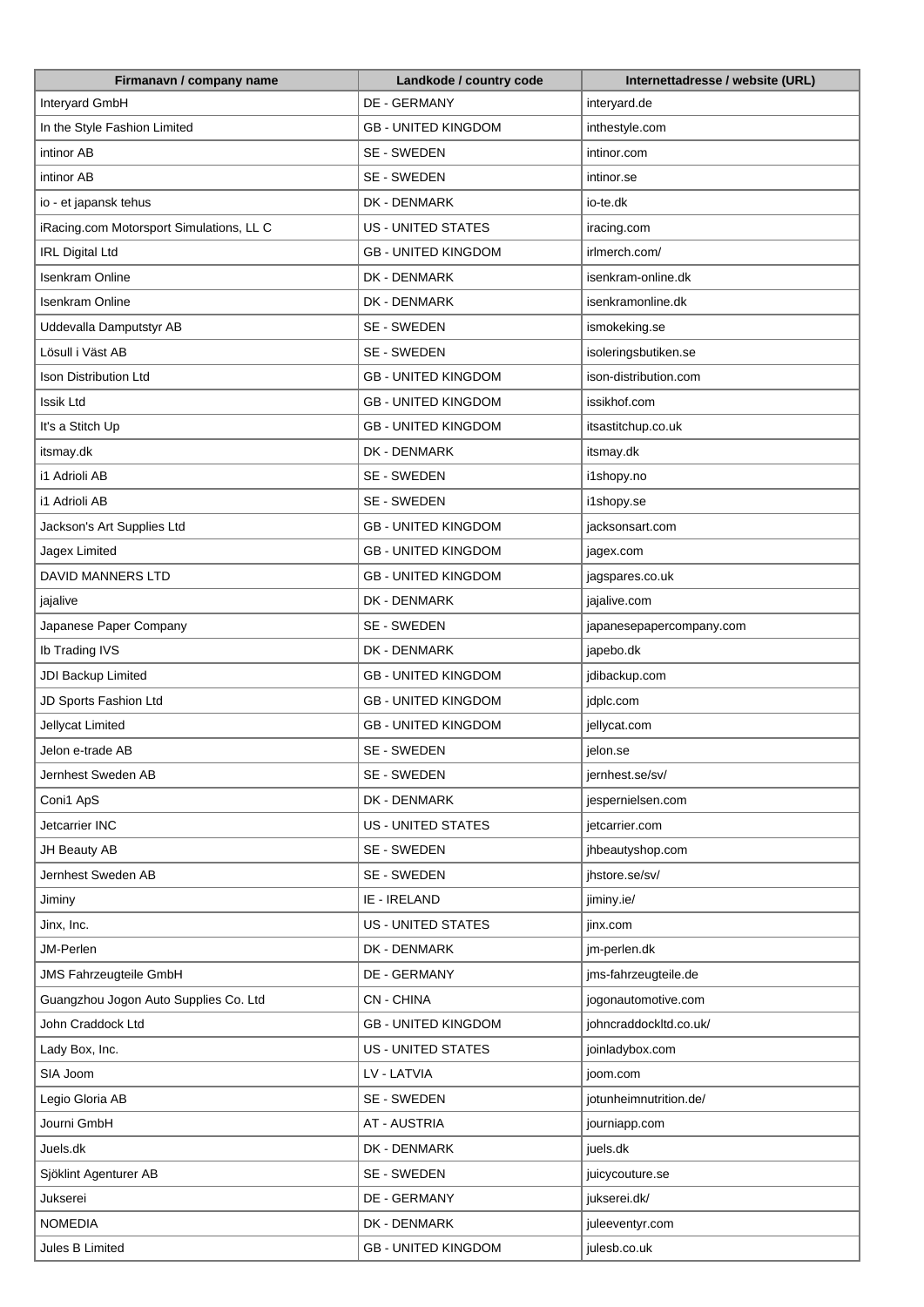| Firmanavn / company name             | Landkode / country code    | Internettadresse / website (URL)                                                             |
|--------------------------------------|----------------------------|----------------------------------------------------------------------------------------------|
| Junkyard AB                          | SE - SWEDEN                | junkyard.com                                                                                 |
| Junkyard AB                          | SE - SWEDEN                | junkyard.no                                                                                  |
| Jonathan Myall Music                 | <b>GB - UNITED KINGDOM</b> | justflutes.com                                                                               |
| <b>Babel ApS</b>                     | DK - DENMARK               | justkiss.com                                                                                 |
| JZ Home Denmark ApS                  | DK - DENMARK               | jzhome.dk                                                                                    |
| Lombia Limited                       | <b>GB - UNITED KINGDOM</b> | kaiawebshop24.com                                                                            |
| Kajsa Wallin                         | SE - SWEDEN                | kajsawallin.se                                                                               |
| Kalthoff Manufaktur AB               | SE - SWEDEN                | kalthoffaxes.se                                                                              |
| <b>SMAX Ventures AB</b>              | SE - SWEDEN                | kamadosumo.se                                                                                |
| <b>KAM Racing</b>                    | <b>GB - UNITED KINGDOM</b> | kamracing.co.uk                                                                              |
| Karenmillen.com Limited              | <b>GB - UNITED KINGDOM</b> | karenmillen.com                                                                              |
| KarlK Spinners                       | DK - DENMARK               | karlk.dk/                                                                                    |
| KARMAMIA Copenhagen ApS              | DK - DENMARK               | karmamiacph.com                                                                              |
| Kastaniestrik                        | DK - DENMARK               | kastaniestrik.com                                                                            |
| Kastaniestrik                        | DK - DENMARK               | kastaniestrik.dk                                                                             |
| Skofabriken Kavat AB                 | SE - SWEDEN                | kavat.com                                                                                    |
| Kazuri Scandinavia                   | DK - DENMARK               | kazuriscandinavia.dk                                                                         |
| Savantini Ltd                        | <b>GB - UNITED KINGDOM</b> | kegel8.co.uk                                                                                 |
| <b>Keto Diets UAB</b>                | LT - LITHUANIA             | ketocycle.diet                                                                               |
|                                      |                            |                                                                                              |
| Ketonix AB                           | SE - SWEDEN                | ketonix.com                                                                                  |
| Ketonix AB                           | SE - SWEDEN                | ketonix-com.myshopify.com/                                                                   |
| Kewsan Textile and more AB           | SE - SWEDEN                | kewsan.com                                                                                   |
| <b>KEYGEM</b>                        | DE - GERMANY               | keygem.store/                                                                                |
| <b>KG Import ApS</b>                 | DK - DENMARK               | kgi.dk                                                                                       |
| <b>Ply Games</b>                     | PL - POLAND                | kickstarter.com/profile/plyteam                                                              |
| Løft Discs ApS                       | DK - DENMARK               | kickstarter.<br>com/projects/hydrogenputter/hydrogen-the-<br>straightest-putter-in-disc-golf |
| Kenneth Lunde Kristiansen            | <b>ES-SPAIN</b>            | kilanerinshop.com/                                                                           |
| Draco Distribution Ltd               | <b>GB - UNITED KINGDOM</b> | killstar.com                                                                                 |
| Kingbo                               | DK - DENMARK               | kingbo.dk                                                                                    |
| King.com Limited                     | MT - MALTA                 | king.com                                                                                     |
| King Precision Glass, Inc.           | US - UNITED STATES         | kingprecisionglass.com                                                                       |
| KingsIsle Entertainment Incorporated | <b>US - UNITED STATES</b>  | kingsisle.com                                                                                |
| Kleinsub                             | DK - DENMARK               | kleinsub.com                                                                                 |
| Star Srl                             | IT - ITALY                 | klepsoo.com/                                                                                 |
| Klevgränd Produkter AB               | SE - SWEDEN                | klevgrand.se                                                                                 |
| Tajeti Company Oy                    | FI - FINLAND               | klipsutin.fi                                                                                 |
| Klitmøller Collective Aps            | DK - DENMARK               | klitmollercollective.dk                                                                      |
| <b>SIA KLUMEL</b>                    | LV - LATVIA                | klumeldesign.eu                                                                              |
| Knit by Moltrup                      | DK - DENMARK               | knitbymoltrup.com                                                                            |
| Knit Love Wear                       | DK - DENMARK               | knitlovewear.dk                                                                              |
| Knitting for Olive ApS               | DK - DENMARK               | knittingforolive.com                                                                         |
| Knitting for Olive ApS               | DK - DENMARK               | knittingforolive.dk                                                                          |
| Knockout Sound AB                    | SE - SWEDEN                | knockoutsound.net/                                                                           |
| Absolute Koi Ltd                     | <b>GB - UNITED KINGDOM</b> | koicarp.co.uk                                                                                |
| Kokodoko Design AB                   | SE - SWEDEN                | kokodoko.se                                                                                  |
| KOMUDESIGNS Kommanditbolag           | SE - SWEDEN                | komudesigns.com                                                                              |
|                                      |                            |                                                                                              |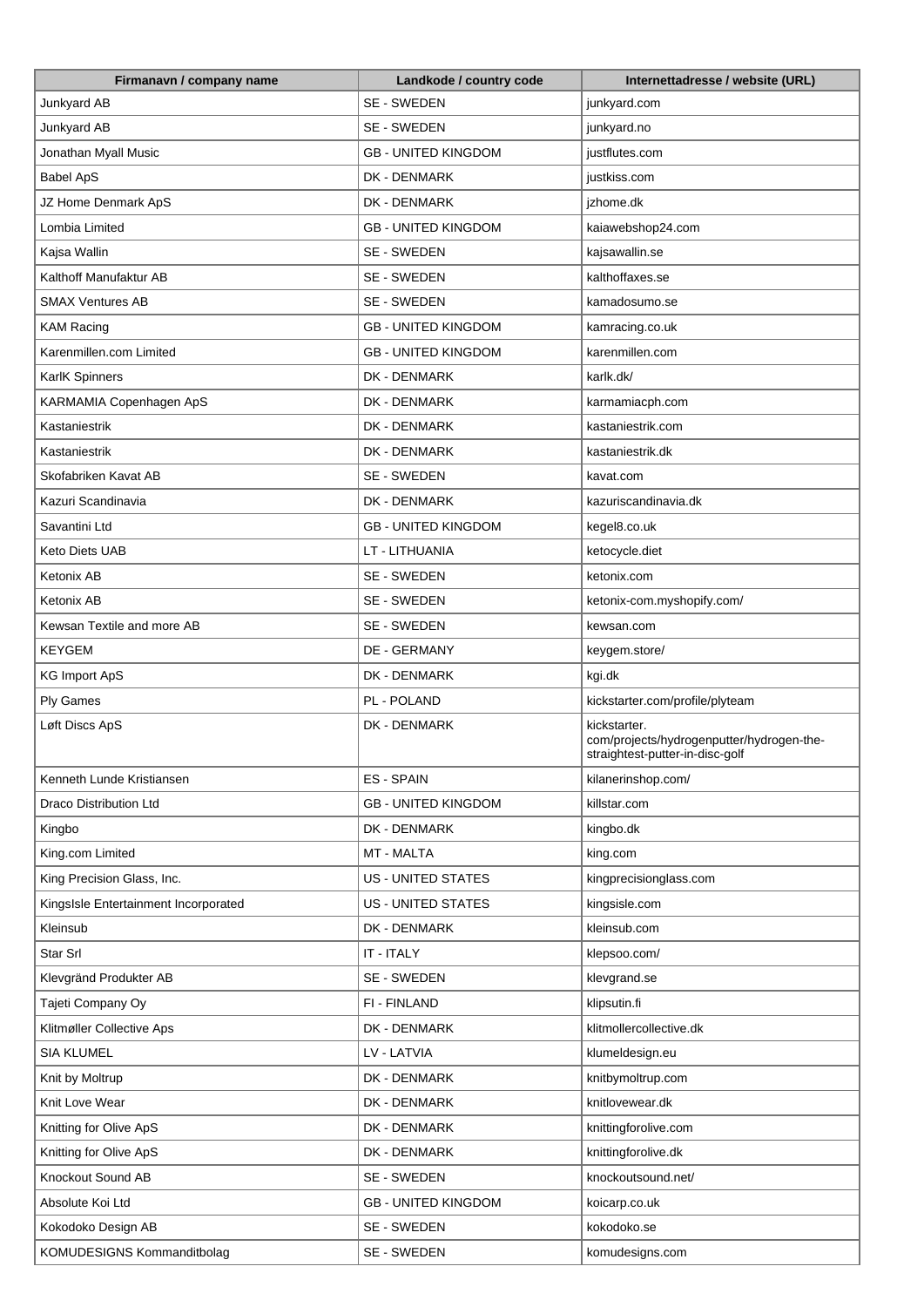| Firmanavn / company name                      | Landkode / country code    | Internettadresse / website (URL) |
|-----------------------------------------------|----------------------------|----------------------------------|
| <b>NG PARTNERS AB</b>                         | SE - SWEDEN                | kondomvarehuset.no               |
| Kongregate Inc                                | <b>US - UNITED STATES</b>  | kongregate.com                   |
| Kopperiet                                     | DK - DENMARK               | kopperiet.dk/                    |
| Kor Bo AB                                     | SE - SWEDEN                | korbo.se                         |
| KORK.PL Adam Szczesniak Marek Szczesniak s.c. | PL - POLAND                | kork24.no/                       |
| Kortleksbolaget Sverige AB                    | SE - SWEDEN                | kortleksbolaget.se               |
| Kouli Bros AB                                 | SE - SWEDEN                | kouli.se                         |
| KreStoffer                                    | DK - DENMARK               | krestoffer.dk                    |
| Kri Skincare Ltd                              | <b>GB - UNITED KINGDOM</b> | kriskincare.com                  |
| <b>UAB Silver Dream</b>                       | LT - LITHUANIA             | kristalai.lt                     |
| Skythe, Inc.                                  | <b>US - UNITED STATES</b>  | kuhl.com                         |
| Kullastintan Grafisk form & tapet AB          | SE - SWEDEN                | kullastintan.se                  |
| Kunskapstavlan AB                             | SE - SWEDEN                | kunskapstavlan.com               |
| AB Rosenlunds Gård                            | SE - SWEDEN                | kvinnligtunder.com               |
| AB Rosenlunds Gård                            | SE - SWEDEN                | kvinnligtunder.se                |
| Kyla Air Nordic AB                            | SE - SWEDEN                | kylaair.com                      |
| LA CARLIA ITALY SRL                           | IT - ITALY                 | lacarlia.com                     |
|                                               | NL - NETHERLANDS           |                                  |
| LADA.shop                                     |                            | lada.shop                        |
| LadyBalance ApS                               | DK - DENMARK               | ladybalance.dk                   |
| Ladybug Yarn                                  | DK - DENMARK               | ladybugyarn.company.site/        |
| UNUAK IMPORT EXPORT LIMITED                   | <b>GB - UNITED KINGDOM</b> | ladykokos.com                    |
| Nielsen & Christensen ApS                     | DK - DENMARK               | lagersalgslangerup.dk            |
| LAKOR Soulwear ApS                            | DK - DENMARK               | lakor.dk                         |
| LAKS GmbH                                     | <b>AT - AUSTRIA</b>        | laks.com                         |
| Lalaby ApS                                    | DK - DENMARK               | lalaby.com                       |
| L'amourbox ApS                                | DK - DENMARK               | lamourbox.dk/                    |
| Spotlight A/S                                 | DK - DENMARK               | lamper.dk                        |
| <b>LA PASSIONE SRL</b>                        | IT - ITALY                 | lapassione.cc                    |
| Lapp-Elisa Quilts                             | SE - SWEDEN                | lapp-elisa.com/                  |
| Kulla Handel UG haftungsbeschränkt            | <b>DE - GERMANY</b>        | larp-butikk.com                  |
| LastObject ApS                                | DK - DENMARK               | lastobject.com                   |
| LastPass Ireland Limited                      | IE - IRELAND               | lastpass.com/                    |
| Latitude 64 AB                                | SE - SWEDEN                | latitude64.se                    |
| Laugar of Sweden AB                           | SE - SWEDEN                | laugar.se                        |
| Lavinde Copenhagen ApS                        | DK - DENMARK               | lavinde.com                      |
| Lavinia Stamps Ltd                            | <b>GB - UNITED KINGDOM</b> | laviniastamps.com                |
| Lavpris-laase.dk Aps                          | DK - DENMARK               | lavpris-laase.dk                 |
| <b>LAWA DESIGN</b>                            | DK - DENMARK               | lawadesign.dk                    |
| mrkk aps                                      | DK - DENMARK               | lednordic.no                     |
| Leech Int AB                                  | SE - SWEDEN                | leechstore.com/sv                |
| GTFLIX TV, s.r.o.                             | CZ - CZECH REPUBLIC        | legalporno.com                   |
| Legio Gloria AB                               | SE - SWEDEN                | legiogloria.com/                 |
| leguano Danmark                               | DK - DENMARK               | leguano.dk                       |
| Lehti Maski                                   | FI - FINLAND               | lehtimaski.fi                    |
| Bolig.dk ApS                                  | DK - DENMARK               | lejebolig.dk                     |
| LennarDigital                                 | NL - NETHERLANDS           | lennardigital.com                |
| MOBIO EOOD                                    | <b>BG - BULGARIA</b>       | lenormandskort.com               |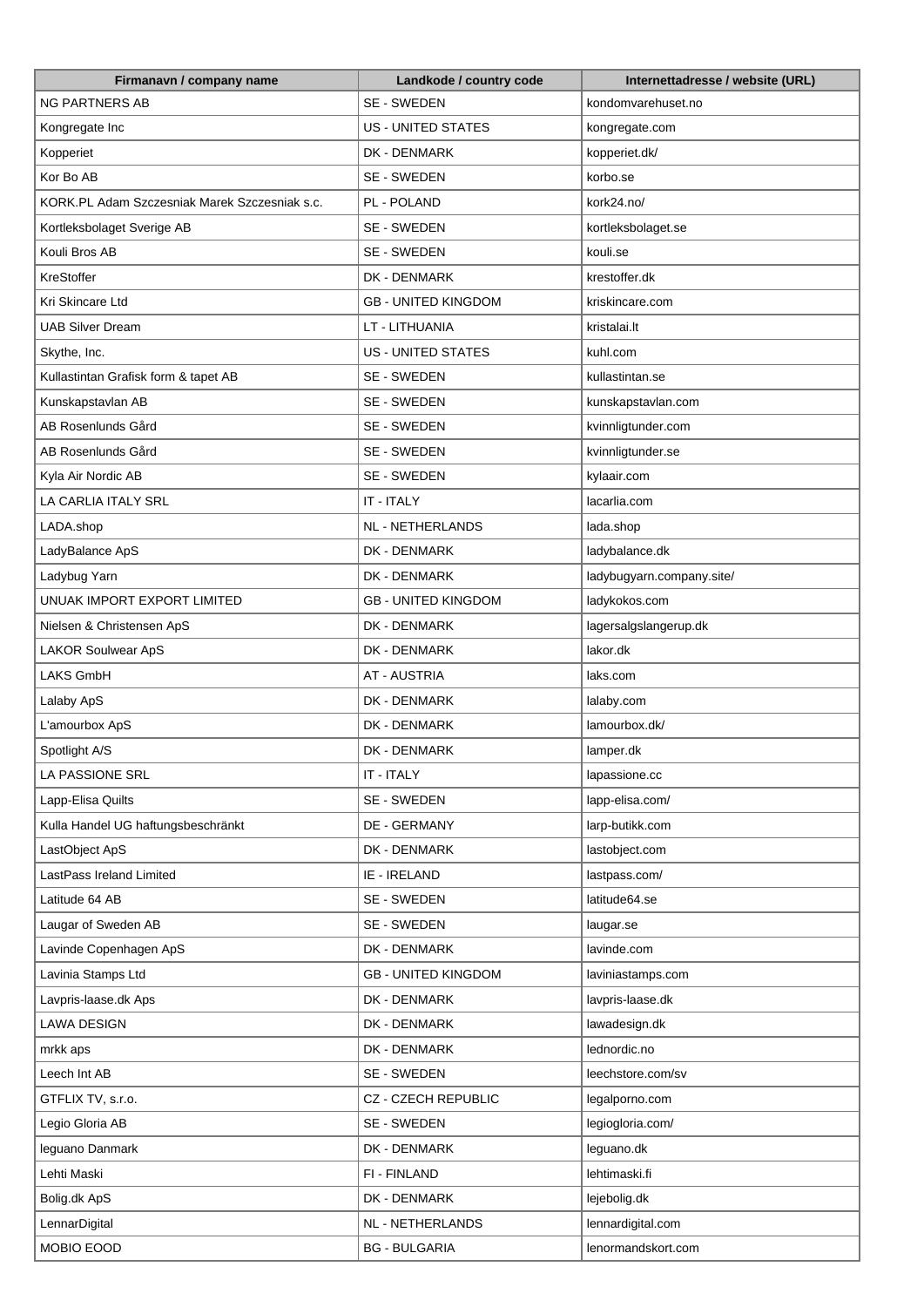| Firmanavn / company name      | Landkode / country code    | Internettadresse / website (URL) |
|-------------------------------|----------------------------|----------------------------------|
| <b>SAS LES FINES LAMES</b>    | FR - FRANCE                | lesfineslames.com                |
| Les Mills Media Limited       | NZ - NEW ZEALAND           | lesmills.com                     |
| Let's deal AB                 | SE - SWEDEN                | letsdeal.no                      |
| Virtetic Limited              | <b>GB - UNITED KINGDOM</b> | letzhearit.com                   |
| Vensa / Leveso                | DK - DENMARK               | leveso.dk                        |
| Børn i balance                | DK - DENMARK               | liams.dk                         |
| Webmayhem Inc                 | <b>US - UNITED STATES</b>  | libsyn.com                       |
| Saker Tech Limited            | <b>HK - HONG KONG</b>      | lifepigment.com/                 |
| Light Energy Saving Sweden AB | SE - SWEDEN                | lightab.se                       |
| Bengt Märs AB                 | SE - SWEDEN                | lignu.se                         |
| Likehome ApS                  | DK - DENMARK               | likehome.dk                      |
| Liljalla Oy                   | FI - FINLAND               | liljathelabel.com                |
| Lilldal 2:10 Design AB        | SE - SWEDEN                | lilldal210.com                   |
| Lilletebelgaard               | DK - DENMARK               | lilletebelgaard.dk               |
| Lily Tiger HB                 | SE - SWEDEN                | lilytiger.com/                   |
| Limmared Radio & Data AB      | SE - SWEDEN                | limmared.nu                      |
| Linden Research Inc           | <b>US - UNITED STATES</b>  | lindenlab.com                    |
| <b>LINEA G</b>                | DK - DENMARK               | lineagcph.com                    |
| Linen By Krebs                | DK - DENMARK               | linenbykrebs.dk                  |
| LinkedIn Ireland              | IE - IRELAND               | linkedin.com                     |
| Linum Aktiebolag              | SE - SWEDEN                | linumdesign.com/                 |
| LV Liquids AB                 | SE - SWEDEN                | liquidvoyage.eu/                 |
| Liquid Web, LLC               | US - UNITED STATES         | liquidweb.com                    |
| Lis Bonne Atelier LTD         | <b>GB - UNITED KINGDOM</b> | lisbonneatelier.com              |
| Little Creature Ink           | DK - DENMARK               | littlecreatureink.dk             |
| HappyHello A/S                | DK - DENMARK               | littlehappy.dk                   |
| Live Connectors B.V.          | <b>NL - NETHERLANDS</b>    | liveconnectors.com/              |
| Stiftelsen Livets Ord         | SE - SWEDEN                | livetsord.se                     |
| FloraPren GmbH                | DE - GERMANY               | lixum.de/                        |
| FloraPren GmbH                | DE - GERMANY               | lixum.no/                        |
| <b>LMR Invest AB</b>          | SE - SWEDEN                | I-m-r.se                         |
| <b>LN-CC ITALIA SRL</b>       | IT - ITALY                 | In-cc.com/en/                    |
| Lockenbox UG                  | DE - GERMANY               | lockenbox.com                    |
| Lo-Fi Merchandise             | DE - GERMANY               | lo-fi-merchandise.com            |
| Løft Discs ApS                | DK - DENMARK               | loftdiscs.com                    |
| Logitech Services SA          | CH - SWITZERLAND           | logitechservices.com             |
| LogMeIn Ireland Limited       | IE - IRELAND               | logmein.com                      |
| Nordic Edge ApS               | DK - DENMARK               | lolaramona.com                   |
| Aitos International Ltd       | MT - MALTA                 | lommebokbutikken.no/             |
| Loopia AB                     | SE - SWEDEN                | loopia.se                        |
| LOOW                          | DK - DENMARK               | loow.com                         |
| Ístex hf.                     | <b>IS-ICELAND</b>          | lopidraumur.is/                  |
| LB Jewellery                  | DK - DENMARK               | louisebillgren.com               |
| Loulou's interior             | SE - SWEDEN                | loulous.se                       |
| Lounge Underwear Limited      | <b>GB - UNITED KINGDOM</b> | loungeunderwear.com              |
| Love Forever AB               | SE - SWEDEN                | loveforever.se                   |
| iHerb, LLC                    | US - UNITED STATES         | loveletter.iherb.com/            |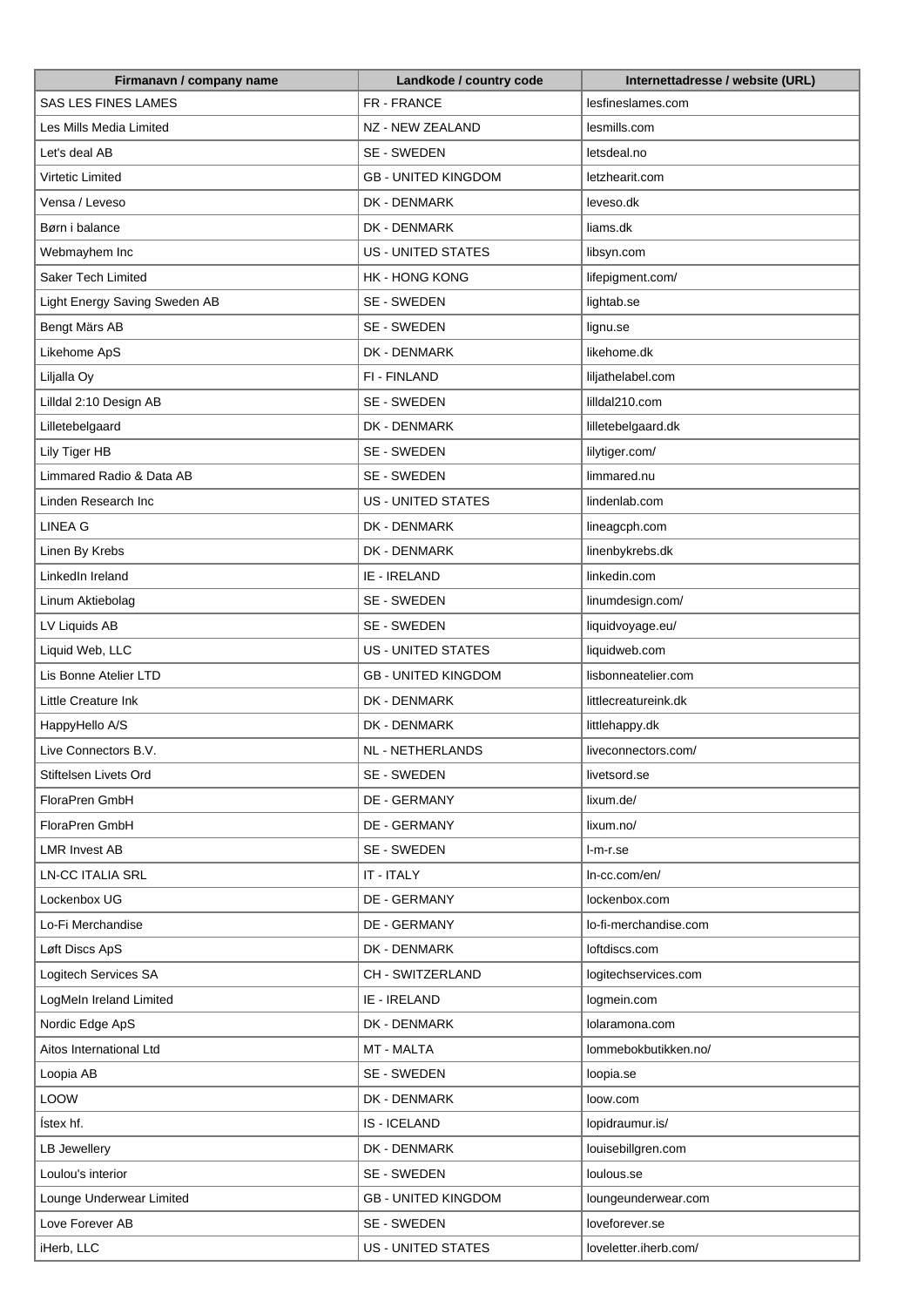| Firmanavn / company name                         | Landkode / country code    | Internettadresse / website (URL) |
|--------------------------------------------------|----------------------------|----------------------------------|
| LS the stores B.V.                               | NL - NETHERLANDS           | lovestoriesintimates.com         |
| Lübech Living ApS                                | DK - DENMARK               | lubechliving.dk                  |
| Lucky Health Group Inc                           | <b>US - UNITED STATES</b>  | luckyvitamin.com                 |
| Lucy and Yak Limited                             | <b>GB - UNITED KINGDOM</b> | lucyandyak.com                   |
| Mr-Parts Sweden AB                               | SE - SWEDEN                | luftfjadring24.se/               |
| LUISA VIA ROMA S.P.A.                            | IT - ITALY                 | luisaviaroma.com                 |
| Lumos Labs, Inc.                                 | <b>US - UNITED STATES</b>  | lumosity.com                     |
| Lund Teknik                                      | DK - DENMARK               | lundteknik.dk/                   |
| WePack AB                                        | SE - SWEDEN                | lux-case.no                      |
| Luxe Life Ltd                                    | <b>GB - UNITED KINGDOM</b> | luxetokill.com                   |
| Avacci Telagio Pvt Ltd                           | IN - INDIA                 | luxire.com                       |
| Star Srl                                         | IT - ITALY                 | luxties.com/                     |
| <b>LYKIA</b>                                     | DK - DENMARK               | lykia.dk                         |
| LYRA SWIMWEAR                                    | <b>GB - UNITED KINGDOM</b> | lyraswimwear.com                 |
| mrkk aps                                         | DK - DENMARK               | lyshygge.dk                      |
| Måttefabrikken ApS                               | DK - DENMARK               | maattefabrikken.dk               |
| <b>Machina Coffee Roasters</b>                   | <b>GB - UNITED KINGDOM</b> | machina-coffee.com/              |
| Mackabler.dk I/S                                 | DK - DENMARK               | mackabler.dk                     |
| Mackabler.dk I/S                                 | DK - DENMARK               | mackabler.no                     |
| Macmillan Subscriptions Limited                  | <b>GB - UNITED KINGDOM</b> | macmillan.com/                   |
| MadebyBE                                         | SE - SWEDEN                | madebybe.se                      |
| AGTIC, S.L.                                      | <b>ES-SPAIN</b>            | magicbarcelona.net               |
| MAGIC BATH - Comércio e Serviços Unipessoal, Lda | PT - PORTUGAL              | magicbath.net                    |
| <b>Prof Nutrition BV</b>                         | <b>NL - NETHERLANDS</b>    | magminor.com                     |
| Magnetz og Magnordic ApS                         | DK - DENMARK               | magnordic.com                    |
| Magpie Sweden AB                                 | SE - SWEDEN                | magpiesweden.se                  |
| The Rocket Science Group                         | US - UNITED STATES         | mailchimp.com                    |
| THE MAIL TRACK COMPANY S.L                       | <b>ES-SPAIN</b>            | mailtrack.io/es/                 |
| Mainline Menswear Limited                        | <b>GB - UNITED KINGDOM</b> | mainlinemenswear.co.uk/          |
| Maj-Design                                       | DK - DENMARK               | maj-design.dk                    |
| Malco AB                                         | SE - SWEDEN                | malco.se                         |
| Andersen Creative IVS                            | DK - DENMARK               | manala.dk                        |
| <b>TERRANOVA SRL</b>                             | IT - ITALY                 | mareshop.eu                      |
| Markberg ApS                                     | DK - DENMARK               | markberg.com                     |
| Maketpro Sweden                                  | SE - SWEDEN                | marketpro.se                     |
| Martin Asbjørn ApS                               | DK - DENMARK               | martinasbjorn.com                |
| <b>Fezzil Limited</b>                            | <b>GB - UNITED KINGDOM</b> | martquality4u.com                |
| Marttiini Oy                                     | FI - FINLAND               | marttiini.fi                     |
| Marvel Worldwide, Inc                            | US - UNITED STATES         | marvel.com/comics/unlimited      |
| Maskerado AB                                     | SE - SWEDEN                | maskerado.se                     |
| Massive Media Match NV                           | <b>BE - BELGIUM</b>        | massivemedia.eu/                 |
| Match.com Nordic AB                              | SE - SWEDEN                | match.com                        |
| The Mathworks AB                                 | SE - SWEDEN                | mathworks.com                    |
| Mavegant AB                                      | SE - SWEDEN                | mavegant.se                      |
| Maxton Design Ltd                                | <b>GB - UNITED KINGDOM</b> | maxtondesign.co.uk               |
| Maya Delorez AB                                  | SE - SWEDEN                | mayadelorez.com                  |
| MayBeauty LTD                                    | MT - MALTA                 | maybeauty.no                     |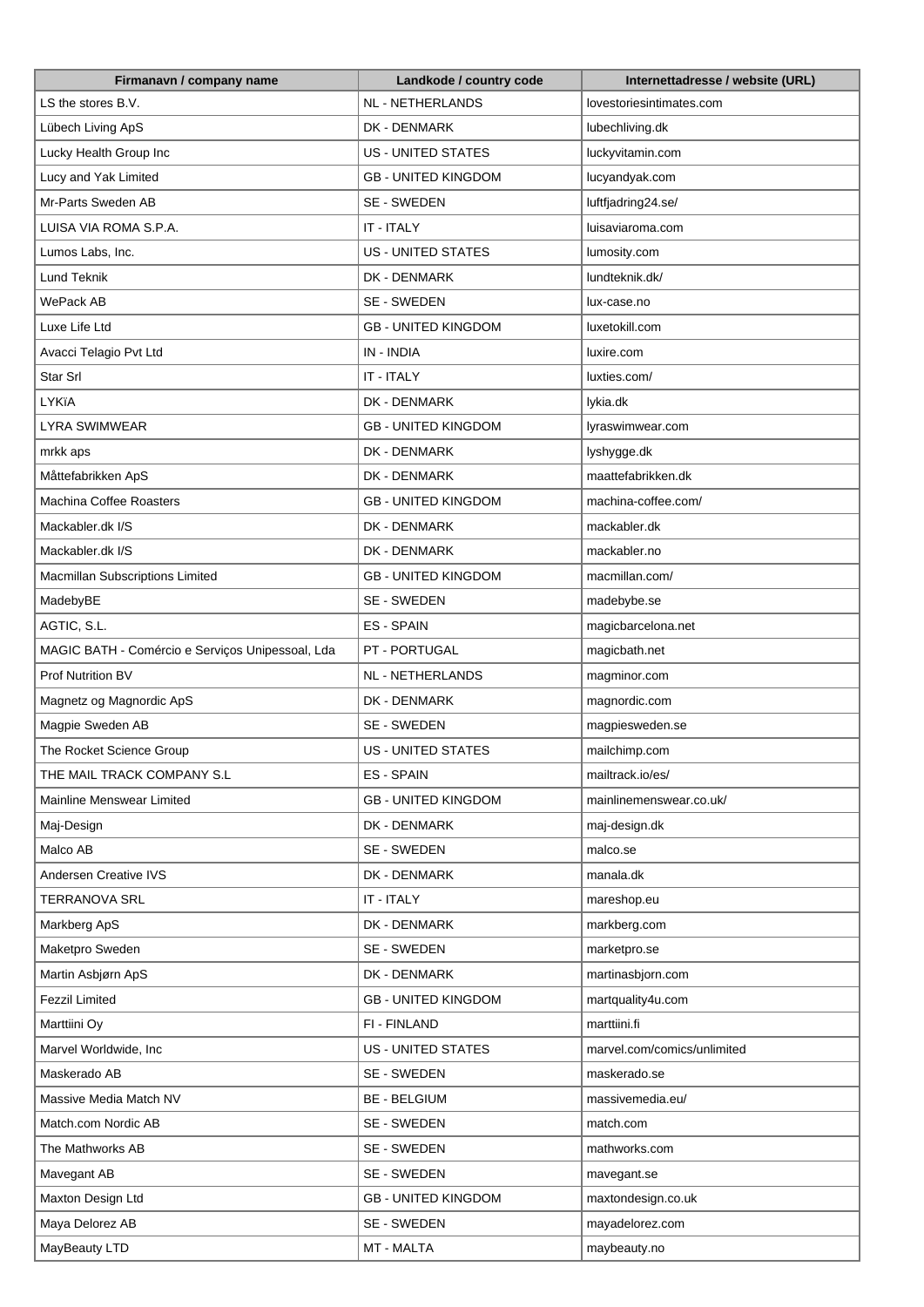| McAfee Ireland Ltd<br>IE - IRELAND<br>mcafee.com<br>MC Butikken ApS<br>DK - DENMARK<br>mcbutikken.dk<br>Consum-Ex ApS<br>DK - DENMARK<br>meatlover.dk<br>Mechporium Ltd<br><b>GB - UNITED KINGDOM</b><br>mechporium.co.uk<br><b>Silver Diversity Limited</b><br><b>GB - UNITED KINGDOM</b><br>medialump.com<br>MediaCom LTD<br>mediaproff.store<br><b>GB - UNITED KINGDOM</b><br>Media Websolutions B.V.<br>NL - NETHERLANDS<br>mediawebsolutionsbv.com<br>Mediconline Sverige AB<br>SE - SWEDEN<br>mediconline.no<br>MHB Group AB<br>SE - SWEDEN<br>mefamily.se<br>Mega Limited<br>NZ - NEW ZEALAND<br>mega.nz<br>Serviceklub.dk ApS<br>DK - DENMARK<br>megaspar.no<br>Mehrotra Sthlm AB<br>SE - SWEDEN<br>mehrotrasthlm.com/<br>MeliMelo.dk<br>DK - DENMARK<br>melimelo.dk<br>Melker of Sweden AB<br>SE - SWEDEN<br>melkerofsweden.se<br>Melrose AB<br>SE - SWEDEN<br>melrosebeautystore.com<br>Membantu ApS<br>DK - DENMARK<br>membantu.dk<br>Memmo Family AB<br>SE - SWEDEN<br>memmo.me<br>DK - DENMARK<br>Meotine ApS<br>meotine.com<br>Mercedes-Benz Customer Solutions GmbH<br>DE - GERMANY<br>mercedes-benz-customer-solutions.com/<br>IE - IRELAND<br>Riot Games Ireland Merchandise Limited<br>merch.riotgames.com/en_gb/<br>Messy Weekend ApS<br>DK - DENMARK<br>messyweekend.com<br>Messy Weekend ApS<br>DK - DENMARK<br>messyweekend.dk<br>Desto Aps<br>DK - DENMARK<br>metermeter.dk<br><b>AT - AUSTRIA</b><br>MG Biketec GmbH.<br>mg-biketec.com<br>IT - ITALY<br>TERRANOVA SRL<br>mhzoutdoor.com<br>PL - POLAND<br>Micro Art Studio Sebastian Makowski<br>microartstudio.com<br>LV - LATVIA<br><b>CELLA SIA</b><br>mikaste.com<br>Live Connectors B.V.<br><b>NL - NETHERLANDS</b><br>milfjakt.com<br><b>DBS Online Limited</b><br><b>GB - UNITED KINGDOM</b><br>milled.com/dbs-online-ltd<br>Milner Off Road Ltd<br><b>GB - UNITED KINGDOM</b><br>milneroffroad.com<br>US - UNITED STATES<br>Mimeo Inc<br>mimeo.com<br><b>US - UNITED STATES</b><br>mimeophotos.com/photobooks<br>Mimeo Inc<br>SE - SWEDEN<br>Mimmi Kapell AB<br>mimmikapell.se<br>My Best Book ApS<br>DK - DENMARK<br>minbestebok.no<br>Viable Business Group<br>DK - DENMARK<br>mindesmykke.dk<br>Viable Business Group<br>DK - DENMARK<br>mindiamant.dk<br>MeisterLabs GmbH<br>DE - GERMANY<br>mindmeister.com<br>DK - DENMARK<br>minemundbind.dk<br>MineMundbind<br><b>MiniE</b><br>DK - DENMARK<br>minie.dk<br>Western Limex KG<br><b>AT - AUSTRIA</b><br>minijapanshop.eu<br>Mini Rodini AB<br>SE - SWEDEN<br>minirodini.com/en-no<br>DK - DENMARK<br>Minta ApS<br>minta.dk<br>Mirago Media AB<br>SE - SWEDEN<br>miragomedia.com<br>SE - SWEDEN<br>Miss Fancy AB<br>missfancy.se<br>Miss Pap UK Limited<br><b>GB - UNITED KINGDOM</b><br>misspap.com<br>Mist and Magic Ltd<br><b>GB - UNITED KINGDOM</b><br>mistandmagic.com | Firmanavn / company name | Landkode / country code | Internettadresse / website (URL) |
|--------------------------------------------------------------------------------------------------------------------------------------------------------------------------------------------------------------------------------------------------------------------------------------------------------------------------------------------------------------------------------------------------------------------------------------------------------------------------------------------------------------------------------------------------------------------------------------------------------------------------------------------------------------------------------------------------------------------------------------------------------------------------------------------------------------------------------------------------------------------------------------------------------------------------------------------------------------------------------------------------------------------------------------------------------------------------------------------------------------------------------------------------------------------------------------------------------------------------------------------------------------------------------------------------------------------------------------------------------------------------------------------------------------------------------------------------------------------------------------------------------------------------------------------------------------------------------------------------------------------------------------------------------------------------------------------------------------------------------------------------------------------------------------------------------------------------------------------------------------------------------------------------------------------------------------------------------------------------------------------------------------------------------------------------------------------------------------------------------------------------------------------------------------------------------------------------------------------------------------------------------------------------------------------------------------------------------------------------------------------------------------------------------------------------------------------------------------------------------------------------------------------------------------------------------------------------------------------------------------------------------------------------------------------------------------------------------------------------------------------------------------------------------------------------------------------|--------------------------|-------------------------|----------------------------------|
|                                                                                                                                                                                                                                                                                                                                                                                                                                                                                                                                                                                                                                                                                                                                                                                                                                                                                                                                                                                                                                                                                                                                                                                                                                                                                                                                                                                                                                                                                                                                                                                                                                                                                                                                                                                                                                                                                                                                                                                                                                                                                                                                                                                                                                                                                                                                                                                                                                                                                                                                                                                                                                                                                                                                                                                                                    |                          |                         |                                  |
|                                                                                                                                                                                                                                                                                                                                                                                                                                                                                                                                                                                                                                                                                                                                                                                                                                                                                                                                                                                                                                                                                                                                                                                                                                                                                                                                                                                                                                                                                                                                                                                                                                                                                                                                                                                                                                                                                                                                                                                                                                                                                                                                                                                                                                                                                                                                                                                                                                                                                                                                                                                                                                                                                                                                                                                                                    |                          |                         |                                  |
|                                                                                                                                                                                                                                                                                                                                                                                                                                                                                                                                                                                                                                                                                                                                                                                                                                                                                                                                                                                                                                                                                                                                                                                                                                                                                                                                                                                                                                                                                                                                                                                                                                                                                                                                                                                                                                                                                                                                                                                                                                                                                                                                                                                                                                                                                                                                                                                                                                                                                                                                                                                                                                                                                                                                                                                                                    |                          |                         |                                  |
|                                                                                                                                                                                                                                                                                                                                                                                                                                                                                                                                                                                                                                                                                                                                                                                                                                                                                                                                                                                                                                                                                                                                                                                                                                                                                                                                                                                                                                                                                                                                                                                                                                                                                                                                                                                                                                                                                                                                                                                                                                                                                                                                                                                                                                                                                                                                                                                                                                                                                                                                                                                                                                                                                                                                                                                                                    |                          |                         |                                  |
|                                                                                                                                                                                                                                                                                                                                                                                                                                                                                                                                                                                                                                                                                                                                                                                                                                                                                                                                                                                                                                                                                                                                                                                                                                                                                                                                                                                                                                                                                                                                                                                                                                                                                                                                                                                                                                                                                                                                                                                                                                                                                                                                                                                                                                                                                                                                                                                                                                                                                                                                                                                                                                                                                                                                                                                                                    |                          |                         |                                  |
|                                                                                                                                                                                                                                                                                                                                                                                                                                                                                                                                                                                                                                                                                                                                                                                                                                                                                                                                                                                                                                                                                                                                                                                                                                                                                                                                                                                                                                                                                                                                                                                                                                                                                                                                                                                                                                                                                                                                                                                                                                                                                                                                                                                                                                                                                                                                                                                                                                                                                                                                                                                                                                                                                                                                                                                                                    |                          |                         |                                  |
|                                                                                                                                                                                                                                                                                                                                                                                                                                                                                                                                                                                                                                                                                                                                                                                                                                                                                                                                                                                                                                                                                                                                                                                                                                                                                                                                                                                                                                                                                                                                                                                                                                                                                                                                                                                                                                                                                                                                                                                                                                                                                                                                                                                                                                                                                                                                                                                                                                                                                                                                                                                                                                                                                                                                                                                                                    |                          |                         |                                  |
|                                                                                                                                                                                                                                                                                                                                                                                                                                                                                                                                                                                                                                                                                                                                                                                                                                                                                                                                                                                                                                                                                                                                                                                                                                                                                                                                                                                                                                                                                                                                                                                                                                                                                                                                                                                                                                                                                                                                                                                                                                                                                                                                                                                                                                                                                                                                                                                                                                                                                                                                                                                                                                                                                                                                                                                                                    |                          |                         |                                  |
|                                                                                                                                                                                                                                                                                                                                                                                                                                                                                                                                                                                                                                                                                                                                                                                                                                                                                                                                                                                                                                                                                                                                                                                                                                                                                                                                                                                                                                                                                                                                                                                                                                                                                                                                                                                                                                                                                                                                                                                                                                                                                                                                                                                                                                                                                                                                                                                                                                                                                                                                                                                                                                                                                                                                                                                                                    |                          |                         |                                  |
|                                                                                                                                                                                                                                                                                                                                                                                                                                                                                                                                                                                                                                                                                                                                                                                                                                                                                                                                                                                                                                                                                                                                                                                                                                                                                                                                                                                                                                                                                                                                                                                                                                                                                                                                                                                                                                                                                                                                                                                                                                                                                                                                                                                                                                                                                                                                                                                                                                                                                                                                                                                                                                                                                                                                                                                                                    |                          |                         |                                  |
|                                                                                                                                                                                                                                                                                                                                                                                                                                                                                                                                                                                                                                                                                                                                                                                                                                                                                                                                                                                                                                                                                                                                                                                                                                                                                                                                                                                                                                                                                                                                                                                                                                                                                                                                                                                                                                                                                                                                                                                                                                                                                                                                                                                                                                                                                                                                                                                                                                                                                                                                                                                                                                                                                                                                                                                                                    |                          |                         |                                  |
|                                                                                                                                                                                                                                                                                                                                                                                                                                                                                                                                                                                                                                                                                                                                                                                                                                                                                                                                                                                                                                                                                                                                                                                                                                                                                                                                                                                                                                                                                                                                                                                                                                                                                                                                                                                                                                                                                                                                                                                                                                                                                                                                                                                                                                                                                                                                                                                                                                                                                                                                                                                                                                                                                                                                                                                                                    |                          |                         |                                  |
|                                                                                                                                                                                                                                                                                                                                                                                                                                                                                                                                                                                                                                                                                                                                                                                                                                                                                                                                                                                                                                                                                                                                                                                                                                                                                                                                                                                                                                                                                                                                                                                                                                                                                                                                                                                                                                                                                                                                                                                                                                                                                                                                                                                                                                                                                                                                                                                                                                                                                                                                                                                                                                                                                                                                                                                                                    |                          |                         |                                  |
|                                                                                                                                                                                                                                                                                                                                                                                                                                                                                                                                                                                                                                                                                                                                                                                                                                                                                                                                                                                                                                                                                                                                                                                                                                                                                                                                                                                                                                                                                                                                                                                                                                                                                                                                                                                                                                                                                                                                                                                                                                                                                                                                                                                                                                                                                                                                                                                                                                                                                                                                                                                                                                                                                                                                                                                                                    |                          |                         |                                  |
|                                                                                                                                                                                                                                                                                                                                                                                                                                                                                                                                                                                                                                                                                                                                                                                                                                                                                                                                                                                                                                                                                                                                                                                                                                                                                                                                                                                                                                                                                                                                                                                                                                                                                                                                                                                                                                                                                                                                                                                                                                                                                                                                                                                                                                                                                                                                                                                                                                                                                                                                                                                                                                                                                                                                                                                                                    |                          |                         |                                  |
|                                                                                                                                                                                                                                                                                                                                                                                                                                                                                                                                                                                                                                                                                                                                                                                                                                                                                                                                                                                                                                                                                                                                                                                                                                                                                                                                                                                                                                                                                                                                                                                                                                                                                                                                                                                                                                                                                                                                                                                                                                                                                                                                                                                                                                                                                                                                                                                                                                                                                                                                                                                                                                                                                                                                                                                                                    |                          |                         |                                  |
|                                                                                                                                                                                                                                                                                                                                                                                                                                                                                                                                                                                                                                                                                                                                                                                                                                                                                                                                                                                                                                                                                                                                                                                                                                                                                                                                                                                                                                                                                                                                                                                                                                                                                                                                                                                                                                                                                                                                                                                                                                                                                                                                                                                                                                                                                                                                                                                                                                                                                                                                                                                                                                                                                                                                                                                                                    |                          |                         |                                  |
|                                                                                                                                                                                                                                                                                                                                                                                                                                                                                                                                                                                                                                                                                                                                                                                                                                                                                                                                                                                                                                                                                                                                                                                                                                                                                                                                                                                                                                                                                                                                                                                                                                                                                                                                                                                                                                                                                                                                                                                                                                                                                                                                                                                                                                                                                                                                                                                                                                                                                                                                                                                                                                                                                                                                                                                                                    |                          |                         |                                  |
|                                                                                                                                                                                                                                                                                                                                                                                                                                                                                                                                                                                                                                                                                                                                                                                                                                                                                                                                                                                                                                                                                                                                                                                                                                                                                                                                                                                                                                                                                                                                                                                                                                                                                                                                                                                                                                                                                                                                                                                                                                                                                                                                                                                                                                                                                                                                                                                                                                                                                                                                                                                                                                                                                                                                                                                                                    |                          |                         |                                  |
|                                                                                                                                                                                                                                                                                                                                                                                                                                                                                                                                                                                                                                                                                                                                                                                                                                                                                                                                                                                                                                                                                                                                                                                                                                                                                                                                                                                                                                                                                                                                                                                                                                                                                                                                                                                                                                                                                                                                                                                                                                                                                                                                                                                                                                                                                                                                                                                                                                                                                                                                                                                                                                                                                                                                                                                                                    |                          |                         |                                  |
|                                                                                                                                                                                                                                                                                                                                                                                                                                                                                                                                                                                                                                                                                                                                                                                                                                                                                                                                                                                                                                                                                                                                                                                                                                                                                                                                                                                                                                                                                                                                                                                                                                                                                                                                                                                                                                                                                                                                                                                                                                                                                                                                                                                                                                                                                                                                                                                                                                                                                                                                                                                                                                                                                                                                                                                                                    |                          |                         |                                  |
|                                                                                                                                                                                                                                                                                                                                                                                                                                                                                                                                                                                                                                                                                                                                                                                                                                                                                                                                                                                                                                                                                                                                                                                                                                                                                                                                                                                                                                                                                                                                                                                                                                                                                                                                                                                                                                                                                                                                                                                                                                                                                                                                                                                                                                                                                                                                                                                                                                                                                                                                                                                                                                                                                                                                                                                                                    |                          |                         |                                  |
|                                                                                                                                                                                                                                                                                                                                                                                                                                                                                                                                                                                                                                                                                                                                                                                                                                                                                                                                                                                                                                                                                                                                                                                                                                                                                                                                                                                                                                                                                                                                                                                                                                                                                                                                                                                                                                                                                                                                                                                                                                                                                                                                                                                                                                                                                                                                                                                                                                                                                                                                                                                                                                                                                                                                                                                                                    |                          |                         |                                  |
|                                                                                                                                                                                                                                                                                                                                                                                                                                                                                                                                                                                                                                                                                                                                                                                                                                                                                                                                                                                                                                                                                                                                                                                                                                                                                                                                                                                                                                                                                                                                                                                                                                                                                                                                                                                                                                                                                                                                                                                                                                                                                                                                                                                                                                                                                                                                                                                                                                                                                                                                                                                                                                                                                                                                                                                                                    |                          |                         |                                  |
|                                                                                                                                                                                                                                                                                                                                                                                                                                                                                                                                                                                                                                                                                                                                                                                                                                                                                                                                                                                                                                                                                                                                                                                                                                                                                                                                                                                                                                                                                                                                                                                                                                                                                                                                                                                                                                                                                                                                                                                                                                                                                                                                                                                                                                                                                                                                                                                                                                                                                                                                                                                                                                                                                                                                                                                                                    |                          |                         |                                  |
|                                                                                                                                                                                                                                                                                                                                                                                                                                                                                                                                                                                                                                                                                                                                                                                                                                                                                                                                                                                                                                                                                                                                                                                                                                                                                                                                                                                                                                                                                                                                                                                                                                                                                                                                                                                                                                                                                                                                                                                                                                                                                                                                                                                                                                                                                                                                                                                                                                                                                                                                                                                                                                                                                                                                                                                                                    |                          |                         |                                  |
|                                                                                                                                                                                                                                                                                                                                                                                                                                                                                                                                                                                                                                                                                                                                                                                                                                                                                                                                                                                                                                                                                                                                                                                                                                                                                                                                                                                                                                                                                                                                                                                                                                                                                                                                                                                                                                                                                                                                                                                                                                                                                                                                                                                                                                                                                                                                                                                                                                                                                                                                                                                                                                                                                                                                                                                                                    |                          |                         |                                  |
|                                                                                                                                                                                                                                                                                                                                                                                                                                                                                                                                                                                                                                                                                                                                                                                                                                                                                                                                                                                                                                                                                                                                                                                                                                                                                                                                                                                                                                                                                                                                                                                                                                                                                                                                                                                                                                                                                                                                                                                                                                                                                                                                                                                                                                                                                                                                                                                                                                                                                                                                                                                                                                                                                                                                                                                                                    |                          |                         |                                  |
|                                                                                                                                                                                                                                                                                                                                                                                                                                                                                                                                                                                                                                                                                                                                                                                                                                                                                                                                                                                                                                                                                                                                                                                                                                                                                                                                                                                                                                                                                                                                                                                                                                                                                                                                                                                                                                                                                                                                                                                                                                                                                                                                                                                                                                                                                                                                                                                                                                                                                                                                                                                                                                                                                                                                                                                                                    |                          |                         |                                  |
|                                                                                                                                                                                                                                                                                                                                                                                                                                                                                                                                                                                                                                                                                                                                                                                                                                                                                                                                                                                                                                                                                                                                                                                                                                                                                                                                                                                                                                                                                                                                                                                                                                                                                                                                                                                                                                                                                                                                                                                                                                                                                                                                                                                                                                                                                                                                                                                                                                                                                                                                                                                                                                                                                                                                                                                                                    |                          |                         |                                  |
|                                                                                                                                                                                                                                                                                                                                                                                                                                                                                                                                                                                                                                                                                                                                                                                                                                                                                                                                                                                                                                                                                                                                                                                                                                                                                                                                                                                                                                                                                                                                                                                                                                                                                                                                                                                                                                                                                                                                                                                                                                                                                                                                                                                                                                                                                                                                                                                                                                                                                                                                                                                                                                                                                                                                                                                                                    |                          |                         |                                  |
|                                                                                                                                                                                                                                                                                                                                                                                                                                                                                                                                                                                                                                                                                                                                                                                                                                                                                                                                                                                                                                                                                                                                                                                                                                                                                                                                                                                                                                                                                                                                                                                                                                                                                                                                                                                                                                                                                                                                                                                                                                                                                                                                                                                                                                                                                                                                                                                                                                                                                                                                                                                                                                                                                                                                                                                                                    |                          |                         |                                  |
|                                                                                                                                                                                                                                                                                                                                                                                                                                                                                                                                                                                                                                                                                                                                                                                                                                                                                                                                                                                                                                                                                                                                                                                                                                                                                                                                                                                                                                                                                                                                                                                                                                                                                                                                                                                                                                                                                                                                                                                                                                                                                                                                                                                                                                                                                                                                                                                                                                                                                                                                                                                                                                                                                                                                                                                                                    |                          |                         |                                  |
|                                                                                                                                                                                                                                                                                                                                                                                                                                                                                                                                                                                                                                                                                                                                                                                                                                                                                                                                                                                                                                                                                                                                                                                                                                                                                                                                                                                                                                                                                                                                                                                                                                                                                                                                                                                                                                                                                                                                                                                                                                                                                                                                                                                                                                                                                                                                                                                                                                                                                                                                                                                                                                                                                                                                                                                                                    |                          |                         |                                  |
|                                                                                                                                                                                                                                                                                                                                                                                                                                                                                                                                                                                                                                                                                                                                                                                                                                                                                                                                                                                                                                                                                                                                                                                                                                                                                                                                                                                                                                                                                                                                                                                                                                                                                                                                                                                                                                                                                                                                                                                                                                                                                                                                                                                                                                                                                                                                                                                                                                                                                                                                                                                                                                                                                                                                                                                                                    |                          |                         |                                  |
|                                                                                                                                                                                                                                                                                                                                                                                                                                                                                                                                                                                                                                                                                                                                                                                                                                                                                                                                                                                                                                                                                                                                                                                                                                                                                                                                                                                                                                                                                                                                                                                                                                                                                                                                                                                                                                                                                                                                                                                                                                                                                                                                                                                                                                                                                                                                                                                                                                                                                                                                                                                                                                                                                                                                                                                                                    |                          |                         |                                  |
|                                                                                                                                                                                                                                                                                                                                                                                                                                                                                                                                                                                                                                                                                                                                                                                                                                                                                                                                                                                                                                                                                                                                                                                                                                                                                                                                                                                                                                                                                                                                                                                                                                                                                                                                                                                                                                                                                                                                                                                                                                                                                                                                                                                                                                                                                                                                                                                                                                                                                                                                                                                                                                                                                                                                                                                                                    |                          |                         |                                  |
|                                                                                                                                                                                                                                                                                                                                                                                                                                                                                                                                                                                                                                                                                                                                                                                                                                                                                                                                                                                                                                                                                                                                                                                                                                                                                                                                                                                                                                                                                                                                                                                                                                                                                                                                                                                                                                                                                                                                                                                                                                                                                                                                                                                                                                                                                                                                                                                                                                                                                                                                                                                                                                                                                                                                                                                                                    |                          |                         |                                  |
|                                                                                                                                                                                                                                                                                                                                                                                                                                                                                                                                                                                                                                                                                                                                                                                                                                                                                                                                                                                                                                                                                                                                                                                                                                                                                                                                                                                                                                                                                                                                                                                                                                                                                                                                                                                                                                                                                                                                                                                                                                                                                                                                                                                                                                                                                                                                                                                                                                                                                                                                                                                                                                                                                                                                                                                                                    |                          |                         |                                  |
|                                                                                                                                                                                                                                                                                                                                                                                                                                                                                                                                                                                                                                                                                                                                                                                                                                                                                                                                                                                                                                                                                                                                                                                                                                                                                                                                                                                                                                                                                                                                                                                                                                                                                                                                                                                                                                                                                                                                                                                                                                                                                                                                                                                                                                                                                                                                                                                                                                                                                                                                                                                                                                                                                                                                                                                                                    |                          |                         |                                  |
|                                                                                                                                                                                                                                                                                                                                                                                                                                                                                                                                                                                                                                                                                                                                                                                                                                                                                                                                                                                                                                                                                                                                                                                                                                                                                                                                                                                                                                                                                                                                                                                                                                                                                                                                                                                                                                                                                                                                                                                                                                                                                                                                                                                                                                                                                                                                                                                                                                                                                                                                                                                                                                                                                                                                                                                                                    |                          |                         |                                  |
|                                                                                                                                                                                                                                                                                                                                                                                                                                                                                                                                                                                                                                                                                                                                                                                                                                                                                                                                                                                                                                                                                                                                                                                                                                                                                                                                                                                                                                                                                                                                                                                                                                                                                                                                                                                                                                                                                                                                                                                                                                                                                                                                                                                                                                                                                                                                                                                                                                                                                                                                                                                                                                                                                                                                                                                                                    |                          |                         |                                  |
|                                                                                                                                                                                                                                                                                                                                                                                                                                                                                                                                                                                                                                                                                                                                                                                                                                                                                                                                                                                                                                                                                                                                                                                                                                                                                                                                                                                                                                                                                                                                                                                                                                                                                                                                                                                                                                                                                                                                                                                                                                                                                                                                                                                                                                                                                                                                                                                                                                                                                                                                                                                                                                                                                                                                                                                                                    |                          |                         |                                  |
|                                                                                                                                                                                                                                                                                                                                                                                                                                                                                                                                                                                                                                                                                                                                                                                                                                                                                                                                                                                                                                                                                                                                                                                                                                                                                                                                                                                                                                                                                                                                                                                                                                                                                                                                                                                                                                                                                                                                                                                                                                                                                                                                                                                                                                                                                                                                                                                                                                                                                                                                                                                                                                                                                                                                                                                                                    |                          |                         |                                  |
|                                                                                                                                                                                                                                                                                                                                                                                                                                                                                                                                                                                                                                                                                                                                                                                                                                                                                                                                                                                                                                                                                                                                                                                                                                                                                                                                                                                                                                                                                                                                                                                                                                                                                                                                                                                                                                                                                                                                                                                                                                                                                                                                                                                                                                                                                                                                                                                                                                                                                                                                                                                                                                                                                                                                                                                                                    |                          |                         |                                  |
|                                                                                                                                                                                                                                                                                                                                                                                                                                                                                                                                                                                                                                                                                                                                                                                                                                                                                                                                                                                                                                                                                                                                                                                                                                                                                                                                                                                                                                                                                                                                                                                                                                                                                                                                                                                                                                                                                                                                                                                                                                                                                                                                                                                                                                                                                                                                                                                                                                                                                                                                                                                                                                                                                                                                                                                                                    |                          |                         |                                  |
|                                                                                                                                                                                                                                                                                                                                                                                                                                                                                                                                                                                                                                                                                                                                                                                                                                                                                                                                                                                                                                                                                                                                                                                                                                                                                                                                                                                                                                                                                                                                                                                                                                                                                                                                                                                                                                                                                                                                                                                                                                                                                                                                                                                                                                                                                                                                                                                                                                                                                                                                                                                                                                                                                                                                                                                                                    |                          |                         |                                  |
|                                                                                                                                                                                                                                                                                                                                                                                                                                                                                                                                                                                                                                                                                                                                                                                                                                                                                                                                                                                                                                                                                                                                                                                                                                                                                                                                                                                                                                                                                                                                                                                                                                                                                                                                                                                                                                                                                                                                                                                                                                                                                                                                                                                                                                                                                                                                                                                                                                                                                                                                                                                                                                                                                                                                                                                                                    | Mistpool Oy              | FI - FINLAND            | mistpool.com                     |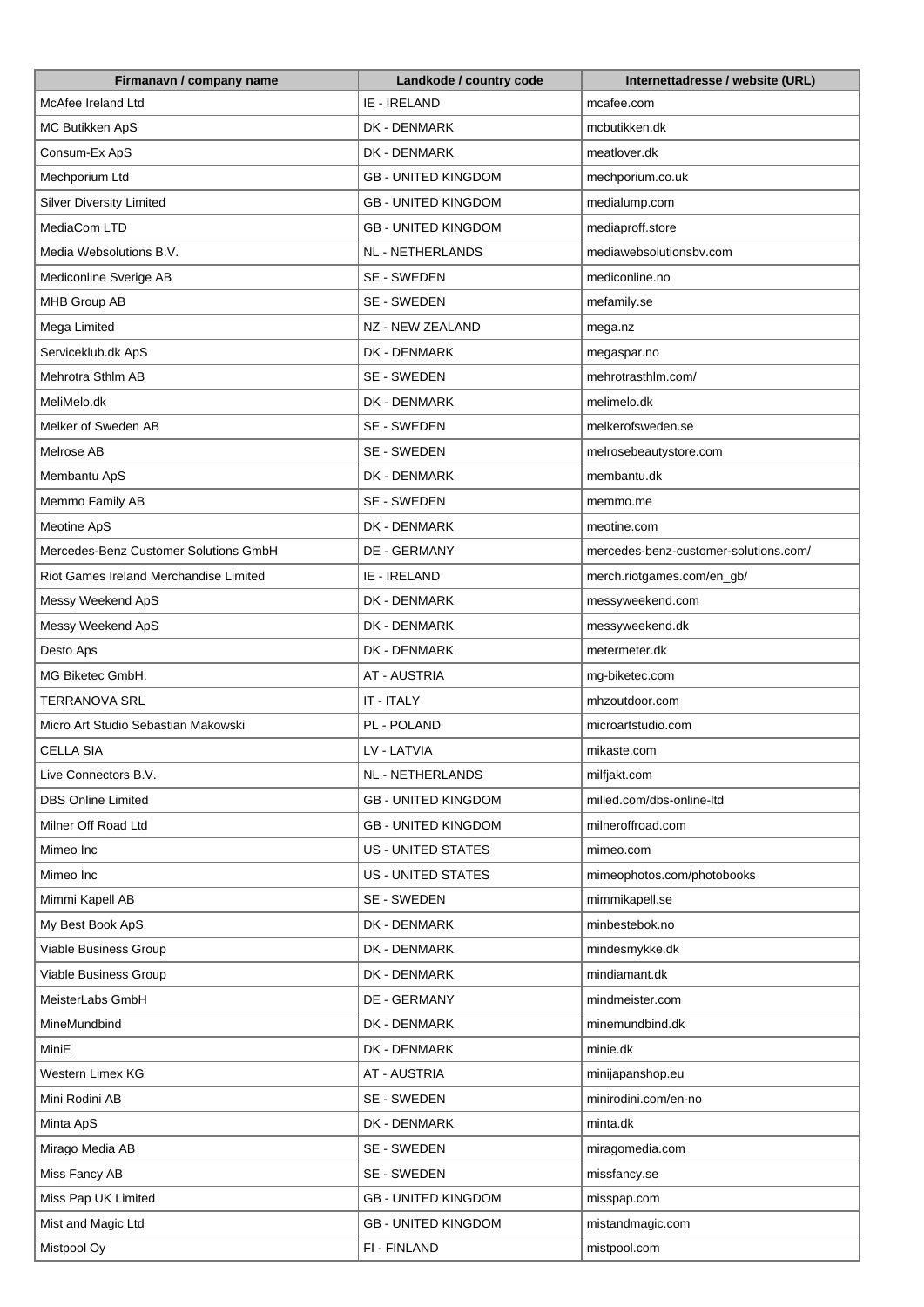| Firmanavn / company name             | Landkode / country code    | Internettadresse / website (URL) |
|--------------------------------------|----------------------------|----------------------------------|
| Fashion Society A/S                  | DK - DENMARK               | mkdtstudio.com/                  |
| Mark Kenly Domino Tan ApS            | DK - DENMARK               | mkdtstudio.com/                  |
| Moalem Trading                       | DK - DENMARK               | moalemtrading.com                |
| Eight Bits AB                        | SE - SWEDEN                | mobileworld.nu                   |
| Modström ApS                         | DK - DENMARK               | modstrom.com                     |
| Modulo Industries                    | <b>US - UNITED STATES</b>  | modulo.industries                |
| Mojang AB                            | SE - SWEDEN                | mojang.com                       |
| Sportswear by Matilda & Anna         | SE - SWEDEN                | mojatennispadel.se/              |
| Molenaar Edition B.V.                | NL - NETHERLANDS           | molenaar.com                     |
| <b>EUROSTEP COMMERCE SRL</b>         | IT - ITALY                 | moleskine.com                    |
| MollyogMy ApS                        | DK - DENMARK               | mollyogmy.dk                     |
| MONASTINE by Kristine Larsen         | DE - GERMANY               | monastine.de                     |
| Monotype, Inc.                       | <b>US - UNITED STATES</b>  | monotype.com                     |
| Myfonts Inc                          | <b>US - UNITED STATES</b>  | monotype.com                     |
| Associacao Mooji Sangha              | PT - PORTUGAL              | mooji.org/                       |
| All Things Commerce Helsinki Oy      | FI - FINLAND               | moomin.com                       |
| Moon Climbing Ltd                    | <b>GB - UNITED KINGDOM</b> | moonclimbing.com                 |
| Moonflair AB                         | SE - SWEDEN                | moonflair.shop                   |
| Moskitofree Norden / M.Åsmundhavn AB | SE - SWEDEN                | moskitofree.se                   |
| Motedis GmbH                         | DE - GERMANY               | motedis.com                      |
| Mötesplatsen i Norden AB             | SE - SWEDEN                | motesplatsen.se                  |
| Ride All Day AB                      | SE - SWEDEN                | motoproworks.com                 |
| Mous Products Ltd                    | <b>GB - UNITED KINGDOM</b> | mous.co                          |
| Moutife AB                           | SE - SWEDEN                | moutife.com                      |
| MSP Emea ApS                         | DK - DENMARK               | moviestarplanet.com              |
| MSP Noa Aps                          | DK - DENMARK               | moviestarplanet.com              |
| Mozy International Limited           | IE - IRELAND               | mozy.com/#slide-11               |
| MP House a.s.                        | CZ - CZECH REPUBLIC        | mphouse.eu                       |
| Mats Rajala Enskild firma            | SE - SWEDEN                | mrchocolate.se                   |
| Museum Tusculanums Forlag            | DK - DENMARK               | mtp.dk                           |
| <b>Essentials Studios AB</b>         | SE - SWEDEN                | mulicollection.com               |
| <b>MUNK STORE ApS</b>                | DK - DENMARK               | munkstore.dk                     |
| <b>Music&amp;Arts Networks</b>       | FR - FRANCE                | music-arts-networks.eu/          |
| Musictoday II LLC                    | US - UNITED STATES         | musictoday.com                   |
| MGL My.com (Cyprus) Limited          | CY-CYPRUS                  | my.com                           |
| My.com                               | NL - NETHERLANDS           | my.com                           |
| My Daily Choice BV                   | NL - NETHERLANDS           | mydailychoice.com/               |
| <b>Diabetes Solutions UAB</b>        | LT - LITHUANIA             | mydiabetes.diet/                 |
| Ameros AB                            | SE - SWEDEN                | myequiart.com                    |
| Serifon Limited                      | <b>GB - UNITED KINGDOM</b> | myfamlyfun.com                   |
| Myfonts Inc                          | <b>US - UNITED STATES</b>  | myfonts.com                      |
| <b>Gate Ground Limited</b>           | <b>GB - UNITED KINGDOM</b> | mygamesfun.com                   |
| MyHeritage Ltd.                      | IL - ISRAEL                | myheritage.com                   |
| My Highland Photography              | <b>GB - UNITED KINGDOM</b> | myhighlandphotography.com        |
| MyLO Development, LLC                | US - UNITED STATES         | mylio.com                        |
| Glade & Wilberg GbR                  | DE - GERMANY               | myproudmountain.com              |
| Glade & Wilberg GbR                  | DE - GERMANY               | myproudmountainshop.com          |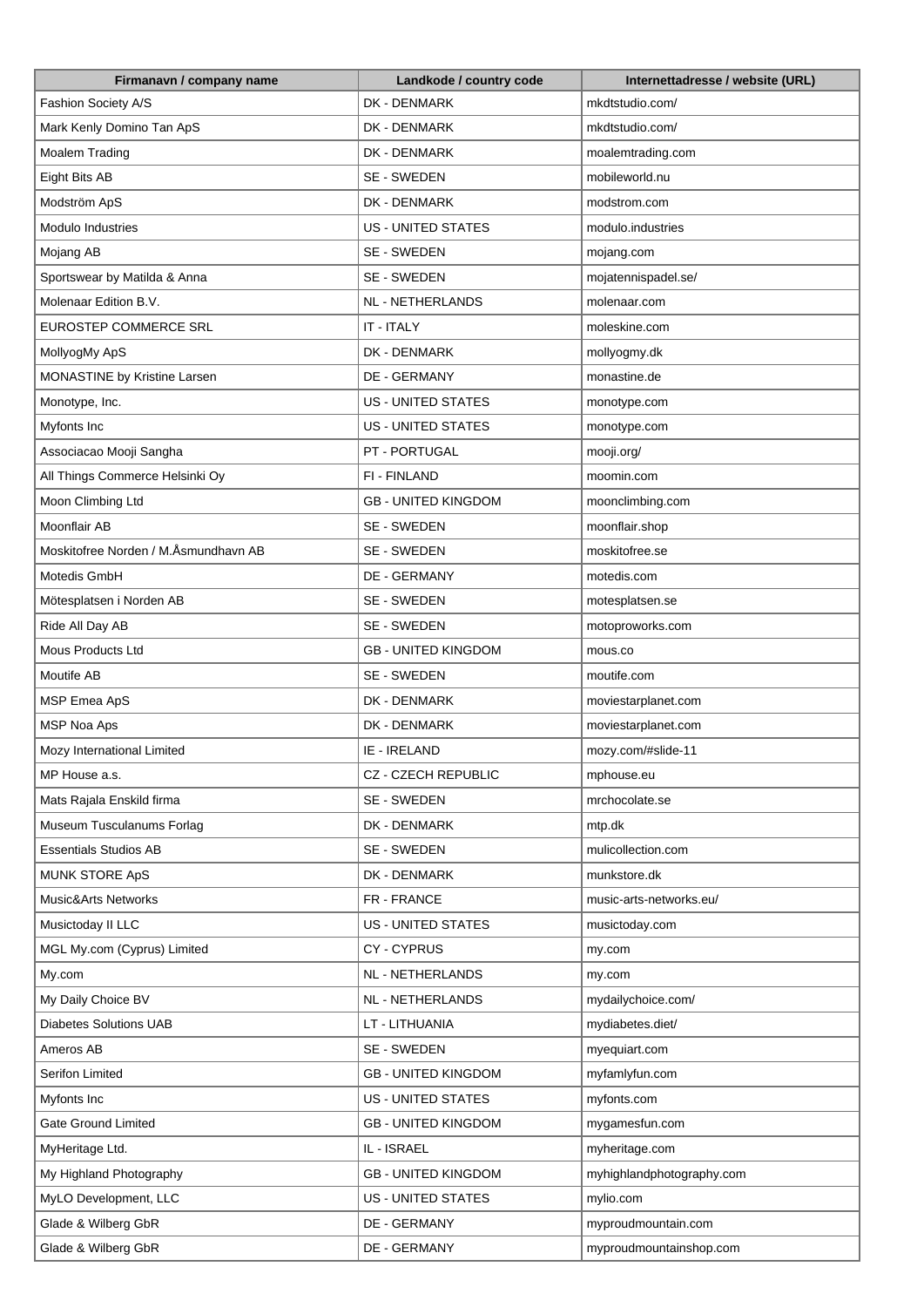| Firmanavn / company name             | Landkode / country code    | Internettadresse / website (URL)  |
|--------------------------------------|----------------------------|-----------------------------------|
| Solliefoto                           | SE - SWEDEN                | mysanswepole.se                   |
| Mystic Vapor LTD                     | <b>GB - UNITED KINGDOM</b> | mysticjuice.co.uk                 |
| MyStone.dk                           | DK - DENMARK               | mystonebrukskunst.no              |
| MyStone.dk                           | DK - DENMARK               | mystone.dk                        |
| Thinkcar Tech Inc.                   | <b>US - UNITED STATES</b>  | mythinkcar.com                    |
| Access USA Shipping, LLC             | <b>US - UNITED STATES</b>  | myus.com                          |
| Nailmania Aps                        | DK - DENMARK               | nailmania.dk                      |
| Najell AB                            | SE - SWEDEN                | najell.com/                       |
| Nasty Gal limited                    | <b>GB - UNITED KINGDOM</b> | nastygal.com                      |
| NATULIQUE                            | DK - DENMARK               | natulique.com/                    |
| Springer Nature Limited              | <b>GB - UNITED KINGDOM</b> | nature.com                        |
| Naturtuche                           | DE - GERMANY               | naturtuche.de                     |
| Nauticum ApS                         | DK - DENMARK               | nauticum.dk/shop/frontpage.html   |
| Nauticum ApS                         | DK - DENMARK               | nauticum.shop/shop/frontpage.html |
| Navionics Srl A Socio Unico          | IT - ITALY                 | navionics.com                     |
| E-baby A/S                           | DK - DENMARK               | navnesmokken.no                   |
| NBA Properties, Inc.                 | <b>US - UNITED STATES</b>  | nba.com                           |
| NBC Sports Gold LLC                  | <b>US - UNITED STATES</b>  | nbcsports.com/gold                |
| Neckwear Sweden AB                   | SE - SWEDEN                | neckwear.no                       |
| Neckwear Sweden AB                   | SE - SWEDEN                | neckwear.se                       |
| Needle Sports (Keswick) Ltd          | <b>GB - UNITED KINGDOM</b> | needlesports.com                  |
| OctoInkjet Limited                   | <b>GB - UNITED KINGDOM</b> | needlez.co.uk                     |
| <b>HSK</b>                           | DK - DENMARK               | neglemester.dk                    |
| <b>NelisSolis Toys</b>               | NL - NETHERLANDS           | nelissolis.nl                     |
| Nordic Entertainment Group Sweden AB | SE - SWEDEN                | nentgroup.com                     |
| NEOS BEYOND PAYMENTS PC              | <b>GR-GREECE</b>           | neospay.com                       |
| <b>NERIS Analytics Limited</b>       | <b>GB - UNITED KINGDOM</b> | nerisanalytics.com/               |
| Nest Labs (Europe) Ltd               | IE - IRELAND               | nest.com/                         |
| Netflix International BV             | <b>NL - NETHERLANDS</b>    | netflix.com                       |
| Netgear International Ltd            | IE - IRELAND               | netgear.com                       |
| Netlens Scandinavia AB               | SE - SWEDEN                | netlens.no                        |
| Netlens Scandinavia AB               | SE - SWEDEN                | netlens.se                        |
| Never Brands AB                      | SE - SWEDEN                | nevermonday.com                   |
| Never Not Knit                       | DK - DENMARK               | nevernotknit.dk                   |
| New Look Retailers Limited           | <b>GB - UNITED KINGDOM</b> | newlook.com/                      |
| NewWork SE                           | DE - GERMANY               | new-work.se                       |
| Nexon America Inc.                   | <b>US - UNITED STATES</b>  | nexon.com                         |
| Next Love Limited                    | MT - MALTA                 | nextlove.no                       |
| <b>NEXWAY SAS</b>                    | FR - FRANCE                | nexway.com/                       |
| <b>OverTier Operations</b>           | KY - CAYMAN ISLANDS        | nflgamepass.com/en                |
| NIBE AB                              | SE - SWEDEN                | nibe.se                           |
| NIBE AB                              | SE - SWEDEN                | nibeuplink.com                    |
| Nicehands.dk ApS                     | DK - DENMARK               | nicehands.dk                      |
| Nillas Handelsbod i Katrineholm AB   | SE - SWEDEN                | nillas.se/                        |
| Ninepine AB                          | SE - SWEDEN                | nine-pine.com                     |
| Nintendo of Europe GmbH              | DE - GERMANY               | nintendo.de/                      |
| NNG Kft.                             | HU - HUNGARY               | nng.com/                          |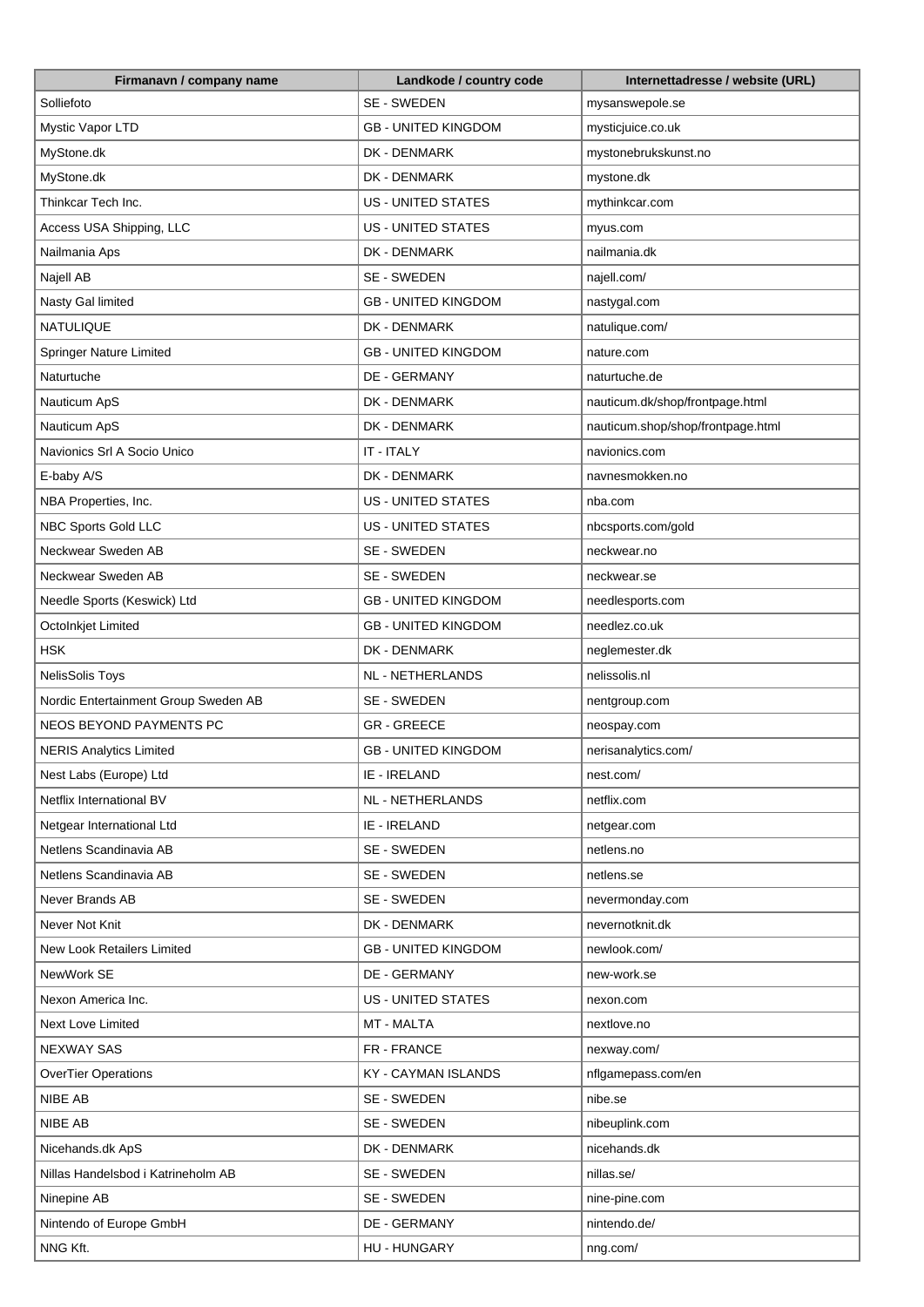| <b>LM Noella Fashion IVS</b><br>DK - DENMARK<br>noellafashion.dk/<br>FEELUNIQUE INTERNATIONAL LIMITED<br><b>GB - UNITED KINGDOM</b><br>no.feelunique.com/<br>Nofred<br>DK - DENMARK<br>nofred.com<br>Skindhuset A/S<br>DK - DENMARK<br>no.leatherhouse.eu<br><b>NOMEDIA</b><br>DK - DENMARK<br>nomedia.dk<br><b>MELI Beauty ApS</b><br>DK - DENMARK<br>no.melibeauty.dk<br>Napster Luxembourg S.a.r.l.<br>LU - LUXEMBOURG<br>no.napster.com<br>Noom Inc<br><b>US - UNITED STATES</b><br>noom.com<br><b>NG PARTNERS AB</b><br>SE - SWEDEN<br>nordicagolf.no<br>Nordic Balloon and Events ApS (NBE)<br>DK - DENMARK<br>nordicballoon.com<br>Nordiccom AB<br>SE - SWEDEN<br>nordiccom.se<br>DK - DENMARK<br>TH-Trading<br>nordiclaces.no<br>SE - SWEDEN<br>Nordic Light Sweden AB<br>nordiclightvape.com<br>Nordic Balloon and Events ApS (NBE)<br>nordiclooners.com<br>DK - DENMARK<br>Nordicshoepeople<br>DK - DENMARK<br>nordicshoepeople.com<br>VAEVA ApS<br>DK - DENMARK<br>nordicslings.com<br>Nordic Souvenir AB<br>SE - SWEDEN<br>nordicsouvenir.com<br>nordvpn S.A.<br>NL - NETHERLANDS<br>nordvpn.com<br><b>Aluvita UAB</b><br>LT - LITHUANIA<br>norgessigaretten.com<br>Now2New<br>SE - SWEDEN<br>norge.wowfator.se<br>Norra Outdoor AB<br>SE - SWEDEN<br>norraoutdoor.com<br>North Star Military Figures Limited<br><b>GB - UNITED KINGDOM</b><br>northstarfigures.com<br><b>NS APPAREL AB</b><br>nothingssomething.com<br>SE - SWEDEN<br>MIRKETA VIDALI - NO THINKIN<br><b>GR-GREECE</b><br>nothinkin.com/<br>NOUROM&DOENVANG<br>SE - SWEDEN<br>nourom.com<br>NSI Holdings LTD<br><b>GB - UNITED KINGDOM</b><br>nsiholdingsltd.com/<br>Ntry Webshop ApS<br>DK - DENMARK<br>ntry.dk<br>Nu Bear Ltd<br><b>GB - UNITED KINGDOM</b><br>nu-bear.com<br>Happy Three Friends AB<br>SE - SWEDEN<br>nudient.no/<br>Nué Group ApS<br>DK - DENMARK<br>nuegroup.dk/<br>Nuna Cph<br>DK - DENMARK<br>nunacph.com<br><b>NUORI ApS</b><br>DK - DENMARK<br>nuori.com<br>NördicAB<br>SE - SWEDEN<br>nördic.se<br>DK - DENMARK<br>Moalem Trading<br>oakoutdoor.dk<br>Oasis Fashions Online Limited<br><b>GB - UNITED KINGDOM</b><br>oasis-stores.com<br>Ocean Chandlery Ltd<br><b>GB - UNITED KINGDOM</b><br>oceanchandlery.com/<br>IT - ITALY<br>oceaniasport.it/<br>oceania<br>Koulutus Kursori / Octenol Finland<br>FI - FINLAND<br>octenol.fi<br>OctoInkjet Limited<br><b>GB - UNITED KINGDOM</b><br>octoink.co.uk<br>Facebook Technologies Ireland Ltd<br>IE - IRELAND<br>oculus.com/legal/about-us<br>Andover Norton International Ltd<br><b>GB - UNITED KINGDOM</b><br>office@andover-norton.co.uk<br><b>US - UNITED STATES</b><br>Humor Rainbow Inc<br>okcupid.com<br>OLI PRIK<br>DK - DENMARK<br>oliprik.dk<br><b>OLI PRIK</b><br>DK - DENMARK<br>oliprik.no<br>Olive Clothing Limited<br><b>GB - UNITED KINGDOM</b><br>oliveclothing.com<br>Once Upon Publishing AB<br>SE - SWEDEN<br>onceupon.photo | Firmanavn / company name | Landkode / country code | Internettadresse / website (URL) |
|-------------------------------------------------------------------------------------------------------------------------------------------------------------------------------------------------------------------------------------------------------------------------------------------------------------------------------------------------------------------------------------------------------------------------------------------------------------------------------------------------------------------------------------------------------------------------------------------------------------------------------------------------------------------------------------------------------------------------------------------------------------------------------------------------------------------------------------------------------------------------------------------------------------------------------------------------------------------------------------------------------------------------------------------------------------------------------------------------------------------------------------------------------------------------------------------------------------------------------------------------------------------------------------------------------------------------------------------------------------------------------------------------------------------------------------------------------------------------------------------------------------------------------------------------------------------------------------------------------------------------------------------------------------------------------------------------------------------------------------------------------------------------------------------------------------------------------------------------------------------------------------------------------------------------------------------------------------------------------------------------------------------------------------------------------------------------------------------------------------------------------------------------------------------------------------------------------------------------------------------------------------------------------------------------------------------------------------------------------------------------------------------------------------------------------------------------------------------------------------------------------------------------------------------------------------------------------------------------------------------------------------------------------------------------------------------------------------------------------------------------------------------------------------------------------------------------------------------------------------------------------------------------------|--------------------------|-------------------------|----------------------------------|
|                                                                                                                                                                                                                                                                                                                                                                                                                                                                                                                                                                                                                                                                                                                                                                                                                                                                                                                                                                                                                                                                                                                                                                                                                                                                                                                                                                                                                                                                                                                                                                                                                                                                                                                                                                                                                                                                                                                                                                                                                                                                                                                                                                                                                                                                                                                                                                                                                                                                                                                                                                                                                                                                                                                                                                                                                                                                                                       |                          |                         |                                  |
|                                                                                                                                                                                                                                                                                                                                                                                                                                                                                                                                                                                                                                                                                                                                                                                                                                                                                                                                                                                                                                                                                                                                                                                                                                                                                                                                                                                                                                                                                                                                                                                                                                                                                                                                                                                                                                                                                                                                                                                                                                                                                                                                                                                                                                                                                                                                                                                                                                                                                                                                                                                                                                                                                                                                                                                                                                                                                                       |                          |                         |                                  |
|                                                                                                                                                                                                                                                                                                                                                                                                                                                                                                                                                                                                                                                                                                                                                                                                                                                                                                                                                                                                                                                                                                                                                                                                                                                                                                                                                                                                                                                                                                                                                                                                                                                                                                                                                                                                                                                                                                                                                                                                                                                                                                                                                                                                                                                                                                                                                                                                                                                                                                                                                                                                                                                                                                                                                                                                                                                                                                       |                          |                         |                                  |
|                                                                                                                                                                                                                                                                                                                                                                                                                                                                                                                                                                                                                                                                                                                                                                                                                                                                                                                                                                                                                                                                                                                                                                                                                                                                                                                                                                                                                                                                                                                                                                                                                                                                                                                                                                                                                                                                                                                                                                                                                                                                                                                                                                                                                                                                                                                                                                                                                                                                                                                                                                                                                                                                                                                                                                                                                                                                                                       |                          |                         |                                  |
|                                                                                                                                                                                                                                                                                                                                                                                                                                                                                                                                                                                                                                                                                                                                                                                                                                                                                                                                                                                                                                                                                                                                                                                                                                                                                                                                                                                                                                                                                                                                                                                                                                                                                                                                                                                                                                                                                                                                                                                                                                                                                                                                                                                                                                                                                                                                                                                                                                                                                                                                                                                                                                                                                                                                                                                                                                                                                                       |                          |                         |                                  |
|                                                                                                                                                                                                                                                                                                                                                                                                                                                                                                                                                                                                                                                                                                                                                                                                                                                                                                                                                                                                                                                                                                                                                                                                                                                                                                                                                                                                                                                                                                                                                                                                                                                                                                                                                                                                                                                                                                                                                                                                                                                                                                                                                                                                                                                                                                                                                                                                                                                                                                                                                                                                                                                                                                                                                                                                                                                                                                       |                          |                         |                                  |
|                                                                                                                                                                                                                                                                                                                                                                                                                                                                                                                                                                                                                                                                                                                                                                                                                                                                                                                                                                                                                                                                                                                                                                                                                                                                                                                                                                                                                                                                                                                                                                                                                                                                                                                                                                                                                                                                                                                                                                                                                                                                                                                                                                                                                                                                                                                                                                                                                                                                                                                                                                                                                                                                                                                                                                                                                                                                                                       |                          |                         |                                  |
|                                                                                                                                                                                                                                                                                                                                                                                                                                                                                                                                                                                                                                                                                                                                                                                                                                                                                                                                                                                                                                                                                                                                                                                                                                                                                                                                                                                                                                                                                                                                                                                                                                                                                                                                                                                                                                                                                                                                                                                                                                                                                                                                                                                                                                                                                                                                                                                                                                                                                                                                                                                                                                                                                                                                                                                                                                                                                                       |                          |                         |                                  |
|                                                                                                                                                                                                                                                                                                                                                                                                                                                                                                                                                                                                                                                                                                                                                                                                                                                                                                                                                                                                                                                                                                                                                                                                                                                                                                                                                                                                                                                                                                                                                                                                                                                                                                                                                                                                                                                                                                                                                                                                                                                                                                                                                                                                                                                                                                                                                                                                                                                                                                                                                                                                                                                                                                                                                                                                                                                                                                       |                          |                         |                                  |
|                                                                                                                                                                                                                                                                                                                                                                                                                                                                                                                                                                                                                                                                                                                                                                                                                                                                                                                                                                                                                                                                                                                                                                                                                                                                                                                                                                                                                                                                                                                                                                                                                                                                                                                                                                                                                                                                                                                                                                                                                                                                                                                                                                                                                                                                                                                                                                                                                                                                                                                                                                                                                                                                                                                                                                                                                                                                                                       |                          |                         |                                  |
|                                                                                                                                                                                                                                                                                                                                                                                                                                                                                                                                                                                                                                                                                                                                                                                                                                                                                                                                                                                                                                                                                                                                                                                                                                                                                                                                                                                                                                                                                                                                                                                                                                                                                                                                                                                                                                                                                                                                                                                                                                                                                                                                                                                                                                                                                                                                                                                                                                                                                                                                                                                                                                                                                                                                                                                                                                                                                                       |                          |                         |                                  |
|                                                                                                                                                                                                                                                                                                                                                                                                                                                                                                                                                                                                                                                                                                                                                                                                                                                                                                                                                                                                                                                                                                                                                                                                                                                                                                                                                                                                                                                                                                                                                                                                                                                                                                                                                                                                                                                                                                                                                                                                                                                                                                                                                                                                                                                                                                                                                                                                                                                                                                                                                                                                                                                                                                                                                                                                                                                                                                       |                          |                         |                                  |
|                                                                                                                                                                                                                                                                                                                                                                                                                                                                                                                                                                                                                                                                                                                                                                                                                                                                                                                                                                                                                                                                                                                                                                                                                                                                                                                                                                                                                                                                                                                                                                                                                                                                                                                                                                                                                                                                                                                                                                                                                                                                                                                                                                                                                                                                                                                                                                                                                                                                                                                                                                                                                                                                                                                                                                                                                                                                                                       |                          |                         |                                  |
|                                                                                                                                                                                                                                                                                                                                                                                                                                                                                                                                                                                                                                                                                                                                                                                                                                                                                                                                                                                                                                                                                                                                                                                                                                                                                                                                                                                                                                                                                                                                                                                                                                                                                                                                                                                                                                                                                                                                                                                                                                                                                                                                                                                                                                                                                                                                                                                                                                                                                                                                                                                                                                                                                                                                                                                                                                                                                                       |                          |                         |                                  |
|                                                                                                                                                                                                                                                                                                                                                                                                                                                                                                                                                                                                                                                                                                                                                                                                                                                                                                                                                                                                                                                                                                                                                                                                                                                                                                                                                                                                                                                                                                                                                                                                                                                                                                                                                                                                                                                                                                                                                                                                                                                                                                                                                                                                                                                                                                                                                                                                                                                                                                                                                                                                                                                                                                                                                                                                                                                                                                       |                          |                         |                                  |
|                                                                                                                                                                                                                                                                                                                                                                                                                                                                                                                                                                                                                                                                                                                                                                                                                                                                                                                                                                                                                                                                                                                                                                                                                                                                                                                                                                                                                                                                                                                                                                                                                                                                                                                                                                                                                                                                                                                                                                                                                                                                                                                                                                                                                                                                                                                                                                                                                                                                                                                                                                                                                                                                                                                                                                                                                                                                                                       |                          |                         |                                  |
|                                                                                                                                                                                                                                                                                                                                                                                                                                                                                                                                                                                                                                                                                                                                                                                                                                                                                                                                                                                                                                                                                                                                                                                                                                                                                                                                                                                                                                                                                                                                                                                                                                                                                                                                                                                                                                                                                                                                                                                                                                                                                                                                                                                                                                                                                                                                                                                                                                                                                                                                                                                                                                                                                                                                                                                                                                                                                                       |                          |                         |                                  |
|                                                                                                                                                                                                                                                                                                                                                                                                                                                                                                                                                                                                                                                                                                                                                                                                                                                                                                                                                                                                                                                                                                                                                                                                                                                                                                                                                                                                                                                                                                                                                                                                                                                                                                                                                                                                                                                                                                                                                                                                                                                                                                                                                                                                                                                                                                                                                                                                                                                                                                                                                                                                                                                                                                                                                                                                                                                                                                       |                          |                         |                                  |
|                                                                                                                                                                                                                                                                                                                                                                                                                                                                                                                                                                                                                                                                                                                                                                                                                                                                                                                                                                                                                                                                                                                                                                                                                                                                                                                                                                                                                                                                                                                                                                                                                                                                                                                                                                                                                                                                                                                                                                                                                                                                                                                                                                                                                                                                                                                                                                                                                                                                                                                                                                                                                                                                                                                                                                                                                                                                                                       |                          |                         |                                  |
|                                                                                                                                                                                                                                                                                                                                                                                                                                                                                                                                                                                                                                                                                                                                                                                                                                                                                                                                                                                                                                                                                                                                                                                                                                                                                                                                                                                                                                                                                                                                                                                                                                                                                                                                                                                                                                                                                                                                                                                                                                                                                                                                                                                                                                                                                                                                                                                                                                                                                                                                                                                                                                                                                                                                                                                                                                                                                                       |                          |                         |                                  |
|                                                                                                                                                                                                                                                                                                                                                                                                                                                                                                                                                                                                                                                                                                                                                                                                                                                                                                                                                                                                                                                                                                                                                                                                                                                                                                                                                                                                                                                                                                                                                                                                                                                                                                                                                                                                                                                                                                                                                                                                                                                                                                                                                                                                                                                                                                                                                                                                                                                                                                                                                                                                                                                                                                                                                                                                                                                                                                       |                          |                         |                                  |
|                                                                                                                                                                                                                                                                                                                                                                                                                                                                                                                                                                                                                                                                                                                                                                                                                                                                                                                                                                                                                                                                                                                                                                                                                                                                                                                                                                                                                                                                                                                                                                                                                                                                                                                                                                                                                                                                                                                                                                                                                                                                                                                                                                                                                                                                                                                                                                                                                                                                                                                                                                                                                                                                                                                                                                                                                                                                                                       |                          |                         |                                  |
|                                                                                                                                                                                                                                                                                                                                                                                                                                                                                                                                                                                                                                                                                                                                                                                                                                                                                                                                                                                                                                                                                                                                                                                                                                                                                                                                                                                                                                                                                                                                                                                                                                                                                                                                                                                                                                                                                                                                                                                                                                                                                                                                                                                                                                                                                                                                                                                                                                                                                                                                                                                                                                                                                                                                                                                                                                                                                                       |                          |                         |                                  |
|                                                                                                                                                                                                                                                                                                                                                                                                                                                                                                                                                                                                                                                                                                                                                                                                                                                                                                                                                                                                                                                                                                                                                                                                                                                                                                                                                                                                                                                                                                                                                                                                                                                                                                                                                                                                                                                                                                                                                                                                                                                                                                                                                                                                                                                                                                                                                                                                                                                                                                                                                                                                                                                                                                                                                                                                                                                                                                       |                          |                         |                                  |
|                                                                                                                                                                                                                                                                                                                                                                                                                                                                                                                                                                                                                                                                                                                                                                                                                                                                                                                                                                                                                                                                                                                                                                                                                                                                                                                                                                                                                                                                                                                                                                                                                                                                                                                                                                                                                                                                                                                                                                                                                                                                                                                                                                                                                                                                                                                                                                                                                                                                                                                                                                                                                                                                                                                                                                                                                                                                                                       |                          |                         |                                  |
|                                                                                                                                                                                                                                                                                                                                                                                                                                                                                                                                                                                                                                                                                                                                                                                                                                                                                                                                                                                                                                                                                                                                                                                                                                                                                                                                                                                                                                                                                                                                                                                                                                                                                                                                                                                                                                                                                                                                                                                                                                                                                                                                                                                                                                                                                                                                                                                                                                                                                                                                                                                                                                                                                                                                                                                                                                                                                                       |                          |                         |                                  |
|                                                                                                                                                                                                                                                                                                                                                                                                                                                                                                                                                                                                                                                                                                                                                                                                                                                                                                                                                                                                                                                                                                                                                                                                                                                                                                                                                                                                                                                                                                                                                                                                                                                                                                                                                                                                                                                                                                                                                                                                                                                                                                                                                                                                                                                                                                                                                                                                                                                                                                                                                                                                                                                                                                                                                                                                                                                                                                       |                          |                         |                                  |
|                                                                                                                                                                                                                                                                                                                                                                                                                                                                                                                                                                                                                                                                                                                                                                                                                                                                                                                                                                                                                                                                                                                                                                                                                                                                                                                                                                                                                                                                                                                                                                                                                                                                                                                                                                                                                                                                                                                                                                                                                                                                                                                                                                                                                                                                                                                                                                                                                                                                                                                                                                                                                                                                                                                                                                                                                                                                                                       |                          |                         |                                  |
|                                                                                                                                                                                                                                                                                                                                                                                                                                                                                                                                                                                                                                                                                                                                                                                                                                                                                                                                                                                                                                                                                                                                                                                                                                                                                                                                                                                                                                                                                                                                                                                                                                                                                                                                                                                                                                                                                                                                                                                                                                                                                                                                                                                                                                                                                                                                                                                                                                                                                                                                                                                                                                                                                                                                                                                                                                                                                                       |                          |                         |                                  |
|                                                                                                                                                                                                                                                                                                                                                                                                                                                                                                                                                                                                                                                                                                                                                                                                                                                                                                                                                                                                                                                                                                                                                                                                                                                                                                                                                                                                                                                                                                                                                                                                                                                                                                                                                                                                                                                                                                                                                                                                                                                                                                                                                                                                                                                                                                                                                                                                                                                                                                                                                                                                                                                                                                                                                                                                                                                                                                       |                          |                         |                                  |
|                                                                                                                                                                                                                                                                                                                                                                                                                                                                                                                                                                                                                                                                                                                                                                                                                                                                                                                                                                                                                                                                                                                                                                                                                                                                                                                                                                                                                                                                                                                                                                                                                                                                                                                                                                                                                                                                                                                                                                                                                                                                                                                                                                                                                                                                                                                                                                                                                                                                                                                                                                                                                                                                                                                                                                                                                                                                                                       |                          |                         |                                  |
|                                                                                                                                                                                                                                                                                                                                                                                                                                                                                                                                                                                                                                                                                                                                                                                                                                                                                                                                                                                                                                                                                                                                                                                                                                                                                                                                                                                                                                                                                                                                                                                                                                                                                                                                                                                                                                                                                                                                                                                                                                                                                                                                                                                                                                                                                                                                                                                                                                                                                                                                                                                                                                                                                                                                                                                                                                                                                                       |                          |                         |                                  |
|                                                                                                                                                                                                                                                                                                                                                                                                                                                                                                                                                                                                                                                                                                                                                                                                                                                                                                                                                                                                                                                                                                                                                                                                                                                                                                                                                                                                                                                                                                                                                                                                                                                                                                                                                                                                                                                                                                                                                                                                                                                                                                                                                                                                                                                                                                                                                                                                                                                                                                                                                                                                                                                                                                                                                                                                                                                                                                       |                          |                         |                                  |
|                                                                                                                                                                                                                                                                                                                                                                                                                                                                                                                                                                                                                                                                                                                                                                                                                                                                                                                                                                                                                                                                                                                                                                                                                                                                                                                                                                                                                                                                                                                                                                                                                                                                                                                                                                                                                                                                                                                                                                                                                                                                                                                                                                                                                                                                                                                                                                                                                                                                                                                                                                                                                                                                                                                                                                                                                                                                                                       |                          |                         |                                  |
|                                                                                                                                                                                                                                                                                                                                                                                                                                                                                                                                                                                                                                                                                                                                                                                                                                                                                                                                                                                                                                                                                                                                                                                                                                                                                                                                                                                                                                                                                                                                                                                                                                                                                                                                                                                                                                                                                                                                                                                                                                                                                                                                                                                                                                                                                                                                                                                                                                                                                                                                                                                                                                                                                                                                                                                                                                                                                                       |                          |                         |                                  |
|                                                                                                                                                                                                                                                                                                                                                                                                                                                                                                                                                                                                                                                                                                                                                                                                                                                                                                                                                                                                                                                                                                                                                                                                                                                                                                                                                                                                                                                                                                                                                                                                                                                                                                                                                                                                                                                                                                                                                                                                                                                                                                                                                                                                                                                                                                                                                                                                                                                                                                                                                                                                                                                                                                                                                                                                                                                                                                       |                          |                         |                                  |
|                                                                                                                                                                                                                                                                                                                                                                                                                                                                                                                                                                                                                                                                                                                                                                                                                                                                                                                                                                                                                                                                                                                                                                                                                                                                                                                                                                                                                                                                                                                                                                                                                                                                                                                                                                                                                                                                                                                                                                                                                                                                                                                                                                                                                                                                                                                                                                                                                                                                                                                                                                                                                                                                                                                                                                                                                                                                                                       |                          |                         |                                  |
|                                                                                                                                                                                                                                                                                                                                                                                                                                                                                                                                                                                                                                                                                                                                                                                                                                                                                                                                                                                                                                                                                                                                                                                                                                                                                                                                                                                                                                                                                                                                                                                                                                                                                                                                                                                                                                                                                                                                                                                                                                                                                                                                                                                                                                                                                                                                                                                                                                                                                                                                                                                                                                                                                                                                                                                                                                                                                                       |                          |                         |                                  |
|                                                                                                                                                                                                                                                                                                                                                                                                                                                                                                                                                                                                                                                                                                                                                                                                                                                                                                                                                                                                                                                                                                                                                                                                                                                                                                                                                                                                                                                                                                                                                                                                                                                                                                                                                                                                                                                                                                                                                                                                                                                                                                                                                                                                                                                                                                                                                                                                                                                                                                                                                                                                                                                                                                                                                                                                                                                                                                       |                          |                         |                                  |
|                                                                                                                                                                                                                                                                                                                                                                                                                                                                                                                                                                                                                                                                                                                                                                                                                                                                                                                                                                                                                                                                                                                                                                                                                                                                                                                                                                                                                                                                                                                                                                                                                                                                                                                                                                                                                                                                                                                                                                                                                                                                                                                                                                                                                                                                                                                                                                                                                                                                                                                                                                                                                                                                                                                                                                                                                                                                                                       |                          |                         |                                  |
|                                                                                                                                                                                                                                                                                                                                                                                                                                                                                                                                                                                                                                                                                                                                                                                                                                                                                                                                                                                                                                                                                                                                                                                                                                                                                                                                                                                                                                                                                                                                                                                                                                                                                                                                                                                                                                                                                                                                                                                                                                                                                                                                                                                                                                                                                                                                                                                                                                                                                                                                                                                                                                                                                                                                                                                                                                                                                                       |                          |                         |                                  |
|                                                                                                                                                                                                                                                                                                                                                                                                                                                                                                                                                                                                                                                                                                                                                                                                                                                                                                                                                                                                                                                                                                                                                                                                                                                                                                                                                                                                                                                                                                                                                                                                                                                                                                                                                                                                                                                                                                                                                                                                                                                                                                                                                                                                                                                                                                                                                                                                                                                                                                                                                                                                                                                                                                                                                                                                                                                                                                       |                          |                         |                                  |
|                                                                                                                                                                                                                                                                                                                                                                                                                                                                                                                                                                                                                                                                                                                                                                                                                                                                                                                                                                                                                                                                                                                                                                                                                                                                                                                                                                                                                                                                                                                                                                                                                                                                                                                                                                                                                                                                                                                                                                                                                                                                                                                                                                                                                                                                                                                                                                                                                                                                                                                                                                                                                                                                                                                                                                                                                                                                                                       |                          |                         |                                  |
|                                                                                                                                                                                                                                                                                                                                                                                                                                                                                                                                                                                                                                                                                                                                                                                                                                                                                                                                                                                                                                                                                                                                                                                                                                                                                                                                                                                                                                                                                                                                                                                                                                                                                                                                                                                                                                                                                                                                                                                                                                                                                                                                                                                                                                                                                                                                                                                                                                                                                                                                                                                                                                                                                                                                                                                                                                                                                                       |                          |                         |                                  |
|                                                                                                                                                                                                                                                                                                                                                                                                                                                                                                                                                                                                                                                                                                                                                                                                                                                                                                                                                                                                                                                                                                                                                                                                                                                                                                                                                                                                                                                                                                                                                                                                                                                                                                                                                                                                                                                                                                                                                                                                                                                                                                                                                                                                                                                                                                                                                                                                                                                                                                                                                                                                                                                                                                                                                                                                                                                                                                       |                          |                         |                                  |
|                                                                                                                                                                                                                                                                                                                                                                                                                                                                                                                                                                                                                                                                                                                                                                                                                                                                                                                                                                                                                                                                                                                                                                                                                                                                                                                                                                                                                                                                                                                                                                                                                                                                                                                                                                                                                                                                                                                                                                                                                                                                                                                                                                                                                                                                                                                                                                                                                                                                                                                                                                                                                                                                                                                                                                                                                                                                                                       |                          |                         |                                  |
|                                                                                                                                                                                                                                                                                                                                                                                                                                                                                                                                                                                                                                                                                                                                                                                                                                                                                                                                                                                                                                                                                                                                                                                                                                                                                                                                                                                                                                                                                                                                                                                                                                                                                                                                                                                                                                                                                                                                                                                                                                                                                                                                                                                                                                                                                                                                                                                                                                                                                                                                                                                                                                                                                                                                                                                                                                                                                                       |                          |                         |                                  |
|                                                                                                                                                                                                                                                                                                                                                                                                                                                                                                                                                                                                                                                                                                                                                                                                                                                                                                                                                                                                                                                                                                                                                                                                                                                                                                                                                                                                                                                                                                                                                                                                                                                                                                                                                                                                                                                                                                                                                                                                                                                                                                                                                                                                                                                                                                                                                                                                                                                                                                                                                                                                                                                                                                                                                                                                                                                                                                       | One.com Group AB         | SE - SWEDEN             | one.com                          |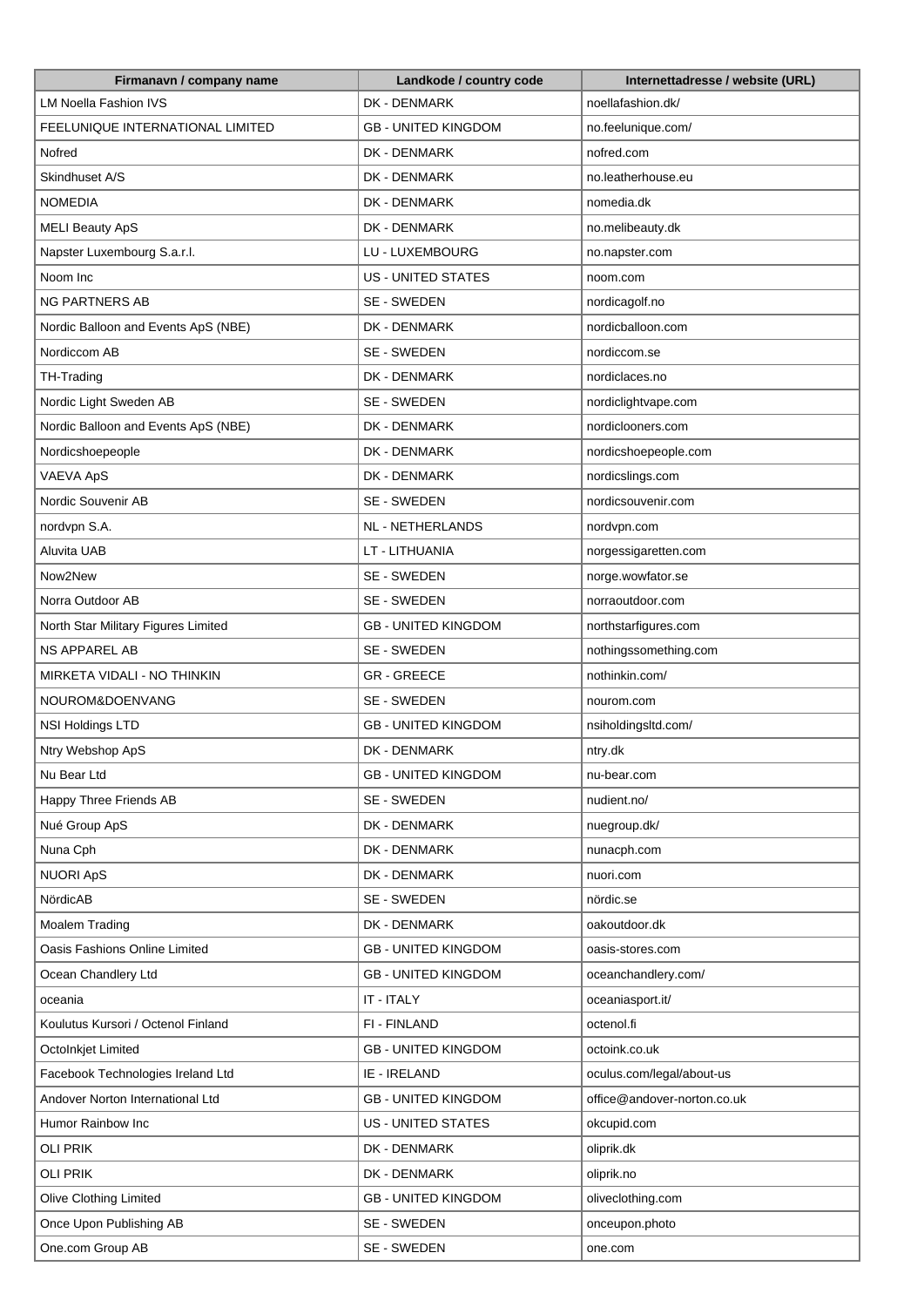| Firmanavn / company name                            | Landkode / country code    | Internettadresse / website (URL) |
|-----------------------------------------------------|----------------------------|----------------------------------|
| <b>Onetohundred Functional Foods</b>                | SE - SWEDEN                | onetohundred.se                  |
| One Two Enterprises Ltd                             | <b>GB - UNITED KINGDOM</b> | onetwo3d.co.uk                   |
| One97 Communications FZ-LLC                         | AE - UNITED ARAB EMIRATES  | one97.com/                       |
| MC Butikken ApS                                     | DK - DENMARK               | onlineparts.dk                   |
| Kryterion Inc                                       | <b>US - UNITED STATES</b>  | onlineproctoring.com/            |
| On Location Live LLC                                | <b>US - UNITED STATES</b>  | onlocationlive.com               |
| Fenix International Limited                         | <b>GB - UNITED KINGDOM</b> | onlyfans.com                     |
| Operators Coffee Club ApS                           | DK - DENMARK               | operatorscoffee.club/            |
| Orbx Simulation Systems Pty. Ltd                    | AU - AUSTRALIA             | orbxdirect.com                   |
| Artisan Organic Sweden AB                           | SE - SWEDEN                | organicmakers.se                 |
| Volkswarenhaus Heussner & Stauber GmbH & Co. KG     | DE - GERMANY               | oryxsolutions.de                 |
| Otego AB                                            | SE - SWEDEN                | otego.se                         |
| <b>Otter Products EMEA</b>                          | IE - IRELAND               | otterbox.ie                      |
| Star Srl                                            | IT - ITALY                 | otticanet.com/                   |
| Ottica Zucca di Zucca Francesco                     | IT - ITALY                 | otticonline.com                  |
| <b>OudStrings LLC</b>                               | <b>US - UNITED STATES</b>  | oudstrings.com                   |
| <b>OverTier Operations</b>                          | <b>KY - CAYMAN ISLANDS</b> | over-tier.com/                   |
| ROLLAND S.R.L.                                      | IT - ITALY                 | oway.it                          |
| DRP Clothing AB                                     | SE - SWEDEN                | paapi.se                         |
| Pacenti Cycle Design                                | <b>GB - UNITED KINGDOM</b> | pacenti.cc                       |
| Paddle Payments Limited                             | IE - IRELAND               | paddle.com                       |
| Paddle.Com Market Ltd                               | <b>GB - UNITED KINGDOM</b> | paddle.com/                      |
| <b>AEW Paddock Motors Ltd</b>                       | <b>GB - UNITED KINGDOM</b> | paddockspares.com                |
| Page Anchor Designs AB                              | SE - SWEDEN                | page-anchor.com                  |
| paidwings AG                                        | CH - SWITZERLAND           | paidwings.com                    |
| Hedemann & Boesen ApS                               | DK - DENMARK               | paintersyarn.dk                  |
| Pair Networks Inc                                   | <b>US - UNITED STATES</b>  | pair.com                         |
| Palace Skateboards Limited                          | <b>GB - UNITED KINGDOM</b> | palaceskateboards.com            |
| PANDA SECURITY, S.L.                                | ES - SPAIN                 | pandasecurity.com                |
| PANGO GmbH                                          | CH - SWITZERLAND           | pango.co                         |
| Panta Sandals                                       | NL - NETHERLANDS           | pantasandals.com                 |
| PaperDonkey ApS                                     | DK - DENMARK               | paperdonkey.com                  |
| Paper Town AB                                       | SE - SWEDEN                | papertown.se                     |
| Paralenz                                            | DK - DENMARK               | paralenz.com                     |
| Kingbo                                              | DK - DENMARK               | paraplybutik.dk                  |
| Ricci Paris SRL                                     | IT - ITALY                 | parisricci.com/                  |
| Patreon Inc.                                        | US - UNITED STATES         | patreon.com/                     |
| Oscillion22 AB                                      | SE - SWEDEN                | paulsundvikart.com               |
| Paydirt.se                                          | SE - SWEDEN                | paydirt.eu                       |
| Paydirt.se                                          | SE - SWEDEN                | paydirt.nu                       |
| Paydirt.se                                          | SE - SWEDEN                | paydirt.se                       |
| Paypro Europe Limited                               | <b>GB - UNITED KINGDOM</b> | payproglobal.com                 |
| PayPro Global Inc.                                  | CA - CANADA                | payproglobal.com                 |
| SHENZHEN JDB TECHNOLOGY CO., LTD Hangzhou<br>Branch | <b>CN-CHINA</b>            | pcbway.com/                      |
| Pipeline Management - PC-MAC Servicecenter Hellerup | DK - DENMARK               | pc-mac-no.com                    |
| <b>Wontly Services Limited</b>                      | <b>GB - UNITED KINGDOM</b> | pcmaniacstore.com                |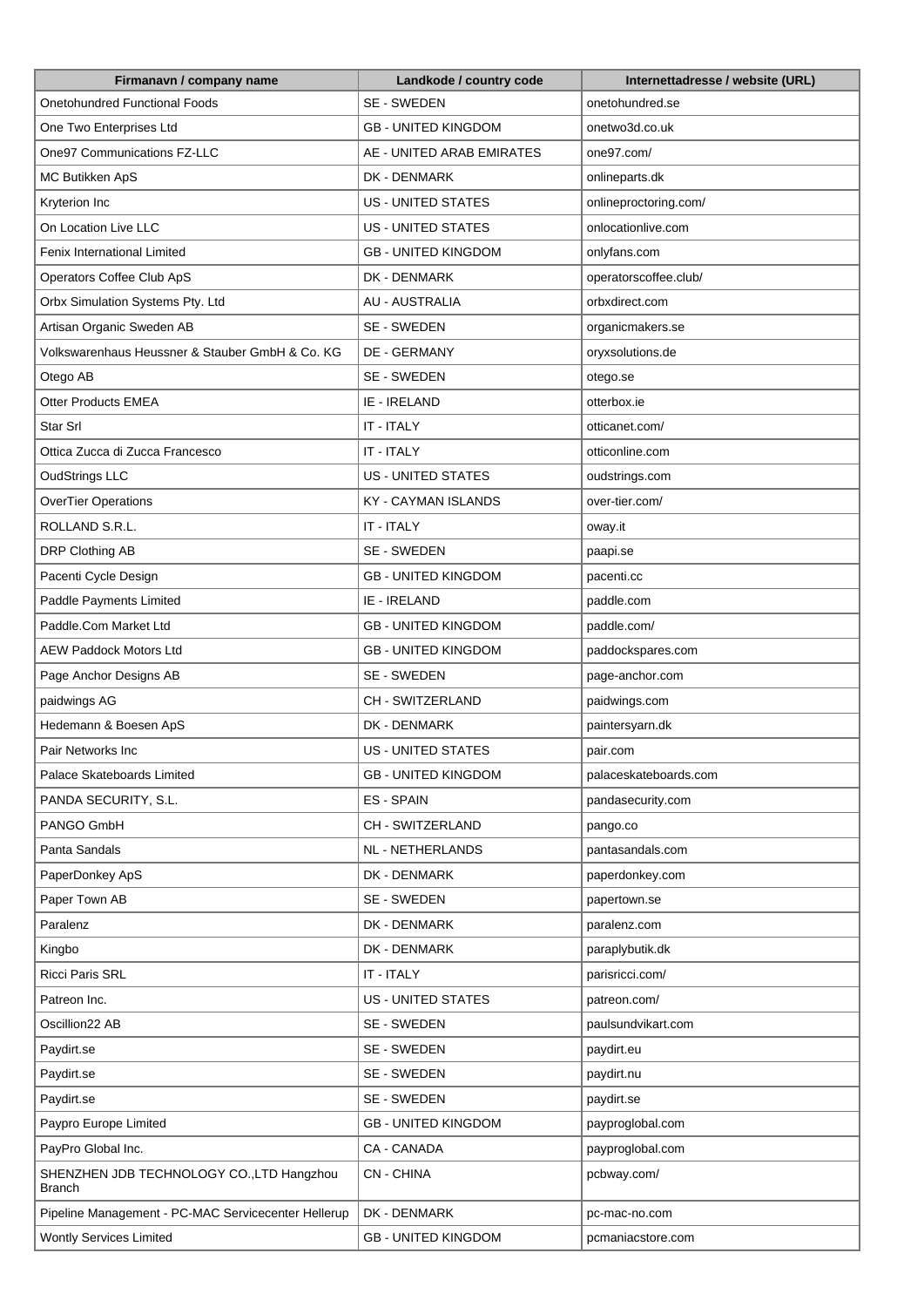| Firmanavn / company name              | Landkode / country code    | Internettadresse / website (URL) |
|---------------------------------------|----------------------------|----------------------------------|
| <b>PCOW INC</b>                       | <b>US - UNITED STATES</b>  | pcowinc.com/                     |
| Pediwear Shoe Centre Online           | <b>GB - UNITED KINGDOM</b> | pediwear.co.uk                   |
| Pegani                                | DK - DENMARK               | pegani.dk                        |
| Peléton ApS                           | DK - DENMARK               | peleton.dk                       |
| Pennshoppen i Göteborg                | SE - SWEDEN                | pennshoppen.se                   |
| Pennshoppen i Göteborg                | SE - SWEDEN                | penshop.se                       |
| Perfect Jeans ApS                     | DK - DENMARK               | perfectjeans.com                 |
| Perfect Jeans ApS                     | DK - DENMARK               | perfectjeans.dk                  |
| Piano B di Paucar Bolanos E. & C. snc | IT - ITALY                 | perlei.com                       |
| <b>Persometrics Sarl</b>              | CH - SWITZERLAND           | persometrics.ch                  |
| Personlig Almanacka Nordic AB         | SE - SWEDEN                | personligalmanakk.no             |
| petfoodnord.dk                        | DK - DENMARK               | petfoodnord.dk                   |
| PetiteKnit                            | DK - DENMARK               | petiteknit.com                   |
| PETIT STORIES STOCKHOLM AB            | SE - SWEDEN                | petitstories.se/                 |
| Pewter of Sweden                      | SE - SWEDEN                | pewterofsweden.com               |
| PHILBERT ApS                          | DK - DENMARK               | philbert.design                  |
| 3D Production International AB        | SE - SWEDEN                | phonecases3d.com/                |
| <b>Ravened Limited</b>                | <b>GB - UNITED KINGDOM</b> | phonerealmz.com                  |
| Vrendergo Limited                     | <b>GB - UNITED KINGDOM</b> | phonetazia.com                   |
| Phonify B.V.                          | <b>NL - NETHERLANDS</b>    | phonify.mobi                     |
| Photografica ApS                      | <b>DK - DENMARK</b>        | photografica.com                 |
| Physiq Apparel                        | <b>GB - UNITED KINGDOM</b> | physiqapparel.com                |
| <b>NWK AB</b>                         | SE - SWEDEN                | piccoli.se                       |
| <b>Reset Media Limited</b>            | <b>GB - UNITED KINGDOM</b> | pickitnplay.com                  |
| Picturing the World                   | DK - DENMARK               | picturingtheworld.dk/            |
| Pierrot la Lune                       | DK - DENMARK               | pierrotlalune.dk                 |
| pluspige.dk                           | <b>DK - DENMARK</b>        | pige.dk                          |
| Diramode SAS                          | FR - FRANCE                | pimkie.com                       |
| Efuma ApS                             | DK - DENMARK               | pink-mule.com                    |
| <b>Hawk Solutions</b>                 | DK - DENMARK               | piscatore.dk                     |
| Pitaya ApS                            | DK - DENMARK               | pitaya.dk                        |
| <b>Pixel Federation</b>               | SK - SLOVAKIA              | pixelfederation.sk               |
| Orbit Group                           | DK - DENMARK               | pixojet.com/                     |
| Plakatforretningen.dk                 | DK - DENMARK               | plakatforretningen.dk            |
| Planet Nusa ApS                       | DK - DENMARK               | planetnusa.com                   |
| Asia Entertainment Technology Ltd     | HK - HONG KONG             | play-asia.com                    |
| TVN Digital S.A.                      | PL - POLAND                | player.pl/sklep                  |
| PlayLek i Karlskoga                   | SE - SWEDEN                | playlek.se                       |
| Playmobil Benelux B.V.                | <b>NL - NETHERLANDS</b>    | playmobil.com                    |
| Playmobil Benelux B.V.                | NL - NETHERLANDS           | playmobil-toys.no                |
| <b>Boxwish Limited</b>                | <b>GB - UNITED KINGDOM</b> | playplayon101.com                |
| Plex GmbH                             | CH - SWITZERLAND           |                                  |
| Plugged Sweden AB                     | SE - SWEDEN                | plex.tv<br>plugged.se            |
| Plugin Boutique Ltd                   | <b>GB - UNITED KINGDOM</b> |                                  |
| pluspige.dk                           | DK - DENMARK               | pluginboutique.com               |
|                                       |                            | pluspige.dk                      |
| Plentyoffish Media ULC                | US - UNITED STATES         | pof.com/                         |
| Sport To.HB                           | SE - SWEDEN                | pokaltotal.se                    |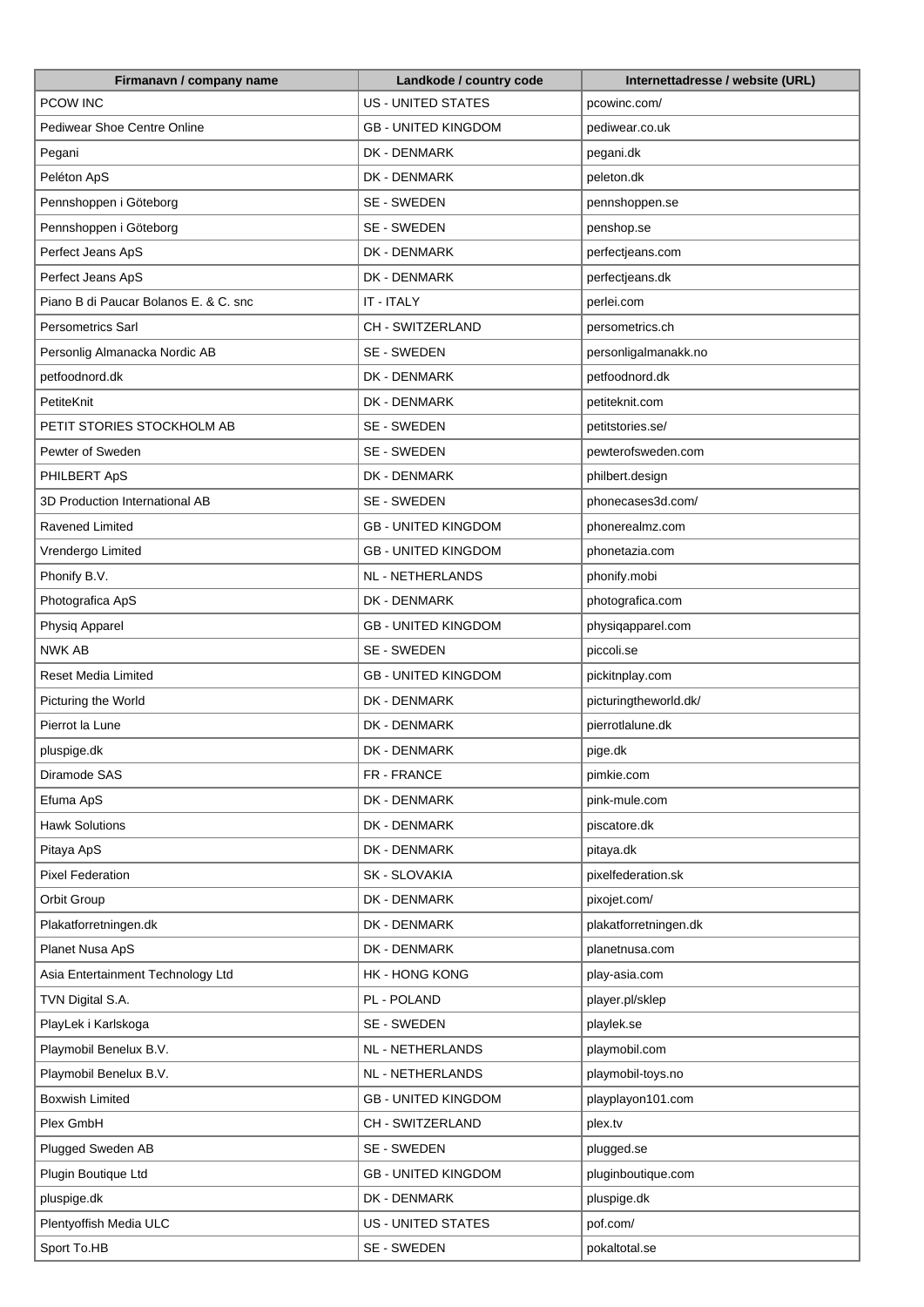| Firmanavn / company name               | Landkode / country code    | Internettadresse / website (URL) |
|----------------------------------------|----------------------------|----------------------------------|
| Pollineramera Sverige AB               | SE - SWEDEN                | pollineramera.se                 |
| Popsa International Limited            | <b>GB - UNITED KINGDOM</b> | popsa.com                        |
| MG Billing Ltd                         | <b>CY-CYPRUS</b>           | pornhub.com                      |
| Porsaco A/S                            | DK - DENMARK               | porsa.dk                         |
| Portia AB                              | SE - SWEDEN                | portia1924.com/                  |
| Postera ApS                            | DK - DENMARK               | postera.art                      |
| Postera ApS                            | DK - DENMARK               | postera.dk                       |
| Printi                                 | SE - SWEDEN                | posterhouse.se                   |
| Posterland AB                          | SE - SWEDEN                | posterland.se                    |
| Postery AB                             | SE - SWEDEN                | postery.com                      |
| Postery AB                             | SE - SWEDEN                | postery.com/no/                  |
| Post+ BV                               | <b>NL - NETHERLANDS</b>    | post-plus.net                    |
| <b>Predictwind Ltd</b>                 | <b>NZ - NEW ZEALAND</b>    | predictwind.com                  |
| The Premiere Rosette Company           | <b>GB - UNITED KINGDOM</b> | premiererosettes.com             |
| <b>Presto Classical Limited</b>        | <b>GB - UNITED KINGDOM</b> | prestoclassical.co.uk            |
| <b>Presto Classical Limited</b>        | <b>GB - UNITED KINGDOM</b> | prestomusic.com                  |
| prettylittlething.com Limited          | <b>GB - UNITED KINGDOM</b> |                                  |
|                                        | <b>US - UNITED STATES</b>  | prettylittlething.com            |
| Prezi, Inc                             |                            | prezi.com                        |
| <b>Price Point Solutions Ab</b>        | SE - SWEDEN                | price-point.se                   |
| Fezzil Limited                         | <b>GB - UNITED KINGDOM</b> | primacoup101.com                 |
| <b>BSH Trading</b>                     | DK - DENMARK               | primadeals.dk                    |
| Prinova AB                             | SE - SWEDEN                | prinova.se                       |
| Printful Inc.                          | US - UNITED STATES         | printful.com                     |
| <b>Printify Development SIA</b>        | LV - LATVIA                | printify.com/                    |
| Printi                                 | SE - SWEDEN                | printi.se                        |
| <b>DinText</b>                         | DK - DENMARK               | print-it.dk                      |
| <b>Beatsoul Limited</b>                | <b>GB - UNITED KINGDOM</b> | privatefitt365.com               |
| <b>Pro-Direct Sport Limited</b>        | <b>GB - UNITED KINGDOM</b> | prodirectsport.com/              |
| Proem Parades Aps                      | DK - DENMARK               | proem-parades.com                |
| Profish v/Gunnar Jürgens               | DK - DENMARK               | pro-fish.dk/                     |
| Copenhagen Jade AS                     | DK - DENMARK               | project-aj117.com                |
| Projectkin ApS                         | DK - DENMARK               | projectkintravel.com             |
| Web Retail S.R.O                       | <b>CZ - CZECH REPUBLIC</b> | projektorer-lamper.no            |
| Proove AB                              | SE - SWEDEN                | proove.se                        |
| Propellerhead Software AB              | SE - SWEDEN                | propellerheads.se                |
| Propet                                 | SE - SWEDEN                | propet.se                        |
| <b>Proprint Baltic UAB</b>             | LT - LITHUANIA             | proprint.lt                      |
| Pruefungsverband Deutscher Banken e.V. | DE - GERMANY               | pruefungsverband-banken.de       |
| Pryliq AB                              | SE - SWEDEN                | pryliq.se                        |
| NetCare AB                             | SE - SWEDEN                | psxcare.com                      |
| <b>Pundit Games</b>                    | DK - DENMARK               | punditgames.com                  |
| <b>Punkt Tronics AG</b>                | CH - SWITZERLAND           | punkt.ch                         |
| Puppy Boheme                           | DK - DENMARK               | puppyboheme.com                  |
| Pust Glasværksted ApS                  | DK - DENMARK               | pustglas.dk                      |
| Pust Glasværksted ApS                  | DK - DENMARK               | pustglas-shop.dk                 |
| På Bettet AB                           | SE - SWEDEN                | påbettet.se                      |
| Q for Skin                             | SE - SWEDEN                | qforskin.se                      |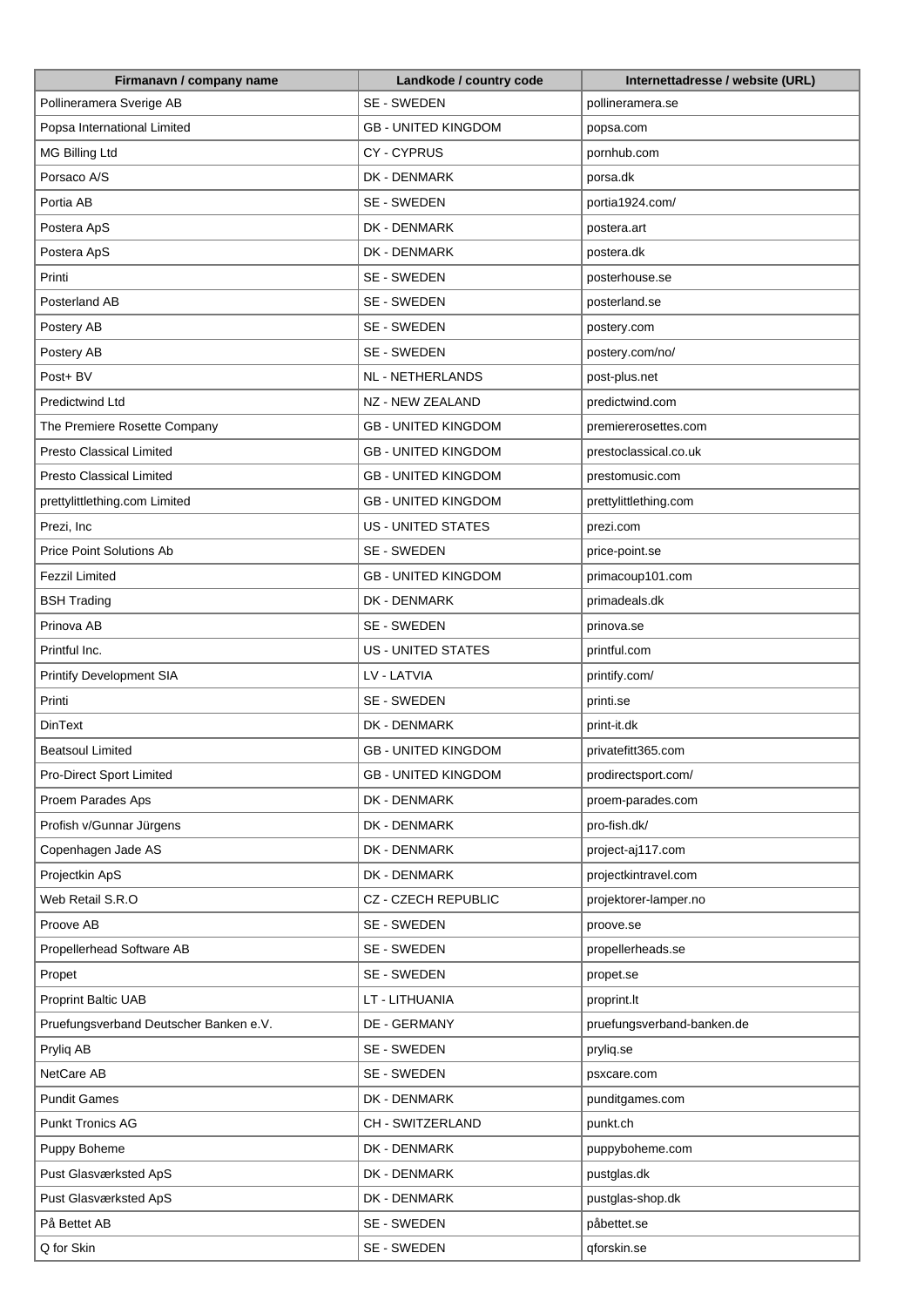| Firmanavn / company name                       | Landkode / country code    | Internettadresse / website (URL)         |
|------------------------------------------------|----------------------------|------------------------------------------|
| Quintessential Biosciences, LLC                | <b>US - UNITED STATES</b>  | qsciences.com                            |
| Quote Copenhagen                               | DK - DENMARK               | quotecph.dk/                             |
| Qwertee Limited                                | IE - IRELAND               | qwertee.com                              |
| Q-workshop Patryk Strzelewicz                  | PL - POLAND                | q-workshop.com                           |
| Raga Studios AB                                | SE - SWEDEN                | ragaandmuffin.com                        |
| Raidbots, LLC                                  | <b>US - UNITED STATES</b>  | raidbots.com/                            |
| RAKUTEN TV EUROPE S.L.U.                       | ES - SPAIN                 | rakuten.tv                               |
| Rammy Oy                                       | FI - FINLAND               | rammy.fi                                 |
| Rapha Racing Ltd                               | <b>GB - UNITED KINGDOM</b> | rapha.cc                                 |
| Jkollerup.dk v/Jeppe Kollerup                  | DK - DENMARK               | raspberrypi.dk                           |
| Raw Roots & Dreadheadshop                      | DK - DENMARK               | rawroots.dk                              |
| <b>RCMart Limited</b>                          | <b>HK - HONG KONG</b>      | rcmart.com                               |
| Readly AB                                      | SE - SWEDEN                | readly.com                               |
| Reakto                                         | SE - SWEDEN                | reakto.se                                |
| Real Bridge Games Ltd                          | <b>GB - UNITED KINGDOM</b> | realbridge.online                        |
| Redbubble Inc                                  | <b>US - UNITED STATES</b>  | redbubble.com                            |
| <b>RED CRK AB</b>                              | SE - SWEDEN                |                                          |
|                                                | <b>GB - UNITED KINGDOM</b> | red-crk.com                              |
| Redeye Records Limited                         |                            | redeyerecords.co.uk                      |
| <b>Skreenback Limited</b>                      | <b>GB - UNITED KINGDOM</b> | reelcinemax247.com                       |
| Making Small Farms Work AB                     | SE - SWEDEN                | regenerativeagricultureonlinecourse.com/ |
| <b>REISS LIMITED</b>                           | <b>GB - UNITED KINGDOM</b> | reiss.com                                |
| Askovgaard                                     | DK - DENMARK               | rejsepuder.dk                            |
| <b>Relevant Cosmetics ApS</b>                  | DK - DENMARK               | relevantcos.com                          |
| Relode AB                                      | SE - SWEDEN                | relode.se                                |
| Renkin                                         | <b>AU - AUSTRALIA</b>      | renkin-aus.com                           |
| FASHION BOX SRL                                | IT - ITALY                 | replayjeans.com                          |
| VM Elektro A/S                                 | DK - DENMARK               | reservedele.nu                           |
| Team spareparts Group aps                      | DK - DENMARK               | reservedelpilleovn.dk                    |
| <b>RESNAP BV</b>                               | NL - NETHERLANDS           | resnap.com                               |
| Restoreit ab                                   | SE - SWEDEN                | restoreit.se/                            |
| Frank Hougen EF                                | SE - SWEDEN                | retreat.nu                               |
| Eminent Inc.                                   | <b>US - UNITED STATES</b>  | revolve.com/                             |
| Rewellio GmbH                                  | <b>AT - AUSTRIA</b>        | rewellio.com                             |
| SoundCloud Ltd.                                | DE - GERMANY               | rheinsberger                             |
| Rhinstene.dk                                   | DK - DENMARK               | rhinstene.dk                             |
| RichMeetBeautiful Ltd                          | MT - MALTA                 | richmeetbeautiful.com                    |
| Ride All Day AB                                | SE - SWEDEN                | ridealIday.se                            |
| Moalem Trading                                 | DK - DENMARK               | ridgeline.dk                             |
| Rimmer Bros Ltd                                | <b>GB - UNITED KINGDOM</b> | rimmerbros.com                           |
| Ring LLC                                       | US - UNITED STATES         | ring.com/                                |
| Robert och Maries Auktioner AB                 | SE - SWEDEN                | robertsauktioner.com                     |
| Roberts Space Industries International Limited | <b>GB - UNITED KINGDOM</b> | robertsspaceindustries.com/              |
| Roblox Corporation                             | US - UNITED STATES         | roblox.com                               |
| RockAuto LLC                                   | <b>US - UNITED STATES</b>  | rockauto.com                             |
| Rockay.com                                     | DK - DENMARK               | rockay.com                               |
| Rocket Discs Europe AB                         | SE - SWEDEN                | rocketdiscs.com/                         |
| Rocket Vintage AB                              | SE - SWEDEN                | rocketvintage.se                         |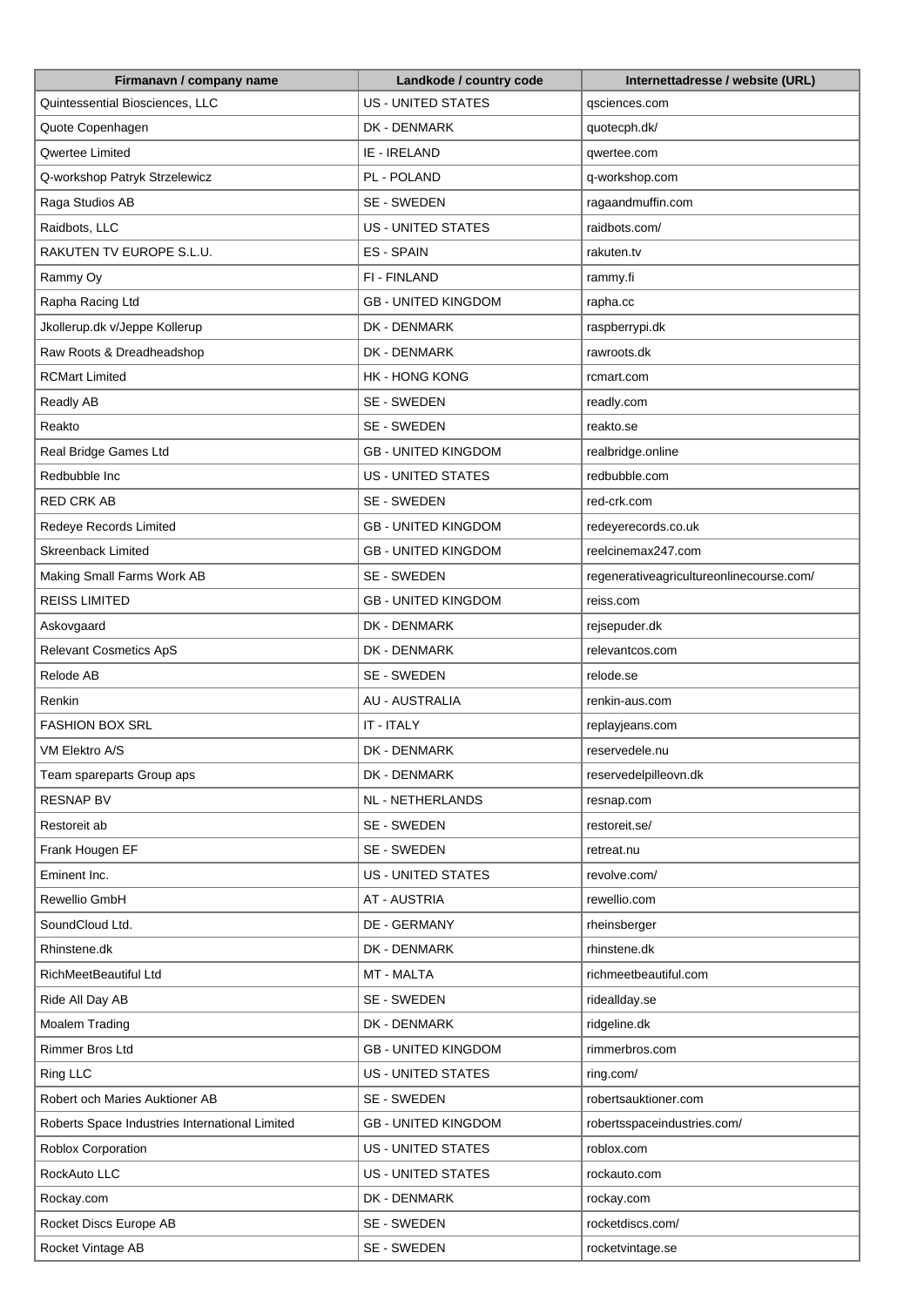| Firmanavn / company name             | Landkode / country code    | Internettadresse / website (URL)          |
|--------------------------------------|----------------------------|-------------------------------------------|
| Low Frequency records Oy             | FI - FINLAND               | rockshirts.fi                             |
| Rödcedra AB                          | SE - SWEDEN                | rodceder.se                               |
| Rogue Fitness Europe Oy              | FI - FINLAND               | rogueeurope.eu                            |
| Coulter Ventures, LLC                | <b>US - UNITED STATES</b>  | roguefitness.com                          |
| Rohrspatz und Wollmeise GmbH         | DE - GERMANY               | rohrspatzundwollmeise.de                  |
| Rosenbud                             | DK - DENMARK               | rosenbud.dk                               |
| <b>ROSE PASSION SARL</b>             | FR - FRANCE                | rosepassion.com                           |
| DAIMA E-COMMERCE (HONG KONG) LIMITED | <b>HK - HONG KONG</b>      | rosewholesale.com                         |
| Rotordisc'en                         | DK - DENMARK               | rotordisc.dk                              |
| Bee Green ApS                        | DK - DENMARK               | routine.dk/                               |
| A Place for Rover, Inc.              | <b>US - UNITED STATES</b>  | rover.com                                 |
| Fiskars Denmark A/S                  | DK - DENMARK               | royalcopenhagen.com/                      |
| Fiskars Online Oy Ab                 | FI - FINLAND               | royaldoulton.eu/                          |
| Midasplayer (Skills) Limited         | <b>GB - UNITED KINGDOM</b> | royalgames.com                            |
| Renate Rosner Consult SI             | <b>ES-SPAIN</b>            | rr-consult.net/                           |
| <b>RSTR AB</b>                       | SE - SWEDEN                | rstr.shop/                                |
| TAXOPOULOS P. & Co. L.P.             | <b>GR-GREECE</b>           | r-tmg.com/                                |
| Runåbergs Fröer ek för               | SE - SWEDEN                | runabergsfroer.se                         |
| Runon AB                             | SE - SWEDEN                | runon.se                                  |
| R.D. Haigh & Co.                     | <b>GB - UNITED KINGDOM</b> | rushfield.com                             |
| Rx Smart Gear Inc                    | <b>US - UNITED STATES</b>  | rxsmartgear.com                           |
| <b>RYE</b>                           | DK - DENMARK               | rye-sleep.com                             |
| NYVRY AB                             | SE - SWEDEN                | ryvelle.com                               |
| Motillo AB                           | SE - SWEDEN                | saburojeans.com                           |
| AGD Invest OU                        | <b>EE - ESTONIA</b>        | saltswitch.net/                           |
| Mobimilia B.V.                       | NL - NETHERLANDS           | sam-media.com                             |
| Prizeflix B.V.                       | NL - NETHERLANDS           | sam-media.com                             |
| Sam Media B.V.                       | NL - NETHERLANDS           | sam-media.com                             |
| Samsung Electronics GmbH             | <b>DE - GERMANY</b>        | samsung.com/de                            |
| Sandbox Interactive GmbH             | DE - GERMANY               | sandbox-interactive.com                   |
| DDF Communication, s.r.o.            | CZ - CZECH REPUBLIC        | sandysfantasies.com                       |
| <b>RJB Stone Ltd</b>                 | <b>GB - UNITED KINGDOM</b> | sassandbelle.co.uk/                       |
| Sätila of Sweden AB                  |                            | satila.com                                |
|                                      | SE - SWEDEN                |                                           |
| Sätila of Sweden AB<br>Savantini Ltd | SE - SWEDEN                | satila.com/no                             |
|                                      | <b>GB - UNITED KINGDOM</b> | savantini.com                             |
| Saysky ApS                           | DK - DENMARK               | saysky.dk                                 |
| Staffordshire Bull Terrier 1935      | SE - SWEDEN                | sbt1935.com                               |
| Staffordshire Bull Terrier 1935      | SE - SWEDEN                | sbt1935.se                                |
| <b>Scalefast SAS</b>                 | FR - FRANCE                | scalefast.com                             |
| Scandinavian Outdoor Oy              | FI - FINLAND               | scandinavianoutdoor.com                   |
| Scottish House                       | SE - SWEDEN                | scottish.se                               |
| Scribd Inc                           | <b>US - UNITED STATES</b>  | scribd.com                                |
| StjarnDistribution                   | SE - SWEDEN                | sdist.se                                  |
| Seagull Aps                          | DK - DENMARK               | seagull-healthcare.dk                     |
| Linden Research Inc                  | <b>US - UNITED STATES</b>  | secondlife.com                            |
| DIGITAL RIVER GMBH                   | DE - GERMANY               | secure.element5.com/esales/impressum.html |
| Secuyou ApS                          | DK - DENMARK               | secuyou.dk                                |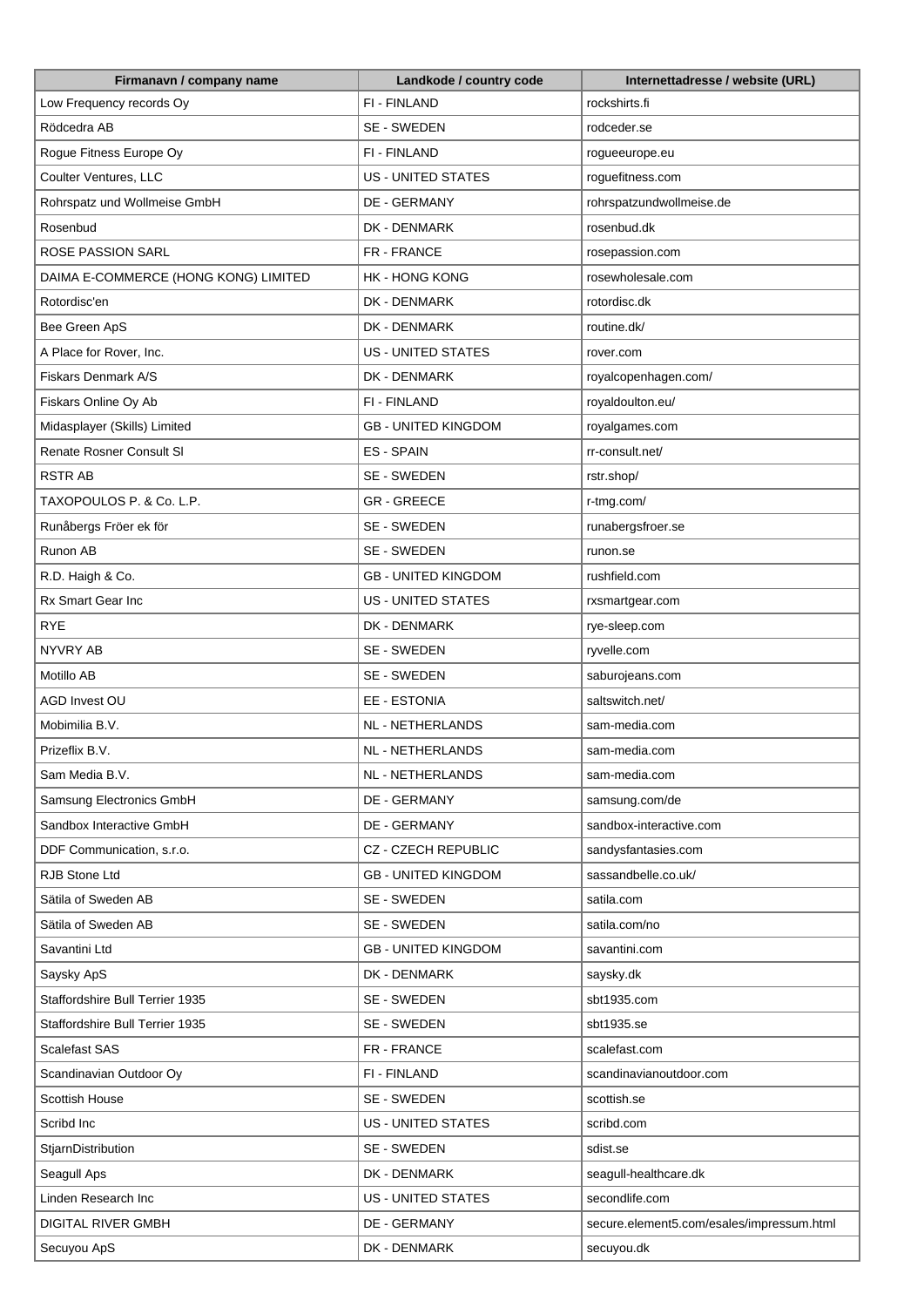| Firmanavn / company name               | Landkode / country code    | Internettadresse / website (URL)                        |
|----------------------------------------|----------------------------|---------------------------------------------------------|
| The E-commerce Group ApS               | DK - DENMARK               | selfietime.dk                                           |
| Selfridges Retail Limited              | <b>GB - UNITED KINGDOM</b> | selfridges.com                                          |
| Argentum Antiques And Collectables Ltd | <b>GB - UNITED KINGDOM</b> | sellingantiques.co.<br>uk/argentumantiquescollectables/ |
| Sephora Sweden AB                      | SE - SWEDEN                | sephora.se                                              |
| ServoVendi SL                          | ES - SPAIN                 | servovendi.com                                          |
| <b>MA Productions ApS</b>              | DK - DENMARK               | sevensajada.dk                                          |
| Öviks Husteknik AB                     | SE - SWEDEN                | sewingheartdesign.com                                   |
| SF Anytime AB                          | SE - SWEDEN                | sfanytime.com                                           |
| Aktiebolaget Svensk Filmindustri       | SE - SWEDEN                | sfkids.com/no/                                          |
| Shapeit.dk ApS                         | DK - DENMARK               | shapeit.dk                                              |
| <b>SNT ApS</b>                         | DK - DENMARK               | shapingnewtomorrow.com                                  |
| SNT ApS                                | DK - DENMARK               | shapingnewtomorrow.dk                                   |
| Shipit Oy Ab                           | FI - FINLAND               | shipit.fi/                                              |
| <b>Hildenratch Limited</b>             | <b>GB - UNITED KINGDOM</b> | shockdeals247.com/                                      |
| Zedalise Limited                       | <b>GB - UNITED KINGDOM</b> | shockdeals365.com                                       |
| Jaysov Ventures Limited                | <b>GB - UNITED KINGDOM</b> | shockdeal247.com                                        |
| Pediwear Shoe Centre Online            | <b>GB - UNITED KINGDOM</b> | shoesinternational.co.uk                                |
| Unilux Time (HK) Ltd.                  | <b>HK - HONG KONG</b>      | shop.aniso.co/                                          |
| Tomasz Urbaniak                        | PL - POLAND                | shop.bobbiny.com                                        |
| Bop LLC                                | US - UNITED STATES         | shopbop.com                                             |
| Zaptel Rise Limited                    | <b>GB - UNITED KINGDOM</b> | shopbyfun.com                                           |
| CA Detail and Trade AB                 | SE - SWEDEN                | shop.chamois.se/                                        |
| The Disney Store Limited               | <b>GB - UNITED KINGDOM</b> | shopdisney.eu/                                          |
| Frank Hougen EF                        | SE - SWEDEN                | shop.englagard.se                                       |
| FEBEST EUROPE DISTRIBUTION OU          | EE - ESTONIA               | shop.febest.eu                                          |
| <b>Flammekaster Records</b>            | DK - DENMARK               | shop.flammekaster.com                                   |
| Holdon Systems 2U AB                   | SE - SWEDEN                | shop.holdon.com                                         |
| Shopido Online AB                      | SE - SWEDEN                | shopido.com                                             |
| Powerslave SL                          | ES - SPAIN                 | shop.indierecordings.no/                                |
| Shop in Lapland C&G AB                 | SE - SWEDEN                | shopinlapland.com                                       |
| Micro Art Studio Sebastian Makowski    | PL - POLAND                | shop.microartstudio.com                                 |
| Morten Hilmer Naturfotograi            | DK - DENMARK               | shop.mortenhilmer.com                                   |
| NATULIQUE                              | DK - DENMARK               | shop.naturigin.com/                                     |
| Newgen Distribution AB                 | SE - SWEDEN                | shop.newgendistribution.com/                            |
| Princess Yachts West Sweden AB         | SE - SWEDEN                | shop.princessyachts.no                                  |
| Princess Yachts West Sweden AB         | SE - SWEDEN                | shop.princessyachts.se                                  |
| Q-workshop Patryk Strzelewicz          | PL - POLAND                | shop@q-workshop.com                                     |
| Roberto Serrano Ferrer                 | ES - SPAIN                 | shop.sailoog.com                                        |
| Gabriel Bania - String King            | PL - POLAND                | shop.stringking.net                                     |
| Understatement AB                      | SE - SWEDEN                | shopunderstatement.com                                  |
| IT Magic ApS                           | DK - DENMARK               | shop4body.no                                            |
| Xbite Limited                          | <b>GB - UNITED KINGDOM</b> | shop4no.com                                             |
| Ove Agentur Uwe Hirsch                 | SE - SWEDEN                | showplate.se                                            |
| Shutterstock Inc.                      | US - UNITED STATES         | shutterstock.com                                        |
| Shutterstock Ireland LTD               | IE - IRELAND               | shutterstock.com                                        |
| Marschall Invenco ApS                  | DK - DENMARK               | siccaro.dk                                              |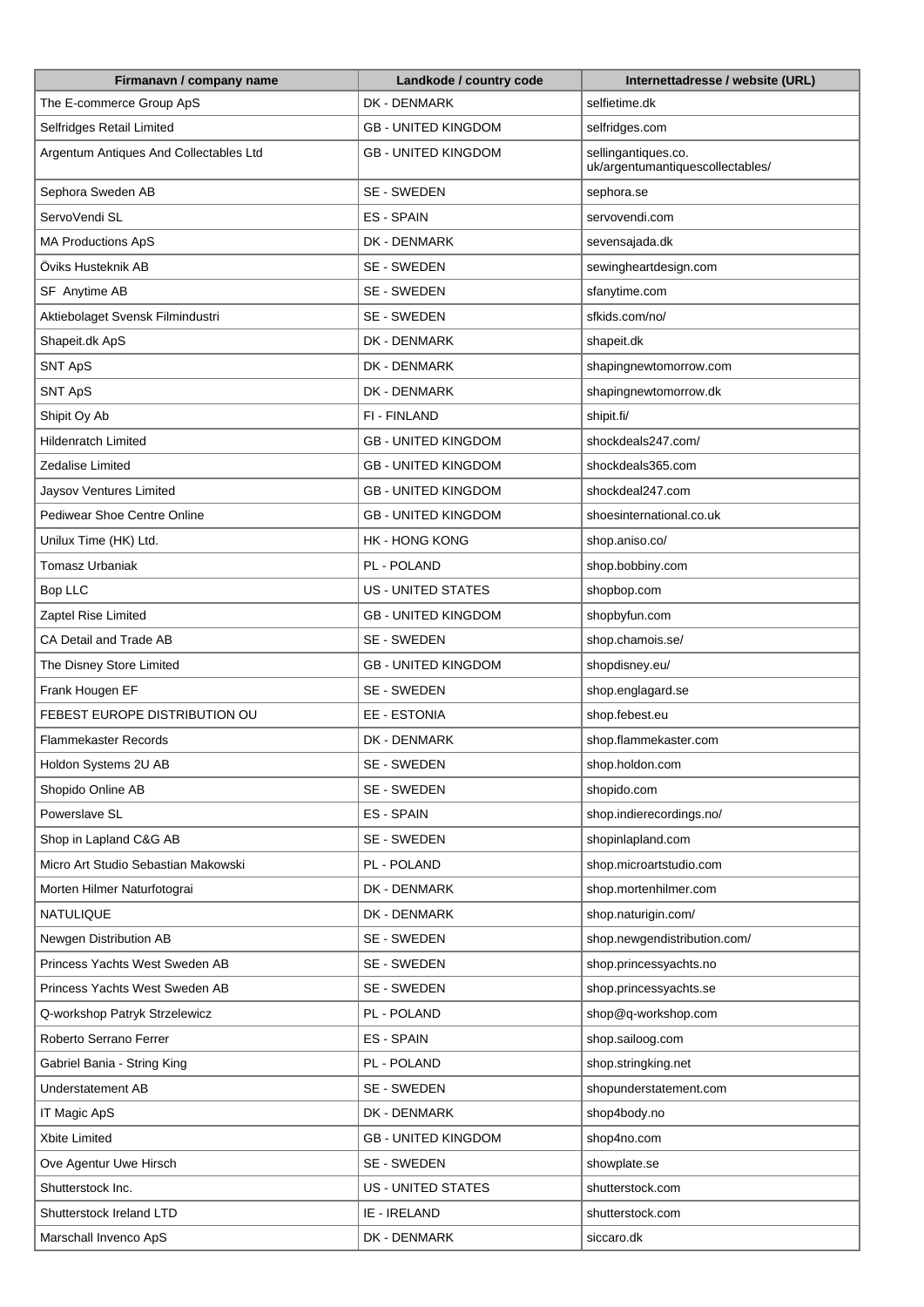| Firmanavn / company name                 | Landkode / country code    | Internettadresse / website (URL) |
|------------------------------------------|----------------------------|----------------------------------|
| Marschall Invenco ApS                    | DK - DENMARK               | siccaro.eu                       |
| Sideshow Inc.                            | <b>US - UNITED STATES</b>  | sideshow.com                     |
| SilkyDream                               | DK - DENMARK               | silky-dream.dk                   |
| <b>HAPTIC DISTRICT AB</b>                | SE - SWEDEN                | sillysilas.com                   |
| SilverPark Media AB                      | SE - SWEDEN                | silverparkmedia.se/              |
| Min Vara La Ba AB                        | SE - SWEDEN                | silver925.se                     |
| Simon and Schuster Digital Sales, Inc.   | <b>US - UNITED STATES</b>  | simonandschuster.com             |
| The Happy Crafter LLC                    | <b>US - UNITED STATES</b>  | simonsaysstamp.com               |
| SimpleSite ApS                           | DK - DENMARK               | simplesite.com                   |
| Simplifiers IVS                          | DK - DENMARK               | simplifiers.dk/                  |
| Team.Blue Denmark A/S                    | DK - DENMARK               | simply.com                       |
| Sisi Copenhagen                          | DK - DENMARK               | sisicph.dk                       |
| Izabel Camille                           | DK - DENMARK               | sistie.dk                        |
| Izabel Camille                           | DK - DENMARK               | sistiejewelry.com                |
| sitre                                    | DK - DENMARK               | sitrestore.com                   |
| Sjöklint Agenturer AB                    | SE - SWEDEN                | sjoklintagenturer.se             |
| Lowwi AB                                 | SE - SWEDEN                | skalhuset.no                     |
| Lowwi AB                                 | SE - SWEDEN                | skalhuset.se                     |
|                                          |                            |                                  |
| Skandix AG                               | DE - GERMANY               | skandix.de                       |
| Skapago Publishing - Werner Skalla       | DE - GERMANY               | skapago.teachable.com/           |
| Conclude AB                              | SE - SWEDEN                | skateprylar.se                   |
| AngoraGarnet Silfverberg AB              | SE - SWEDEN                | skattkistan.com                  |
| SkimSafe AB                              | SE - SWEDEN                | skimsafe.no                      |
| Skindhuset A/S                           | DK - DENMARK               | skindhuset.dk                    |
| Skoda Auto, a. s.                        | <b>CZ - CZECH REPUBLIC</b> | skoda-auto.com                   |
| SKYHAWKE TECHNOLOGIES UK LTD             | <b>GB - UNITED KINGDOM</b> | skygolf.com                      |
| Stirk Lamont & Associates Limited        | <b>GB - UNITED KINGDOM</b> | sla-ltd.com                      |
| SlikhaarShop A/S                         | DK - DENMARK               | slikhaarshop.no                  |
| E.L. Cravatte B.V.                       | NL - NETHERLANDS           | slipsshop.com                    |
| SCP Mopedbilsdelar AB                    | SE - SWEDEN                | smallcarparts.se                 |
| SmartBuyGlasses Optical Limited          | HK - HONG KONG             | smartbuyglasses.no               |
| <b>Brilliant Products in Sweden AB</b>   | SE - SWEDEN                | smartinthedark.com               |
| <b>Brilliant Products in Sweden AB</b>   | SE - SWEDEN                | smartinthedark.com/no/           |
| Smartphoto Group NV                      | <b>BE - BELGIUM</b>        | smartphoto.no                    |
| SmartResearch s.r.o.                     | <b>CZ - CZECH REPUBLIC</b> | smartresearchsro.com             |
| Smartsunwear                             | DK - DENMARK               | smartsunwear.dk                  |
| Smartsunwear                             | DK - DENMARK               | smartsunwear.no                  |
| smilemate                                | DK - DENMARK               | smilemate.co/                    |
| Skandinavisk Røgsystem IVS               | DK - DENMARK               | smokepins.com                    |
| Chapari Limited                          | <b>GB - UNITED KINGDOM</b> | snapupshop10.com                 |
| SnorBan DK ApS                           | DK - DENMARK               | snorban.no                       |
| Snowcountry B.V.                         | NL - NETHERLANDS           | snowcountry.eu                   |
| Snydepels ApS                            | DK - DENMARK               | snydepels.dk                     |
| Society6 LLC                             | <b>US - UNITED STATES</b>  | society6.com                     |
| Indigo Shadows                           | US - UNITED STATES         | sockdreams.com                   |
| Kjells Elektronik & Digital-Tv Center AB | SE - SWEDEN                | sockmaster.se                    |
| Softube AB                               | SE - SWEDEN                | softube.com                      |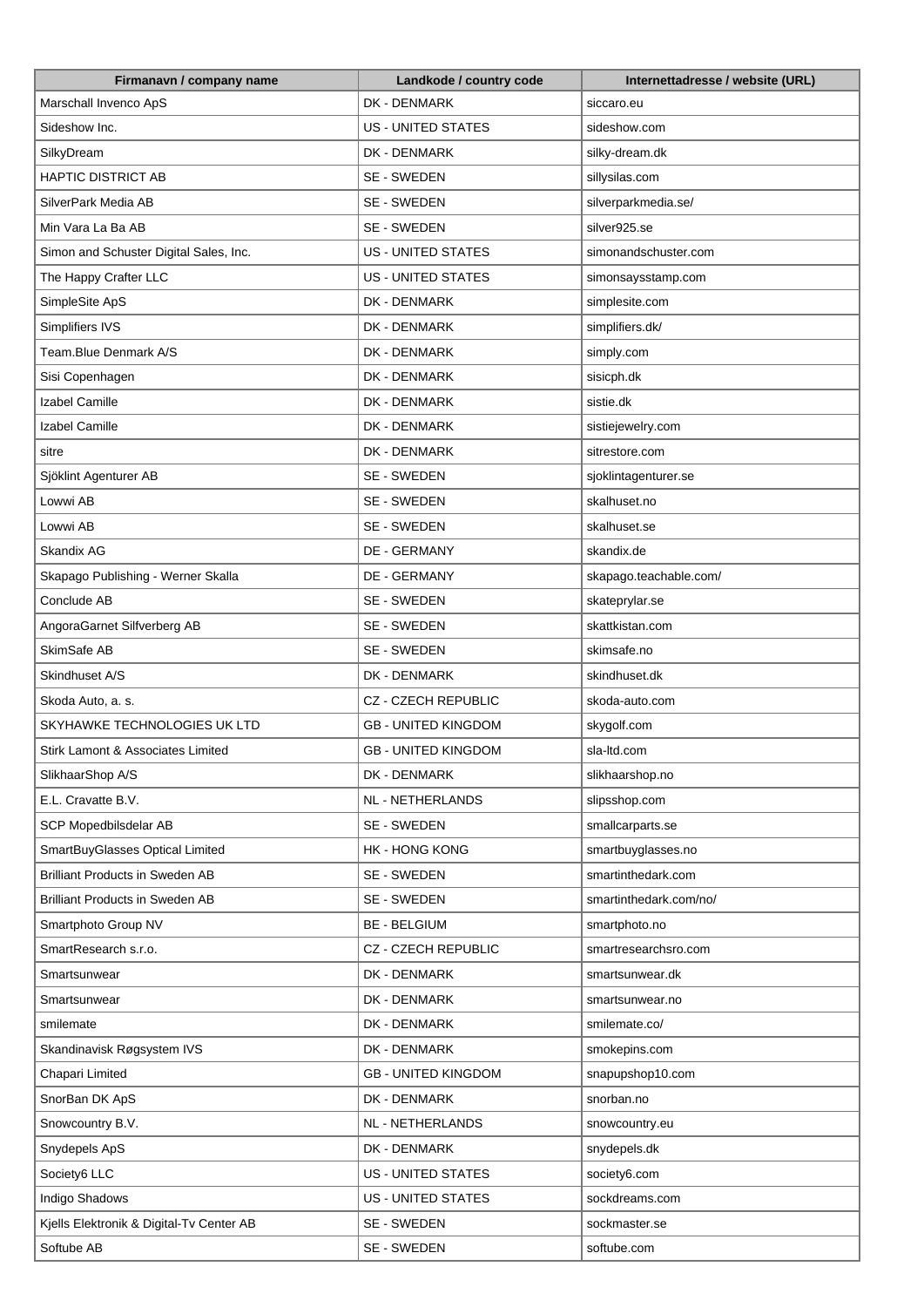| Firmanavn / company name           | Landkode / country code    | Internettadresse / website (URL) |
|------------------------------------|----------------------------|----------------------------------|
| Sohu ApS                           | DK - DENMARK               | sohu-shop.no                     |
| <b>SOLD OUT AB</b>                 | SE - SWEDEN                | soldout.se                       |
| Solliefoto                         | SE - SWEDEN                | solliefoto.se                    |
| <b>SOL Networks Limited</b>        | <b>MT - MALTA</b>          | solnetworksltd.com               |
| Tailor Shaped ApS                  | DK - DENMARK               | sonofatailor.com                 |
| Dracir Spain, S.L.                 | ES - SPAIN                 | sorra.es/en/                     |
| So Sew Me AB                       | SE - SWEDEN                | sosewme.se                       |
| Søstrene Grenes Import A/S         | DK - DENMARK               | sostrenegrene.com                |
| SoundCloud Ltd.                    | DE - GERMANY               | soundcloud.com                   |
| CJ Hvidevareservice Aalborg Aps    | DK - DENMARK               | spanrep.dk                       |
| Spareparts Holding ApS             | DK - DENMARK               | spare-parts.dk                   |
| MAX50                              | DK - DENMARK               | sparkly.dk                       |
| MAX50                              | DK - DENMARK               | sparkly.nu                       |
| Sparkol Limited                    | <b>GB - UNITED KINGDOM</b> | sparkol.com                      |
| Speed-ID AB                        | SE - SWEDEN                | speed-id.com                     |
| Speer Laboratories LLC             | <b>US - UNITED STATES</b>  | speerlaboratoires.com            |
| Alexander Heigold Versandhandel    | DE - GERMANY               | speickshop.de                    |
| VELVET SYMPHONY - LDA              | PT - PORTUGAL              |                                  |
|                                    | DE - GERMANY               | spellcases.com                   |
| Hüniche Baby Express GmbH & Co KG  |                            | spielzeug-express.net            |
| Spigo ApS                          | DK - DENMARK               | spigo.no                         |
| Spiideo AB                         | SE - SWEDEN                | spiideo.com                      |
| Spil Games B.V.                    | NL - NETHERLANDS           | spilgames.com                    |
| Lotto 24 ApS                       | DK - DENMARK               | spil24.no                        |
| Spin18 OY                          | FI - FINLAND               | spin18.com/                      |
| Spirekassen                        | DK - DENMARK               | spirekassen.nu                   |
| Spitfire Audio Holdings Ltd        | <b>GB - UNITED KINGDOM</b> | spitfireaudio.com/               |
| Spoonflower Inc.                   | <b>US - UNITED STATES</b>  | spoonflower.com                  |
| <b>Tradevision ApS</b>             | DK - DENMARK               | sportsbuddy.no                   |
| Swedemount Sportswear & Fashion AB | SE - SWEDEN                | sportshopen.com                  |
| <b>B-Sporting Limited</b>          | <b>GB - UNITED KINGDOM</b> | sportsshoes.com                  |
| Sport To.HB                        | SE - SWEDEN                | sporttotal.se                    |
| Spotify AB                         | SE - SWEDEN                | spotify.com                      |
| Spotlight A/S                      | DK - DENMARK               | spotlightshop.dk                 |
| sprd.net AG                        | DE - GERMANY               | spreadshirt.net                  |
| Spring Copenhagen                  | DK - DENMARK               | springcopenhagen.com             |
| SpringStorie /v Anne Bertram       | DK - DENMARK               | springstorie.dk                  |
| Spuhr i Dalby AB                   | SE - SWEDEN                | spuhr.biz/                       |
| Spukonk Legetøj v/ Simon Graham    | DK - DENMARK               | spukonk.dk                       |
| Squarespace Ireland Limited        | IE - IRELAND               | squarespace.com/                 |
| Squareup International Limited     | IE - IRELAND               | squareup.com/                    |
| <b>Stacci Athletics Ab</b>         | SE - SWEDEN                | stacciathletics.com              |
| <b>Standing Stone Games LLC</b>    | US - UNITED STATES         | standingstonegames.com           |
| <b>SIA Star Register</b>           | LV - LATVIA                | starregistration.net/            |
| StataCorp LLC                      | <b>US - UNITED STATES</b>  | stata.com                        |
| Kjær                               | DK - DENMARK               | staybeautiful.dk/                |
| StayLive AB                        | SE - SWEDEN                | staylive.se/                     |
| Stepler AB                         | SE - SWEDEN                | steplershop.com                  |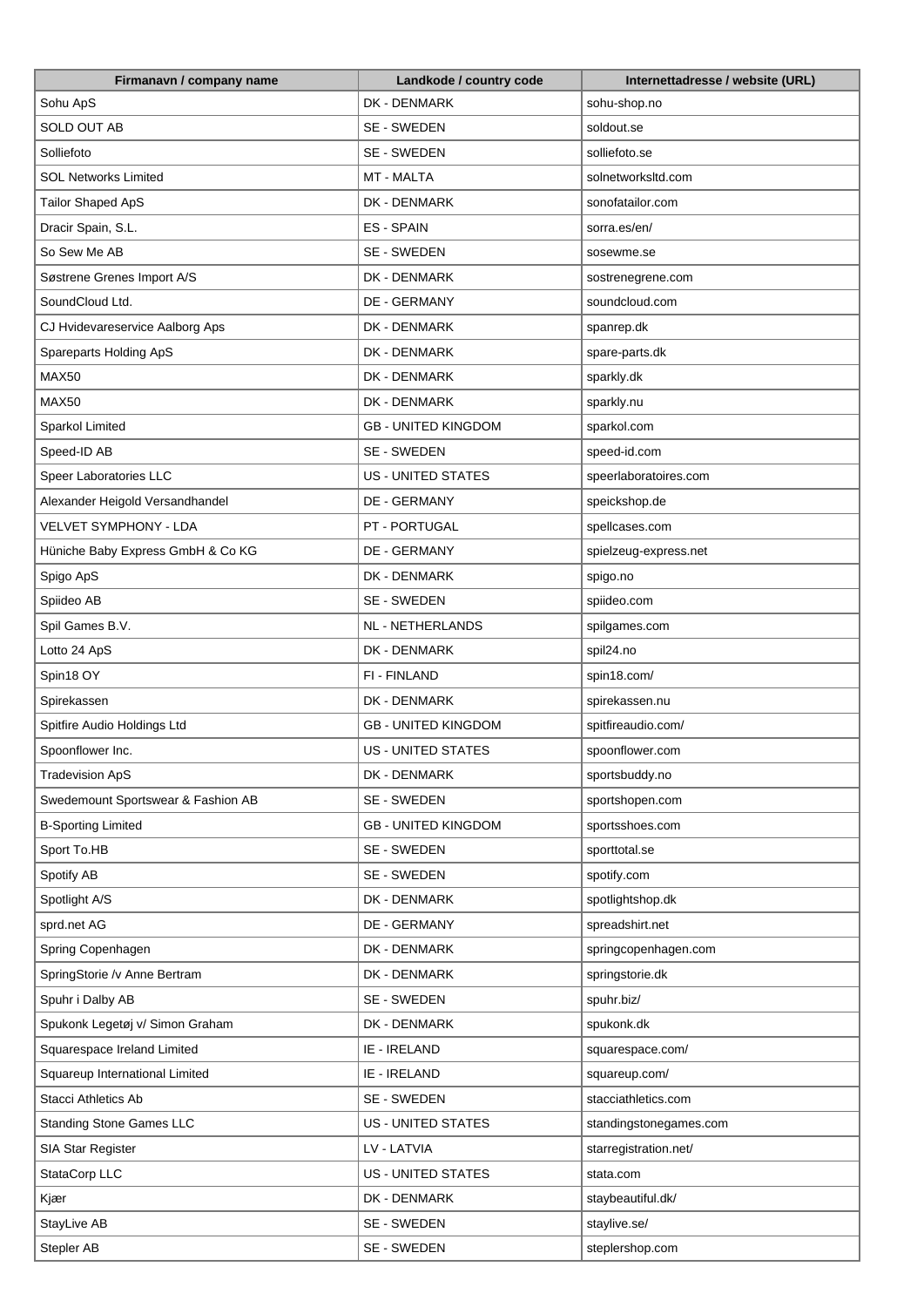| Seagull Aps<br>DK - DENMARK<br>stetosop.dk<br>Stiksen AB<br>SE - SWEDEN<br>stiksen.com<br>Stofgiganten<br>DK - DENMARK<br>stofgiganten.dk<br>Stoorstålka AB<br>SE - SWEDEN<br>stoorstalka.com<br><b>Square Enix Limited</b><br><b>GB - UNITED KINGDOM</b><br>store.eu.square-enix.com/<br>SoundCloud Ltd.<br>DE - GERMANY<br>str.<br><b>US - UNITED STATES</b><br>Strava Inc.<br>strava.com<br><b>Strawberry Cosmetics Service Limited</b><br><b>HK - HONG KONG</b><br>strawberrynet.com/en-no/main.aspx?currid=nok<br>The Strawbyte Workshop<br><b>GB - UNITED KINGDOM</b><br>strawbyte.com<br>Impact Range Limited<br><b>GB - UNITED KINGDOM</b><br>streammerge.com<br>Hækleboksen I/S<br>DK - DENMARK<br>strikkeboksen.dk<br>DK - DENMARK<br>Strikkegarn ApS<br>strikkegarn.eu<br>Strikkes.dk ApS<br>DK - DENMARK<br>strikkes.dk/<br>Strings By Mail<br><b>US - UNITED STATES</b><br>stringsbymail.com<br>Stromjordet<br>DK - DENMARK<br>stromjordet.com<br>Stryd, Inc.<br><b>US - UNITED STATES</b><br>stryd.com<br>StudeerSnel B.V.<br><b>NL - NETHERLANDS</b><br>studeersnel.nl<br>DK - DENMARK<br>Student Media ApS<br>studienett.no<br>Studio About ApS<br>DK - DENMARK<br>studio-about.com<br>Studio About ApS<br>DK - DENMARK<br>studio-about.dk<br>StudeerSnel B.V.<br>NL - NETHERLANDS<br>studocu.com<br>DK - DENMARK<br><b>Stylelegs</b><br>stylelegs.dk<br>Stylepit.Com A/S<br>DK - DENMARK<br>stylepit.com<br>THE LIFE UP LTD<br><b>GR-GREECE</b><br>sugarfreeshops.com/en<br>BabyNord AB<br>SE - SWEDEN<br>summervilleorganic.com<br>Autosales Incorporated<br><b>US - UNITED STATES</b><br>summitracing.com<br>SE - SWEDEN<br>Sunkini Sweden AB<br>sunkini.com<br>Sunkini Sweden AB<br>SE - SWEDEN<br>sunkini.se<br>DK - DENMARK<br>Accessories.dk<br>sunlooper.no/<br>Sunread Sweden AB<br>SE - SWEDEN<br>sunread.se<br>3W STORES UK LTD<br><b>GB - UNITED KINGDOM</b><br>superheroeswarehouse.com<br>DK - DENMARK<br>Superprice<br>superprice.dk<br><b>GB - UNITED KINGDOM</b><br>Roadwey Limited<br>supremebunch.com<br>Surfshark Ltd<br>CY-CYPRUS<br>surfshark.com<br>Surfshark B.V.<br>NL - NETHERLANDS<br>surfshark.com/<br>Momentive Europe Unlimited Company<br>IE - IRELAND<br>surveymonkey.com/<br>Svartzonker Sweden AB<br>svartzonkersweden.com/sv/<br>SE - SWEDEN<br>SE - SWEDEN<br>Svensk Mattdesign<br>svenskmattdesign.se<br>St James Emporium<br><b>GB - UNITED KINGDOM</b><br>swaineadeneybrigg.com/<br>Swaine Adeney Brigg websales Itd<br><b>GB - UNITED KINGDOM</b><br>swaineadeneybrigg.com/<br>SE - SWEDEN<br>SWATI Group AB<br>swati.com<br><b>AU - AUSTRALIA</b><br>The Bikini Body Training Company Pty Ltd<br>sweat.com<br>SWE-S AB<br>SE - SWEDEN<br>swedishstockings.com<br>swedish truck parts limited<br><b>GB - UNITED KINGDOM</b><br>swedishtruckparts.co.uk<br>Beauty Pro AB<br>sweedlashes.com<br>SE - SWEDEN<br>Sport To.HB<br>SE - SWEDEN<br>sydsport.com | Firmanavn / company name       | Landkode / country code | Internettadresse / website (URL) |
|-----------------------------------------------------------------------------------------------------------------------------------------------------------------------------------------------------------------------------------------------------------------------------------------------------------------------------------------------------------------------------------------------------------------------------------------------------------------------------------------------------------------------------------------------------------------------------------------------------------------------------------------------------------------------------------------------------------------------------------------------------------------------------------------------------------------------------------------------------------------------------------------------------------------------------------------------------------------------------------------------------------------------------------------------------------------------------------------------------------------------------------------------------------------------------------------------------------------------------------------------------------------------------------------------------------------------------------------------------------------------------------------------------------------------------------------------------------------------------------------------------------------------------------------------------------------------------------------------------------------------------------------------------------------------------------------------------------------------------------------------------------------------------------------------------------------------------------------------------------------------------------------------------------------------------------------------------------------------------------------------------------------------------------------------------------------------------------------------------------------------------------------------------------------------------------------------------------------------------------------------------------------------------------------------------------------------------------------------------------------------------------------------------------------------------------------------------------------------------------------------------------------------------------------------------------------------------------------------------------------------------------------------------------------------------------------------------------------------------------------------------------------------------------------------------------------------------------------------------------------------------------------------------------------|--------------------------------|-------------------------|----------------------------------|
|                                                                                                                                                                                                                                                                                                                                                                                                                                                                                                                                                                                                                                                                                                                                                                                                                                                                                                                                                                                                                                                                                                                                                                                                                                                                                                                                                                                                                                                                                                                                                                                                                                                                                                                                                                                                                                                                                                                                                                                                                                                                                                                                                                                                                                                                                                                                                                                                                                                                                                                                                                                                                                                                                                                                                                                                                                                                                                                 |                                |                         |                                  |
|                                                                                                                                                                                                                                                                                                                                                                                                                                                                                                                                                                                                                                                                                                                                                                                                                                                                                                                                                                                                                                                                                                                                                                                                                                                                                                                                                                                                                                                                                                                                                                                                                                                                                                                                                                                                                                                                                                                                                                                                                                                                                                                                                                                                                                                                                                                                                                                                                                                                                                                                                                                                                                                                                                                                                                                                                                                                                                                 |                                |                         |                                  |
|                                                                                                                                                                                                                                                                                                                                                                                                                                                                                                                                                                                                                                                                                                                                                                                                                                                                                                                                                                                                                                                                                                                                                                                                                                                                                                                                                                                                                                                                                                                                                                                                                                                                                                                                                                                                                                                                                                                                                                                                                                                                                                                                                                                                                                                                                                                                                                                                                                                                                                                                                                                                                                                                                                                                                                                                                                                                                                                 |                                |                         |                                  |
|                                                                                                                                                                                                                                                                                                                                                                                                                                                                                                                                                                                                                                                                                                                                                                                                                                                                                                                                                                                                                                                                                                                                                                                                                                                                                                                                                                                                                                                                                                                                                                                                                                                                                                                                                                                                                                                                                                                                                                                                                                                                                                                                                                                                                                                                                                                                                                                                                                                                                                                                                                                                                                                                                                                                                                                                                                                                                                                 |                                |                         |                                  |
|                                                                                                                                                                                                                                                                                                                                                                                                                                                                                                                                                                                                                                                                                                                                                                                                                                                                                                                                                                                                                                                                                                                                                                                                                                                                                                                                                                                                                                                                                                                                                                                                                                                                                                                                                                                                                                                                                                                                                                                                                                                                                                                                                                                                                                                                                                                                                                                                                                                                                                                                                                                                                                                                                                                                                                                                                                                                                                                 |                                |                         |                                  |
|                                                                                                                                                                                                                                                                                                                                                                                                                                                                                                                                                                                                                                                                                                                                                                                                                                                                                                                                                                                                                                                                                                                                                                                                                                                                                                                                                                                                                                                                                                                                                                                                                                                                                                                                                                                                                                                                                                                                                                                                                                                                                                                                                                                                                                                                                                                                                                                                                                                                                                                                                                                                                                                                                                                                                                                                                                                                                                                 |                                |                         |                                  |
|                                                                                                                                                                                                                                                                                                                                                                                                                                                                                                                                                                                                                                                                                                                                                                                                                                                                                                                                                                                                                                                                                                                                                                                                                                                                                                                                                                                                                                                                                                                                                                                                                                                                                                                                                                                                                                                                                                                                                                                                                                                                                                                                                                                                                                                                                                                                                                                                                                                                                                                                                                                                                                                                                                                                                                                                                                                                                                                 |                                |                         |                                  |
|                                                                                                                                                                                                                                                                                                                                                                                                                                                                                                                                                                                                                                                                                                                                                                                                                                                                                                                                                                                                                                                                                                                                                                                                                                                                                                                                                                                                                                                                                                                                                                                                                                                                                                                                                                                                                                                                                                                                                                                                                                                                                                                                                                                                                                                                                                                                                                                                                                                                                                                                                                                                                                                                                                                                                                                                                                                                                                                 |                                |                         |                                  |
|                                                                                                                                                                                                                                                                                                                                                                                                                                                                                                                                                                                                                                                                                                                                                                                                                                                                                                                                                                                                                                                                                                                                                                                                                                                                                                                                                                                                                                                                                                                                                                                                                                                                                                                                                                                                                                                                                                                                                                                                                                                                                                                                                                                                                                                                                                                                                                                                                                                                                                                                                                                                                                                                                                                                                                                                                                                                                                                 |                                |                         |                                  |
|                                                                                                                                                                                                                                                                                                                                                                                                                                                                                                                                                                                                                                                                                                                                                                                                                                                                                                                                                                                                                                                                                                                                                                                                                                                                                                                                                                                                                                                                                                                                                                                                                                                                                                                                                                                                                                                                                                                                                                                                                                                                                                                                                                                                                                                                                                                                                                                                                                                                                                                                                                                                                                                                                                                                                                                                                                                                                                                 |                                |                         |                                  |
|                                                                                                                                                                                                                                                                                                                                                                                                                                                                                                                                                                                                                                                                                                                                                                                                                                                                                                                                                                                                                                                                                                                                                                                                                                                                                                                                                                                                                                                                                                                                                                                                                                                                                                                                                                                                                                                                                                                                                                                                                                                                                                                                                                                                                                                                                                                                                                                                                                                                                                                                                                                                                                                                                                                                                                                                                                                                                                                 |                                |                         |                                  |
|                                                                                                                                                                                                                                                                                                                                                                                                                                                                                                                                                                                                                                                                                                                                                                                                                                                                                                                                                                                                                                                                                                                                                                                                                                                                                                                                                                                                                                                                                                                                                                                                                                                                                                                                                                                                                                                                                                                                                                                                                                                                                                                                                                                                                                                                                                                                                                                                                                                                                                                                                                                                                                                                                                                                                                                                                                                                                                                 |                                |                         |                                  |
|                                                                                                                                                                                                                                                                                                                                                                                                                                                                                                                                                                                                                                                                                                                                                                                                                                                                                                                                                                                                                                                                                                                                                                                                                                                                                                                                                                                                                                                                                                                                                                                                                                                                                                                                                                                                                                                                                                                                                                                                                                                                                                                                                                                                                                                                                                                                                                                                                                                                                                                                                                                                                                                                                                                                                                                                                                                                                                                 |                                |                         |                                  |
|                                                                                                                                                                                                                                                                                                                                                                                                                                                                                                                                                                                                                                                                                                                                                                                                                                                                                                                                                                                                                                                                                                                                                                                                                                                                                                                                                                                                                                                                                                                                                                                                                                                                                                                                                                                                                                                                                                                                                                                                                                                                                                                                                                                                                                                                                                                                                                                                                                                                                                                                                                                                                                                                                                                                                                                                                                                                                                                 |                                |                         |                                  |
|                                                                                                                                                                                                                                                                                                                                                                                                                                                                                                                                                                                                                                                                                                                                                                                                                                                                                                                                                                                                                                                                                                                                                                                                                                                                                                                                                                                                                                                                                                                                                                                                                                                                                                                                                                                                                                                                                                                                                                                                                                                                                                                                                                                                                                                                                                                                                                                                                                                                                                                                                                                                                                                                                                                                                                                                                                                                                                                 |                                |                         |                                  |
|                                                                                                                                                                                                                                                                                                                                                                                                                                                                                                                                                                                                                                                                                                                                                                                                                                                                                                                                                                                                                                                                                                                                                                                                                                                                                                                                                                                                                                                                                                                                                                                                                                                                                                                                                                                                                                                                                                                                                                                                                                                                                                                                                                                                                                                                                                                                                                                                                                                                                                                                                                                                                                                                                                                                                                                                                                                                                                                 |                                |                         |                                  |
|                                                                                                                                                                                                                                                                                                                                                                                                                                                                                                                                                                                                                                                                                                                                                                                                                                                                                                                                                                                                                                                                                                                                                                                                                                                                                                                                                                                                                                                                                                                                                                                                                                                                                                                                                                                                                                                                                                                                                                                                                                                                                                                                                                                                                                                                                                                                                                                                                                                                                                                                                                                                                                                                                                                                                                                                                                                                                                                 |                                |                         |                                  |
|                                                                                                                                                                                                                                                                                                                                                                                                                                                                                                                                                                                                                                                                                                                                                                                                                                                                                                                                                                                                                                                                                                                                                                                                                                                                                                                                                                                                                                                                                                                                                                                                                                                                                                                                                                                                                                                                                                                                                                                                                                                                                                                                                                                                                                                                                                                                                                                                                                                                                                                                                                                                                                                                                                                                                                                                                                                                                                                 |                                |                         |                                  |
|                                                                                                                                                                                                                                                                                                                                                                                                                                                                                                                                                                                                                                                                                                                                                                                                                                                                                                                                                                                                                                                                                                                                                                                                                                                                                                                                                                                                                                                                                                                                                                                                                                                                                                                                                                                                                                                                                                                                                                                                                                                                                                                                                                                                                                                                                                                                                                                                                                                                                                                                                                                                                                                                                                                                                                                                                                                                                                                 |                                |                         |                                  |
|                                                                                                                                                                                                                                                                                                                                                                                                                                                                                                                                                                                                                                                                                                                                                                                                                                                                                                                                                                                                                                                                                                                                                                                                                                                                                                                                                                                                                                                                                                                                                                                                                                                                                                                                                                                                                                                                                                                                                                                                                                                                                                                                                                                                                                                                                                                                                                                                                                                                                                                                                                                                                                                                                                                                                                                                                                                                                                                 |                                |                         |                                  |
|                                                                                                                                                                                                                                                                                                                                                                                                                                                                                                                                                                                                                                                                                                                                                                                                                                                                                                                                                                                                                                                                                                                                                                                                                                                                                                                                                                                                                                                                                                                                                                                                                                                                                                                                                                                                                                                                                                                                                                                                                                                                                                                                                                                                                                                                                                                                                                                                                                                                                                                                                                                                                                                                                                                                                                                                                                                                                                                 |                                |                         |                                  |
|                                                                                                                                                                                                                                                                                                                                                                                                                                                                                                                                                                                                                                                                                                                                                                                                                                                                                                                                                                                                                                                                                                                                                                                                                                                                                                                                                                                                                                                                                                                                                                                                                                                                                                                                                                                                                                                                                                                                                                                                                                                                                                                                                                                                                                                                                                                                                                                                                                                                                                                                                                                                                                                                                                                                                                                                                                                                                                                 |                                |                         |                                  |
|                                                                                                                                                                                                                                                                                                                                                                                                                                                                                                                                                                                                                                                                                                                                                                                                                                                                                                                                                                                                                                                                                                                                                                                                                                                                                                                                                                                                                                                                                                                                                                                                                                                                                                                                                                                                                                                                                                                                                                                                                                                                                                                                                                                                                                                                                                                                                                                                                                                                                                                                                                                                                                                                                                                                                                                                                                                                                                                 |                                |                         |                                  |
|                                                                                                                                                                                                                                                                                                                                                                                                                                                                                                                                                                                                                                                                                                                                                                                                                                                                                                                                                                                                                                                                                                                                                                                                                                                                                                                                                                                                                                                                                                                                                                                                                                                                                                                                                                                                                                                                                                                                                                                                                                                                                                                                                                                                                                                                                                                                                                                                                                                                                                                                                                                                                                                                                                                                                                                                                                                                                                                 |                                |                         |                                  |
|                                                                                                                                                                                                                                                                                                                                                                                                                                                                                                                                                                                                                                                                                                                                                                                                                                                                                                                                                                                                                                                                                                                                                                                                                                                                                                                                                                                                                                                                                                                                                                                                                                                                                                                                                                                                                                                                                                                                                                                                                                                                                                                                                                                                                                                                                                                                                                                                                                                                                                                                                                                                                                                                                                                                                                                                                                                                                                                 |                                |                         |                                  |
|                                                                                                                                                                                                                                                                                                                                                                                                                                                                                                                                                                                                                                                                                                                                                                                                                                                                                                                                                                                                                                                                                                                                                                                                                                                                                                                                                                                                                                                                                                                                                                                                                                                                                                                                                                                                                                                                                                                                                                                                                                                                                                                                                                                                                                                                                                                                                                                                                                                                                                                                                                                                                                                                                                                                                                                                                                                                                                                 |                                |                         |                                  |
|                                                                                                                                                                                                                                                                                                                                                                                                                                                                                                                                                                                                                                                                                                                                                                                                                                                                                                                                                                                                                                                                                                                                                                                                                                                                                                                                                                                                                                                                                                                                                                                                                                                                                                                                                                                                                                                                                                                                                                                                                                                                                                                                                                                                                                                                                                                                                                                                                                                                                                                                                                                                                                                                                                                                                                                                                                                                                                                 |                                |                         |                                  |
|                                                                                                                                                                                                                                                                                                                                                                                                                                                                                                                                                                                                                                                                                                                                                                                                                                                                                                                                                                                                                                                                                                                                                                                                                                                                                                                                                                                                                                                                                                                                                                                                                                                                                                                                                                                                                                                                                                                                                                                                                                                                                                                                                                                                                                                                                                                                                                                                                                                                                                                                                                                                                                                                                                                                                                                                                                                                                                                 |                                |                         |                                  |
|                                                                                                                                                                                                                                                                                                                                                                                                                                                                                                                                                                                                                                                                                                                                                                                                                                                                                                                                                                                                                                                                                                                                                                                                                                                                                                                                                                                                                                                                                                                                                                                                                                                                                                                                                                                                                                                                                                                                                                                                                                                                                                                                                                                                                                                                                                                                                                                                                                                                                                                                                                                                                                                                                                                                                                                                                                                                                                                 |                                |                         |                                  |
|                                                                                                                                                                                                                                                                                                                                                                                                                                                                                                                                                                                                                                                                                                                                                                                                                                                                                                                                                                                                                                                                                                                                                                                                                                                                                                                                                                                                                                                                                                                                                                                                                                                                                                                                                                                                                                                                                                                                                                                                                                                                                                                                                                                                                                                                                                                                                                                                                                                                                                                                                                                                                                                                                                                                                                                                                                                                                                                 |                                |                         |                                  |
|                                                                                                                                                                                                                                                                                                                                                                                                                                                                                                                                                                                                                                                                                                                                                                                                                                                                                                                                                                                                                                                                                                                                                                                                                                                                                                                                                                                                                                                                                                                                                                                                                                                                                                                                                                                                                                                                                                                                                                                                                                                                                                                                                                                                                                                                                                                                                                                                                                                                                                                                                                                                                                                                                                                                                                                                                                                                                                                 |                                |                         |                                  |
|                                                                                                                                                                                                                                                                                                                                                                                                                                                                                                                                                                                                                                                                                                                                                                                                                                                                                                                                                                                                                                                                                                                                                                                                                                                                                                                                                                                                                                                                                                                                                                                                                                                                                                                                                                                                                                                                                                                                                                                                                                                                                                                                                                                                                                                                                                                                                                                                                                                                                                                                                                                                                                                                                                                                                                                                                                                                                                                 |                                |                         |                                  |
|                                                                                                                                                                                                                                                                                                                                                                                                                                                                                                                                                                                                                                                                                                                                                                                                                                                                                                                                                                                                                                                                                                                                                                                                                                                                                                                                                                                                                                                                                                                                                                                                                                                                                                                                                                                                                                                                                                                                                                                                                                                                                                                                                                                                                                                                                                                                                                                                                                                                                                                                                                                                                                                                                                                                                                                                                                                                                                                 |                                |                         |                                  |
|                                                                                                                                                                                                                                                                                                                                                                                                                                                                                                                                                                                                                                                                                                                                                                                                                                                                                                                                                                                                                                                                                                                                                                                                                                                                                                                                                                                                                                                                                                                                                                                                                                                                                                                                                                                                                                                                                                                                                                                                                                                                                                                                                                                                                                                                                                                                                                                                                                                                                                                                                                                                                                                                                                                                                                                                                                                                                                                 |                                |                         |                                  |
|                                                                                                                                                                                                                                                                                                                                                                                                                                                                                                                                                                                                                                                                                                                                                                                                                                                                                                                                                                                                                                                                                                                                                                                                                                                                                                                                                                                                                                                                                                                                                                                                                                                                                                                                                                                                                                                                                                                                                                                                                                                                                                                                                                                                                                                                                                                                                                                                                                                                                                                                                                                                                                                                                                                                                                                                                                                                                                                 |                                |                         |                                  |
|                                                                                                                                                                                                                                                                                                                                                                                                                                                                                                                                                                                                                                                                                                                                                                                                                                                                                                                                                                                                                                                                                                                                                                                                                                                                                                                                                                                                                                                                                                                                                                                                                                                                                                                                                                                                                                                                                                                                                                                                                                                                                                                                                                                                                                                                                                                                                                                                                                                                                                                                                                                                                                                                                                                                                                                                                                                                                                                 |                                |                         |                                  |
|                                                                                                                                                                                                                                                                                                                                                                                                                                                                                                                                                                                                                                                                                                                                                                                                                                                                                                                                                                                                                                                                                                                                                                                                                                                                                                                                                                                                                                                                                                                                                                                                                                                                                                                                                                                                                                                                                                                                                                                                                                                                                                                                                                                                                                                                                                                                                                                                                                                                                                                                                                                                                                                                                                                                                                                                                                                                                                                 |                                |                         |                                  |
|                                                                                                                                                                                                                                                                                                                                                                                                                                                                                                                                                                                                                                                                                                                                                                                                                                                                                                                                                                                                                                                                                                                                                                                                                                                                                                                                                                                                                                                                                                                                                                                                                                                                                                                                                                                                                                                                                                                                                                                                                                                                                                                                                                                                                                                                                                                                                                                                                                                                                                                                                                                                                                                                                                                                                                                                                                                                                                                 |                                |                         |                                  |
|                                                                                                                                                                                                                                                                                                                                                                                                                                                                                                                                                                                                                                                                                                                                                                                                                                                                                                                                                                                                                                                                                                                                                                                                                                                                                                                                                                                                                                                                                                                                                                                                                                                                                                                                                                                                                                                                                                                                                                                                                                                                                                                                                                                                                                                                                                                                                                                                                                                                                                                                                                                                                                                                                                                                                                                                                                                                                                                 |                                |                         |                                  |
|                                                                                                                                                                                                                                                                                                                                                                                                                                                                                                                                                                                                                                                                                                                                                                                                                                                                                                                                                                                                                                                                                                                                                                                                                                                                                                                                                                                                                                                                                                                                                                                                                                                                                                                                                                                                                                                                                                                                                                                                                                                                                                                                                                                                                                                                                                                                                                                                                                                                                                                                                                                                                                                                                                                                                                                                                                                                                                                 |                                |                         |                                  |
|                                                                                                                                                                                                                                                                                                                                                                                                                                                                                                                                                                                                                                                                                                                                                                                                                                                                                                                                                                                                                                                                                                                                                                                                                                                                                                                                                                                                                                                                                                                                                                                                                                                                                                                                                                                                                                                                                                                                                                                                                                                                                                                                                                                                                                                                                                                                                                                                                                                                                                                                                                                                                                                                                                                                                                                                                                                                                                                 |                                |                         |                                  |
|                                                                                                                                                                                                                                                                                                                                                                                                                                                                                                                                                                                                                                                                                                                                                                                                                                                                                                                                                                                                                                                                                                                                                                                                                                                                                                                                                                                                                                                                                                                                                                                                                                                                                                                                                                                                                                                                                                                                                                                                                                                                                                                                                                                                                                                                                                                                                                                                                                                                                                                                                                                                                                                                                                                                                                                                                                                                                                                 |                                |                         |                                  |
|                                                                                                                                                                                                                                                                                                                                                                                                                                                                                                                                                                                                                                                                                                                                                                                                                                                                                                                                                                                                                                                                                                                                                                                                                                                                                                                                                                                                                                                                                                                                                                                                                                                                                                                                                                                                                                                                                                                                                                                                                                                                                                                                                                                                                                                                                                                                                                                                                                                                                                                                                                                                                                                                                                                                                                                                                                                                                                                 |                                |                         |                                  |
|                                                                                                                                                                                                                                                                                                                                                                                                                                                                                                                                                                                                                                                                                                                                                                                                                                                                                                                                                                                                                                                                                                                                                                                                                                                                                                                                                                                                                                                                                                                                                                                                                                                                                                                                                                                                                                                                                                                                                                                                                                                                                                                                                                                                                                                                                                                                                                                                                                                                                                                                                                                                                                                                                                                                                                                                                                                                                                                 |                                |                         |                                  |
|                                                                                                                                                                                                                                                                                                                                                                                                                                                                                                                                                                                                                                                                                                                                                                                                                                                                                                                                                                                                                                                                                                                                                                                                                                                                                                                                                                                                                                                                                                                                                                                                                                                                                                                                                                                                                                                                                                                                                                                                                                                                                                                                                                                                                                                                                                                                                                                                                                                                                                                                                                                                                                                                                                                                                                                                                                                                                                                 |                                |                         |                                  |
|                                                                                                                                                                                                                                                                                                                                                                                                                                                                                                                                                                                                                                                                                                                                                                                                                                                                                                                                                                                                                                                                                                                                                                                                                                                                                                                                                                                                                                                                                                                                                                                                                                                                                                                                                                                                                                                                                                                                                                                                                                                                                                                                                                                                                                                                                                                                                                                                                                                                                                                                                                                                                                                                                                                                                                                                                                                                                                                 |                                |                         |                                  |
|                                                                                                                                                                                                                                                                                                                                                                                                                                                                                                                                                                                                                                                                                                                                                                                                                                                                                                                                                                                                                                                                                                                                                                                                                                                                                                                                                                                                                                                                                                                                                                                                                                                                                                                                                                                                                                                                                                                                                                                                                                                                                                                                                                                                                                                                                                                                                                                                                                                                                                                                                                                                                                                                                                                                                                                                                                                                                                                 |                                |                         |                                  |
|                                                                                                                                                                                                                                                                                                                                                                                                                                                                                                                                                                                                                                                                                                                                                                                                                                                                                                                                                                                                                                                                                                                                                                                                                                                                                                                                                                                                                                                                                                                                                                                                                                                                                                                                                                                                                                                                                                                                                                                                                                                                                                                                                                                                                                                                                                                                                                                                                                                                                                                                                                                                                                                                                                                                                                                                                                                                                                                 | NORTONLIFELOCK IRELAND LIMITED | IE - IRELAND            | symantec.com                     |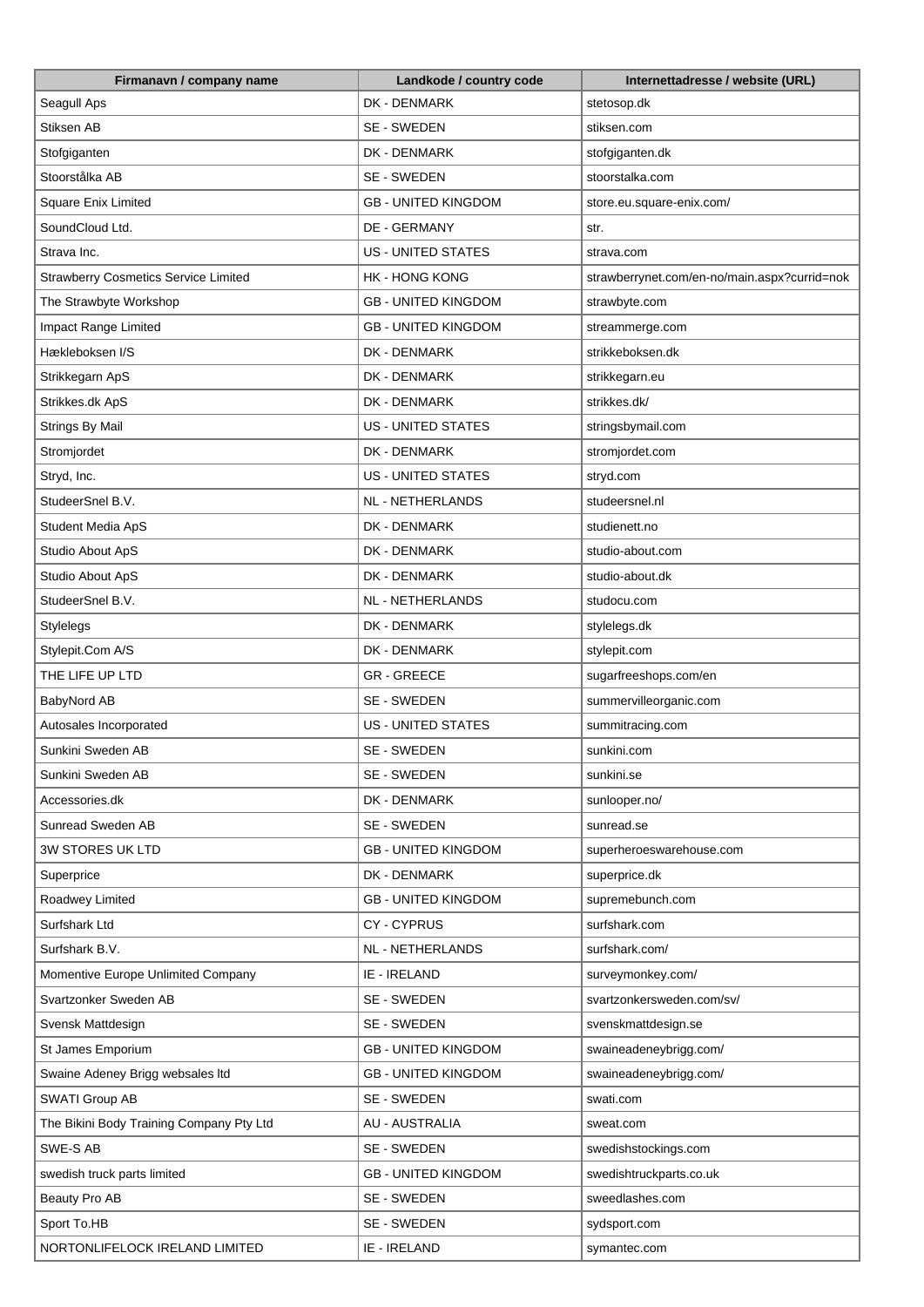| Sysleriget - Håndfarvet Garn<br>DK - DENMARK<br>sysleriget.dk<br><b>US - UNITED STATES</b><br>Tabletop Tycoon Inc<br>tabletoptycoon.com<br>Tagged Inc.<br>US - UNITED STATES<br>tagged.com<br>Taisho ApS<br>DK - DENMARK<br>taisho.dk<br><b>Tardigrade Tactical</b><br>DK - DENMARK<br>tardigradetactical.dk<br>Taxamo Checkout Ltd<br>IE - IRELAND<br>taxamo.com<br>Nuuday A/S<br>DK - DENMARK<br>tdcgroup.com<br><b>GRAHN</b> textiltryckeri<br>SE - SWEDEN<br>teamgrahn.com<br>TeamViewer Germany GmbH<br>DE - GERMANY<br>teamviewer.com<br>SASu Darantasia - Technostok<br>FR - FRANCE<br>technostok.com<br><b>TeddySit</b><br>DK - DENMARK<br>teddysit.dk<br>TP Apparel LLC<br>US - UNITED STATES<br>teepublic.com/<br><b>TeeTurtle LLC</b><br><b>US - UNITED STATES</b><br>teeturtle.com<br>Tekla ApS<br>DK - DENMARK<br>teklafabrics.com<br><b>TELECOMING SA</b><br>ES - SPAIN<br>telecoming.com<br>Telefuture Nederland B.V.<br>NL - NETHERLANDS<br>telefuture.nl<br>SE - SWEDEN<br>Tell Me More Interiors AB<br>tellmemore.se<br>ten Haaft GmbH<br>DE - GERMANY<br>ten-haaft.de<br>SE - SWEDEN<br>Textilpoolen AB<br>textilpoolen.se<br>ABS-CBN Spain SLU<br>ES - SPAIN<br>tfc.tv/<br>Kasbane Limited<br><b>GB - UNITED KINGDOM</b><br>thebestsellrwb.com<br>SE - SWEDEN<br><b>TCTC Invest AB</b><br>thecolonialteacompany.com<br>The Dalset ApS<br>thedalset.com<br>DK - DENMARK<br>The Druid's Brew Ltd.<br><b>GB - UNITED KINGDOM</b><br>thedruidsbrew.co.uk<br>Extra Special Touch<br><b>GB - UNITED KINGDOM</b><br>theembroiderednapkincompany.co.uk<br>Pekan Limited<br><b>GB - UNITED KINGDOM</b><br>thegamerzstore.com<br><b>BE - BELGIUM</b><br>theguitarbar.be<br>The Guitar Bar<br><b>TheKorner</b><br>DK - DENMARK<br>the-korner.com<br>IT - ITALY<br>THE LEVEL GROUP SRL<br>thelevelgroup.com<br><b>GB - UNITED KINGDOM</b><br><b>Wontly Services Limited</b><br>themobileztore.com<br>DK - DENMARK<br>The Oak Men Aps<br>theoakmen.com<br>The Ocean Cleanup Project BV<br>NL - NETHERLANDS<br>theoceancleanup.com/<br>The Odenim AB<br>SE - SWEDEN<br>theodenim.com<br>Numiv Limited<br><b>GB - UNITED KINGDOM</b><br>thephonezstore.com<br><b>GB - UNITED KINGDOM</b><br>Zaptel Rise Limited<br>thepowerbuys.com<br>DE - GERMANY<br>theprintspaceGmbH<br>theprintspace.com/de<br>Printspace Studios Ltd<br><b>GB - UNITED KINGDOM</b><br>theprintspace.co.uk<br>ROOT WELLNESS LLC<br><b>US - UNITED STATES</b><br>therootbrands.com<br>SE - SWEDEN<br>Stage Group AB<br>thestagecollective.com<br>Powerslave SL<br>ES - SPAIN<br>thestonecirclestore.com<br><b>GB - UNITED KINGDOM</b><br>Above Board (Solent) Limited<br>thesupco.com/<br>HK - HONG KONG<br>thetebbi.com<br><b>BEAUTY DISTRIBUTION(HK)LIMITED</b><br><b>OLP Media Limited</b><br><b>GB - UNITED KINGDOM</b><br>thetecheshop.com<br><b>Corventive Limited</b><br><b>GB - UNITED KINGDOM</b><br>thetopbundle.com<br>Girovo Limited<br><b>GB - UNITED KINGDOM</b><br>thewebbunddle.com<br><b>Thonk Ltd</b><br><b>GB - UNITED KINGDOM</b><br>thonk.co.uk/ | Firmanavn / company name | Landkode / country code | Internettadresse / website (URL) |
|------------------------------------------------------------------------------------------------------------------------------------------------------------------------------------------------------------------------------------------------------------------------------------------------------------------------------------------------------------------------------------------------------------------------------------------------------------------------------------------------------------------------------------------------------------------------------------------------------------------------------------------------------------------------------------------------------------------------------------------------------------------------------------------------------------------------------------------------------------------------------------------------------------------------------------------------------------------------------------------------------------------------------------------------------------------------------------------------------------------------------------------------------------------------------------------------------------------------------------------------------------------------------------------------------------------------------------------------------------------------------------------------------------------------------------------------------------------------------------------------------------------------------------------------------------------------------------------------------------------------------------------------------------------------------------------------------------------------------------------------------------------------------------------------------------------------------------------------------------------------------------------------------------------------------------------------------------------------------------------------------------------------------------------------------------------------------------------------------------------------------------------------------------------------------------------------------------------------------------------------------------------------------------------------------------------------------------------------------------------------------------------------------------------------------------------------------------------------------------------------------------------------------------------------------------------------------------------------------------------------------------------------------------------------------------------------------------------------------------------------------------------------------------------------------------------------------------------------------------------------------------------------------------------------------------------------------------------------------------------------------------------------------------------------|--------------------------|-------------------------|----------------------------------|
|                                                                                                                                                                                                                                                                                                                                                                                                                                                                                                                                                                                                                                                                                                                                                                                                                                                                                                                                                                                                                                                                                                                                                                                                                                                                                                                                                                                                                                                                                                                                                                                                                                                                                                                                                                                                                                                                                                                                                                                                                                                                                                                                                                                                                                                                                                                                                                                                                                                                                                                                                                                                                                                                                                                                                                                                                                                                                                                                                                                                                                                |                          |                         |                                  |
|                                                                                                                                                                                                                                                                                                                                                                                                                                                                                                                                                                                                                                                                                                                                                                                                                                                                                                                                                                                                                                                                                                                                                                                                                                                                                                                                                                                                                                                                                                                                                                                                                                                                                                                                                                                                                                                                                                                                                                                                                                                                                                                                                                                                                                                                                                                                                                                                                                                                                                                                                                                                                                                                                                                                                                                                                                                                                                                                                                                                                                                |                          |                         |                                  |
|                                                                                                                                                                                                                                                                                                                                                                                                                                                                                                                                                                                                                                                                                                                                                                                                                                                                                                                                                                                                                                                                                                                                                                                                                                                                                                                                                                                                                                                                                                                                                                                                                                                                                                                                                                                                                                                                                                                                                                                                                                                                                                                                                                                                                                                                                                                                                                                                                                                                                                                                                                                                                                                                                                                                                                                                                                                                                                                                                                                                                                                |                          |                         |                                  |
|                                                                                                                                                                                                                                                                                                                                                                                                                                                                                                                                                                                                                                                                                                                                                                                                                                                                                                                                                                                                                                                                                                                                                                                                                                                                                                                                                                                                                                                                                                                                                                                                                                                                                                                                                                                                                                                                                                                                                                                                                                                                                                                                                                                                                                                                                                                                                                                                                                                                                                                                                                                                                                                                                                                                                                                                                                                                                                                                                                                                                                                |                          |                         |                                  |
|                                                                                                                                                                                                                                                                                                                                                                                                                                                                                                                                                                                                                                                                                                                                                                                                                                                                                                                                                                                                                                                                                                                                                                                                                                                                                                                                                                                                                                                                                                                                                                                                                                                                                                                                                                                                                                                                                                                                                                                                                                                                                                                                                                                                                                                                                                                                                                                                                                                                                                                                                                                                                                                                                                                                                                                                                                                                                                                                                                                                                                                |                          |                         |                                  |
|                                                                                                                                                                                                                                                                                                                                                                                                                                                                                                                                                                                                                                                                                                                                                                                                                                                                                                                                                                                                                                                                                                                                                                                                                                                                                                                                                                                                                                                                                                                                                                                                                                                                                                                                                                                                                                                                                                                                                                                                                                                                                                                                                                                                                                                                                                                                                                                                                                                                                                                                                                                                                                                                                                                                                                                                                                                                                                                                                                                                                                                |                          |                         |                                  |
|                                                                                                                                                                                                                                                                                                                                                                                                                                                                                                                                                                                                                                                                                                                                                                                                                                                                                                                                                                                                                                                                                                                                                                                                                                                                                                                                                                                                                                                                                                                                                                                                                                                                                                                                                                                                                                                                                                                                                                                                                                                                                                                                                                                                                                                                                                                                                                                                                                                                                                                                                                                                                                                                                                                                                                                                                                                                                                                                                                                                                                                |                          |                         |                                  |
|                                                                                                                                                                                                                                                                                                                                                                                                                                                                                                                                                                                                                                                                                                                                                                                                                                                                                                                                                                                                                                                                                                                                                                                                                                                                                                                                                                                                                                                                                                                                                                                                                                                                                                                                                                                                                                                                                                                                                                                                                                                                                                                                                                                                                                                                                                                                                                                                                                                                                                                                                                                                                                                                                                                                                                                                                                                                                                                                                                                                                                                |                          |                         |                                  |
|                                                                                                                                                                                                                                                                                                                                                                                                                                                                                                                                                                                                                                                                                                                                                                                                                                                                                                                                                                                                                                                                                                                                                                                                                                                                                                                                                                                                                                                                                                                                                                                                                                                                                                                                                                                                                                                                                                                                                                                                                                                                                                                                                                                                                                                                                                                                                                                                                                                                                                                                                                                                                                                                                                                                                                                                                                                                                                                                                                                                                                                |                          |                         |                                  |
|                                                                                                                                                                                                                                                                                                                                                                                                                                                                                                                                                                                                                                                                                                                                                                                                                                                                                                                                                                                                                                                                                                                                                                                                                                                                                                                                                                                                                                                                                                                                                                                                                                                                                                                                                                                                                                                                                                                                                                                                                                                                                                                                                                                                                                                                                                                                                                                                                                                                                                                                                                                                                                                                                                                                                                                                                                                                                                                                                                                                                                                |                          |                         |                                  |
|                                                                                                                                                                                                                                                                                                                                                                                                                                                                                                                                                                                                                                                                                                                                                                                                                                                                                                                                                                                                                                                                                                                                                                                                                                                                                                                                                                                                                                                                                                                                                                                                                                                                                                                                                                                                                                                                                                                                                                                                                                                                                                                                                                                                                                                                                                                                                                                                                                                                                                                                                                                                                                                                                                                                                                                                                                                                                                                                                                                                                                                |                          |                         |                                  |
|                                                                                                                                                                                                                                                                                                                                                                                                                                                                                                                                                                                                                                                                                                                                                                                                                                                                                                                                                                                                                                                                                                                                                                                                                                                                                                                                                                                                                                                                                                                                                                                                                                                                                                                                                                                                                                                                                                                                                                                                                                                                                                                                                                                                                                                                                                                                                                                                                                                                                                                                                                                                                                                                                                                                                                                                                                                                                                                                                                                                                                                |                          |                         |                                  |
|                                                                                                                                                                                                                                                                                                                                                                                                                                                                                                                                                                                                                                                                                                                                                                                                                                                                                                                                                                                                                                                                                                                                                                                                                                                                                                                                                                                                                                                                                                                                                                                                                                                                                                                                                                                                                                                                                                                                                                                                                                                                                                                                                                                                                                                                                                                                                                                                                                                                                                                                                                                                                                                                                                                                                                                                                                                                                                                                                                                                                                                |                          |                         |                                  |
|                                                                                                                                                                                                                                                                                                                                                                                                                                                                                                                                                                                                                                                                                                                                                                                                                                                                                                                                                                                                                                                                                                                                                                                                                                                                                                                                                                                                                                                                                                                                                                                                                                                                                                                                                                                                                                                                                                                                                                                                                                                                                                                                                                                                                                                                                                                                                                                                                                                                                                                                                                                                                                                                                                                                                                                                                                                                                                                                                                                                                                                |                          |                         |                                  |
|                                                                                                                                                                                                                                                                                                                                                                                                                                                                                                                                                                                                                                                                                                                                                                                                                                                                                                                                                                                                                                                                                                                                                                                                                                                                                                                                                                                                                                                                                                                                                                                                                                                                                                                                                                                                                                                                                                                                                                                                                                                                                                                                                                                                                                                                                                                                                                                                                                                                                                                                                                                                                                                                                                                                                                                                                                                                                                                                                                                                                                                |                          |                         |                                  |
|                                                                                                                                                                                                                                                                                                                                                                                                                                                                                                                                                                                                                                                                                                                                                                                                                                                                                                                                                                                                                                                                                                                                                                                                                                                                                                                                                                                                                                                                                                                                                                                                                                                                                                                                                                                                                                                                                                                                                                                                                                                                                                                                                                                                                                                                                                                                                                                                                                                                                                                                                                                                                                                                                                                                                                                                                                                                                                                                                                                                                                                |                          |                         |                                  |
|                                                                                                                                                                                                                                                                                                                                                                                                                                                                                                                                                                                                                                                                                                                                                                                                                                                                                                                                                                                                                                                                                                                                                                                                                                                                                                                                                                                                                                                                                                                                                                                                                                                                                                                                                                                                                                                                                                                                                                                                                                                                                                                                                                                                                                                                                                                                                                                                                                                                                                                                                                                                                                                                                                                                                                                                                                                                                                                                                                                                                                                |                          |                         |                                  |
|                                                                                                                                                                                                                                                                                                                                                                                                                                                                                                                                                                                                                                                                                                                                                                                                                                                                                                                                                                                                                                                                                                                                                                                                                                                                                                                                                                                                                                                                                                                                                                                                                                                                                                                                                                                                                                                                                                                                                                                                                                                                                                                                                                                                                                                                                                                                                                                                                                                                                                                                                                                                                                                                                                                                                                                                                                                                                                                                                                                                                                                |                          |                         |                                  |
|                                                                                                                                                                                                                                                                                                                                                                                                                                                                                                                                                                                                                                                                                                                                                                                                                                                                                                                                                                                                                                                                                                                                                                                                                                                                                                                                                                                                                                                                                                                                                                                                                                                                                                                                                                                                                                                                                                                                                                                                                                                                                                                                                                                                                                                                                                                                                                                                                                                                                                                                                                                                                                                                                                                                                                                                                                                                                                                                                                                                                                                |                          |                         |                                  |
|                                                                                                                                                                                                                                                                                                                                                                                                                                                                                                                                                                                                                                                                                                                                                                                                                                                                                                                                                                                                                                                                                                                                                                                                                                                                                                                                                                                                                                                                                                                                                                                                                                                                                                                                                                                                                                                                                                                                                                                                                                                                                                                                                                                                                                                                                                                                                                                                                                                                                                                                                                                                                                                                                                                                                                                                                                                                                                                                                                                                                                                |                          |                         |                                  |
|                                                                                                                                                                                                                                                                                                                                                                                                                                                                                                                                                                                                                                                                                                                                                                                                                                                                                                                                                                                                                                                                                                                                                                                                                                                                                                                                                                                                                                                                                                                                                                                                                                                                                                                                                                                                                                                                                                                                                                                                                                                                                                                                                                                                                                                                                                                                                                                                                                                                                                                                                                                                                                                                                                                                                                                                                                                                                                                                                                                                                                                |                          |                         |                                  |
|                                                                                                                                                                                                                                                                                                                                                                                                                                                                                                                                                                                                                                                                                                                                                                                                                                                                                                                                                                                                                                                                                                                                                                                                                                                                                                                                                                                                                                                                                                                                                                                                                                                                                                                                                                                                                                                                                                                                                                                                                                                                                                                                                                                                                                                                                                                                                                                                                                                                                                                                                                                                                                                                                                                                                                                                                                                                                                                                                                                                                                                |                          |                         |                                  |
|                                                                                                                                                                                                                                                                                                                                                                                                                                                                                                                                                                                                                                                                                                                                                                                                                                                                                                                                                                                                                                                                                                                                                                                                                                                                                                                                                                                                                                                                                                                                                                                                                                                                                                                                                                                                                                                                                                                                                                                                                                                                                                                                                                                                                                                                                                                                                                                                                                                                                                                                                                                                                                                                                                                                                                                                                                                                                                                                                                                                                                                |                          |                         |                                  |
|                                                                                                                                                                                                                                                                                                                                                                                                                                                                                                                                                                                                                                                                                                                                                                                                                                                                                                                                                                                                                                                                                                                                                                                                                                                                                                                                                                                                                                                                                                                                                                                                                                                                                                                                                                                                                                                                                                                                                                                                                                                                                                                                                                                                                                                                                                                                                                                                                                                                                                                                                                                                                                                                                                                                                                                                                                                                                                                                                                                                                                                |                          |                         |                                  |
|                                                                                                                                                                                                                                                                                                                                                                                                                                                                                                                                                                                                                                                                                                                                                                                                                                                                                                                                                                                                                                                                                                                                                                                                                                                                                                                                                                                                                                                                                                                                                                                                                                                                                                                                                                                                                                                                                                                                                                                                                                                                                                                                                                                                                                                                                                                                                                                                                                                                                                                                                                                                                                                                                                                                                                                                                                                                                                                                                                                                                                                |                          |                         |                                  |
|                                                                                                                                                                                                                                                                                                                                                                                                                                                                                                                                                                                                                                                                                                                                                                                                                                                                                                                                                                                                                                                                                                                                                                                                                                                                                                                                                                                                                                                                                                                                                                                                                                                                                                                                                                                                                                                                                                                                                                                                                                                                                                                                                                                                                                                                                                                                                                                                                                                                                                                                                                                                                                                                                                                                                                                                                                                                                                                                                                                                                                                |                          |                         |                                  |
|                                                                                                                                                                                                                                                                                                                                                                                                                                                                                                                                                                                                                                                                                                                                                                                                                                                                                                                                                                                                                                                                                                                                                                                                                                                                                                                                                                                                                                                                                                                                                                                                                                                                                                                                                                                                                                                                                                                                                                                                                                                                                                                                                                                                                                                                                                                                                                                                                                                                                                                                                                                                                                                                                                                                                                                                                                                                                                                                                                                                                                                |                          |                         |                                  |
|                                                                                                                                                                                                                                                                                                                                                                                                                                                                                                                                                                                                                                                                                                                                                                                                                                                                                                                                                                                                                                                                                                                                                                                                                                                                                                                                                                                                                                                                                                                                                                                                                                                                                                                                                                                                                                                                                                                                                                                                                                                                                                                                                                                                                                                                                                                                                                                                                                                                                                                                                                                                                                                                                                                                                                                                                                                                                                                                                                                                                                                |                          |                         |                                  |
|                                                                                                                                                                                                                                                                                                                                                                                                                                                                                                                                                                                                                                                                                                                                                                                                                                                                                                                                                                                                                                                                                                                                                                                                                                                                                                                                                                                                                                                                                                                                                                                                                                                                                                                                                                                                                                                                                                                                                                                                                                                                                                                                                                                                                                                                                                                                                                                                                                                                                                                                                                                                                                                                                                                                                                                                                                                                                                                                                                                                                                                |                          |                         |                                  |
|                                                                                                                                                                                                                                                                                                                                                                                                                                                                                                                                                                                                                                                                                                                                                                                                                                                                                                                                                                                                                                                                                                                                                                                                                                                                                                                                                                                                                                                                                                                                                                                                                                                                                                                                                                                                                                                                                                                                                                                                                                                                                                                                                                                                                                                                                                                                                                                                                                                                                                                                                                                                                                                                                                                                                                                                                                                                                                                                                                                                                                                |                          |                         |                                  |
|                                                                                                                                                                                                                                                                                                                                                                                                                                                                                                                                                                                                                                                                                                                                                                                                                                                                                                                                                                                                                                                                                                                                                                                                                                                                                                                                                                                                                                                                                                                                                                                                                                                                                                                                                                                                                                                                                                                                                                                                                                                                                                                                                                                                                                                                                                                                                                                                                                                                                                                                                                                                                                                                                                                                                                                                                                                                                                                                                                                                                                                |                          |                         |                                  |
|                                                                                                                                                                                                                                                                                                                                                                                                                                                                                                                                                                                                                                                                                                                                                                                                                                                                                                                                                                                                                                                                                                                                                                                                                                                                                                                                                                                                                                                                                                                                                                                                                                                                                                                                                                                                                                                                                                                                                                                                                                                                                                                                                                                                                                                                                                                                                                                                                                                                                                                                                                                                                                                                                                                                                                                                                                                                                                                                                                                                                                                |                          |                         |                                  |
|                                                                                                                                                                                                                                                                                                                                                                                                                                                                                                                                                                                                                                                                                                                                                                                                                                                                                                                                                                                                                                                                                                                                                                                                                                                                                                                                                                                                                                                                                                                                                                                                                                                                                                                                                                                                                                                                                                                                                                                                                                                                                                                                                                                                                                                                                                                                                                                                                                                                                                                                                                                                                                                                                                                                                                                                                                                                                                                                                                                                                                                |                          |                         |                                  |
|                                                                                                                                                                                                                                                                                                                                                                                                                                                                                                                                                                                                                                                                                                                                                                                                                                                                                                                                                                                                                                                                                                                                                                                                                                                                                                                                                                                                                                                                                                                                                                                                                                                                                                                                                                                                                                                                                                                                                                                                                                                                                                                                                                                                                                                                                                                                                                                                                                                                                                                                                                                                                                                                                                                                                                                                                                                                                                                                                                                                                                                |                          |                         |                                  |
|                                                                                                                                                                                                                                                                                                                                                                                                                                                                                                                                                                                                                                                                                                                                                                                                                                                                                                                                                                                                                                                                                                                                                                                                                                                                                                                                                                                                                                                                                                                                                                                                                                                                                                                                                                                                                                                                                                                                                                                                                                                                                                                                                                                                                                                                                                                                                                                                                                                                                                                                                                                                                                                                                                                                                                                                                                                                                                                                                                                                                                                |                          |                         |                                  |
|                                                                                                                                                                                                                                                                                                                                                                                                                                                                                                                                                                                                                                                                                                                                                                                                                                                                                                                                                                                                                                                                                                                                                                                                                                                                                                                                                                                                                                                                                                                                                                                                                                                                                                                                                                                                                                                                                                                                                                                                                                                                                                                                                                                                                                                                                                                                                                                                                                                                                                                                                                                                                                                                                                                                                                                                                                                                                                                                                                                                                                                |                          |                         |                                  |
|                                                                                                                                                                                                                                                                                                                                                                                                                                                                                                                                                                                                                                                                                                                                                                                                                                                                                                                                                                                                                                                                                                                                                                                                                                                                                                                                                                                                                                                                                                                                                                                                                                                                                                                                                                                                                                                                                                                                                                                                                                                                                                                                                                                                                                                                                                                                                                                                                                                                                                                                                                                                                                                                                                                                                                                                                                                                                                                                                                                                                                                |                          |                         |                                  |
|                                                                                                                                                                                                                                                                                                                                                                                                                                                                                                                                                                                                                                                                                                                                                                                                                                                                                                                                                                                                                                                                                                                                                                                                                                                                                                                                                                                                                                                                                                                                                                                                                                                                                                                                                                                                                                                                                                                                                                                                                                                                                                                                                                                                                                                                                                                                                                                                                                                                                                                                                                                                                                                                                                                                                                                                                                                                                                                                                                                                                                                |                          |                         |                                  |
|                                                                                                                                                                                                                                                                                                                                                                                                                                                                                                                                                                                                                                                                                                                                                                                                                                                                                                                                                                                                                                                                                                                                                                                                                                                                                                                                                                                                                                                                                                                                                                                                                                                                                                                                                                                                                                                                                                                                                                                                                                                                                                                                                                                                                                                                                                                                                                                                                                                                                                                                                                                                                                                                                                                                                                                                                                                                                                                                                                                                                                                |                          |                         |                                  |
|                                                                                                                                                                                                                                                                                                                                                                                                                                                                                                                                                                                                                                                                                                                                                                                                                                                                                                                                                                                                                                                                                                                                                                                                                                                                                                                                                                                                                                                                                                                                                                                                                                                                                                                                                                                                                                                                                                                                                                                                                                                                                                                                                                                                                                                                                                                                                                                                                                                                                                                                                                                                                                                                                                                                                                                                                                                                                                                                                                                                                                                |                          |                         |                                  |
|                                                                                                                                                                                                                                                                                                                                                                                                                                                                                                                                                                                                                                                                                                                                                                                                                                                                                                                                                                                                                                                                                                                                                                                                                                                                                                                                                                                                                                                                                                                                                                                                                                                                                                                                                                                                                                                                                                                                                                                                                                                                                                                                                                                                                                                                                                                                                                                                                                                                                                                                                                                                                                                                                                                                                                                                                                                                                                                                                                                                                                                |                          |                         |                                  |
|                                                                                                                                                                                                                                                                                                                                                                                                                                                                                                                                                                                                                                                                                                                                                                                                                                                                                                                                                                                                                                                                                                                                                                                                                                                                                                                                                                                                                                                                                                                                                                                                                                                                                                                                                                                                                                                                                                                                                                                                                                                                                                                                                                                                                                                                                                                                                                                                                                                                                                                                                                                                                                                                                                                                                                                                                                                                                                                                                                                                                                                |                          |                         |                                  |
|                                                                                                                                                                                                                                                                                                                                                                                                                                                                                                                                                                                                                                                                                                                                                                                                                                                                                                                                                                                                                                                                                                                                                                                                                                                                                                                                                                                                                                                                                                                                                                                                                                                                                                                                                                                                                                                                                                                                                                                                                                                                                                                                                                                                                                                                                                                                                                                                                                                                                                                                                                                                                                                                                                                                                                                                                                                                                                                                                                                                                                                |                          |                         |                                  |
|                                                                                                                                                                                                                                                                                                                                                                                                                                                                                                                                                                                                                                                                                                                                                                                                                                                                                                                                                                                                                                                                                                                                                                                                                                                                                                                                                                                                                                                                                                                                                                                                                                                                                                                                                                                                                                                                                                                                                                                                                                                                                                                                                                                                                                                                                                                                                                                                                                                                                                                                                                                                                                                                                                                                                                                                                                                                                                                                                                                                                                                |                          |                         |                                  |
|                                                                                                                                                                                                                                                                                                                                                                                                                                                                                                                                                                                                                                                                                                                                                                                                                                                                                                                                                                                                                                                                                                                                                                                                                                                                                                                                                                                                                                                                                                                                                                                                                                                                                                                                                                                                                                                                                                                                                                                                                                                                                                                                                                                                                                                                                                                                                                                                                                                                                                                                                                                                                                                                                                                                                                                                                                                                                                                                                                                                                                                |                          |                         |                                  |
|                                                                                                                                                                                                                                                                                                                                                                                                                                                                                                                                                                                                                                                                                                                                                                                                                                                                                                                                                                                                                                                                                                                                                                                                                                                                                                                                                                                                                                                                                                                                                                                                                                                                                                                                                                                                                                                                                                                                                                                                                                                                                                                                                                                                                                                                                                                                                                                                                                                                                                                                                                                                                                                                                                                                                                                                                                                                                                                                                                                                                                                |                          |                         |                                  |
|                                                                                                                                                                                                                                                                                                                                                                                                                                                                                                                                                                                                                                                                                                                                                                                                                                                                                                                                                                                                                                                                                                                                                                                                                                                                                                                                                                                                                                                                                                                                                                                                                                                                                                                                                                                                                                                                                                                                                                                                                                                                                                                                                                                                                                                                                                                                                                                                                                                                                                                                                                                                                                                                                                                                                                                                                                                                                                                                                                                                                                                |                          |                         |                                  |
|                                                                                                                                                                                                                                                                                                                                                                                                                                                                                                                                                                                                                                                                                                                                                                                                                                                                                                                                                                                                                                                                                                                                                                                                                                                                                                                                                                                                                                                                                                                                                                                                                                                                                                                                                                                                                                                                                                                                                                                                                                                                                                                                                                                                                                                                                                                                                                                                                                                                                                                                                                                                                                                                                                                                                                                                                                                                                                                                                                                                                                                | SkinnyCorp LLC           | US - UNITED STATES      | threadless.com                   |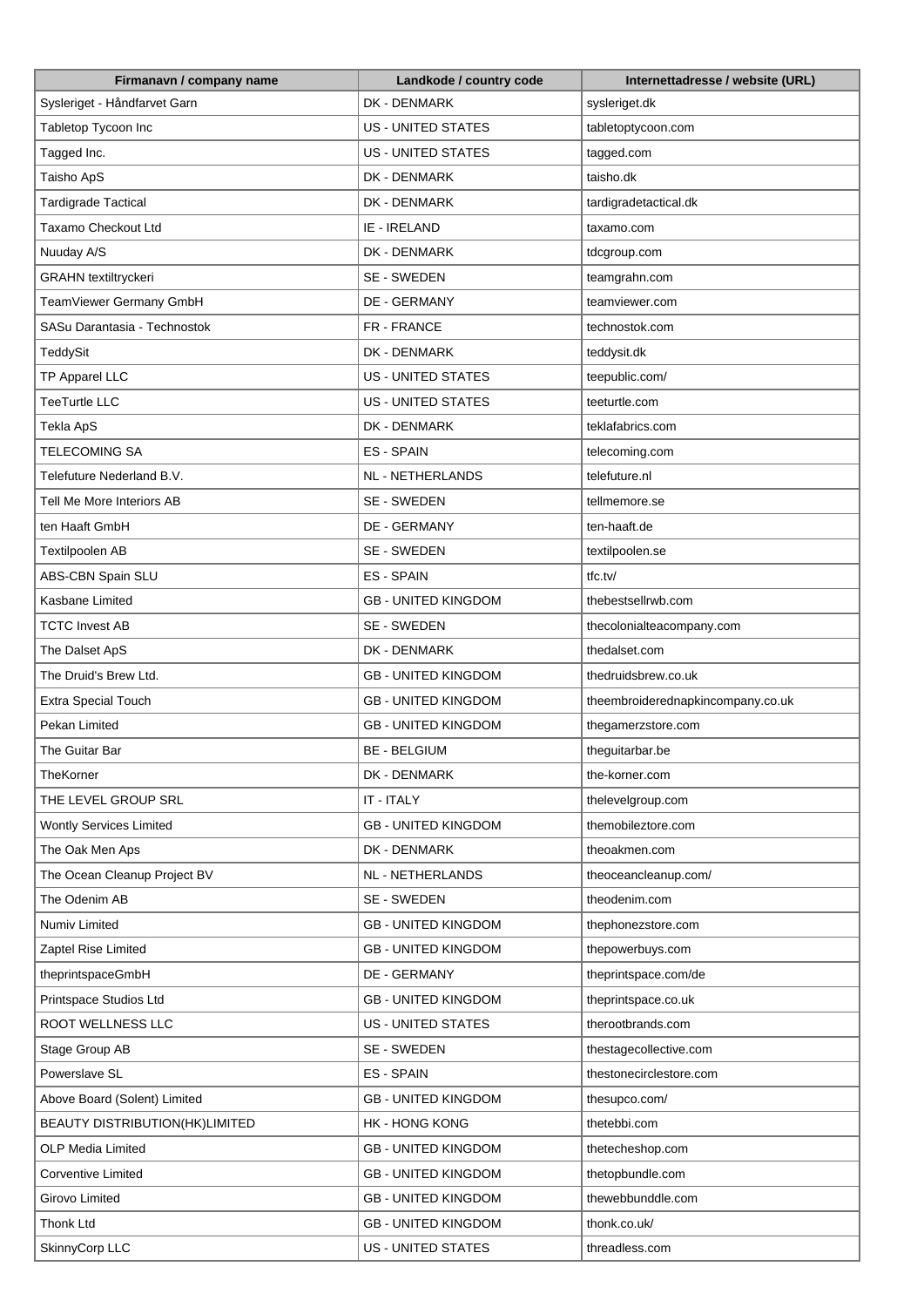| Firmanavn / company name                        | Landkode / country code    | Internettadresse / website (URL) |
|-------------------------------------------------|----------------------------|----------------------------------|
| Threads by Caroline AB                          | SE - SWEDEN                | threadsbycaroline.com            |
| SilverPark Media AB                             | SE - SWEDEN                | thunderfitness.se/               |
| Aspiro AB                                       | SE - SWEDEN                | tidal.com                        |
| <b>Tiege Hanley LLC</b>                         | <b>US - UNITED STATES</b>  | tiege.com                        |
| <b>Tieroom AB</b>                               | SE - SWEDEN                | tieroom.no                       |
| Tiffany AF 2004 ApS                             | DK - DENMARK               | tiffany.dk                       |
| <b>TIKEI AB</b>                                 | SE - SWEDEN                | tikei.se                         |
| Tilia Pay UK Ltd                                | <b>GB - UNITED KINGDOM</b> | tilia-inc.com/                   |
| Tina Wodstrup Danish Design                     | DK - DENMARK               | tinawodstrup.dk                  |
| Match Group LLC                                 | <b>US - UNITED STATES</b>  | tinder.com                       |
| <b>TMC International ApS</b>                    | DK - DENMARK               | tmc-international.dk             |
| <b>TNKreativt AB</b>                            | SE - SWEDEN                | tnkreativt.com/                  |
| Together Labs Inc.                              | <b>US - UNITED STATES</b>  | togetherlabs.com                 |
| Sunslope AB                                     | SE - SWEDEN                | tolta.se                         |
| TomTom International B.V.                       | NL - NETHERLANDS           | tomtom.com                       |
| <b>Tons Aps</b>                                 | DK - DENMARK               | tons.bike                        |
|                                                 | SE - SWEDEN                |                                  |
| TopLady Sweden AB                               | SE - SWEDEN                | toplady.no                       |
| TopLady Sweden AB                               |                            | toplady.se                       |
| Soveco Nordic AB                                | SE - SWEDEN                | topostop.se                      |
| Top Pet Produkter AB                            | SE - SWEDEN                | toppet.se                        |
| <b>VPNetworks LLC</b>                           | US - UNITED STATES         | torguard.net/                    |
| Know Us Limited                                 | <b>GB - UNITED KINGDOM</b> | tornadolifejackets.com           |
| <b>Torrid LLC</b>                               | <b>US - UNITED STATES</b>  | torrid.com/homepage              |
| Torshammarens                                   | SE - SWEDEN                | torshammarens.se                 |
| <b>Totem Technology UAB</b>                     | LT - LITHUANIA             | totemmaker.net/                  |
| <b>TouchNote Limited</b>                        | <b>GB - UNITED KINGDOM</b> | touchnote.com/                   |
| <b>TOWNSEND MUSIC LTD</b>                       | <b>GB - UNITED KINGDOM</b> | townsend-music.com               |
| <b>TOWNSEND MUSIC LTD</b>                       | <b>GB - UNITED KINGDOM</b> | townsendmusic.store/             |
| ToyPro B.V.                                     | NL - NETHERLANDS           | toypro.com                       |
| Tp Kjoler                                       | DK - DENMARK               | tp-kjoler.dk                     |
| <b>Travian Games GmbH</b>                       | DE - GERMANY               | traviangames.de                  |
| Travshoppen.dk ApS                              | DK - DENMARK               | travshoppen.dk                   |
| Trello, Inc.                                    | <b>US - UNITED STATES</b>  | trello.com                       |
| MediaCom LTD                                    | <b>GB - UNITED KINGDOM</b> | trendbutikken.shop               |
| <b>Tribeute AB</b>                              | SE - SWEDEN                | tribeute.com                     |
| Trion Worlds Inc                                | US - UNITED STATES         | trionworlds.com                  |
| <b>Tritium Growth Partners Limited</b>          | <b>GB - UNITED KINGDOM</b> | tritiumgrowth.co.uk              |
| Trolle Company A/S                              | DK - DENMARK               | trollecompany.com                |
| <b>TRS Golf Ltd</b>                             | <b>GB - UNITED KINGDOM</b> | trsgolf.co.uk                    |
| Clearly Pte Ltd                                 | <b>SG - SINGAPORE</b>      | tryclearly.com                   |
| Hubbe Development AB / Trygg Hörsel Scandinavia | SE - SWEDEN                | trygghorsel.com                  |
| Dedicated Sweden AB                             | SE - SWEDEN                | tshirtstoreonline.com            |
| <b>Boxwish Limited</b>                          | <b>GB - UNITED KINGDOM</b> | tunessurfing24.com               |
| Tunnelbear LLC                                  | US - UNITED STATES         | tunnelbear.com                   |
| Sukhvinder Singh                                | <b>GB - UNITED KINGDOM</b> | turbovanes.com                   |
| <b>Turritops EF</b>                             | SE - SWEDEN                | turritops.se                     |
| Rossotoscana srl                                | IT - ITALY                 | tuscanyleather.it                |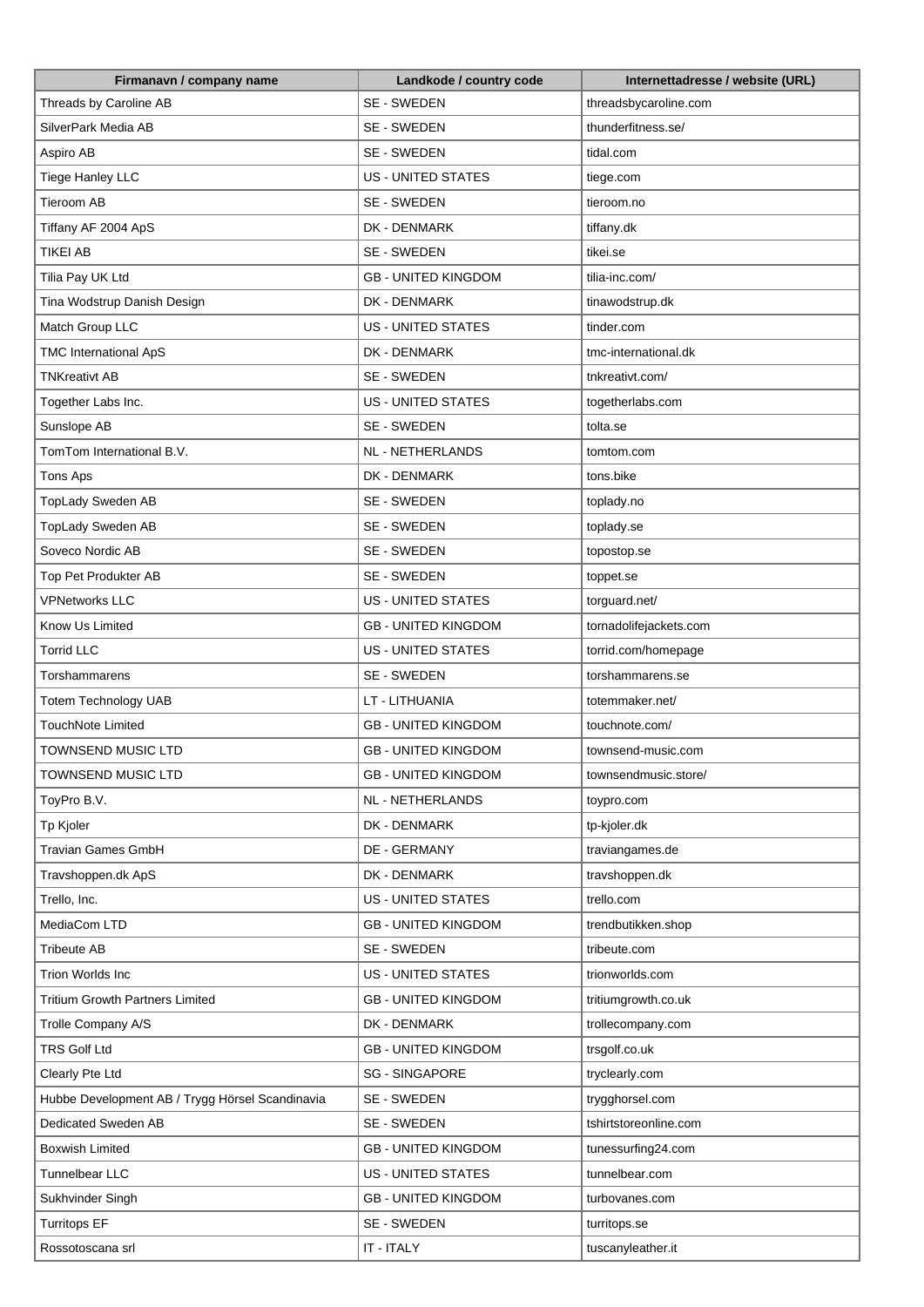| SE - SWEDEN<br>tutifruity.se/<br>tutifruity<br>Thermodyne Systems GmbH<br>DE - GERMANY<br>tvape.de/<br>Vrendergo Limited<br><b>GB - UNITED KINGDOM</b><br>tvshoppr.com<br>Twelve Inch ApS<br>DK - DENMARK<br>twelve-inch.com<br>Twenty One Pilots, LLC<br><b>US - UNITED STATES</b><br>twentyonepilots.com<br><b>TWILIO INC</b><br><b>US - UNITED STATES</b><br>twilio.com<br><b>US - UNITED STATES</b><br>Twitch Interactive, Inc<br>twitch.tv<br><b>Twitter International Company</b><br>IE - IRELAND<br>twitter.com/<br>Rematch AB<br>SE - SWEDEN<br>twotwo-official.com/<br>CH - SWITZERLAND<br>Tyche Technologies AG<br>tyche.ch<br>Home & Fashion Stockholm AB<br>SE - SWEDEN<br>tygverket.se<br>SE - SWEDEN<br>Nordic Swim and Sport AB<br>tyrsverige.se/<br><b>GB - UNITED KINGDOM</b><br>T101 Limited<br>t101.com<br>SE - SWEDEN<br>Telecom3 Sverige AB<br>t3.s <sub>e</sub><br><b>NE Services LTD</b><br><b>GB - UNITED KINGDOM</b><br>uberkinky.co.uk<br><b>Ubisoft EMEA SAS</b><br>FR - FRANCE<br>ubisoft.com<br><b>US - UNITED STATES</b><br>udemy.com/<br>Udemy, Inc.<br>Metaboli SA<br>FR - FRANCE<br>uk.gamesplanet.com/<br>Lush Retail Limited<br><b>GB - UNITED KINGDOM</b><br>uk.lush.com/<br>Match.com International Limited<br><b>GB - UNITED KINGDOM</b><br>uk.match.com/<br>Sony Interactive Entertainment Network Europe Limited<br><b>GB - UNITED KINGDOM</b><br>uk.playstation.com<br>Support Logistics (Europe) Ltd<br><b>GB - UNITED KINGDOM</b><br>uktactical.com<br><b>UldeMulle</b><br>DK - DENMARK<br>uldemulle.dk<br>DK - DENMARK<br>Uldstedet<br>uldstedet.dk<br>Ægbækgaard - Uldtrolden<br>DK - DENMARK<br>uldtrolden.dk<br>Skovgaard dev<br>DK - DENMARK<br>/unik-openbuild.dk<br>Unilux Time (HK) Ltd.<br><b>HK - HONG KONG</b><br>uniluxtime.com<br>Unity Technologies ApS<br>DK - DENMARK<br>unity3d.com/<br><b>Universal Textiles UK Ltd</b><br><b>GB - UNITED KINGDOM</b><br>universal-textiles.com<br>UNLCK7 AB<br>SE - SWEDEN<br>unlock7.com<br><b>UNLCK7 AB</b><br>SE - SWEDEN<br>unlock7.com/no<br><b>GB - UNITED KINGDOM</b><br>Valinex Limited<br>unostreaming.com<br><b>GB - UNITED KINGDOM</b><br>UNUAK IMPORT EXPORT LIMITED<br>unuak.co.uk<br>UpCloud OY<br>FI - FINLAND<br>upcloud.com<br><b>URBN UK Limited</b><br><b>GB - UNITED KINGDOM</b><br>urbanoutfitters.com<br><b>URBN US Retail LLC</b><br>US - UNITED STATES<br>urbanoutfitters.com/<br><b>URBN UK Limited</b><br><b>GB - UNITED KINGDOM</b><br>urbn.com<br><b>NC Interactive LLC</b><br><b>US - UNITED STATES</b><br>us.ncsoft.com/en<br>SE - SWEDEN<br><b>USWE Sports AB</b><br>uswe-sports.com<br><b>Uthsen Spinners</b><br>DK - DENMARK<br>uthsen-spinners.dk<br>Aegis Vision Limited<br><b>GB - UNITED KINGDOM</b><br>uunique.uk.com<br><b>VACKRALIV YOGA</b><br>SE - SWEDEN<br>vackraliv.se<br><b>GR - GREECE</b><br>YELLOW LAB<br>vagrancylifestyle.com<br>SE - SWEDEN<br>Vallgatan 12<br>vallgatan12.se/<br>valvesoftware.com/en/<br>Valve Corporation<br>US - UNITED STATES<br>Acherontic Arts GmbH<br>DE - GERMANY<br>van-records.com | Firmanavn / company name | Landkode / country code | Internettadresse / website (URL) |
|-----------------------------------------------------------------------------------------------------------------------------------------------------------------------------------------------------------------------------------------------------------------------------------------------------------------------------------------------------------------------------------------------------------------------------------------------------------------------------------------------------------------------------------------------------------------------------------------------------------------------------------------------------------------------------------------------------------------------------------------------------------------------------------------------------------------------------------------------------------------------------------------------------------------------------------------------------------------------------------------------------------------------------------------------------------------------------------------------------------------------------------------------------------------------------------------------------------------------------------------------------------------------------------------------------------------------------------------------------------------------------------------------------------------------------------------------------------------------------------------------------------------------------------------------------------------------------------------------------------------------------------------------------------------------------------------------------------------------------------------------------------------------------------------------------------------------------------------------------------------------------------------------------------------------------------------------------------------------------------------------------------------------------------------------------------------------------------------------------------------------------------------------------------------------------------------------------------------------------------------------------------------------------------------------------------------------------------------------------------------------------------------------------------------------------------------------------------------------------------------------------------------------------------------------------------------------------------------------------------------------------------------------------------------------------------------------------------------------------------------------------------------------------------------------------------------------------------------------------------------------------------------------------------------------------------------------------------------------------------------------------------------------------------------------------------------|--------------------------|-------------------------|----------------------------------|
|                                                                                                                                                                                                                                                                                                                                                                                                                                                                                                                                                                                                                                                                                                                                                                                                                                                                                                                                                                                                                                                                                                                                                                                                                                                                                                                                                                                                                                                                                                                                                                                                                                                                                                                                                                                                                                                                                                                                                                                                                                                                                                                                                                                                                                                                                                                                                                                                                                                                                                                                                                                                                                                                                                                                                                                                                                                                                                                                                                                                                                                                 |                          |                         |                                  |
|                                                                                                                                                                                                                                                                                                                                                                                                                                                                                                                                                                                                                                                                                                                                                                                                                                                                                                                                                                                                                                                                                                                                                                                                                                                                                                                                                                                                                                                                                                                                                                                                                                                                                                                                                                                                                                                                                                                                                                                                                                                                                                                                                                                                                                                                                                                                                                                                                                                                                                                                                                                                                                                                                                                                                                                                                                                                                                                                                                                                                                                                 |                          |                         |                                  |
|                                                                                                                                                                                                                                                                                                                                                                                                                                                                                                                                                                                                                                                                                                                                                                                                                                                                                                                                                                                                                                                                                                                                                                                                                                                                                                                                                                                                                                                                                                                                                                                                                                                                                                                                                                                                                                                                                                                                                                                                                                                                                                                                                                                                                                                                                                                                                                                                                                                                                                                                                                                                                                                                                                                                                                                                                                                                                                                                                                                                                                                                 |                          |                         |                                  |
|                                                                                                                                                                                                                                                                                                                                                                                                                                                                                                                                                                                                                                                                                                                                                                                                                                                                                                                                                                                                                                                                                                                                                                                                                                                                                                                                                                                                                                                                                                                                                                                                                                                                                                                                                                                                                                                                                                                                                                                                                                                                                                                                                                                                                                                                                                                                                                                                                                                                                                                                                                                                                                                                                                                                                                                                                                                                                                                                                                                                                                                                 |                          |                         |                                  |
|                                                                                                                                                                                                                                                                                                                                                                                                                                                                                                                                                                                                                                                                                                                                                                                                                                                                                                                                                                                                                                                                                                                                                                                                                                                                                                                                                                                                                                                                                                                                                                                                                                                                                                                                                                                                                                                                                                                                                                                                                                                                                                                                                                                                                                                                                                                                                                                                                                                                                                                                                                                                                                                                                                                                                                                                                                                                                                                                                                                                                                                                 |                          |                         |                                  |
|                                                                                                                                                                                                                                                                                                                                                                                                                                                                                                                                                                                                                                                                                                                                                                                                                                                                                                                                                                                                                                                                                                                                                                                                                                                                                                                                                                                                                                                                                                                                                                                                                                                                                                                                                                                                                                                                                                                                                                                                                                                                                                                                                                                                                                                                                                                                                                                                                                                                                                                                                                                                                                                                                                                                                                                                                                                                                                                                                                                                                                                                 |                          |                         |                                  |
|                                                                                                                                                                                                                                                                                                                                                                                                                                                                                                                                                                                                                                                                                                                                                                                                                                                                                                                                                                                                                                                                                                                                                                                                                                                                                                                                                                                                                                                                                                                                                                                                                                                                                                                                                                                                                                                                                                                                                                                                                                                                                                                                                                                                                                                                                                                                                                                                                                                                                                                                                                                                                                                                                                                                                                                                                                                                                                                                                                                                                                                                 |                          |                         |                                  |
|                                                                                                                                                                                                                                                                                                                                                                                                                                                                                                                                                                                                                                                                                                                                                                                                                                                                                                                                                                                                                                                                                                                                                                                                                                                                                                                                                                                                                                                                                                                                                                                                                                                                                                                                                                                                                                                                                                                                                                                                                                                                                                                                                                                                                                                                                                                                                                                                                                                                                                                                                                                                                                                                                                                                                                                                                                                                                                                                                                                                                                                                 |                          |                         |                                  |
|                                                                                                                                                                                                                                                                                                                                                                                                                                                                                                                                                                                                                                                                                                                                                                                                                                                                                                                                                                                                                                                                                                                                                                                                                                                                                                                                                                                                                                                                                                                                                                                                                                                                                                                                                                                                                                                                                                                                                                                                                                                                                                                                                                                                                                                                                                                                                                                                                                                                                                                                                                                                                                                                                                                                                                                                                                                                                                                                                                                                                                                                 |                          |                         |                                  |
|                                                                                                                                                                                                                                                                                                                                                                                                                                                                                                                                                                                                                                                                                                                                                                                                                                                                                                                                                                                                                                                                                                                                                                                                                                                                                                                                                                                                                                                                                                                                                                                                                                                                                                                                                                                                                                                                                                                                                                                                                                                                                                                                                                                                                                                                                                                                                                                                                                                                                                                                                                                                                                                                                                                                                                                                                                                                                                                                                                                                                                                                 |                          |                         |                                  |
|                                                                                                                                                                                                                                                                                                                                                                                                                                                                                                                                                                                                                                                                                                                                                                                                                                                                                                                                                                                                                                                                                                                                                                                                                                                                                                                                                                                                                                                                                                                                                                                                                                                                                                                                                                                                                                                                                                                                                                                                                                                                                                                                                                                                                                                                                                                                                                                                                                                                                                                                                                                                                                                                                                                                                                                                                                                                                                                                                                                                                                                                 |                          |                         |                                  |
|                                                                                                                                                                                                                                                                                                                                                                                                                                                                                                                                                                                                                                                                                                                                                                                                                                                                                                                                                                                                                                                                                                                                                                                                                                                                                                                                                                                                                                                                                                                                                                                                                                                                                                                                                                                                                                                                                                                                                                                                                                                                                                                                                                                                                                                                                                                                                                                                                                                                                                                                                                                                                                                                                                                                                                                                                                                                                                                                                                                                                                                                 |                          |                         |                                  |
|                                                                                                                                                                                                                                                                                                                                                                                                                                                                                                                                                                                                                                                                                                                                                                                                                                                                                                                                                                                                                                                                                                                                                                                                                                                                                                                                                                                                                                                                                                                                                                                                                                                                                                                                                                                                                                                                                                                                                                                                                                                                                                                                                                                                                                                                                                                                                                                                                                                                                                                                                                                                                                                                                                                                                                                                                                                                                                                                                                                                                                                                 |                          |                         |                                  |
|                                                                                                                                                                                                                                                                                                                                                                                                                                                                                                                                                                                                                                                                                                                                                                                                                                                                                                                                                                                                                                                                                                                                                                                                                                                                                                                                                                                                                                                                                                                                                                                                                                                                                                                                                                                                                                                                                                                                                                                                                                                                                                                                                                                                                                                                                                                                                                                                                                                                                                                                                                                                                                                                                                                                                                                                                                                                                                                                                                                                                                                                 |                          |                         |                                  |
|                                                                                                                                                                                                                                                                                                                                                                                                                                                                                                                                                                                                                                                                                                                                                                                                                                                                                                                                                                                                                                                                                                                                                                                                                                                                                                                                                                                                                                                                                                                                                                                                                                                                                                                                                                                                                                                                                                                                                                                                                                                                                                                                                                                                                                                                                                                                                                                                                                                                                                                                                                                                                                                                                                                                                                                                                                                                                                                                                                                                                                                                 |                          |                         |                                  |
|                                                                                                                                                                                                                                                                                                                                                                                                                                                                                                                                                                                                                                                                                                                                                                                                                                                                                                                                                                                                                                                                                                                                                                                                                                                                                                                                                                                                                                                                                                                                                                                                                                                                                                                                                                                                                                                                                                                                                                                                                                                                                                                                                                                                                                                                                                                                                                                                                                                                                                                                                                                                                                                                                                                                                                                                                                                                                                                                                                                                                                                                 |                          |                         |                                  |
|                                                                                                                                                                                                                                                                                                                                                                                                                                                                                                                                                                                                                                                                                                                                                                                                                                                                                                                                                                                                                                                                                                                                                                                                                                                                                                                                                                                                                                                                                                                                                                                                                                                                                                                                                                                                                                                                                                                                                                                                                                                                                                                                                                                                                                                                                                                                                                                                                                                                                                                                                                                                                                                                                                                                                                                                                                                                                                                                                                                                                                                                 |                          |                         |                                  |
|                                                                                                                                                                                                                                                                                                                                                                                                                                                                                                                                                                                                                                                                                                                                                                                                                                                                                                                                                                                                                                                                                                                                                                                                                                                                                                                                                                                                                                                                                                                                                                                                                                                                                                                                                                                                                                                                                                                                                                                                                                                                                                                                                                                                                                                                                                                                                                                                                                                                                                                                                                                                                                                                                                                                                                                                                                                                                                                                                                                                                                                                 |                          |                         |                                  |
|                                                                                                                                                                                                                                                                                                                                                                                                                                                                                                                                                                                                                                                                                                                                                                                                                                                                                                                                                                                                                                                                                                                                                                                                                                                                                                                                                                                                                                                                                                                                                                                                                                                                                                                                                                                                                                                                                                                                                                                                                                                                                                                                                                                                                                                                                                                                                                                                                                                                                                                                                                                                                                                                                                                                                                                                                                                                                                                                                                                                                                                                 |                          |                         |                                  |
|                                                                                                                                                                                                                                                                                                                                                                                                                                                                                                                                                                                                                                                                                                                                                                                                                                                                                                                                                                                                                                                                                                                                                                                                                                                                                                                                                                                                                                                                                                                                                                                                                                                                                                                                                                                                                                                                                                                                                                                                                                                                                                                                                                                                                                                                                                                                                                                                                                                                                                                                                                                                                                                                                                                                                                                                                                                                                                                                                                                                                                                                 |                          |                         |                                  |
|                                                                                                                                                                                                                                                                                                                                                                                                                                                                                                                                                                                                                                                                                                                                                                                                                                                                                                                                                                                                                                                                                                                                                                                                                                                                                                                                                                                                                                                                                                                                                                                                                                                                                                                                                                                                                                                                                                                                                                                                                                                                                                                                                                                                                                                                                                                                                                                                                                                                                                                                                                                                                                                                                                                                                                                                                                                                                                                                                                                                                                                                 |                          |                         |                                  |
|                                                                                                                                                                                                                                                                                                                                                                                                                                                                                                                                                                                                                                                                                                                                                                                                                                                                                                                                                                                                                                                                                                                                                                                                                                                                                                                                                                                                                                                                                                                                                                                                                                                                                                                                                                                                                                                                                                                                                                                                                                                                                                                                                                                                                                                                                                                                                                                                                                                                                                                                                                                                                                                                                                                                                                                                                                                                                                                                                                                                                                                                 |                          |                         |                                  |
|                                                                                                                                                                                                                                                                                                                                                                                                                                                                                                                                                                                                                                                                                                                                                                                                                                                                                                                                                                                                                                                                                                                                                                                                                                                                                                                                                                                                                                                                                                                                                                                                                                                                                                                                                                                                                                                                                                                                                                                                                                                                                                                                                                                                                                                                                                                                                                                                                                                                                                                                                                                                                                                                                                                                                                                                                                                                                                                                                                                                                                                                 |                          |                         |                                  |
|                                                                                                                                                                                                                                                                                                                                                                                                                                                                                                                                                                                                                                                                                                                                                                                                                                                                                                                                                                                                                                                                                                                                                                                                                                                                                                                                                                                                                                                                                                                                                                                                                                                                                                                                                                                                                                                                                                                                                                                                                                                                                                                                                                                                                                                                                                                                                                                                                                                                                                                                                                                                                                                                                                                                                                                                                                                                                                                                                                                                                                                                 |                          |                         |                                  |
|                                                                                                                                                                                                                                                                                                                                                                                                                                                                                                                                                                                                                                                                                                                                                                                                                                                                                                                                                                                                                                                                                                                                                                                                                                                                                                                                                                                                                                                                                                                                                                                                                                                                                                                                                                                                                                                                                                                                                                                                                                                                                                                                                                                                                                                                                                                                                                                                                                                                                                                                                                                                                                                                                                                                                                                                                                                                                                                                                                                                                                                                 |                          |                         |                                  |
|                                                                                                                                                                                                                                                                                                                                                                                                                                                                                                                                                                                                                                                                                                                                                                                                                                                                                                                                                                                                                                                                                                                                                                                                                                                                                                                                                                                                                                                                                                                                                                                                                                                                                                                                                                                                                                                                                                                                                                                                                                                                                                                                                                                                                                                                                                                                                                                                                                                                                                                                                                                                                                                                                                                                                                                                                                                                                                                                                                                                                                                                 |                          |                         |                                  |
|                                                                                                                                                                                                                                                                                                                                                                                                                                                                                                                                                                                                                                                                                                                                                                                                                                                                                                                                                                                                                                                                                                                                                                                                                                                                                                                                                                                                                                                                                                                                                                                                                                                                                                                                                                                                                                                                                                                                                                                                                                                                                                                                                                                                                                                                                                                                                                                                                                                                                                                                                                                                                                                                                                                                                                                                                                                                                                                                                                                                                                                                 |                          |                         |                                  |
|                                                                                                                                                                                                                                                                                                                                                                                                                                                                                                                                                                                                                                                                                                                                                                                                                                                                                                                                                                                                                                                                                                                                                                                                                                                                                                                                                                                                                                                                                                                                                                                                                                                                                                                                                                                                                                                                                                                                                                                                                                                                                                                                                                                                                                                                                                                                                                                                                                                                                                                                                                                                                                                                                                                                                                                                                                                                                                                                                                                                                                                                 |                          |                         |                                  |
|                                                                                                                                                                                                                                                                                                                                                                                                                                                                                                                                                                                                                                                                                                                                                                                                                                                                                                                                                                                                                                                                                                                                                                                                                                                                                                                                                                                                                                                                                                                                                                                                                                                                                                                                                                                                                                                                                                                                                                                                                                                                                                                                                                                                                                                                                                                                                                                                                                                                                                                                                                                                                                                                                                                                                                                                                                                                                                                                                                                                                                                                 |                          |                         |                                  |
|                                                                                                                                                                                                                                                                                                                                                                                                                                                                                                                                                                                                                                                                                                                                                                                                                                                                                                                                                                                                                                                                                                                                                                                                                                                                                                                                                                                                                                                                                                                                                                                                                                                                                                                                                                                                                                                                                                                                                                                                                                                                                                                                                                                                                                                                                                                                                                                                                                                                                                                                                                                                                                                                                                                                                                                                                                                                                                                                                                                                                                                                 |                          |                         |                                  |
|                                                                                                                                                                                                                                                                                                                                                                                                                                                                                                                                                                                                                                                                                                                                                                                                                                                                                                                                                                                                                                                                                                                                                                                                                                                                                                                                                                                                                                                                                                                                                                                                                                                                                                                                                                                                                                                                                                                                                                                                                                                                                                                                                                                                                                                                                                                                                                                                                                                                                                                                                                                                                                                                                                                                                                                                                                                                                                                                                                                                                                                                 |                          |                         |                                  |
|                                                                                                                                                                                                                                                                                                                                                                                                                                                                                                                                                                                                                                                                                                                                                                                                                                                                                                                                                                                                                                                                                                                                                                                                                                                                                                                                                                                                                                                                                                                                                                                                                                                                                                                                                                                                                                                                                                                                                                                                                                                                                                                                                                                                                                                                                                                                                                                                                                                                                                                                                                                                                                                                                                                                                                                                                                                                                                                                                                                                                                                                 |                          |                         |                                  |
|                                                                                                                                                                                                                                                                                                                                                                                                                                                                                                                                                                                                                                                                                                                                                                                                                                                                                                                                                                                                                                                                                                                                                                                                                                                                                                                                                                                                                                                                                                                                                                                                                                                                                                                                                                                                                                                                                                                                                                                                                                                                                                                                                                                                                                                                                                                                                                                                                                                                                                                                                                                                                                                                                                                                                                                                                                                                                                                                                                                                                                                                 |                          |                         |                                  |
|                                                                                                                                                                                                                                                                                                                                                                                                                                                                                                                                                                                                                                                                                                                                                                                                                                                                                                                                                                                                                                                                                                                                                                                                                                                                                                                                                                                                                                                                                                                                                                                                                                                                                                                                                                                                                                                                                                                                                                                                                                                                                                                                                                                                                                                                                                                                                                                                                                                                                                                                                                                                                                                                                                                                                                                                                                                                                                                                                                                                                                                                 |                          |                         |                                  |
|                                                                                                                                                                                                                                                                                                                                                                                                                                                                                                                                                                                                                                                                                                                                                                                                                                                                                                                                                                                                                                                                                                                                                                                                                                                                                                                                                                                                                                                                                                                                                                                                                                                                                                                                                                                                                                                                                                                                                                                                                                                                                                                                                                                                                                                                                                                                                                                                                                                                                                                                                                                                                                                                                                                                                                                                                                                                                                                                                                                                                                                                 |                          |                         |                                  |
|                                                                                                                                                                                                                                                                                                                                                                                                                                                                                                                                                                                                                                                                                                                                                                                                                                                                                                                                                                                                                                                                                                                                                                                                                                                                                                                                                                                                                                                                                                                                                                                                                                                                                                                                                                                                                                                                                                                                                                                                                                                                                                                                                                                                                                                                                                                                                                                                                                                                                                                                                                                                                                                                                                                                                                                                                                                                                                                                                                                                                                                                 |                          |                         |                                  |
|                                                                                                                                                                                                                                                                                                                                                                                                                                                                                                                                                                                                                                                                                                                                                                                                                                                                                                                                                                                                                                                                                                                                                                                                                                                                                                                                                                                                                                                                                                                                                                                                                                                                                                                                                                                                                                                                                                                                                                                                                                                                                                                                                                                                                                                                                                                                                                                                                                                                                                                                                                                                                                                                                                                                                                                                                                                                                                                                                                                                                                                                 |                          |                         |                                  |
|                                                                                                                                                                                                                                                                                                                                                                                                                                                                                                                                                                                                                                                                                                                                                                                                                                                                                                                                                                                                                                                                                                                                                                                                                                                                                                                                                                                                                                                                                                                                                                                                                                                                                                                                                                                                                                                                                                                                                                                                                                                                                                                                                                                                                                                                                                                                                                                                                                                                                                                                                                                                                                                                                                                                                                                                                                                                                                                                                                                                                                                                 |                          |                         |                                  |
|                                                                                                                                                                                                                                                                                                                                                                                                                                                                                                                                                                                                                                                                                                                                                                                                                                                                                                                                                                                                                                                                                                                                                                                                                                                                                                                                                                                                                                                                                                                                                                                                                                                                                                                                                                                                                                                                                                                                                                                                                                                                                                                                                                                                                                                                                                                                                                                                                                                                                                                                                                                                                                                                                                                                                                                                                                                                                                                                                                                                                                                                 |                          |                         |                                  |
|                                                                                                                                                                                                                                                                                                                                                                                                                                                                                                                                                                                                                                                                                                                                                                                                                                                                                                                                                                                                                                                                                                                                                                                                                                                                                                                                                                                                                                                                                                                                                                                                                                                                                                                                                                                                                                                                                                                                                                                                                                                                                                                                                                                                                                                                                                                                                                                                                                                                                                                                                                                                                                                                                                                                                                                                                                                                                                                                                                                                                                                                 |                          |                         |                                  |
|                                                                                                                                                                                                                                                                                                                                                                                                                                                                                                                                                                                                                                                                                                                                                                                                                                                                                                                                                                                                                                                                                                                                                                                                                                                                                                                                                                                                                                                                                                                                                                                                                                                                                                                                                                                                                                                                                                                                                                                                                                                                                                                                                                                                                                                                                                                                                                                                                                                                                                                                                                                                                                                                                                                                                                                                                                                                                                                                                                                                                                                                 |                          |                         |                                  |
|                                                                                                                                                                                                                                                                                                                                                                                                                                                                                                                                                                                                                                                                                                                                                                                                                                                                                                                                                                                                                                                                                                                                                                                                                                                                                                                                                                                                                                                                                                                                                                                                                                                                                                                                                                                                                                                                                                                                                                                                                                                                                                                                                                                                                                                                                                                                                                                                                                                                                                                                                                                                                                                                                                                                                                                                                                                                                                                                                                                                                                                                 |                          |                         |                                  |
|                                                                                                                                                                                                                                                                                                                                                                                                                                                                                                                                                                                                                                                                                                                                                                                                                                                                                                                                                                                                                                                                                                                                                                                                                                                                                                                                                                                                                                                                                                                                                                                                                                                                                                                                                                                                                                                                                                                                                                                                                                                                                                                                                                                                                                                                                                                                                                                                                                                                                                                                                                                                                                                                                                                                                                                                                                                                                                                                                                                                                                                                 |                          |                         |                                  |
|                                                                                                                                                                                                                                                                                                                                                                                                                                                                                                                                                                                                                                                                                                                                                                                                                                                                                                                                                                                                                                                                                                                                                                                                                                                                                                                                                                                                                                                                                                                                                                                                                                                                                                                                                                                                                                                                                                                                                                                                                                                                                                                                                                                                                                                                                                                                                                                                                                                                                                                                                                                                                                                                                                                                                                                                                                                                                                                                                                                                                                                                 |                          |                         |                                  |
|                                                                                                                                                                                                                                                                                                                                                                                                                                                                                                                                                                                                                                                                                                                                                                                                                                                                                                                                                                                                                                                                                                                                                                                                                                                                                                                                                                                                                                                                                                                                                                                                                                                                                                                                                                                                                                                                                                                                                                                                                                                                                                                                                                                                                                                                                                                                                                                                                                                                                                                                                                                                                                                                                                                                                                                                                                                                                                                                                                                                                                                                 |                          |                         |                                  |
|                                                                                                                                                                                                                                                                                                                                                                                                                                                                                                                                                                                                                                                                                                                                                                                                                                                                                                                                                                                                                                                                                                                                                                                                                                                                                                                                                                                                                                                                                                                                                                                                                                                                                                                                                                                                                                                                                                                                                                                                                                                                                                                                                                                                                                                                                                                                                                                                                                                                                                                                                                                                                                                                                                                                                                                                                                                                                                                                                                                                                                                                 |                          |                         |                                  |
|                                                                                                                                                                                                                                                                                                                                                                                                                                                                                                                                                                                                                                                                                                                                                                                                                                                                                                                                                                                                                                                                                                                                                                                                                                                                                                                                                                                                                                                                                                                                                                                                                                                                                                                                                                                                                                                                                                                                                                                                                                                                                                                                                                                                                                                                                                                                                                                                                                                                                                                                                                                                                                                                                                                                                                                                                                                                                                                                                                                                                                                                 |                          |                         |                                  |
|                                                                                                                                                                                                                                                                                                                                                                                                                                                                                                                                                                                                                                                                                                                                                                                                                                                                                                                                                                                                                                                                                                                                                                                                                                                                                                                                                                                                                                                                                                                                                                                                                                                                                                                                                                                                                                                                                                                                                                                                                                                                                                                                                                                                                                                                                                                                                                                                                                                                                                                                                                                                                                                                                                                                                                                                                                                                                                                                                                                                                                                                 | Vapes Lidköping AB       | SE - SWEDEN             | vapes.se                         |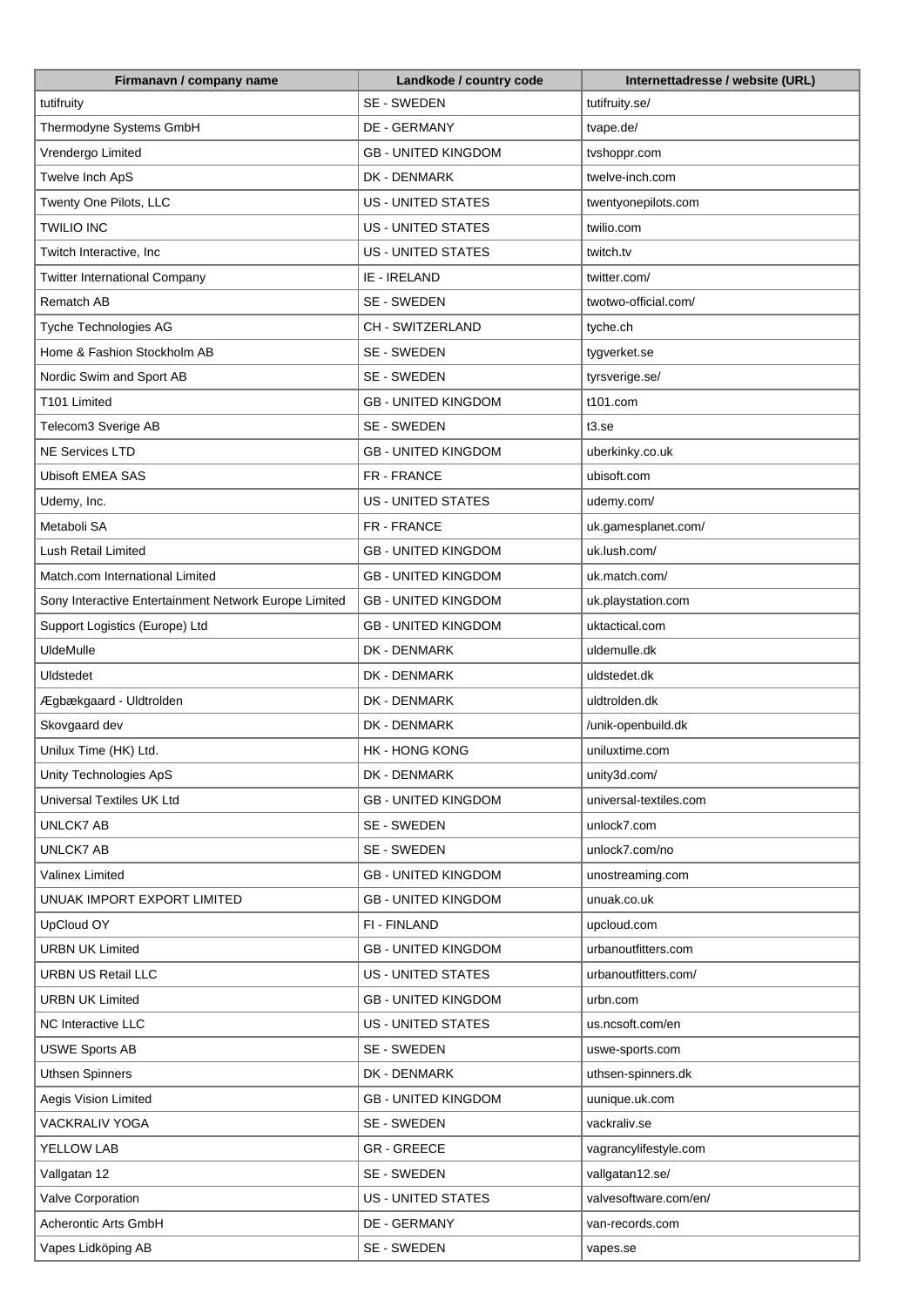| Firmanavn / company name                     | Landkode / country code    | Internettadresse / website (URL)     |
|----------------------------------------------|----------------------------|--------------------------------------|
| <b>GLN Design AB</b>                         | SE - SWEDEN                | variadesign.se                       |
| Various, Inc                                 | <b>US - UNITED STATES</b>  | various.com                          |
| Varmt vand fra solen                         | DK - DENMARK               | varmtvandfrasolen.dk                 |
| Jumby Bay Studios, LLC                       | <b>US - UNITED STATES</b>  | vat19.com                            |
| <b>PSFILM</b>                                | DK - DENMARK               | vavilla.dk                           |
| Vectoworks Inc                               | US - UNITED STATES         | vectoworks.net                       |
| Veldskoen Nordics                            | SE - SWEDEN                | veldskoennordics.com                 |
| Veldskoen Nordics                            | SE - SWEDEN                | veldskoennordics.se                  |
| Verisure Ireland Designated Activity Company | IE - IRELAND               | verisure.com                         |
| <b>RECISIO SAS</b>                           | FR - FRANCE                | version-karaoke.com                  |
| VIMN Netherlands Holding B.V.                | NL - NETHERLANDS           | viacomcbs.com/                       |
| Digisec R&D Lab Kft.                         | <b>HU - HUNGARY</b>        | victoriamilan.com/en_us/#/app/search |
| FREEMIND MEDIA LTD                           | <b>GB - UNITED KINGDOM</b> | victoriascandy.co.uk                 |
| Viki Inc.                                    | <b>US - UNITED STATES</b>  | viki.com                             |
| Kulla Handel UG haftungsbeschränkt           | <b>DE - GERMANY</b>        | viking-larp.com                      |
| Hannas Villervalla AB                        | SE - SWEDEN                | villervalla.com                      |
| Hannas Villervalla AB                        | SE - SWEDEN                | villervalla.se                       |
| Vimeo.com, Inc.                              | <b>US - UNITED STATES</b>  | vimeo.com/                           |
| British Only Austria Fahrzeughandel GmbH     | <b>AT - AUSTRIA</b>        | vintage-motorcycle.com/en            |
| <b>Lupent Limited</b>                        | <b>GB - UNITED KINGDOM</b> | vipshop247.com                       |
| Vision of Home by Helgevik design AB         | SE - SWEDEN                | visionofhome.se/                     |
| Vapor Sweden Distribution AB                 | SE - SWEDEN                | vixt.eu                              |
| VM Elektro A/S                               | DK - DENMARK               | vm-elektro.dk                        |
| Four North Stockholm AB                      | SE - SWEDEN                | voguescandinavia.com                 |
| Volkswagen AG                                | DE - GERMANY               | volkswagen.de                        |
| Lindqvist Voltige                            | DK - DENMARK               | voltige.dk                           |
| <b>Vortex Virtual Reality</b>                | PL - POLAND                | vortexvr.no                          |
| <b>Vortex Virtual Reality</b>                | PL - POLAND                | vortexvr.pl                          |
| Showify AB                                   | SE - SWEDEN                | voyd.se                              |
| Showify AB                                   | SE - SWEDEN                | voyd.tv                              |
| Gadbjerg Reservedelslager                    | DK - DENMARK               | vparts.dk                            |
| Gauss Labs Company Limited                   | TH - THAILAND              | vrcover.com                          |
| <b>Gauss Labs Limited</b>                    | <b>HK - HONG KONG</b>      | vrcover.com                          |
| The Constant Company, LLC                    | US - UNITED STATES         | vultr.com                            |
| Emte Handelsbolag                            | SE - SWEDEN                | vuxshopen.se                         |
| VXS GYM WEAR LTD                             | <b>GB - UNITED KINGDOM</b> | vxsgymwear.co.uk                     |
| <b>V1CE LIMITED</b>                          | <b>GB - UNITED KINGDOM</b> | v1ce.co.uk                           |
| Andiamo International LTD                    | <b>GB - UNITED KINGDOM</b> | walklondonshoes.co.uk                |
| Artivo ApS                                   | DK - DENMARK               | wallstickerland.dk/                  |
| SYNE TECH INC.                               | US - UNITED STATES         | wantedall.com                        |
| Wargaming Group Ltd                          | CY-CYPRUS                  | wargaming.net                        |
| Warner Bros. Internationl Enterprises Inc.   | US - UNITED STATES         | warnerbros.com                       |
| Water and Wines AB                           | SE - SWEDEN                | waterandwines.com                    |
| <b>B2C Distribution Limited</b>              | <b>GB - UNITED KINGDOM</b> | watersportsoutlet.com/no-no/         |
| BayOne OU                                    | EE - ESTONIA               | wearebay.one/                        |
| Thought Fashion Ltd                          | <b>GB - UNITED KINGDOM</b> | wearethought.com                     |
| Yellow Product Design Ltd                    | <b>GB - UNITED KINGDOM</b> | weatherstop.co.uk                    |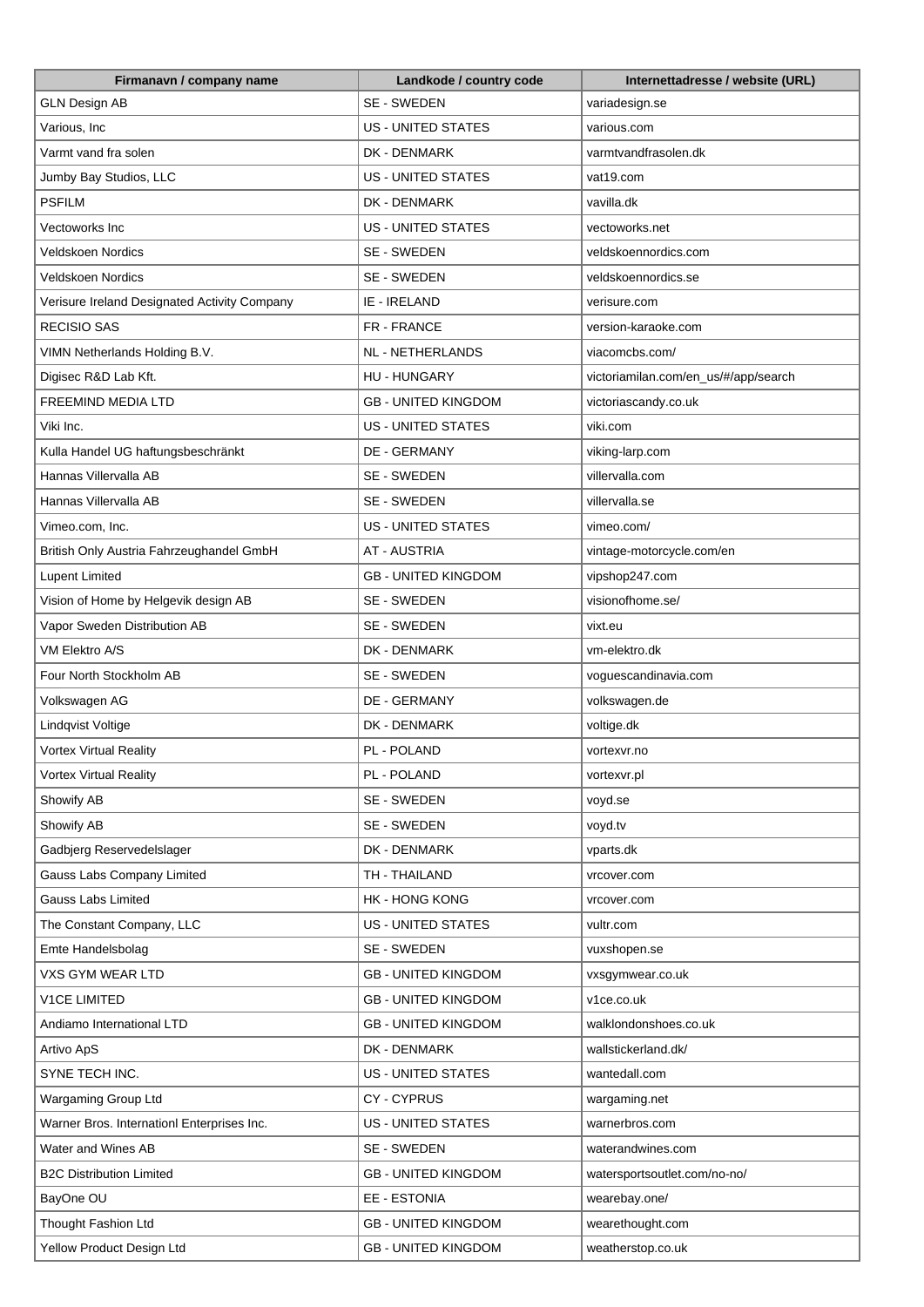| Firmanavn / company name                        | Landkode / country code     | Internettadresse / website (URL)              |
|-------------------------------------------------|-----------------------------|-----------------------------------------------|
| Webbutiken i Lycksta AB                         | SE - SWEDEN                 | webbutiken.info                               |
| Webbutiken i Lycksta AB                         | SE - SWEDEN                 | webbutiken.se                                 |
| Webroot International Limited                   | IE - IRELAND                | webroot.com                                   |
| Pic2Pat                                         | <b>NL - NETHERLANDS</b>     | webshop.pic2pat.com                           |
| Weekendbee Oy                                   | FI - FINLAND                | weekendbee.com                                |
| Weekendbee Oy                                   | FI - FINLAND                | weekendbee.fi                                 |
| <b>WeHunt Nordic AB</b>                         | SE - SWEDEN                 | wehuntapp.com/                                |
| Weird Farm Miniatures                           | DK - DENMARK                | weird-farm.dk                                 |
| Schreij Management                              | SE - SWEDEN                 | welify.se/                                    |
| World's End Motorcycles Limited                 | <b>GB - UNITED KINGDOM</b>  | wemoto.com                                    |
| WePack AB                                       | SE - SWEDEN                 | wepack.se                                     |
| Volkswarenhaus Heussner & Stauber GmbH & Co. KG | <b>DE - GERMANY</b>         | werk34.de                                     |
| Western Limex KG                                | <b>AT - AUSTRIA</b>         | westernlimex.com                              |
| Wetransfer B.V.                                 | NL - NETHERLANDS            | wetransfer.com                                |
| Whitewall Media GmbH                            | <b>DE - GERMANY</b>         | whitewall.com                                 |
| WHOOP, Inc.                                     | <b>US - UNITED STATES</b>   | whoop.com/                                    |
| Whow Games GmbH                                 | DE - GERMANY                | whow.net/en                                   |
| Wicky Hannah                                    | DK - DENMARK                | wickyhannah.dk                                |
| Wide Angle Software Ltd                         | <b>GB - UNITED KINGDOM</b>  | wideanglesoftware.com                         |
| Wildling Shoes GmbH                             | DE - GERMANY                | wildling.shoes                                |
| Suraway Itd                                     | <b>CY-CYPRUS</b>            | wild-terra-2-new-lands.xsollasitebuilder.com/ |
| Wiley Subscription Services, Inc                | <b>GB - UNITED KINGDOM</b>  | wiley.com                                     |
| Wilma Cotton AB                                 | SE - SWEDEN                 | wilmalouise.com                               |
| AB Josef Wilund                                 | SE - SWEDEN                 | wilund.se/                                    |
| WINDA ELECTRONIC CO LIMITED                     | CN - CHINA                  | windaele.simplesite.com/                      |
| Windsurfer Europe Srls                          | IT - ITALY                  | windsurfereurope.com                          |
| Winter Life AB                                  | SE - SWEDEN                 | winterlife.se/                                |
| <b>UAB Valytuvai.lt</b>                         | LT - LITHUANIA              | wipernet.no/                                  |
| ContextLogic INC                                | <b>US - UNITED STATES</b>   | wish.com                                      |
| Wister                                          | FR - FRANCE                 | wister.fr                                     |
| Wix.com Ltd                                     | IL - ISRAEL                 | wix.com/                                      |
| Dot Com Productions LLC                         | <b>GB - UNITED KINGDOM</b>  | womanfromrussia.com                           |
| WONDERSHARE TECHNOLOGY CO LIMITED               | <b>HK - HONG KONG</b>       | wondershare.com                               |
| Woocommerce Ireland Limited                     | IE - IRELAND                | woocommerce.com                               |
| Wooden Camera Inc                               | <b>US - UNITED STATES</b>   | woodencamera.com                              |
| Little Creature Ink                             | DK - DENMARK                | woodhazel.dk                                  |
|                                                 |                             | woodifdenmark.com                             |
| Wood If (part of Schreibers Packaging A/S)      | DK - DENMARK<br>SE - SWEDEN |                                               |
| Woodteam Group AB                               |                             | woodteam.se                                   |
| Wool and the Gang                               | <b>GB - UNITED KINGDOM</b>  | woolandthegang.com/                           |
| Wool Warehouse Direct Limited                   | <b>GB - UNITED KINGDOM</b>  | woolwarehouse.co.uk                           |
| <b>Working Tools</b>                            | <b>US - UNITED STATES</b>   | workingtools.biz                              |
| Now2New                                         | SE - SWEDEN                 | wowfactor.se                                  |
| WPEngine, Inc.                                  | US - UNITED STATES          | wpengine.com                                  |
| <b>Wrabbit ApS</b>                              | DK - DENMARK                | wrabbit.dk                                    |
| <b>WWE Network LLC</b>                          | US - UNITED STATES          | wwe.com/wwenetwork                            |
| COVA M. PRIVATE CAPITAL COMPANY                 | <b>GR - GREECE</b>          | wyoustores.com                                |
| Les Mills Nordic AB                             | SE - SWEDEN                 | w3.lesmills.com/sweden/en                     |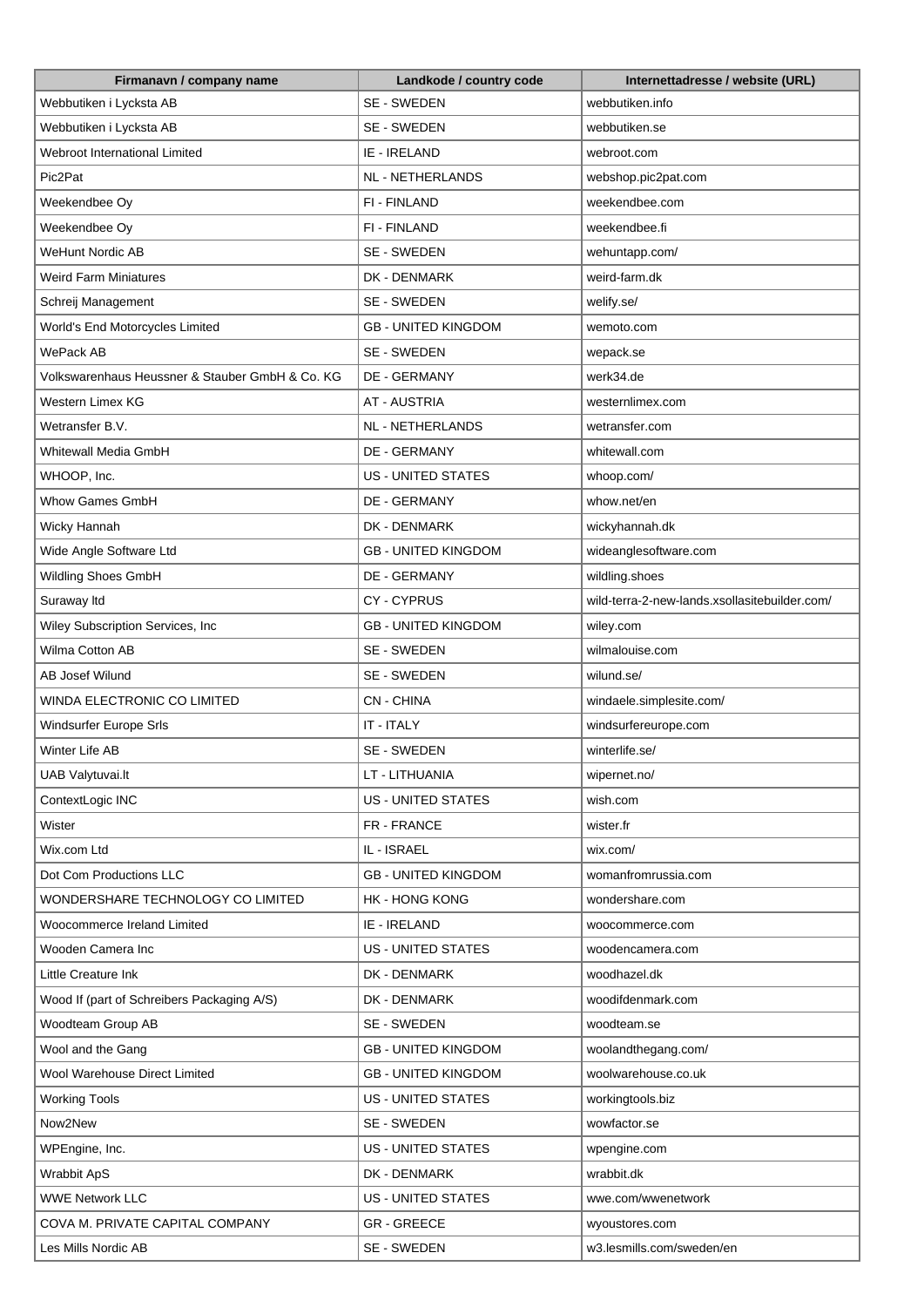| Firmanavn / company name             | Landkode / country code    | Internettadresse / website (URL) |
|--------------------------------------|----------------------------|----------------------------------|
| NewWork SE                           | <b>DE - GERMANY</b>        | xing.com                         |
| <b>XLN Audio AB</b>                  | SE - SWEDEN                | xlnaudio.com                     |
| På Bettet AB                         | SE - SWEDEN                | xn--pbettet-exa.se               |
| xsmobile Sp.zo.o.                    | PL - POLAND                | xsmobile.net/                    |
| Suraway Itd                          | CY-CYPRUS                  | xsolla.com                       |
| Xsolla (USA), Inc                    | <b>US - UNITED STATES</b>  | xsolla.com                       |
| Xtrem Global Limited                 | <b>GB - UNITED KINGDOM</b> | xtremglobal.com                  |
| Webprocessing s.r.o.                 | <b>CZ - CZECH REPUBLIC</b> | xvideos.red                      |
| Yarn by Sanders                      | DK - DENMARK               | yarnbysanders.dk/                |
| Yarnforward.dk V/ Conny Mathiasen    | DK - DENMARK               | yarnforward.d                    |
| Yellow Product Design Ltd            | <b>GB - UNITED KINGDOM</b> | yellowproductdesign.com          |
| Yesasia.com Limited                  | <b>HK - HONG KONG</b>      | yesasia.com/global/en/home.html  |
| Yesstyle.com Limited                 | <b>HK - HONG KONG</b>      | yesstyle.com/en/women.html       |
| Dalufons AB                          | SE - SWEDEN                | yldr.gg                          |
| <b>B.D Sweden AB</b>                 | SE - SWEDEN                | yogia.se/                        |
| The Yoga House Sweden AB             | SE - SWEDEN                | yogiraj.com/                     |
| Your Superfoods Gmbh                 | DE - GERMANY               | yoursuper.com                    |
| Yousician Oy                         | FI - FINLAND               | yousician.com/                   |
| Yrolí Skincare                       | DK - DENMARK               | yroli.com                        |
| Yu Beauti                            | DK - DENMARK               |                                  |
|                                      |                            | yubeauti.com                     |
| Yu Beauti                            | DK - DENMARK               | yubeauti.dk                      |
| WISEON E-COMMERCE (HONGKONG) LIMITED | <b>HK - HONG KONG</b>      | zaful.com                        |
| Zannaz                               | SE - SWEDEN                | zannaz.se                        |
| Pekan Limited                        | <b>GB - UNITED KINGDOM</b> | zaphoneshop.com                  |
| Zazzle Ireland Limited               | IE - IRELAND               | zazzle.co.uk                     |
| ZeniMax Europe Limited               | <b>GB - UNITED KINGDOM</b> | zenimax.com                      |
| Scholz Handelsgesellschaft mbH       | <b>DE - GERMANY</b>        | ziegenpeter.shop                 |
| Team.Blue Denmark A/S                | DK - DENMARK               | zitcom.dk                        |
| Znipe Esports AB                     | SE - SWEDEN                | znipe.se/                        |
| The Zodiaddict                       | DK - DENMARK               | zodiaddict.com                   |
| Wexalt Group AB                      | SE - SWEDEN                | zoehoopjewelry.com               |
| Zoho Corporation B.V.                | <b>NL - NETHERLANDS</b>    | zoho.com                         |
| Zoom Video Communications, Inc.      | <b>US - UNITED STATES</b>  | zoom.us/                         |
| Zoosk, Inc.                          | US - UNITED STATES         | zoosk.com                        |
| Zound Industries International AB    | SE - SWEDEN                | zoundindustries.com/             |
| Zwift Inc                            | <b>US - UNITED STATES</b>  | zwift.com/                       |
| Zynga Inc.                           | US - UNITED STATES         | zynga.com/                       |
| Tekstilgalleriet                     | DK - DENMARK               | 123knit.dk                       |
| <b>NERIS Analytics Limited</b>       | <b>GB - UNITED KINGDOM</b> | 16personalities.com/             |
| 2tall.com Retail Limited             | <b>GB - UNITED KINGDOM</b> | 2tall.com                        |
| 24meter AB                           | SE - SWEDEN                | 24meter.se                       |
| 3dtotal.com Ltd                      | <b>GB - UNITED KINGDOM</b> | 3dtotal.com                      |
| 3W STORES UK LTD                     | <b>GB - UNITED KINGDOM</b> | 3wstores.com                     |
| 4ocean Public Benefit Corporation    | US - UNITED STATES         | 4ocean.com                       |
| Hobbygruppen ApS                     | DK - DENMARK               | 5ddiamondpaint.dk                |
| 7 DAYS ApS                           | DK - DENMARK               | 7daysactive.com                  |
| 7digital Europe sarl                 | LU - LUXEMBOURG            | 7digital.com                     |